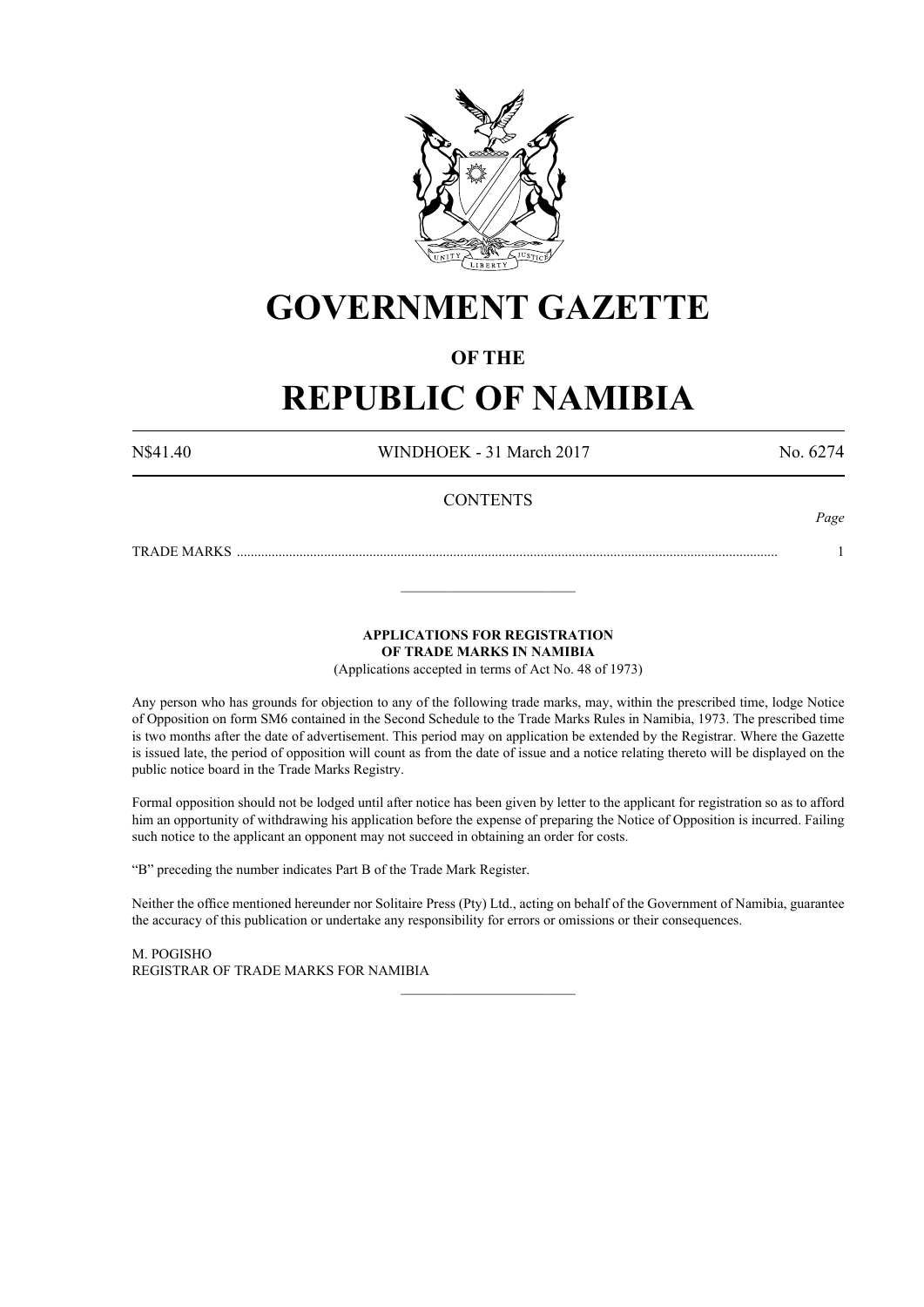2005/2349 in class 18: Leather and imitations of leather, and articles made from these materials and not included in other classes; skins, hides; trunks and travelling bags; umbrellas, parasols and walking sticks; whips, harness and saddlery; in the name of **EDCON LIMITED** a South African company of Edgardale, 1 Press Avenue, Crown Mines, Johannesburg, Gauteng, Republic of South Africa.

Address for service: ADAMS & ADAMS, c/o 12 Love Street, Windhoek, Namibia.



FILED: 2 December 2005

Associated with NA/T/2005/2350

2005/2350 in class 25: Articles of clothing, including footwear; in the name of **EDCON LIMITED** a South African company of Edgardale, 1 Press Avenue, Crown Mines, Johannesburg, Gauteng, Republic of South Africa.

 $\frac{1}{2}$ 

Address for service: ADAMS & ADAMS, c/o 12 Love Street, Windhoek, Namibia.



FILED: 2 December 2005

Associated with No. 2005/2349

2009/0068 in class 16: Paper, cardboard, articles of paper or of cardboard (not included in other classes); printed matter, newspapers and periodicals, books; book-binding material; photographs; stationery; adhesive materials (stationery); artists' materials; paint brushes; typewriters and office requisites (other than furniture); instructional and teaching material (other than apparatus); playing cards; printers' type and cliches (stereotype); in the name of **EDCON LIMITED** a South African company of Edgardale, 1 Press Avenue, Crown Mines, Johannesburg, Gauteng, Republic of South Africa.

 $\overline{\phantom{a}}$  , where  $\overline{\phantom{a}}$ 

Address for service: ADAMS & ADAMS, c/o 12 Love Street,



FILED: 22 January 2009

Registration of this trade mark shall give no right to the exclusive use of the word **"VALUE"**, apart from the mark.

 $\frac{1}{2}$ 

Associated with. NA/T/2009/0069

2009/0072 in class 23: Yarns, threads; in the name of **EDCON LIMITED**, a South African company of Edgardale, 1 Press Avenue, Crown Mines, Johannesburg, Gauteng, Republic of South Africa.

Address for service: ADAMS & ADAMS, c/o 12 Love Street, Windhoek, Namibia.



FILED: 22 January 2009

Registration of this trade mark shall give no right to the exclusive use of the word **"VALUE"**, apart from the mark.

 $\frac{1}{2}$ 

Associated with. NA/T/2009/0073

2010/0770 in class 16: Paper, cardboard and goods made from these materials, not included in other classes; printed matter; book binding material; photographs; stationery; adhesives for stationery or household purposes; artists' materials; paint brushes; typewriters and office requisites (except furniture); instructional and teaching material (except apparatus); plastic materials for packaging (not included in other classes); printers' type; printing blocks; in the name of **EDCON LIMIT-ED** a South African company, of Edgardale, 1 Press Avenue, Crown Mines, Johannesburg, Gauteng, Republic of South Africa.

Address for service: ADAMS & ADAMS, c/o 12 Love Street, Windhoek, Namibia.

FILED: 29 July 2010

**SNISSUES**

2010/0906 in class 25: Clothing, footwear, headgear; in the name of **EDCON LIMITED** a South African company of Edgardale, 1 Press Avenue, Crown Mines, Johannesburg, Gauteng, Republic of South Africa.

 $\overline{\phantom{a}}$  , where  $\overline{\phantom{a}}$ 

Address for service: ADAMS & ADAMS, c/o 12 Love Street, Windhoek, Namibia.



FILED: 30 August 2010

Associated with.NA/T/2003/1269

2010/0935 in class 25: Clothing, footwear, headgear; in the name of **EDCON LIMITED** a South African company of Edgardale, 1 Press Avenue, Crown Mines, Johannesburg, Gauteng, Republic of South Africa.

Address for service: ADAMS & ADAMS, c/o 12 Love Street, Windhoek, Namibia.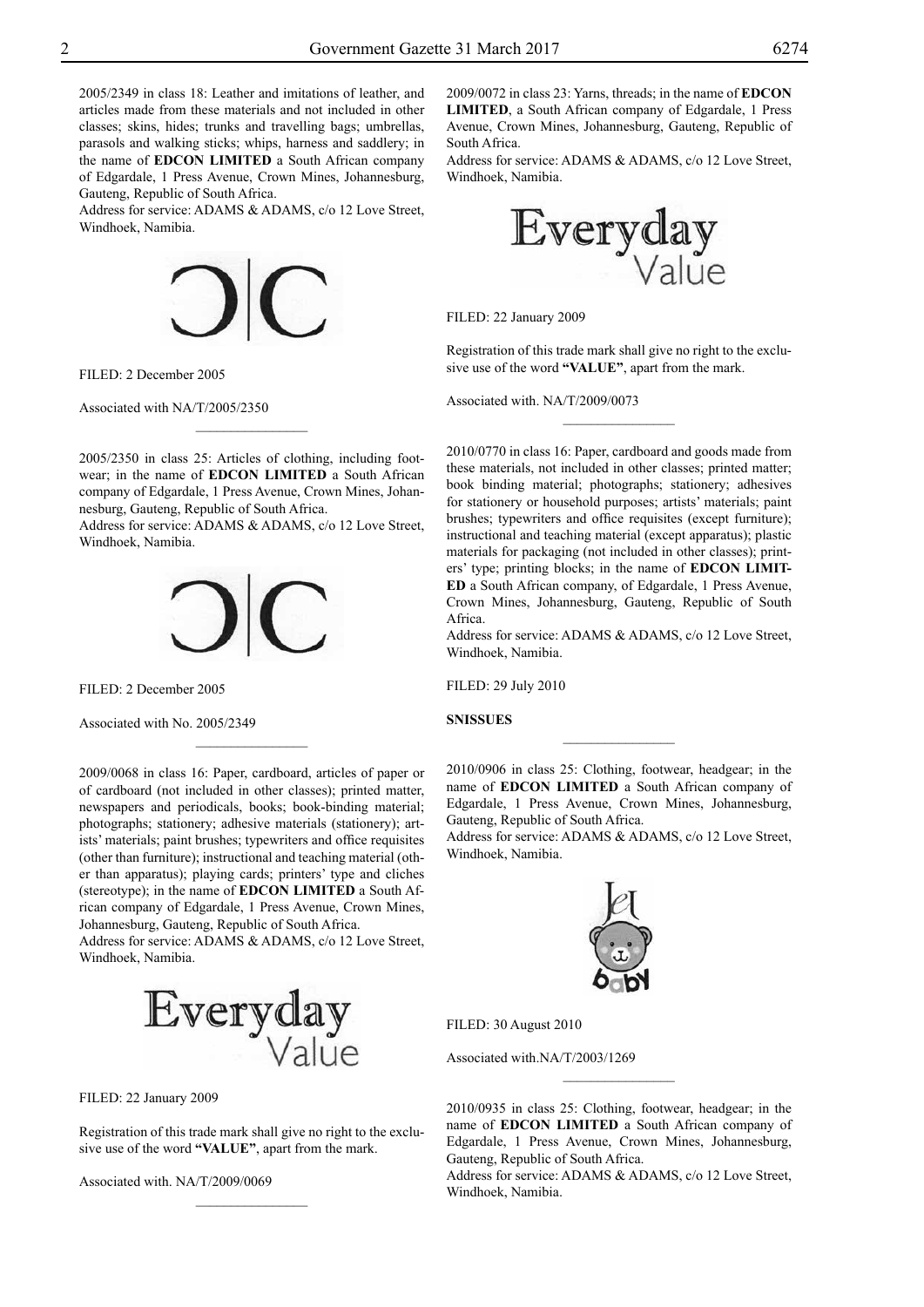# donatella

FILED: 2 September 2010

Associated with. NA/T/2005/0332

2013/0115 in class 03: Bleaching preparations and other substances for laundry use; cleaning, polishing, scouring and abrasive preparations; soaps; perfumery, essential oils, cosmetics, hair lotions; dentifrices; in the name of **SH'ZEN HOLDINGS (PTY) LTD** a South African company, of 17 Ferndale Road, Ottery, 7800, Cape Town, Western Cape, Republic of South Africa

 $\overline{\phantom{a}}$  , where  $\overline{\phantom{a}}$ 

Address for service: ADAMS & ADAMS, c/o 12 Love Street, Windhoek, Namibia.

FILED: 31 January 2013

## **SH'ZEN**

2013/0300 in class 42: Offering for sale and the sale of goods in the retail and wholesale trade; in the name of **EDCON LIMITED** a South African company, of Edgardale, 1 Press Avenue, Crown Mines, Johannesburg, Gauteng, Republic of South Africa.

 $\overline{\phantom{a}}$  , where  $\overline{\phantom{a}}$ 

Address for service: ADAMS & ADAMS, c/o 12 Love Street, Windhoek, Namibia.

FILED: 15 March 2013

## **TABLET 4 LESS**

Applicant undertakes that the mark will only be used in relation to tablets.  $\overline{\phantom{a}}$  , where  $\overline{\phantom{a}}$ 

2013/0589 in class 02: Paints, varnishes, lacquers; preservatives against rust and against deterioration of wood; colorants; mordants; raw natural resins; metals in foil and powder form for painters, decorators, printers and artists; in the name of **KANSAI PLASCON PROPRIETARY LIMITED** a South African company of Balvenie Building, Kildrummy Office Park, Umhlanga Drive, Paulshof, Gauteng, Republic of South Africa

Address for service: ADAMS & ADAMS, c/o 12 Love Street, Windhoek, Namibia.



## FILED: 14 May 2013

Associated with NA/T/2013/0190

Registration of this trade mark shall give no right to the exclusive use of the word **"COLOUR"**, separately and apart from the mark.

 $\overline{\phantom{a}}$  , where  $\overline{\phantom{a}}$ 

2013/1263 in class 29: Meat, fish, poultry and game; meat extracts; preserved, frozen, dried and cooked fruits and vegetables; jellies, jams, compotes; eggs; milk and milk products; edible oils and fats.; in the name of **CARNIVAL FOODS INTELLECTUAL PROPERTY HOLDINGS (PROPRI-ETARY) LIMITED** a South African company of 6 First Avenue, Alberton North, Gauteng, Republic of South Africa. Address for service: ADAMS & ADAMS, c/o 12 Love Street, Windhoek, Namibia.



FILED: 9 October 2013

Associated with NA/T/2013/1264 and Associated with NA/T/1998/0672  $\overline{\phantom{a}}$  , where  $\overline{\phantom{a}}$ 

2013/1265 in class 32: Beers; mineral and aerated waters and other non-alcoholic beverages; fruit beverages and fruit juices; syrups and other preparations for making beverages; in the name of **CARNIVAL FOODS INTELLECTUAL PROP-ERTY HOLDINGS (PROPRIETARY) LIMITED** a South African company of 6 First Avenue, Alberton North, Gauteng, Republic of South Africa.

Address for service: ADAMS & ADAMS, c/o 12 Love Street, Windhoek, Namibia.



FILED: 9 October 2013

Associated with trade mark. NA/T/2013/1263

2013/1394 in class 42: The offering for sale and the sale of goods in the retail and wholesale trade; in the name of **ED-CON LIMITED** a South African company, of Edgardale, 1 Press Avenue, Crown Mines, Johannesburg, Gauteng, Republic of South Africa.

 $\frac{1}{2}$ 

Address for service: ADAMS & ADAMS, c/o 12 Love Street, Windhoek, Namibia.

FILED: 31 October 2013

## **JET, AMAZING FASHION, AMAZING PRICES**

Associated with NA/T/2012/0908

Registration of this trade mark shall give no right to the exclusive use of the word **"AMAZING"**, or of the word **"FASH-ION"**, or of the word **"PRICES"**, each apart from the mark.

 $\frac{1}{2}$ 

2014/0010 in class 31: Fresh fruits and vegetables; seeds; in the name of **INDIGO FRUIT FARMING (PROPRIE-TARY) LIMITED** a South African company of Du Roi Nursery, Junction Farm, Lesitele, Limpopo Province, Republic of South Africa.

Address for service: ADAMS & ADAMS, c/o 12 Love Street, Windhoek, Namibia.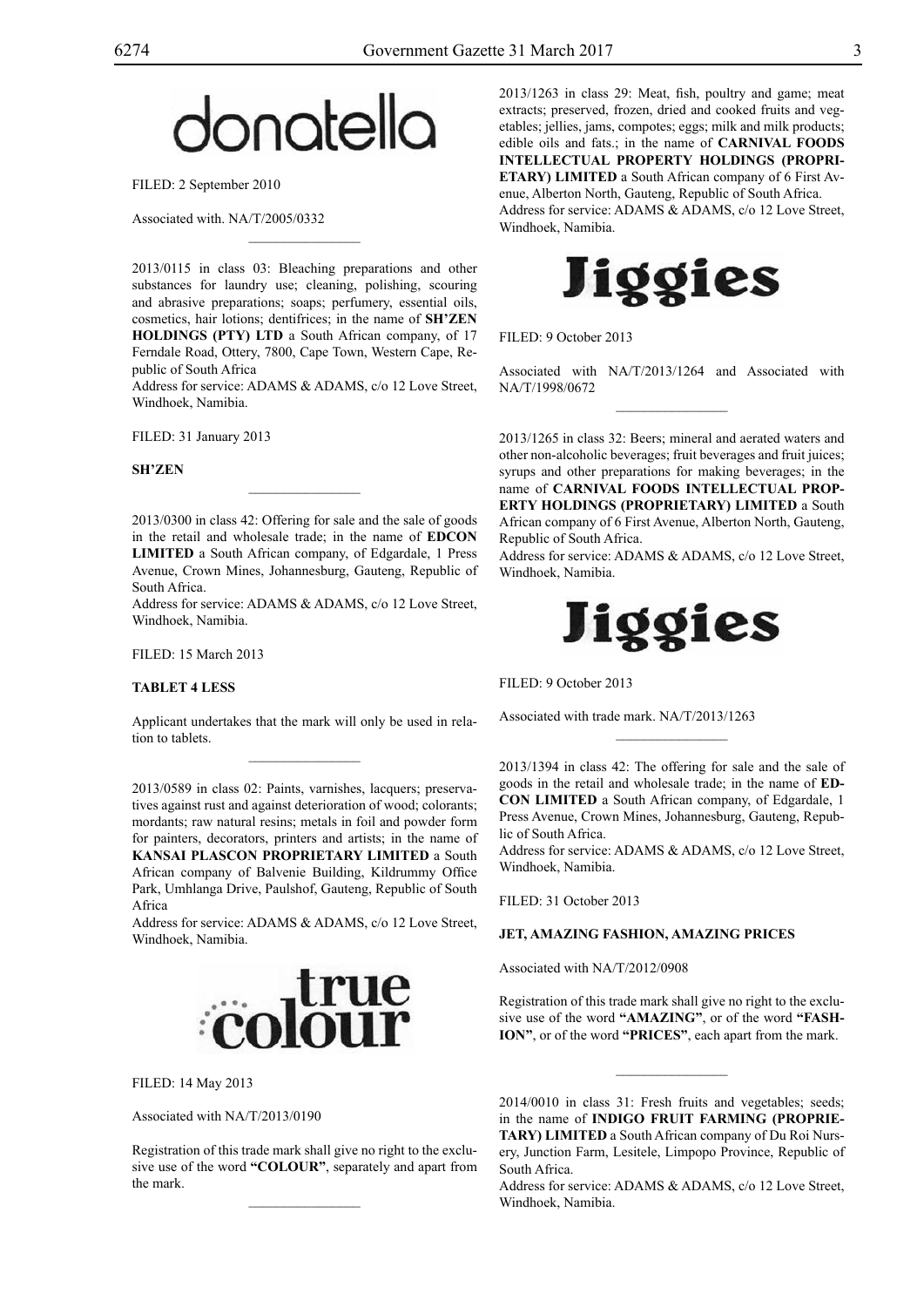

FILED: 10 January 2014

Registration of this trade mark shall give no right to the exclusive use of the word **"SWEET"**, or of the word **"EASY"**, or of the letter **"C"** each separately and apart from the mark.

 $\overline{\phantom{a}}$  , where  $\overline{\phantom{a}}$ 

2014/0161 in class 30: Coffee, tea, cocoa and artificial coffee; rice; tapioca and sago; flour and preparations made from cereals; bread, pastry and confectionery; ices; sugar, honey, treacle; yeast, baking-powder; salt; mustard; vinegar, sauces (condiments); spices; ice.; in the name of **A M ALBERTS (PROPRIETARY) LIMITED t/a PROGRESS MILLING** a South African company of 1 20th Street, Industria, Polokwane, Limpopo, Republic of South Africa.

Address for service: ADAMS & ADAMS, c/o 12 Love Street, Windhoek, Namibia.



FILED: 21 February 2014

Registration of this trade mark shall give no right to the exclusive use of the device of a map of Africa apart from the particular representation as it appears in the mark.

2014/0180 in class 09: Scientific, nautical, surveying, photographic, cinematographic, optical, weighing, measuring, signalling, checking (supervision), life-saving and teaching apparatus and instruments; apparatus and instruments for conducting, switching, transforming, accumulating, regulating or controlling electricity; apparatus for recording, transmission or reproduction of sound or images; magnetic data carriers, recording discs; compact discs, DVDs and other digital recording media; mechanisms for coin-operated apparatus; cash registers, calculating machines, data processing equipment, computers; computer software; fire-extinguishing apparatus; in the name of **EDCON LIMITED** a South African company, of Edgardale, 1 Press Avenue, Crown Mines, Johannesburg, Gauteng, Republic of South Africa.

Address for service: ADAMS & ADAMS, c/o 12 Love Street, Windhoek, Namibia.

FILED: 27 February 2014

## **JET EXTRAS**

Registration of this trade mark shall give no right the exclusive use of the word **"EXTRAS"**, apart from the mark

Associated with NA/T/2010/0902 and associated with NA/T/2014/0181  $\frac{1}{2}$ 

2014/0181 in class 14: Precious metals and their alloys and goods in precious metals or coated therewith, not included in

other classes; jewellery, precious stones; horological and chronometric instruments; in the name of **EDCON LIMITED** a South African company, of Edgardale, 1 Press Avenue, Crown Mines, Johannesburg, Gauteng, Republic of South Africa. Address for service: ADAMS & ADAMS, c/o 12 Love Street, Windhoek, Namibia.

FILED: 27 February 2014

## **JET EXTRAS**

Registration of this trade mark shall give no right the exclusive use of the word **"EXTRAS"**, apart from the mark

 $\frac{1}{2}$ 

Associated with NA/T/2014/0182

2014/0182 in class 18: Leather and imitations of leather, and articles made from these materials and not included in other classes; skins, hides; trunks and travelling bags; umbrellas, parasols and walking sticks; whips, harness and saddlery; in the name of **EDCON LIMITED** a South African company, of Edgardale, 1 Press Avenue, Crown Mines, Johannesburg, Gauteng, Republic of South Africa.

Address for service: ADAMS & ADAMS, c/o 12 Love Street, Windhoek, Namibia.

FILED: 27 February 2014

#### **JET EXTRAS**

Registration of this trade mark shall give no right the exclusive use of the word **"EXTRAS"**, apart from the mark.

 $\overline{\phantom{a}}$  , where  $\overline{\phantom{a}}$ 

Associated with NA/T/2014/0183

2014/0183 in class 25: Clothing, including boots, shoes and slippers; in the name of **EDCON LIMITED** a South African company, of Edgardale, 1 Press Avenue, Crown Mines, Johannesburg, Gauteng, Republic of South Africa. Address for service: ADAMS & ADAMS, c/o 12 Love Street, Windhoek, Namibia.

FILED: 27 February 2014

## **JET EXTRAS**

Registration of this trade mark shall give no right the exclusive use of the word **"EXTRAS"**, apart from the mark.

 $\frac{1}{2}$ 

Associated with NA/T/2014/0180

2014/0236 in class 11: Installations for lighting, heating, steam generating, cooking, refrigerating, drying, ventilating, water supply and sanitary purposes; fans; air conditioning apparatus and installations; in the name of **EDCON LIMITED** a South African company, of Edgardale, 1 Press Avenue, Crown Mines, Johannesburg, Gauteng, Republic of South Africa. Address for service: ADAMS & ADAMS, c/o 12 Love Street, Windhoek, Namibia.

FILED: 13 March 2014

**CLIMA COOL**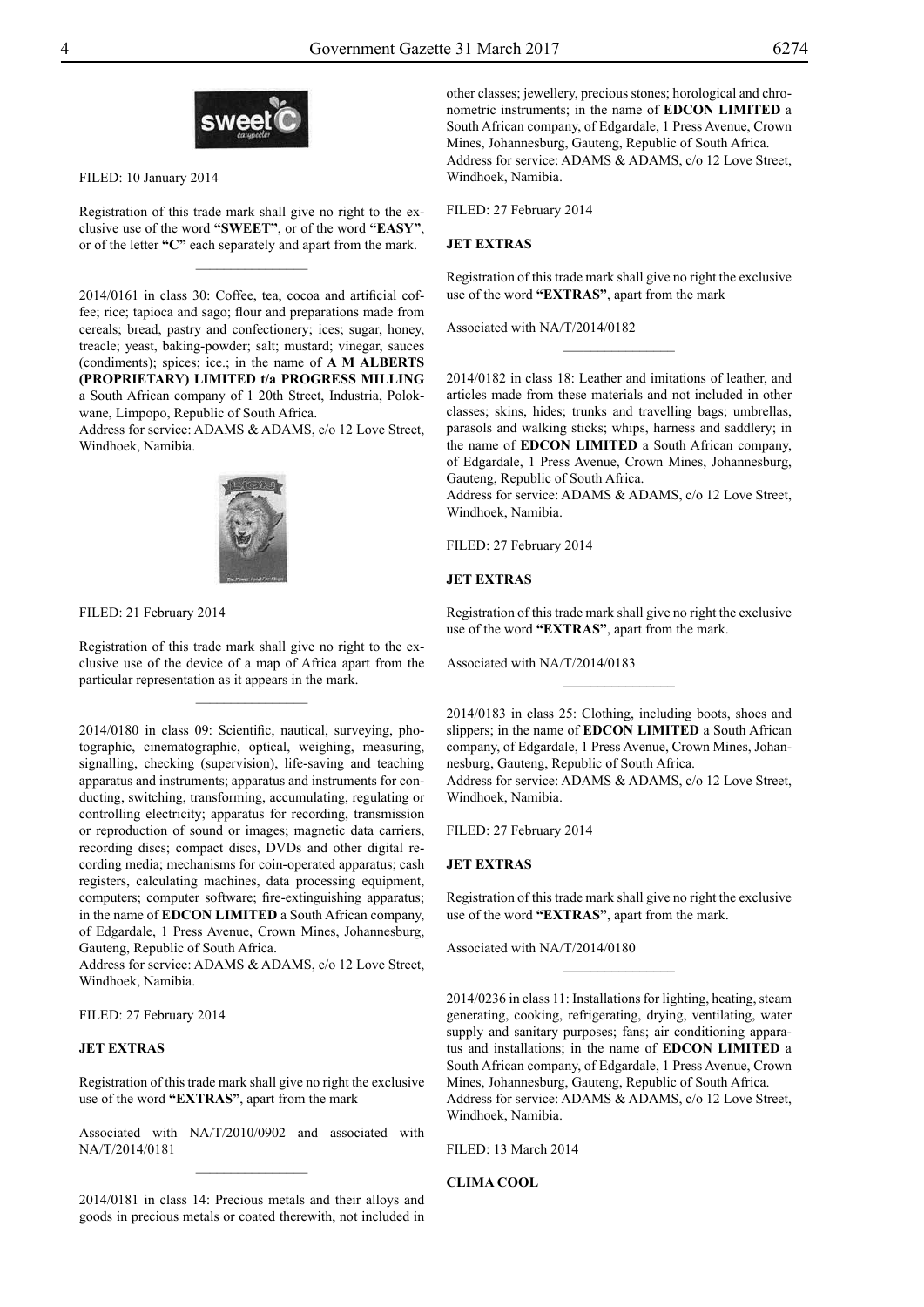Applicant admits that registration of this trade mark shall not debar other persons from the *bona fide* descriptive use in the ordinary course of trade of the word **"CLIMATE".**

Registration of this trade mark shall give no right to the exclusive use of the word **"COOL"**, apart from the mark.  $\mathcal{L}=\mathcal{L}^{\mathcal{L}}$ 

2014/0292 in class 18: Leather and imitations of leather, and articles made from these materials and not included in other classes; skins, hides; trunks and travelling bags, umbrellas, parasols and walking sticks; whips, harness and saddler; in the name of **EDCON LIMITED** a South African company, of Edgardale, 1 Press Avenue Crown Mines Johannesburg, Gauteng, Republic of South Africa.

Address for service: ADAMS & ADAMS, c/o 12 Love Street, Windhoek, Namibia.

FILED: 27 March 2014

#### **NEW WAVE**

Associated with NA/T/2011/0632 and Associated with NA/T/2014/0293  $\overline{\phantom{a}}$  , where  $\overline{\phantom{a}}$ 

2014/0293 in class 25: Clothing, including boots, shoes and slippers; in the name of **EDCON LIMITED** a South African company, of Edgardale, 1 Press Avenue, Crown Mines, Johannesburg, Gauteng, Republic of South Africa.

Address for service: ADAMS & ADAMS, c/o 12 Love Street, Windhoek, Namibia.

FILED: 27 March 2014

## **NEW WAVE**

Associated with NA/T/2014/0292

2014/0385 in class 42: Offering for sale and the sale of goods in the retail and wholesale trade; in the name of **EDCON LIMITED** a South African company, of Edgardale, 1 Press Avenue, Crown Mines, Johannesburg, Gauteng, Republic of South Africa.

 $\mathcal{L}=\mathcal{L}^{\mathcal{L}}$ 

Address for service: ADAMS & ADAMS, c/o 12 Love Street, Windhoek, Namibia.

FILED: 16 April 2014

## **EVERYBODY KNOWS JET KNOWS BABIES BEST**

Registration of this trade mark shall give no right to the exclusive use of the word **"BEST"**, apart from the mark.

 $\overline{\phantom{a}}$  , where  $\overline{\phantom{a}}$ 

Associated with NA/T/2013/0067

2014/0451 in class 01: Chemicals used in industry, science and photography, as well as in agriculture, horticulture and forestry; growth regulators, auxiliary agents for the textile, fur, leather, paper, laundry, chemical, chemical engineering, mineral oil pharmaceutical and cosmetic industries as well as in the food and animal feed industries; tanning substances, manures; adhesives used in industry; soil-conditioning chemicals; plastics and artificial resins in the raw state; catalysts; antifreeze; de-icing substances; hydraulic liquids; photo-sensitive raw plastics in the form of liquids, films or slabs for the printing, electric and electronic industries; in the name of **HUNTSMAN INTERNATIONAL LLC** a corporation organized and existing according to the laws of the State of Delaware of 10003 Woodloch Forest Drive, The Woodlands, TX 77380, United States of America.

Address for service: ADAMS & ADAMS, c/o 12 Love Street, Windhoek, Namibia.



 $\overline{\phantom{a}}$  , where  $\overline{\phantom{a}}$ 

FILED: 13 May 2014

2014/0465 in class 02: Paints, varnishes, lacquers; preservatives against rust and against deterioration of wood; colorants; mordants; raw natural resins; metals in foil and powder form for painters, decorators, printers and artists; in the name of **KANSAI PLASCON PROPRIETARY LIMITED** a South African company, of Balvenie Building, Kildrummy Office Park, Umhlanga Drive, Paulshof, Gauteng, Republic of South Africa

Address for service: ADAMS & ADAMS, c/o 12 Love Street, Windhoek, Namibia.

FILED: 16 May 2014

#### **COLOUR GUARD**

Registration of this trade mark shall give no right to the exclusive use of the word **COLOUR**, separately and apart from the mark.

 $\overline{\phantom{a}}$  , where  $\overline{\phantom{a}}$ 

2014/0809 in class 18: Leather and imitations of leather, and goods made of these materials and not included in other classes; animal skins, hides; trunks and travelling bags; umbrellas and parasols; walking sticks; whips, harness and saddlery; in the name of **EDCON LIMITED** a South African company, of Edgardale, 1 Press Avenue, Crown Mines, Johannesburg, Gauteng, Republic of South Africa.

Address for service: ADAMS & ADAMS, c/o 12 Love Street, Windhoek, Namibia.

FILED: 17 July 2014

## **JABARI**

**"JABARI"** is a Swahili word, meaning **"brave".**

Associated with NA/T/2014/0810

2014/0810 in class 25: Clothing, footwear, headgear; in the name of **EDCON LIMITED** a South African company, of Edgardale, 1 Press Avenue, Crown Mines, Johannesburg, Gauteng, Republic of South Africa.

 $\frac{1}{2}$ 

Address for service: ADAMS & ADAMS, c/o 12 Love Street, Windhoek, Namibia.

 $\frac{1}{2}$ 

FILED: 17 July 2014

## **JABARI**

**"JABARI"** is a Swahili word, meaning **"brave".**

Associated with NA/T/2014/0809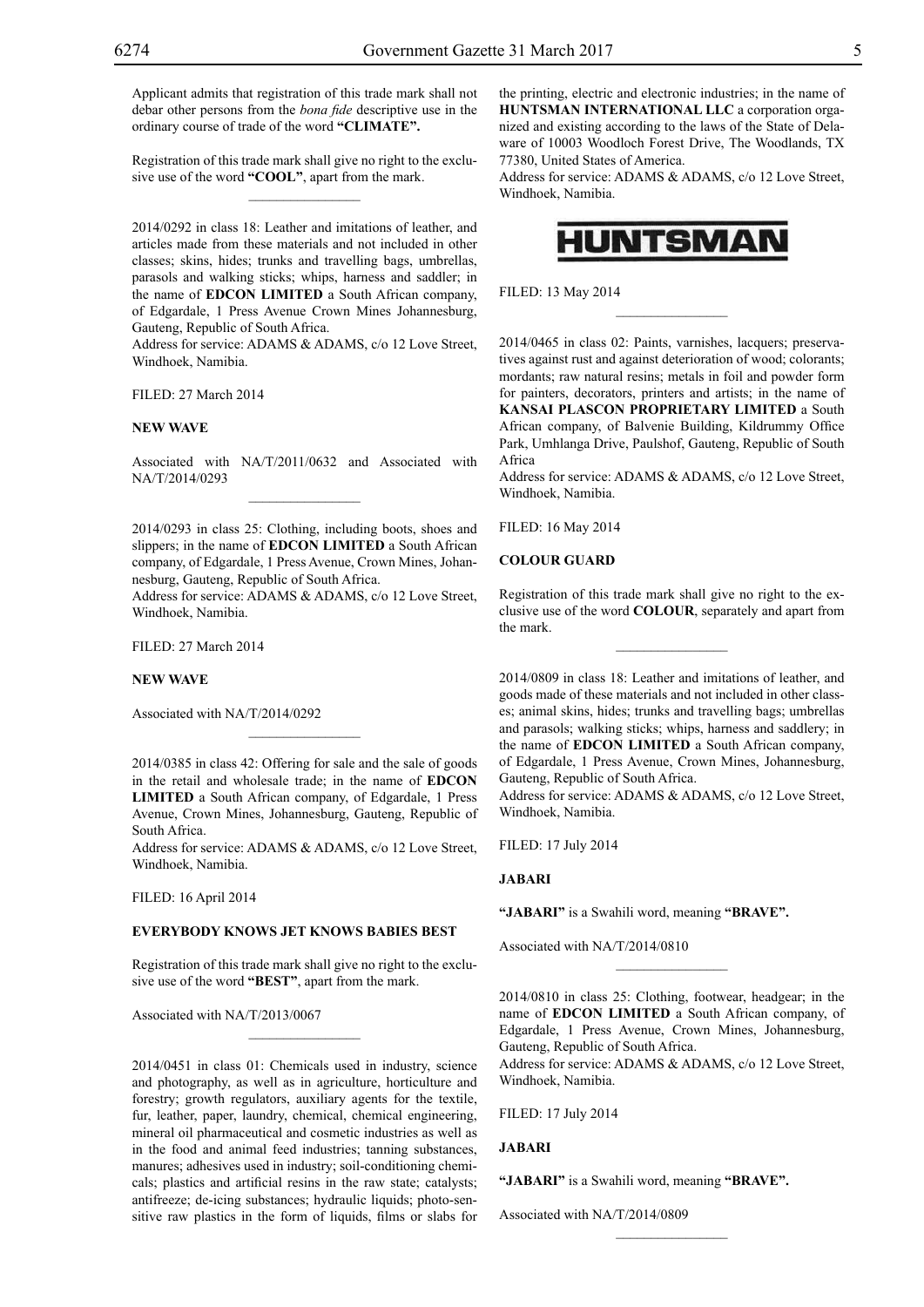2014/0922 in class 42: Security services; security services for the protection of property and individuals; personal and social services rendered by others to meet the needs of individuals; security consultancy; monitoring of security systems; public events security services; security services for buildings; security assessment of risks; opening of security locks; security inspection services for others; advisory services relating to security; monitoring of burglar and security alarms; safety, rescue, security and enforcement services; security clearance for preparation of identification cards; in the name of **INTEL Corporation** a Delaware corporation, of 2200 Mission College Boulevard, Santa Clara, California, 95052-8119, United States of America.

Address for service: ADAMS & ADAMS, c/o 12 Love Street, Windhoek, Namibia.

FILED: 7 August 2014

#### **INTEL**

Associated with.NA/T/2005/2476

2014/0925 in class 05: Pharmaceutical and veterinary preparations; sanitary preparations for medical purposes; dietetic substances adapted for medical use, food for babies; plasters, materials for dressings; disinfectants; preparations for destroying vermin; fungicides, herbicides; pharmaceutical preparations for the prevention and treatment of acne, medicated skin care preparations and medicated toiletries.; in the name of **THE MENTHOLATUM COMPANY** a Delaware corporation, of 707 Sterling Drive, Orchard Park, New York 14127, United States of America

 $\frac{1}{2}$ 

Address for service: ADAMS & ADAMS, c/o 12 Love Street, Windhoek, Namibia.

 $\frac{1}{2}$ 

FILED: 7 August 2014

**OXY**

2014/1051 in class 38: Broadcasting and telecommunications services; cable and satellite transmission services; wireless mobile phone services; providing downloadable ring tones, music, mp3's, graphics, games, video images and information for wireless mobile communication devices; providing wireless transmission of uploading and downloading ring tones, voice, music, mp3's, graphics, games, video images, information and news via a global computer network to a wireless mobile communication device; sending and receiving voice and text messages between wireless mobile communications; internet services which should be understood to include communication services, including transmitting streamed sound and audio-visual recordings via the internet; electronic mail services; communications services, including, transferring of electronic messages for groups of two or more people by means of a global computer network; in the name of **VIA-COM INTERNATIONAL INC.** a Delaware corporation, of

1515 Broadway New York, New York United States of America.

Address for service: ADAMS & ADAMS, c/o 12 Love Street, Windhoek, Namibia.

FILED: 4 September 2014

**NICK JR**

Associated with NA/T/2014/1052 & Associated with NA/T/2007/2220  $\frac{1}{2}$ 

2014/1052 in class 41: Entertainment services; production, preparation, exhibition, distribution and rental of television and radio programs and of films, animated films and sound and video recordings whether or not through interactive media, among which the internet; production of live entertainment features, the production of television entertainment features; TV programming featuring music; the publication of books, magazines and periodicals; production and rental of educational and instructional materials; organization, production and presentation of events for educational, cultural or entertainment purposes, whether or not through interactive media; organization, production and presentation of competitions, contests, games, quizzes, exhibitions, sporting events, shows, road shows, staged events, theatrical performances, concerts, live performances and audience participation events; organization of interactive games; production of SMS-quiz programs; entertainment and education; all aforementioned services also rendered via a global computer network and other (interactive) communication networks, including the internet; in the name of **VIACOM INTERNATIONAL INC.** a Delaware corporation, of 1515 Broadway New York, New York United States of America.

Address for service: ADAMS & ADAMS, c/o 12 Love Street, Windhoek, Namibia.

FILED: 4 September 2014

#### **NICK JR**

Associated with NA/T/2014/1051

2014/1053 in class 28: Word game in which players match pairs of shapes, colors, letters, numbers, words, and homonyms; in the name of **BANANAGRAMS, INC** a Rhode Island corporation, of 845 Aliens Avenue, Cranston, Rhode Island 02905, United States of America.

 $\frac{1}{2}$ 

Address for service: ADAMS & ADAMS, c/o 12 Love Street, Windhoek, Namibia.

FILED: 4 September 2014

**PAIRS IN PEARS**

2014/1056 in class 28: Combination anagram and crossword puzzle word game playable on any flat surface; in the name of **BANANAGRAMS, INC** a Rhode Island corporation, of 845 Aliens Avenue, Cranston, Rhode Island 02905, United States of America.

 $\frac{1}{2}$ 

Address for service: ADAMS & ADAMS, c/o 12 Love Street, Windhoek, Namibia.

FILED: 4 September 2014

## **BANANAGRAMS**

The applicant admits that registration of this trade mark shall not debar others from the *bona fide* descriptive use, in the ordinary course of trade, of the word **"ANAGRAM"**.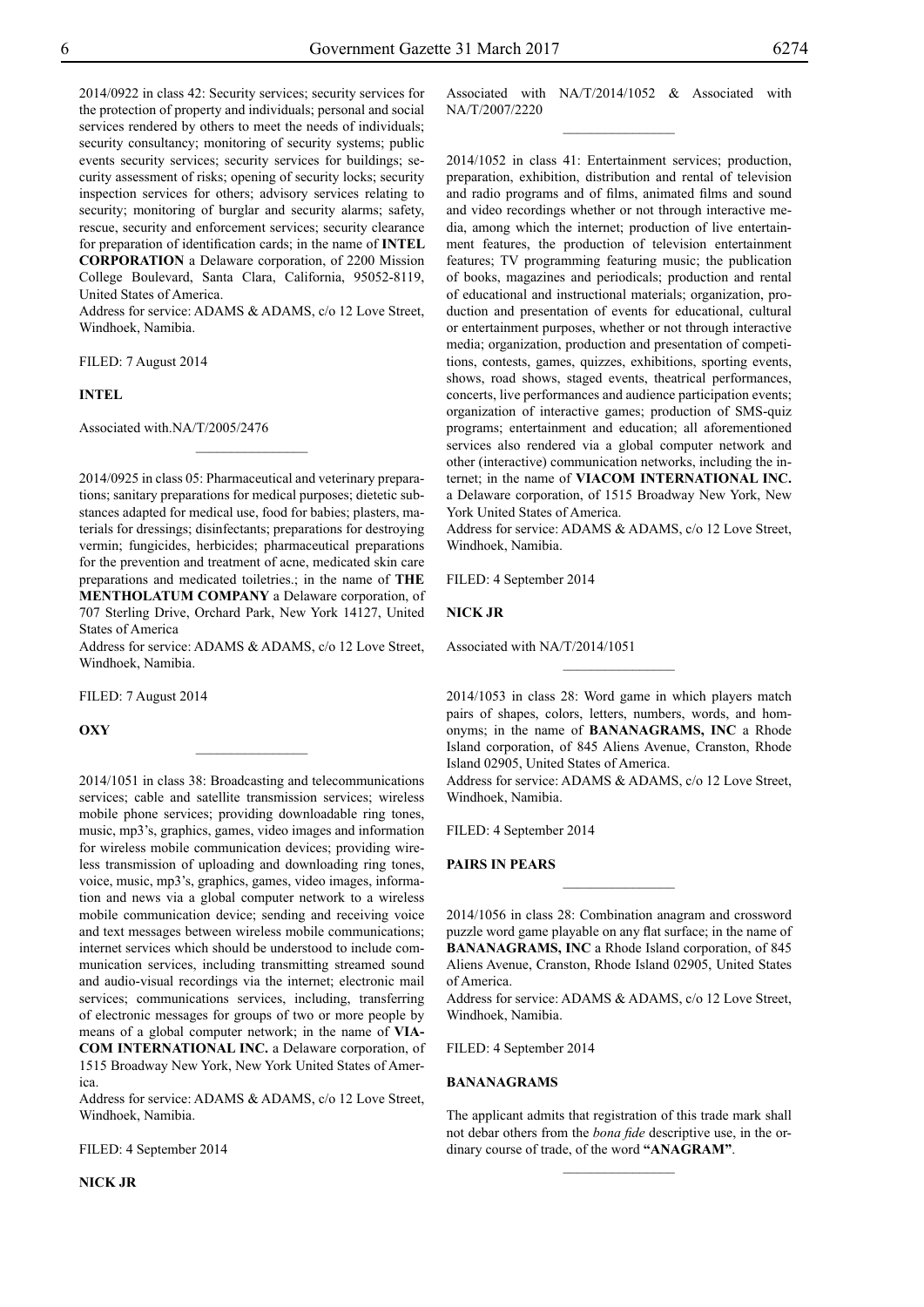2014/1057 in class 28: Combination anagram and crossword puzzle word game playable on any flat surface; in the name of **BANANAGRAMS, INC** a Rhode Island corporation, of 845 Allens Avenue, Cranston, Rhode Island 02905, United States of America.

Address for service: ADAMS & ADAMS, c/o 12 Love Street, Windhoek, Namibia.

FILED: 4 September 2014

## **APPLETTERS**

The applicant admits that registration of this trade mark shall not debar others from the *bona fide* descriptive use, in the ordinary course of trade, of the word **"LETTERS**".

 $\mathcal{L}=\mathcal{L}^{\mathcal{L}}$ 

2014/1058 in class 28: Dominoes; in the name of **BANANA-GRAMS, INC** a Rhode Island corporation, of 845 Aliens Avenue, Cranston, Rhode Island 02905, United States of America. Address for service: ADAMS & ADAMS, c/o 12 Love Street, Windhoek, Namibia.

FILED: September 4 2014

#### **FRUITOMINOES**

The applicant admits that registration of this trade mark shall not debar others from the *bona fide* descriptive use, in the ordinary course of trade, of the word **"DOMINOES"**.

 $\overline{\phantom{a}}$  , where  $\overline{\phantom{a}}$ 

2014/1396 in class 25: Clothing, footwear, headgear; in the name of **CAPE UNION MART INTERNATIONAL PROPRIETARY LIMITED** a South African company No. 79/05086/07, of K-Way House, 34-40 Barrack Street, Cape Town, Western Cape Province, Republic of South Africa. Address for service: ADAMS & ADAMS, c/o 12 Love Street, Windhoek, Namibia.

FILED: 30 October 2014

#### **TREAD+MILLER**

Associated with NA/T/2014/1397

2014/1397 in class 42: Offering for sale and the sale of goods in the retail and wholesale-trade; in the name of **CAPE UNION MART INTERNATIONAL PROPRIETARY LIMITED** a South African company No. 79/05086/07, of K-Way House, 34-40 Barrack Street, Cape Town, Western Cape Province, Republic of South Africa.

 $\overline{\phantom{a}}$  , where  $\overline{\phantom{a}}$ 

Address for service: ADAMS & ADAMS, c/o 12 Love Street, Windhoek, Namibia.

FILED: 30 October 2014

#### **TREAD+MILLER**

Associated with NA/T/2014/1396.

2014/1447 in class 06: Common metals and their alloys; metal building materials; transportable buildings of metal; materials of metal for railway tracks; non-electric cables and wires of common metal; ironmongery, small items of metal hardware; pipes and tubes of metal; safes; goods of common metal not

 $\overline{\phantom{a}}$  , where  $\overline{\phantom{a}}$ 

included in other classes; ores; in the name of **ILIAD AF-RICA TRADING (PROPRIETARY) LIMITED** a South African company, of Block, 7, Thornhill Office Park 94 Bekker Road Vorna Valley South Africa

Address for service: ADAMS & ADAMS, c/o 12 Love Street, Windhoek, Namibia.

FILED: 6 November 2014

## **BUCO**

Associated with NA/T/2014/1448

2014/1448 in class 19: Building materials (non metallic); non-metallic rigid pipes for building; asphalt, pitch and bitumen; non-metallic transportable buildings; monuments, not of metal; in the name of **ILIAD AFRICA TRADING (PRO-PRIETARY) LIMITED** a South African company, of Block, 7, Thornhill Office Park 94 Bekker Road Vorna Valley South Africa

 $\frac{1}{2}$ 

Address for service: ADAMS & ADAMS, c/o 12 Love Street, Windhoek, Namibia.

FILED: 6 November 2014

**BUCO**

Associated with NA/T/2014/1449

2014/1449 in class 35: Advertising; business management; business administration; office tunctions; franchising; offering for sale and the sale of goods in the retail and wholesale trade including in the building, construction, DIY, home maintenance, home renovation, home decoration, hardware and related industries; services ancillary and related to the aforegoing; in the name of **ILIAD AFRICA TRADING (PRO-PRIETARY) LIMITED** a South African company, of Block, 7, Thornhill Office Park 94 Bekker Road Vorna Valley South Africa

 $\overline{\phantom{a}}$  , where  $\overline{\phantom{a}}$ 

Address for service: ADAMS & ADAMS, c/o 12 Love Street, Windhoek, Namibia.

FILED: 6 November 2014

## **BUCO**

Associated with NA/T/2014/1450

2014/1450 in class 37: Building construction; repair; renovation; DIY; maintenance; hardware store services; installation services; services ancillary and related to the aforegoing; in the name of **ILIAD AFRICA TRADING (PROPRIETARY) LIMITED** a South African company, of Block, 7, Thornhill Office Park 94 Bekker Road Vorna Valley South Africa Address for service: ADAMS & ADAMS, c/o 12 Love Street, Windhoek, Namibia.

 $\frac{1}{2}$ 

 $\frac{1}{2}$ 

FILED: 6 November 2014

## **BUCO**

Associated with NA/T/2014/1447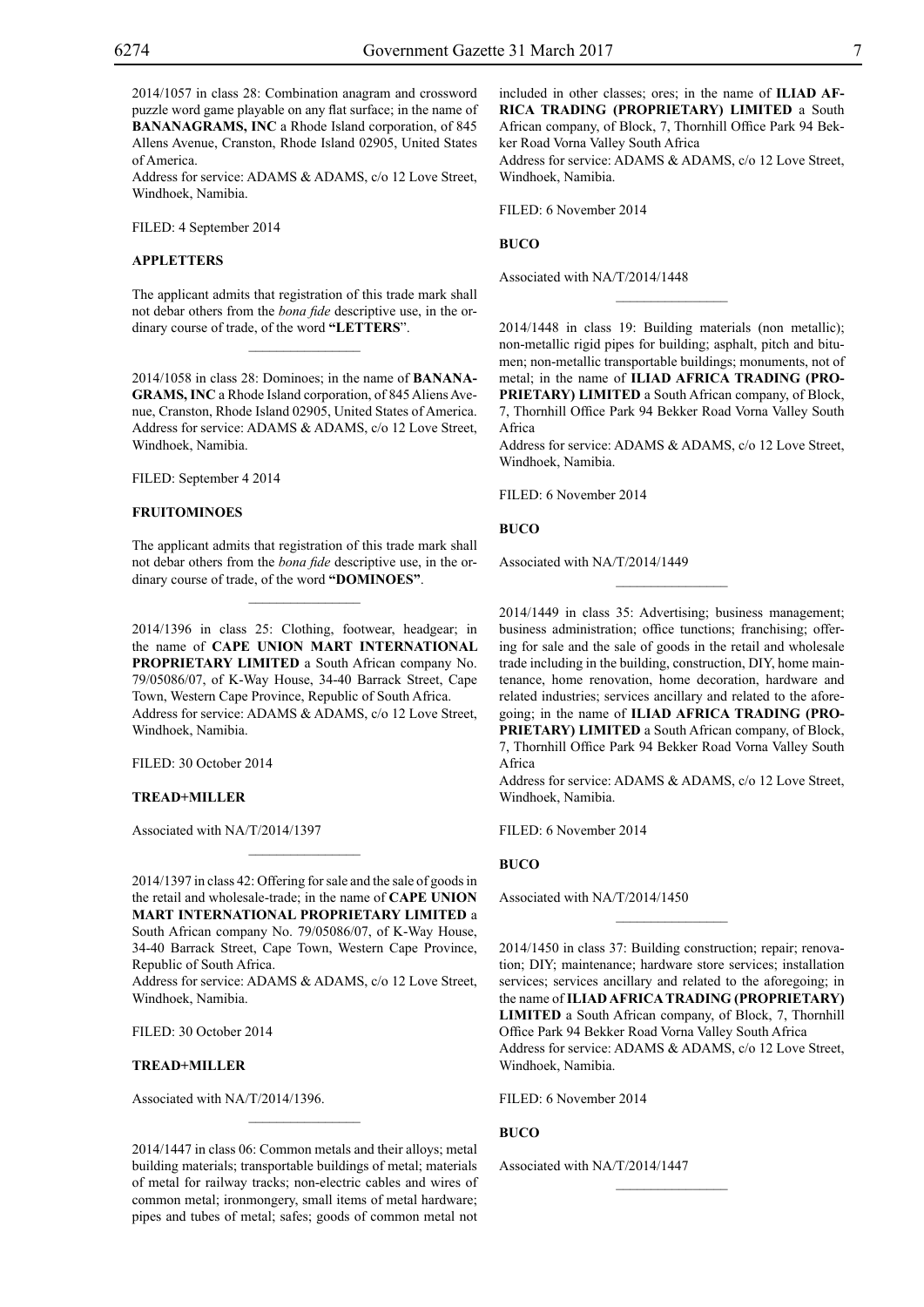2014/1551 in class 33: Alcoholic beverages (except beers); in the name of **E. & J. GALLO WINERY** Incorporated in California, of 600 Yosemite Boulevard, Modesto, California 95354, United States of America.

Address for service: ADAMS & ADAMS, c/o 12 Love Street, Windhoek, Namibia.

FILED: 20 November 2014

## **ANDRE**

2014/1609 in class 29: Meat, fish, poultry and game; meat extracts; preserved, frozen, dried and cooked fruits and vegetables; jellies, jams, compotes; eggs; milk and milk products; edible oils and fats; in the name of **ABC SWEETS (PRO-PRIETARY) LIMITED** a South African company, of 70-86 du Toit Street, Pretoria, Gauteng, Republic of South Africa. Address for service: ADAMS & ADAMS, c/o 12 Love Street, Windhoek, Namibia.

 $\frac{1}{2}$ 

FILED: 27 November 2014

### **STREET SMART**

Associated with NA/T/2014/1610

2014/1611 in class 32: Beers; mineral and aerated waters and other non-alcoholic beverages; fruit beverages and fruit juices; syrups and other preparations for making beverages; in the name of **ABC SWEETS (PROPRIETARY) LIMITED** a South African company, of 70-86 du Toit Street, Pretoria, Gauteng, Republic of South Africa.

Address for service: ADAMS & ADAMS, c/o 12 Love Street, Windhoek, Namibia.

FILED: 27 November 2014

## **STREET SMART**

Associated with NA/T/2014/1609

2015/0013 in class 32: Beer, ale and porter; mineral and aerated waters and other non-alcoholic drinks; syrups and other preparations for making beverages; in the name of **SHOP-RITE CHECKERS (PROPRIETARY) LIMITED** a South African company, of Cnr. William Dabs and Old Paarl Roads, Brackenfell, Western Cape, Republic of South Africa. Address for service: ADAMS & ADAMS, c/o 12 Love Street, Windhoek, Namibia.

 $\frac{1}{2}$ 

FILED: 13 January 2015

## **ZIP COLA**

The Applicant admits that registration of this trade mark shall not debar other traders from the *bona fide* descriptive use of the word **"SIP"** in the ordinary course of trade.

The Applicant agrees to restrict the goods in conformity with the mark to goods containing **"COLA"** or **"COLA"** flavourants

 $\frac{1}{2}$ 

2015/0859 in class 05: Pharmaceutical and veterinary preparations; sanitary preparations for medical purposes; dietetic substances adapted for medical use, food for babies; plasters, materials for dressings; diapers, diaper pants, panties, nappies, wipes, napkins, plasters, absorbent cotton, bandages, sanitary products, tampons, pads and menstruation products, panty liners, towels; materials for stopping teeth, dental wax; disinfectants; preparations for destroying vermin; fungicides, herbicides; in the name of **MASSCASH (PTY) LIMITED** a South African company of 19 Girton Road, Parktown, Gauteng, Republic of South Africa.

Address for service: ADAMS & ADAMS, c/o 12 Love Street, Windhoek, Namibia.



 $\overline{\phantom{a}}$  , where  $\overline{\phantom{a}}$ 

FILED: 5 June 2015

Associated with NA/T/2010/1720

2015/0860 in class 05: Pharmaceutical and veterinary preparations; sanitary preparations for medical purposes; dietetic substances adapted for medical use, food for babies; plasters, materials for dressings; diapers, diaper pants, panties, nappies, wipes, napkins, plasters, absorbent cotton, bandages, sanitary products, tampons, pads and menstruation products, panty liners, towels; materials for stopping teeth, dental wax; disinfectants; preparations for destroying vermin; fungicides, herbicides; in the name of **MASSCASH (PTY) LIMITED** a South African company of 19 Girton Road, Parktown, Gauteng, Republic of South Africa.

Address for service: ADAMS & ADAMS, c/o 12 Love Street, Windhoek, Namibia.



#### FILED: 5 June 2015

Associated with NA/T/2015/0859

The colours **"RED"**, **"WHITE"** and **"GREEN"**, as shown on the representation accompanying the application are essential and distinctive features of the mark.

 $\overline{\phantom{a}}$  , where  $\overline{\phantom{a}}$ 

2015/1473 in class 07: Machines and machine tools; motors and engines (except for land vehicles); machine coupling and transmission components (except for land vehicles); agricultural implements other than hand-operated; incubators for eggs; automatic vending machines; in the name of **AGRINET Limited** a South African companyof 111 Sterling Road, Kosmosdal, Samrand, Centurion, Gauteng, Republic of South Africa.

Address for service: ADAMS & ADAMS, c/o 12 Love Street, Windhoek, Namibia.

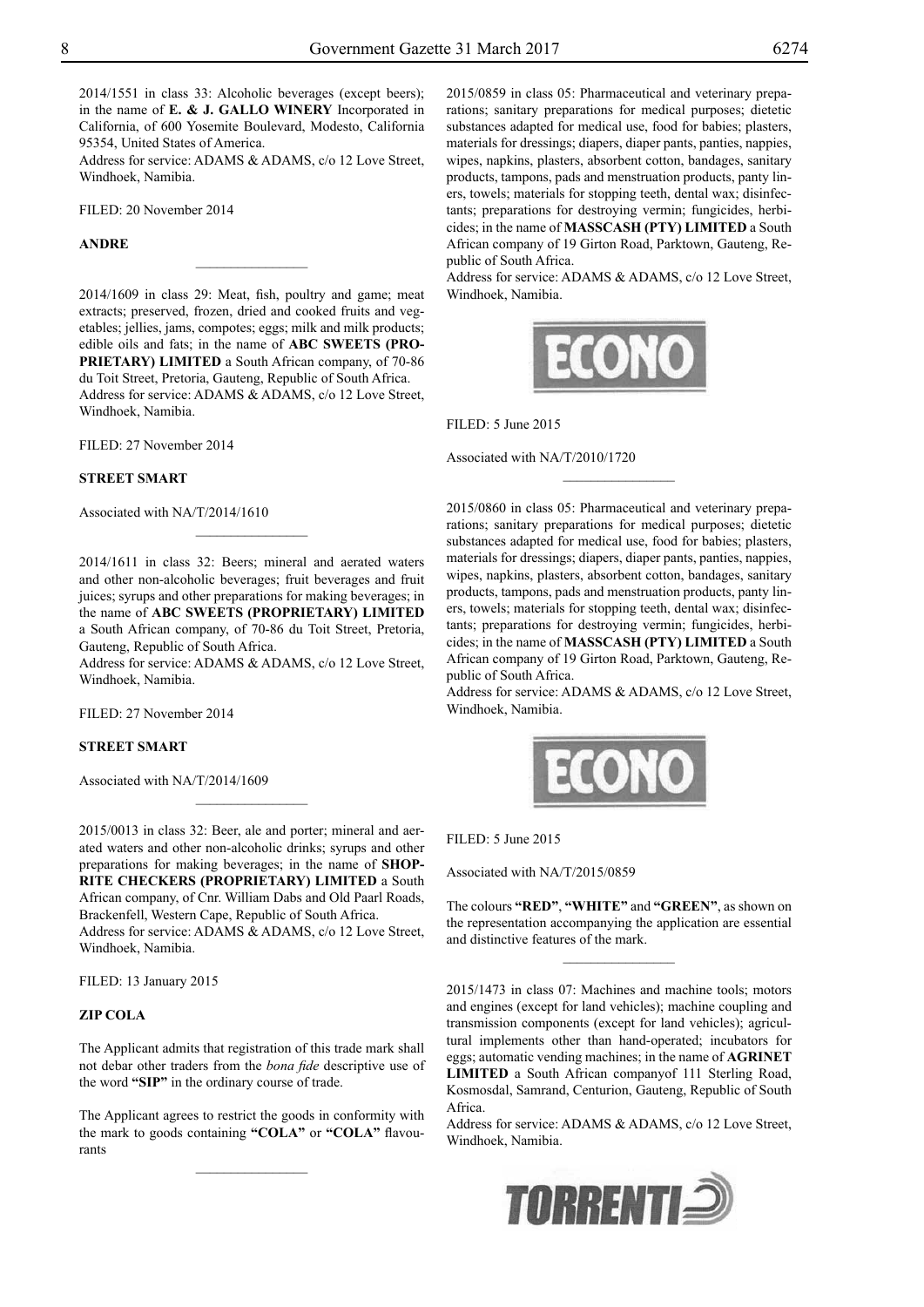FILED: 28 July 2015

The applicant claims the colours **"blue"**, **"light blue"** and **"WHITE"** as features of the mark.

 $\mathcal{L}=\mathcal{L}^{\mathcal{L}}$ 

Associated with NA/T/2015/1474

2015/1474 in class 11: Apparatus for lighting, heating, steam generating, cooking, refrigerating, drying, ventilating, water supply and sanitary purposes; in the name of **Agrinet Limited** a South African companyof 111 Sterling Road, Kosmosdal, Samrand, Centurion, Gauteng, Republic of South Africa.

Address for service: ADAMS & ADAMS, c/o 12 Love Street, Windhoek, Namibia.



FILED: 28 July 2015

The applicant claims the colours **"blue"**, **"light blue"** and **"WHITE"** as features of the mark.

Associated with NA/T/2015/1475

2015/1475 in class 21: Household or kitchen utensils and containers; combs and sponges; brushes (except paint brushes); brush-making materials; articles for cleaning purposes; steelwool; unworked or semi-worked glass (except glass used in building); glassware, porcelain and earthenware not included in other classes; in the name of **AGRINET LIMITED** a South African companyof 111 Sterling Road, Kosmosdal, Samrand, Centurion, Gauteng, Republic of South Africa.

Address for service: ADAMS & ADAMS, c/o 12 Love Street, Windhoek, Namibia.



FILED: 28 July 2015

The applicant claims the colours "BLUE", "LIGHT BLUE" and "WHITE": as features of the mark.

Assoiciated with. NA/T/2015/1473

2015/1476 in class 07: Machines and machine tools; motors and engines (except for land vehicles); machine coupling and transmission components (except for land vehicles); agricultural implements other than hand-operated; incubators for eggs; automatic vending machines; in the name of **Agrinet Limited** a South African companyof 111 Sterling Road, Kosmosdal, Samrand, Centurion, Gauteng, Republic of South Africa.

Address for service: ADAMS & ADAMS, c/o 12 Love Street, Windhoek, Namibia.



FILED: 28 July 2015

The applicant claims the colours **"blue"**, **"light blue"** and "WHITE" as features of the mark.

Associated with. NA/T/2015/1476 and Associated with NA/T/2015/1475  $\frac{1}{2}$ 

2015/1477 in class 11: Apparatus for lighting, heating, steam generating, cooking, refrigerating, drying, ventilating, water supply and sanitary purposes; in the name of **Agrinet Limited** a South African company of 111 Sterling Road, Kosmosdal, Samrand, Centurion, Gauteng, Republic of South Africa.

Address for service: ADAMS & ADAMS, c/o 12 Love Street, Windhoek, Namibia.



FILED: 28 July 2015

The applicant claims the colours **"Blue"**, **"Light Blue"** and **"White"** as features of the mark

 $\frac{1}{2}$ 

Associated with NA/T/2015/1478

2015/1478 in class 21: Household or kitchen utensils and containers; combs and sponges; brushes (except paint brushes); brush-making materials; articles for cleaning purposes; steelwool; unworked or semi-worked glass (except glass used in building); glassware, porcelain and earthenware not included in other classes; in the name of **AGRINET LIMITED** a South African company of 111 Sterling Road, Kosmosdal, Samrand, Centurion, Gauteng, Republic of South Africa.

Address for service: ADAMS & ADAMS, c/o 12 Love Street, Windhoek, Namibia.



FILED: 28 July 2015

The applicant claims the colours **"Blue"**, **"Light Blue"** and "WHITE" as features of the mark.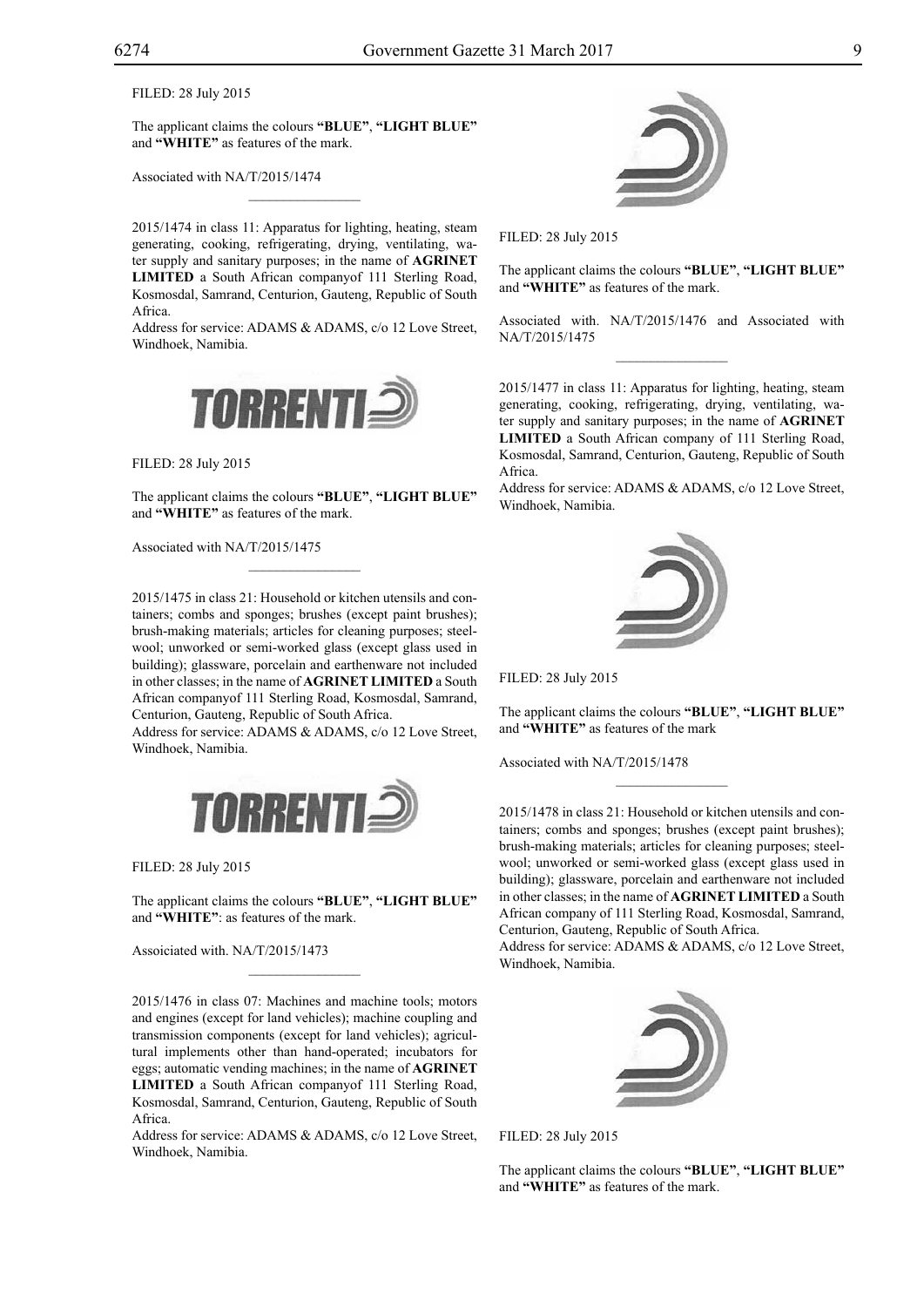Associated with NA/T/2015/1476

2015/1569 in class 19: Building materials (non-metallic); nonmetallic rigid pipes for building; asphalt, pitch and bitumen; non-metallic transportable buildings; monuments, not of metal.; in the name of **TOSAS (PROPRIETARY) LIMITED** a South African company, of 12 Commercial Road, Wadeville, Germiston, Gauteng, Republic of South Africa.

 $\frac{1}{2}$ 

Address for service: ADAMS & ADAMS, c/o 12 Love Street, Windhoek, Namibia.

FILED: 7 August 2015

## **ICRT**

2015/1570 in class 19: Building materials (non-metallic); nonmetallic rigid pipes for building; asphalt, pitch and bitumen; non-metallic transportable buildings; monuments, not of metal.; in the name of **TOSAS (PROPRIETARY) LIMITED** a South African company, of 12 Commercial Road, Wadeville, Germiston, Gauteng, Republic of South Africa

 $\frac{1}{2}$ 

Address for service: ADAMS & ADAMS, c/o 12 Love Street, Windhoek, Namibia.

FILED: 7 August 2015

#### **NCRT**

Associated with NA/T/2015/1569

2015/1670 in class 03: Cosmetic skin cleansing preparations, cosmetic skin care preparations; in the name of **Beiers-DORF AG** a German company, of Unnastrasse 48, 20253 HAMBURG. Germany.

Address for service: ADAMS & ADAMS, c/o 12 Love Street, Windhoek, Namibia.

FILED: 14 August 2015

## **PERFECT & RADIANT**

Registration of this trade mark shall give no right to the exclusive use of the word **"RADIANT"**, separately and apart from the mark

 $\frac{1}{2}$ 

2015/1759 in class 03: Fragrance, cosmetics and toiletries; in the name of **AVON PRODUCTS, INC**. a New York corporation, of 777 Third Avenue, New York, NY, 10017, United States of America.

Address for service: ADAMS & ADAMS, c/o 12 Love Street, Windhoek, Namibia.

FILED: 20 August 2015

#### **DESTINATION WILDERNESS**

Associated with. NA/T/2015/1758

2015/1777 in class 35: Retail, wholesale, selling, marketing, promotion, merchandising, distribution, import and export services; advertising services; marketing and business studies, research and surveys; accountancy; business services; business brokerage; business appraisals; business planning, busi-

 $\overline{\phantom{a}}$  , where  $\overline{\phantom{a}}$ 

ness administration, business management and management consultancy services; business data analysis; office functions; information, advisory and consultancy services; services ancillary and related to the aforegoing; in the name of **THE STANDARD GENERAL INSURANCE COMPANY LIM-ITED** a South African company, of 59 16th Road, Midrand, 1685, Gauteng, Republic of South Africa.

Address for service: ADAMS & ADAMS, c/o 12 Love Street, Windhoek, Namibia.

FILED: 20 August 2015

**STANGEN**

Associated with NA/T/2015/1778

2015/1778 in class 36: Insurance services; brokerage, underwriting, risk management and credit insurance; financial affairs; monetary affairs; banking services; investment services; real estate affairs; information, advisory and consultancy services; services ancillary and related to the aforegoing; in the name of **THE STANDARD GENERAL INSURANCE COMPANY LIMITED** a South African company, of 59 16th Road, Midrand, 1685, Gauteng, Republic of South Africa. Address for service: ADAMS & ADAMS, c/o 12 Love Street, Windhoek, Namibia.

 $\frac{1}{2}$ 

FILED: 20 August 2015

#### **STANGEN**

Associated with 2015/1777

2015/1779 in class 35: Retail, wholesale, selling, marketing, promotion, merchandising, distribution, import and export services; advertising services; marketing and business studies, research and surveys; accountancy; business services; business brokerage; business appraisals; business planning, business administration, business management and management consultancy services; business data analysis; office functions; information, advisory and consultancy services; services ancillary and related to the aforegoing; in the name of **THE STANDARD GENERAL INSURANCE COMPANY LIM-ITED** a South African company, of 59 16th Road, Midrand, 1685, Gauteng, Republic of South Africa

 $\frac{1}{2}$ 

Address for service: ADAMS & ADAMS, c/o 12 Love Street, Windhoek, Namibia.

FILED: 20 August 2015 **STANDARD GENERAL**

Associated with NA/T/2015/1780

2015/1780 in class 36: Insurance services; brokerage, underwriting, risk management and credit insurance; financial affairs; monetary affairs; banking services; investment services; real estate affairs; information, advisory and consultancy services; services ancillary and related to the aforegoing; in the name of **THE STANDARD GENERAL INSURANCE COMPANY LIMITED** a South African company, of 59 16th Road, Midrand, 1685, Gauteng, Republic of South Africa Address for service: ADAMS & ADAMS, c/o 12 Love Street, Windhoek, Namibia.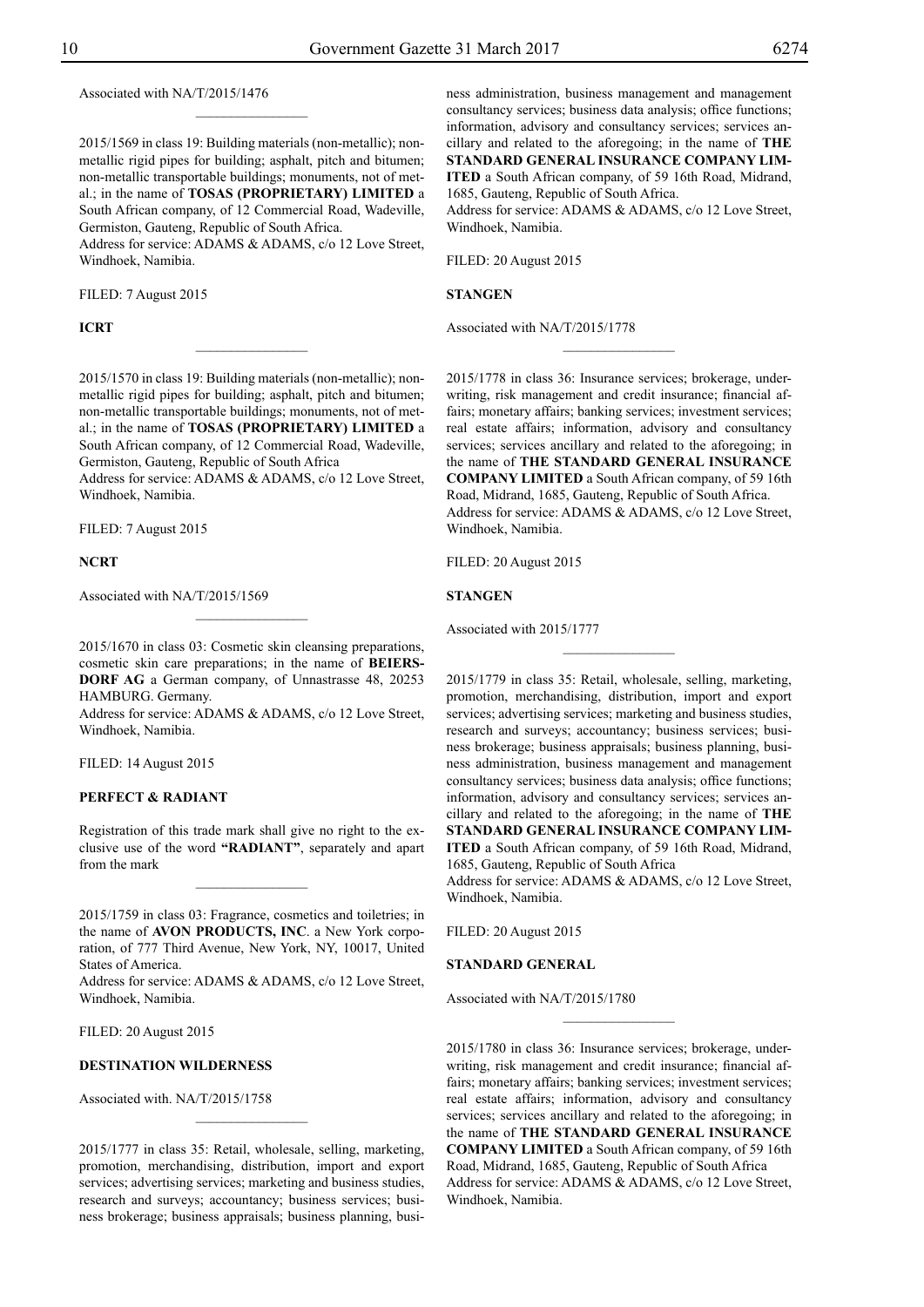FILED: 20 August 2015

## **STANDARD GENERAL**

Associated with NA/T/ 2015/1779

2015/1781 in class 35: Retail, wholesale, selling, marketing, promotion, merchandising, distribution, import and export services; advertising services; marketing and business studies, research and surveys; accountancy; business services; business brokerage; business appraisals; business planning, business administration, business management and management consultancy services; business data analysis; office functions; information, advisory and consultancy services; services ancillary and related to the aforegoing; in the name of **THE STANDARD GENERAL INSURANCE COMPANY LIM-ITED** a South African company of 59 16th Road, Midrand, 1685, Gauteng, Republic of South Africa.

 $\mathcal{L}=\mathcal{L}^{\mathcal{L}}$ 

Address for service: ADAMS & ADAMS, c/o 12 Love Street, Windhoek, Namibia.



```
FILED: 20 August 2015
```
Applicants undertake that, in use the blank space appearing on the mark will be occupied only by matter of a descriptive or nondistinctive character of by a Trade Mark registered in the name of the Applicants in respect of the same goods or by a Trade Mark of which the Applicant are Registered User, in respect of the same services, or by a Trade Mark of a Registered User, with the consent of the Proprietor of such mark of the blank space will be left vacant.

Associated with NA/T/2015/1782

2015/1782 in class 36: Insurance services; brokerage, underwriting, risk management and credit insurance; financial affairs; monetary affairs; banking services; investment services; real estate affairs; information, advisory and consultancy services; services ancillary and related to the aforegoing; in the name of **THE STANDARD GENERAL INSURANCE COMPANY LIMITED** a South African company of 59 16th Road, Midrand, 1685, Gauteng, Republic of South Africa Address for service: ADAMS & ADAMS, c/o 12 Love Street, Windhoek, Namibia.

 $\overline{\phantom{a}}$  , where  $\overline{\phantom{a}}$ 



FILED: 20 August 2015

Applicants undertake that, in use the blank space appearing on the mark will be occupied only by matter of a descriptive or nondistinctive character of by a Trade Mark registered in the name of the Applicants in respect of the same goods or by a Trade Mark of which the Applicant are Registered User, in respect of the same services, or by a Trade Mark of a Registered User, with the consent of the Proprietor of such mark of the blank space will be left vacant.

Associated with trade mark. NA/2015/1781

2015/1879 in class 25: Clothing, footwear, headgear; in the name of **SA HUNT EXPOS (PTY) LTD** a South African company of 240 Frangipane Avenue, La Montagne, Pretoria, 0184, Gauteng, Republic of South Africa

 $\frac{1}{2}$ 

Address for service: ADAMS & ADAMS, c/o 12 Love Street, Windhoek, Namibia.



FILED: 3 September 2015

Associated with. NA/T/2015/1880

2015/1880 in class 35: Advertising; business management; business administration; office functions; offering for sale and the sale of goods in the retail and wholesale-trade; in the name of **SA HUNT EXPOS (PTY) LTD** a South African company of 240 Frangipane Avenue, La Montagne, Pretoria, 0184, Gauteng, Republic of South Africa

 $\frac{1}{2}$ 

Address for service: ADAMS & ADAMS, c/o 12 Love Street, Windhoek, Namibia.



FILED: 3 September 2015

Associated with no. 2015/1881

2015/1881 in class 41: Education; providing of training; entertainment; sporting and cultural activities; in the name of **SA HUNT EXPOS (PTY) LTD** a South African company of 240 Frangipane Avenue, La Montagne, Pretoria, 0184, Gauteng, Republic of South Africa

 $\overline{\phantom{a}}$  , we can also the set of  $\overline{\phantom{a}}$ 

Address for service: ADAMS & ADAMS, c/o 12 Love Street, Windhoek, Namibia.



 $\frac{1}{2}$ 

FILED: 3 September 2015

Associated with NA/T/2016/1879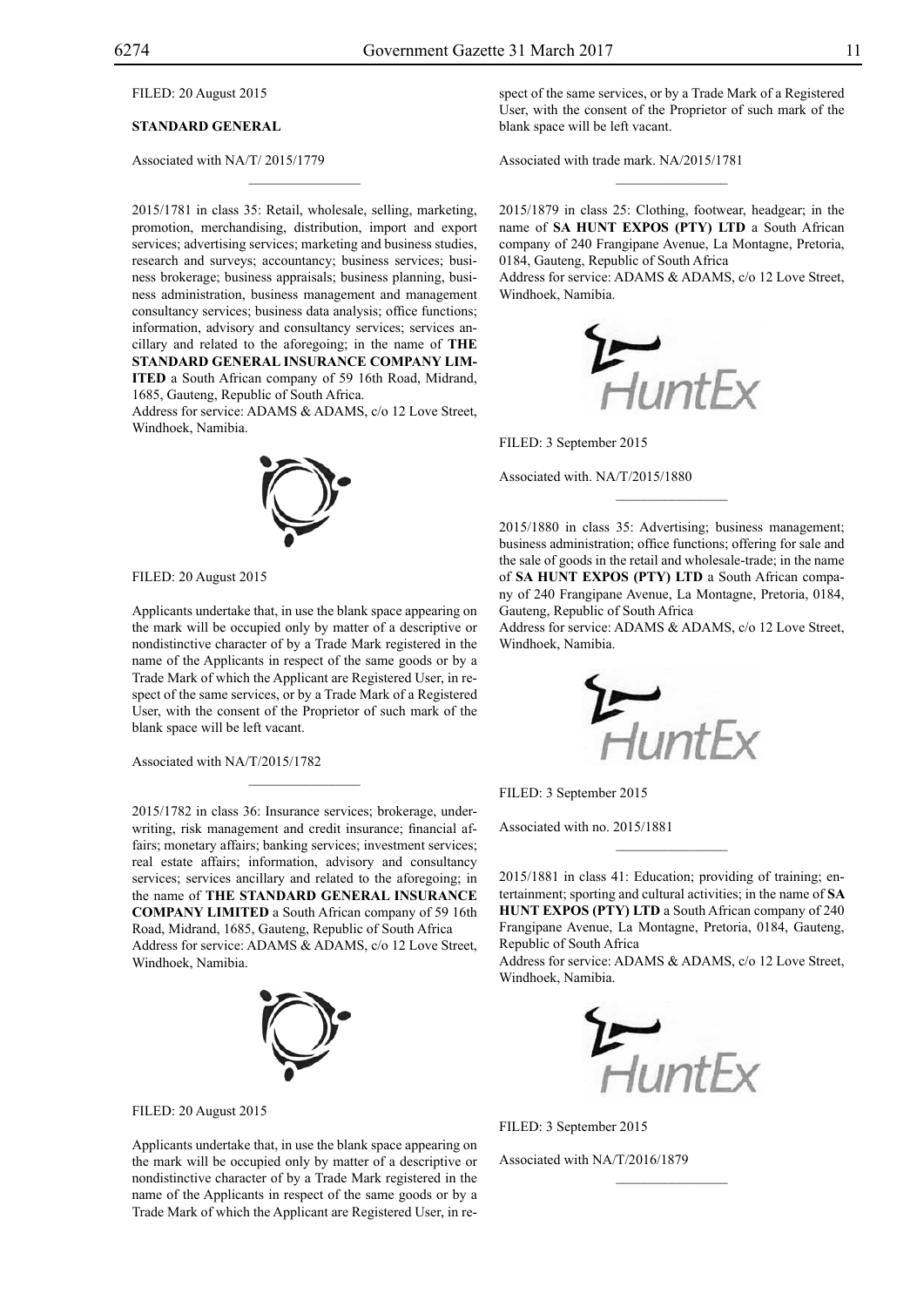2015/1882 in class 29: Meat, fish, poultry and game; meat extracts; preserved, frozen, dried and cooked fruits and vegetables; jellies, jams, compotes; eggs; milk and milk products; edible oils and fats; in the name of **KENTUCKY FRIED CHICKEN INTERNATIONAL HOLDINGS, INC.**, a Delaware corporation of 1441 Gardiner Lane, Louisville, Kentucky, United States of America.

Address for service: ADAMS & ADAMS, c/o 12 Love Street, Windhoek, Namibia.



FILED: 3 September 2015

Registration of this trade mark shall give no right to the exclusive use of the word **"GOOD"**, apart from the mark. The colours "RED", "BLACK" and "WHITE" are distinctive features of the mark.

Associated with NA/T/79/0320, and Associated with NA/T/2010/0328 and Associated with NA/T/2015/1883  $\frac{1}{2}$ 

2015/1883 in class 30: Coffee, tea, cocoa and artificial coffee; rice; tapioca and sago; flour and preparations made from cereals; bread, pastry and confectionery; ices; sugar, honey, treacle; yeast, baking-powder; salt; mustard; vinegar, sauces (condiments); spices; ice; in the name of **KENTUCKY FRIED CHICKEN INTERNATIONAL HOLDINGS, INC**, a Delaware corporation of 1441 Gardiner Lane, Louisville, Kentucky, United States of America.

Address for service: ADAMS & ADAMS, c/o 12 Love Street, Windhoek, Namibia.



FILED: 3 September 2015

Registration of this trade mark shall give no right to the exclusive use of the word **"GOOD"**, apart from the mark. The colours "RED", "BLACK" and "WHITE" are distinctive features of the mark.

Associated with. NA/T/2015/1884

2015/1884 in class 43: Services for providing food and drink; temporary accommodation; in the name of **KENTUCKY FRIED CHICKEN INTERNATIONAL HOLDINGS, INC.**, a Delaware corporation of 1441 Gardiner Lane, Louisville, Kentucky, United States of America.

 $\frac{1}{2}$ 

Address for service: ADAMS & ADAMS, c/o 12 Love Street, Windhoek, Namibia.



FILED: 3 September 2015

Registration of this trade mark shall give no right to the exclusive use of the word **"GOOD"**, apart from the mark. The colours "RED", "BLACK" and "WHITE" are distinctive features of the mark.

Associated with NA/T/2015/1882

2015/1885 in class 35: Offering for sale and the sale of goods in the wholesale and retail trade; in the name of **EDCON LIMITED** a South African company, of Edgardale, 1 Press Avenue, Crown Mines, Johannesburg, Gauteng, Republic of South Africa.

 $\overline{\phantom{a}}$  , where  $\overline{\phantom{a}}$ 

Address for service: ADAMS & ADAMS, c/o 12 Love Street, Windhoek, Namibia.

FILED: 3 September 2015

## **RED HANGER SALE**

Registration of this trade ,mark shall give no right to the exclusive use of the word **"RED"** or of the word **"SALE"**, each apart from the mark.

 $\frac{1}{2}$ 

2015/1886 in class 36: Financial services, namely banking, credit card services, debit card services, charge card services, pre-paid card services offered through cards with stored value, electronic credit and debit transactions, bill payment and presentment services, cash disbursement, check verification, check cashing, deposit access and automated teller machine services, transaction authorization and settlement services, transaction reconciliation, cash management, consolidated funds settlement, consolidated dispute processing, data repository and client profile information services, and related switching, gateway, settlement/reconciliation, and funds movement services in the field of payment cards, electronic payment processing services, payment transaction authentication and verification services, value exchange services, namely, secure electronic cash transactions and electronic cash transmissions, over public computer networks to facilitate electronic commerce, electronic funds transfer, providing financial information, namely credit and debit card data and reports, financial records management, electronic funds transfer and currency exchange services, financial assessment and risk management services for others in the field of consumer credit; dissemination of financial information via a global computer network, financial information rendered by computer by means of a secure information computer network and advisory services regarding all of the foregoing services; the provision of financial services for the support of retail services provided through mobile telecommunications means, namely, payment services through wireless devices; the provision of financial services for the support of retail services provided on-line, through electronic networks; financial analysis and consultation; insurance services; financial affairs, monetary affairs; financial services; banking and credit services; providing credit card, debit card, charge card and stored value prepaid card services; banking, payment, credit, debit, charge, cash disbursement, stored valued deposit access services; bill payment services; credit card, debit card, charge card, pre-paid card and stored value card services; cheque verification and cheque cashing services; automated teller machine services; processing of financial transactions both on-line via a computer database or via telecommunications and at point of sale; processing services for financial transactions by card holders via automatic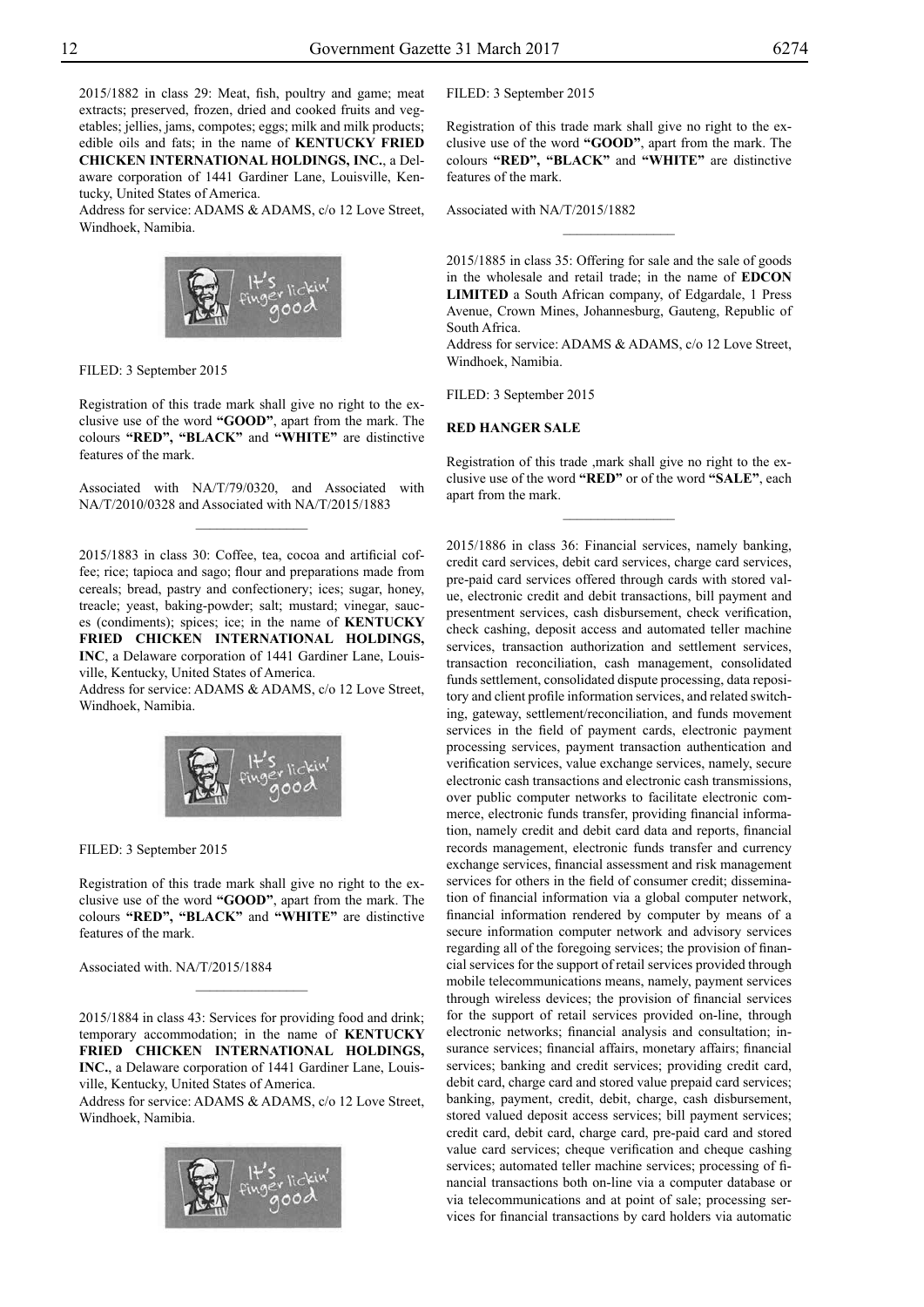teller machines; the provision of balance details, deposits and withdrawals of money to card holders via automatic teller machines; financial settlement and financial authorization services in connection with the processing of financial payment transactions; travel insurance services; issuing and redemption of travellers cheques and travel vouchers; payer authentication services; verification of financial information; maintenance of financial records; electronic funds transfer and currency exchange services; remote payment services; stored value electronic purse services, providing electronic funds and currency transfer services, electronic payments services, prepaid telephone calling card services, cash disbursement services, and transaction authorization and settlement services; provision of debit and credit services by means of radio frequency identification devices (transponders); provision of debit and credit services by means of communication and telecommunication devices; cheque verification services; issuing and redemption services all relating to travellers cheques and travel vouchers; the provision of financial services for the support of retail services provided through mobile telecommunications means, including payment services through wireless devices; processing of credit and debit transactions by telephone and telecommunication link; the provision of financial services for the support of retail services provided on-line, through networks or other electronic means using electronically digitized information; value exchange services, namely, the secure exchange of value, including electronic cash, over computer networks accessible by means of smartcards; bill payment services provided through a website; on-line banking; financial services provided over the telephone and by means of a global computer network or the Internet; provision of financial services by means of a global computer network or the Internet; real estate services; real estate property services; real estate valuations; real estate investment management; real estate investment services; real estate insurance services; insurance for property owners; insurance services relating to property; real estate financing; real estate brokerage; real estate appraisals; real estate agency services; evaluation of real estate; real estate administration; administration of financial affairs relating to real estate; provision of real estate loans; financing services relating to real estate development; financial brokerage services for real estate; financial services \_relating to real estate property and buildings; financial services for the purchase of real estate arranging of ioan agreements secured on real estate; arranging of shared ownership of real estate; arranging the provision of finance for real estate purchase; assisting in the acquisition of and interests in real estate; capital investment in real estate; commercial property investment services; financial services relating to the acquisition of property; financial services relating to the sale of property; financial valuation of freehold property; financial valuation of leasehold property; arranging letting of real estate; arranging of leases of real estate; leasing of property; leasing of real estate property; leasing of freehold property; estate management services relating to transactions in real property; valuation of property; property portfolio management; management of property; advisory services relating to real estate ownership; advisory services relating to real estate valuations; corporate real estate advisory services; computerized information services relating to real estate; consultation services relating to real estate; provision of information relating to real estate property; provision of information relating to the property market; research services relating to real estate acquisition; research services relating to real estate selection; mortgage financing and asset securitization; consulting services regarding payment solutions, banking, credit card, debit card, payment card and automatic teller machine services.; in the name of **MASTERCARD INTER-NATIONAL INCORPORATED** a Delaware corporation

of 2000 Purchase Street, Purchase, New York 10577, United States of America.

Address for service: ADAMS & ADAMS, c/o 12 Love Street, Windhoek, Namibia.



FILED: 3 September 2015

Associated with NA/T/2015/1791

2015/1968 in class 07: Machines and machine tools; motors and engines (except for land vehicles); machine coupling and transmission components (except for land vehicles); agricultural implements other than hand-operated; incubators for eggs; automatic vending machines; sausage machines; assemblies for processing, portioning, casing and conveying sausages; in the name of **FREDDY HIRSCH GROUP PROPRI-ETARY LIMITED** a South African company, of Cnr 11th Avenue & Voortrekker Road, Maitland, 7405, Western Cape. Address for service: ADAMS & ADAMS, c/o 12 Love Street, Windhoek, Namibia.

 $\frac{1}{2}$ 

FILED: 11 September 2015

#### **DRIVEN BY INNOVATION**

Registration of this trade mark shall give no right to the exclusive use of the word **"DRIVEN"**, or of the word **"INNOVA-TION"**, each separately and apart from the mark.

Associated with trade mark. NA/T/2015/1969

2015/1969 in class 11: Apparatus for lighting, heating, steam generating, cooking, refrigerating, drying, ventilating; cooking machines for sausages; drying machines; machines for use in processing meat (cooking or freezing); refrigerating machines; in the name of **FREDDY HIRSCH GROUP PRO-PRIETARY LIMITED** a South African company, of Cnr 11th Avenue & Voortrekker Road, Maitland, 7405, Western Cape.

Address for service: ADAMS & ADAMS, c/o 12 Love Street, Windhoek, Namibia.

FILED: 11 September 2015

## **DRIVEN BY INNOVATION**

Registration of this trade mark shall give no right to the exclusive use of the word **"DRIVEN"**, or of the word **"INNOVA-TION"**, each separately and apart from the mark.

Associated with NA/T/2015/1970

2015/1970 in class 35: Offering for sale and the sale of goods in the retail and wholesale trade; retail and wholesale services in relation to sausage machines, assemblies for processing, portioning, casing and conveying sausages, cooking machines for sausages, drying machines, machines for use in processing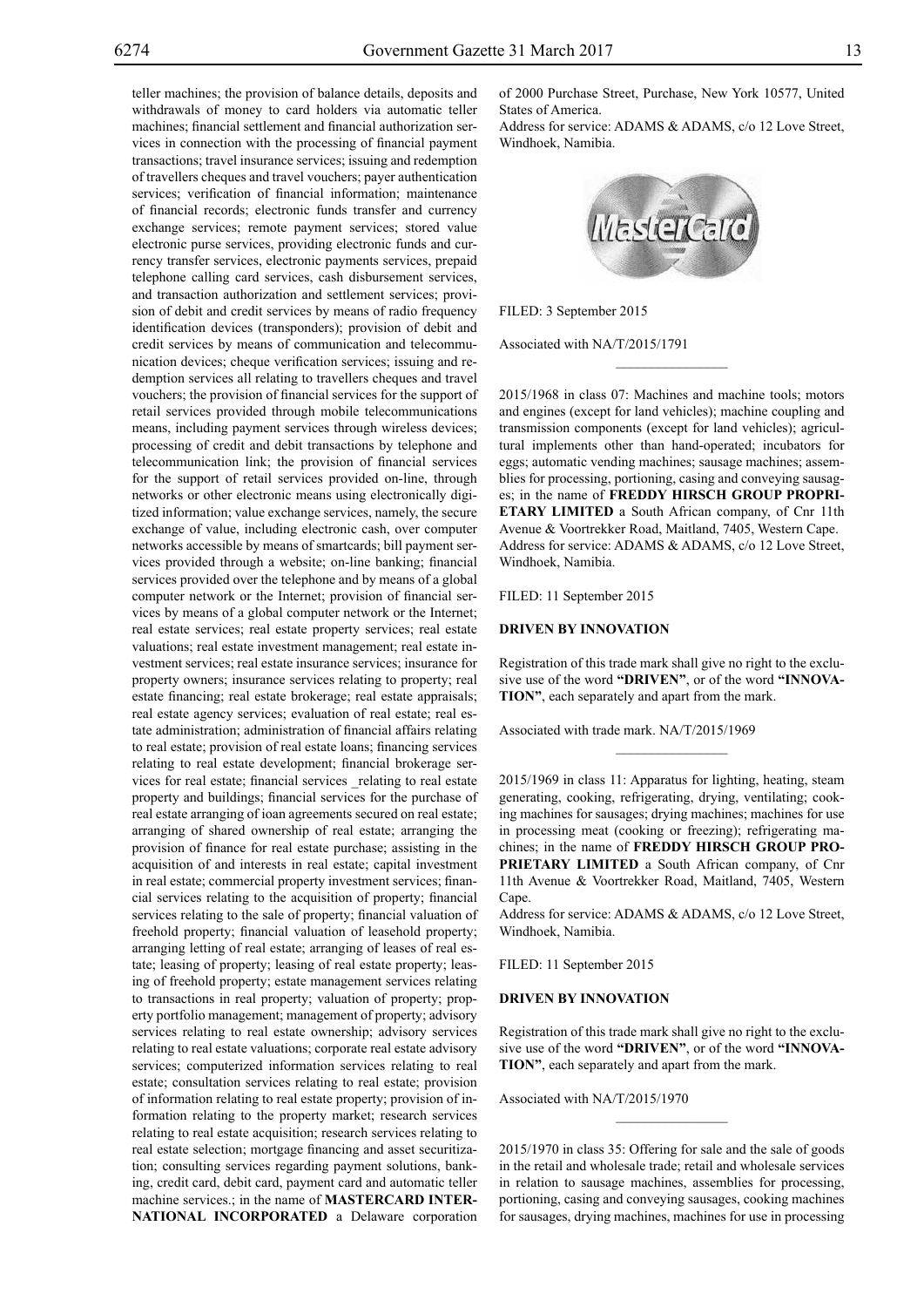meat (cooking or freezing), refrigerating machines, sausage casings, alginate sausage casings, spices inclusive of those for flavouring meat, sauces and condiments for meat; in the name of **FREDDY HIRSCH GROUP PROPRIETARY LIMIT-ED** a South African company, of Cnr 11th Avenue & Voortrekker Road, Maitland, 7405, Western Cape.

Address for service: ADAMS & ADAMS, c/o 12 Love Street, Windhoek, Namibia.

FILED: 11 September 2015

## **DRIVEN BY INNOVATION**

Registration of this trade mark shall give no right to the exclusive use of the word **"DRIVEN"**, or of the word **"INNOVA-TION"**, each separately and apart from the mark.

 $\frac{1}{2}$ 

Associated with NA/T/2015/1968

2015/1979 in class 29: Meat, fish, poultry and game; meat extracts; charcuterie; preserved, dried and cooked fruits and vegetables; jellies, jams, fruit sauces; eggs, milk and milk products; edible oils and fats; alginates for culinary purposes; in the name of **FREDDY HIRSCH GROUP PROPRIETARY LIMITED** a South African company of Corner Voortrekker Road and 11th Avenue, MAITLAND EAST Cape Town Western Cape.

Address for service: ADAMS & ADAMS, c/o 12 Love Street, Windhoek, Namibia.



FILED: 11 September 2015

Associated with NA/T/2000/0287 and NA/T/2015/1980

 $\frac{1}{2}$ 

2015/1980 in class 30: Coffee, tea, cocoa, sugar, rice, tapioca, sago, artificial coffee; flour and preparations made from cereals, bread, pastry and confectionery, ices; honey, treacle; yeast, baking-powder; salt, mustard; vinegar, sauces (condiments); spices; ice; in the name of **FREDDY HIRSCH GROUP PROPRIETARY LIMITED** a South African company of Corner Voortrekker Road and 11th Avenue, MAITLAND EAST Cape Town Western Cape.

Address for service: ADAMS & ADAMS, c/o 12 Love Street, Windhoek, Namibia.



FILED: 11 September 2015

Associated with NA/T/2015/1979

2015/2127 in class 30: Chocolates and chocolate confectionery products, sugar confectionery products, candies, biscuits(all

 $\frac{1}{2}$ 

types), cakes, pasta, macaroni, noodles, instant noodles, spaghetti, vermicelli, yeast, baking powder and other bakery ingredients, salad dressings, mayonnaise, vinegar, ketch up and sauces(condiments), ready to cook dough products, frozen dough, frozen parathas, ice creams, non-dairy frozen desserts, frozen fruit desserts, ice desserts, coffee, tea, cocoa, sugar, rice, tapioca, sago, artificial coffee, bread, pastry, treacle, salt, mustard, flour made from cereals, spices, pulses, food beverages (grain-based and herbal), gravies, herbal tea, honey; in the name of **INTERNATIONAL FOODSTUFFS CO LLC.** a Sharjah (U.A.E.) company, of P.O. Box 4115, SHARJAH, UAE.

Address for service: ADAMS & ADAMS, c/o 12 Love Street, Windhoek, Namibia.

FILED: 30 September 2015

**IGLOO**

2015/2298 in class 03: Bleaching preparations and other substances for laundry use; cleaning, polishing, scouring and abrasive preparations; soaps; perfumery, essential oils, cosmetics, hair lotions; dentifrices; in the name of **A & D SPITZ (PROPRIETARY) LIMITED** a South African company of 30 Sloane Street, Bryanston, 2021, Gauteng, Republic of South Africa.

 $\frac{1}{2}$ 

Address for service: ADAMS & ADAMS, c/o 12 Love Street, Windhoek, Namibia.

FILED: 16 October 2015

**SPITZ**

Associated with NA/T/2008/0237

2015/2301 in class 35: Advertising; business management; business administration; office functions; offering for sale and the sale of goods in the retail and wholesale trade; in the name of **A & D SPITZ (PROPRIETARY) LIMITED** a South African company of 30 Sloane Street, Bryanston, 2021, Gauteng, Republic of South Africa.

 $\overline{\phantom{a}}$  , where  $\overline{\phantom{a}}$ 

Address for service: ADAMS & ADAMS, c/o 12 Love Street, Windhoek, Namibia.

FILED: 16 October 2015

## **CARVELA**

Associated with NA/T/2008/0625

2015/2302 in class 35: Advertising; business management; business administration; office functions; offering for sale and the sale of goods in the retail and wholesale trade; in the name of **A & D SPITZ (PROPRIETARY) LIMITED** a South African company of 30 Sloane Street, Bryanston, 2021, Gauteng, Republic of South Africa.

 $\overline{\phantom{a}}$  , where  $\overline{\phantom{a}}$ 

Address for service: ADAMS & ADAMS, c/o 12 Love Street, Windhoek, Namibia.

 $\frac{1}{2}$ 

FILED: 16 October 2015.

## **KURT GEIGER**

Associated with NA/T/2008/0633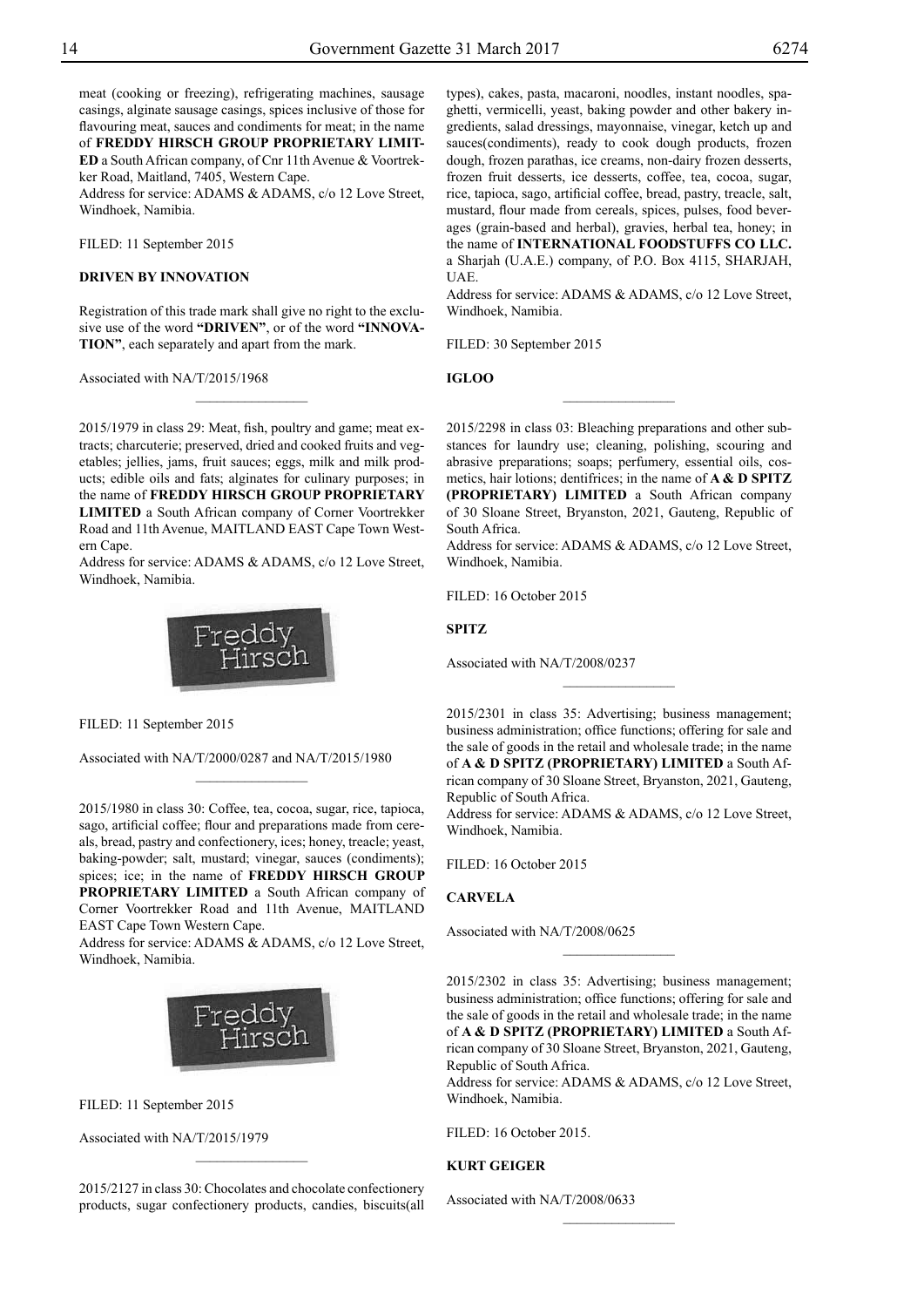2015/2303 in class 32: Mineral and aerated waters and other non-alcoholic beverages; fruit beverages and fruit juices; syrups and other preparations for making beverages.; in the name of **TOTO LIMITED** a Maltese company of Level 1, Blue Harbour Business Centre, Ta' XBiex, Yacht Marina, Ta' XBiex, XBX 1027, Malta.

Address for service: ADAMS & ADAMS, c/o 12 Love Street, Windhoek, Namibia.



FILED: 16 October 2015

The mark is limited to the colours **"BLACK"**, **"WHITE"**, **"RED"** and **"YELLOW"** substantially as shown on the representation affixed to the application form.

Applicant undertakes to restrict use of the mark to goods containing or being **"COLA"**.  $\overline{\phantom{a}}$  , where  $\overline{\phantom{a}}$ 

2015/2796 in class 12: Motor vehicles and parts thereof; in the name of **GENERAL MOTORS LLC** a Delaware corporation, of 300 Renaissance Center, Detroit, Michigan 48265- 3000, United States of America.

Address for service: ADAMS & ADAMS, c/o 12 Love Street, Windhoek, Namibia.

FILED: 23 November 2015

## **CRUZE PREMIER**

Associated with NA/T/2008/0653

2015/2797 in class 12: Motor vehicles and parts thereof; in the name of **GENERAL MOTORS LLC** a Delaware corporation, of 300 Renaissance Center, Detroit, Michigan 48265- 3000, United States of America.

 $\mathcal{L}=\mathcal{L}^{\mathcal{L}}$ 

Address for service: ADAMS & ADAMS, c/o 12 Love Street, Windhoek, Namibia.

FILED: 23 November 2015

## **EQUINOX PREMIER**

Associated with. NA/T/2012/0741

2015/2981 in class 18: Leather and imitations of leather, and goods made of these materials and not included in other classes; animal skins, hides; trunks and travelling bags; umbrellas and parasols; walking sticks; whips, harness and saddlery; in the name of **FOOT FOCUS (PTY) LTD** a South Minn company, of Unit 2, 54 Brickworks Way, Briardene, KwaZulu-Natal, Republic of South Africa

 $\mathcal{L}=\mathcal{L}^{\mathcal{L}}$ 

Address for service: ADAMS & ADAMS, c/o 12 Love Street, Windhoek, Namibia.

FILED: 14 December 2015

**DV DOLCE VITA**

The mark is of Italian origin and when translated into English means **"SWEET LIFE"**.

 $\overline{\phantom{a}}$  , where  $\overline{\phantom{a}}$ 

Associated with. NA/T/2015/2982

2015/2982 in class 25: Clothing, footwear, headgear; in the name of **FOOT FOCUS (PTY) LTD** a South African company, of Unit 2, 54 Brickworks Way, Briardene, KwaZulu-Natal, Republic of South Africa.

Address for service: ADAMS & ADAMS, c/o 12 Love Street, Windhoek, Namibia.

FILED: 14 December 2015

#### **DV DOLCE VITA**

The mark is of Italian origin and when translated into English means **"SWEET LIFE"**.

 $\frac{1}{2}$ 

Associated with NA/T/2015/2981

2015/2984 in class 25: Clothing, footwear, headgear; in the name of **FOOT FOCUS (PTY) LTD** a South African company, of Unit 2, 54 Brickworks Way, Briardene, KwaZulu-Natal, Republic of South Africa

Address for service: ADAMS & ADAMS, c/o 12 Love Street, Windhoek, Namibia.

FILED: 14 December 2015

**DV**

Associated with NA/T/2015/2983 and Associated with NA/T/2015/2982

2015/2989 in class 18: Leather and imitations of leather, and goods made of these materials and not included in other classes; animal skins, hides; trunks and travelling bags; umbrellas and parasols; walking sticks; whips, harness and saddlery; in the name of **FOOT FOCUS (PTY) LTD** a South African company, of Unit 2, 54 Brickworks Way, Briardene, KwaZulu-Natal, Republic of South Africa.

Address for service: ADAMS & ADAMS, c/o 12 Love Street, Windhoek, Namibia.

FILED: 14 December 2015

#### **TOM-TOM**

Associated with NA/T/2015/2990

2015/2990 in class 25: Clothing, footwear, headgear; in the name of **FOOT FOCUS (PTY) LTD** a South African company, of Unit 2, 54 Brickworks Way, Briardene, KwaZulu-Natal, Republic of South Africa.

 $\frac{1}{2}$ 

Address for service: ADAMS & ADAMS, c/o 12 Love Street, Windhoek, Namibia. FILED: 14 December 2015

 $\frac{1}{2}$ 

## **TOM-TOM**

Associated with NA/T/2015/2989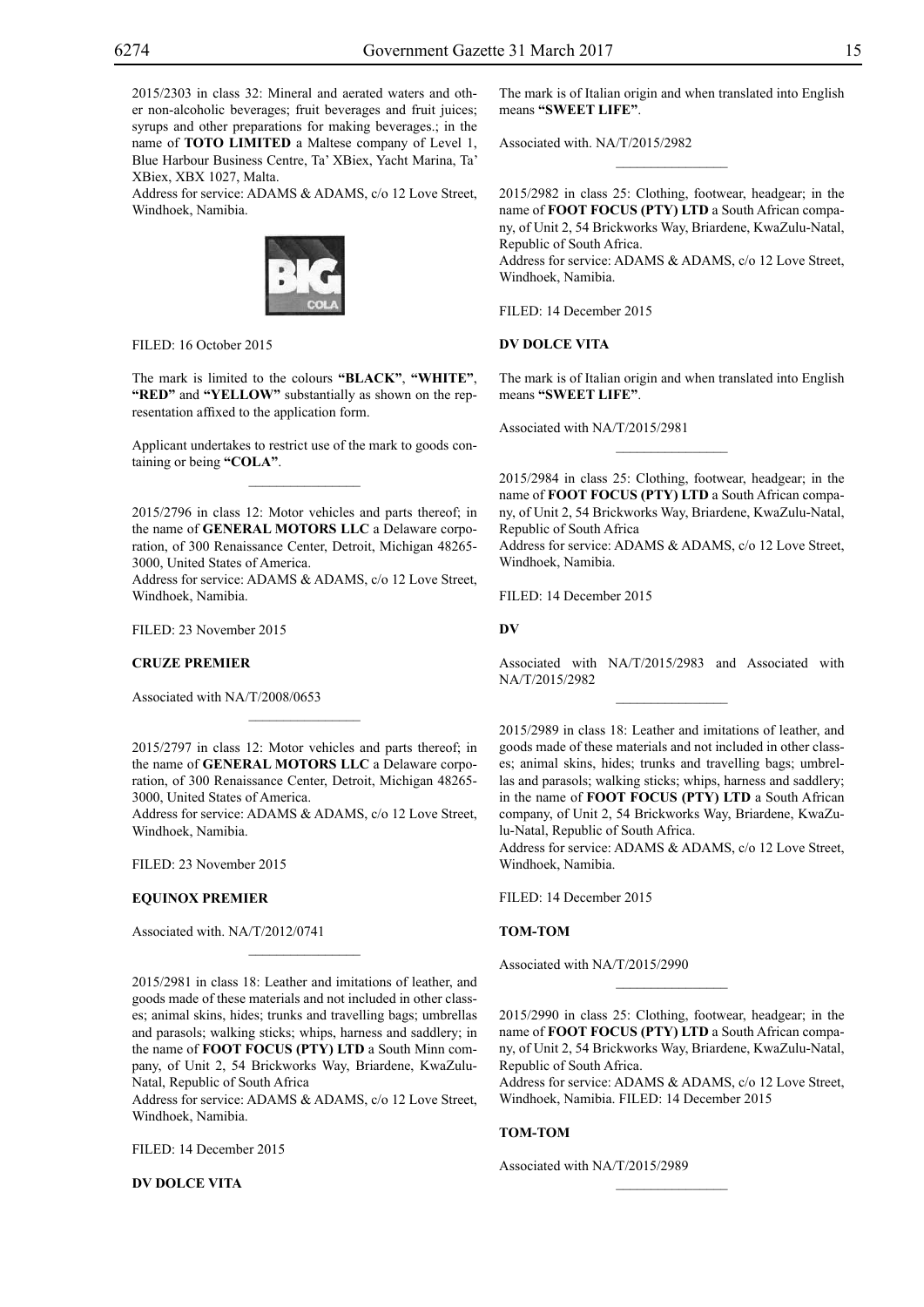2015/906 in class 3: Anti-perspirants; cosmetics; essential oils; eau-de-cologne; soaps; preparations for the hair; perfumes, in the name of **NAMIB BRAND INVESTMENTS (PTY) LTD** (Reg. No. 2014/0723), a Namibian company, (whose legal address is: 9 Bevil Rudd Street, Olympia, Windhoek, Namibia). Address for service: NAMIB BRAND INVESTMENTS (PTY) LTD, P.O. Box 80196, Windhoek.

FILED: 8 June 2015

## **Pramara**

2015/907 in class 9: Computer Hardware; Computer Softwar; Computer peripherals; Electronic data processing installations; computer network apparatus; parts and fittings for all the aforesaid goods, in the name of **NAMIB BRAND IN-VESTMENTS (PTY) LTD** (Reg. No. 2014/0723), a Namibian company, (whose legal address is: 9 Bevil Rudd Street, Olympia, Windhoek, Namibia).

 $\frac{1}{2}$ 

Address for service: NAMIB BRAND INVESTMENTS (PTY) LTD, P.O. Box 80196, Windhoek.

Filed: 8 June 2015

#### **Octala**

2015/908 in class 18: Articles of leather or imitatio of leather and not included in other classes; trunks, suitcases, travelling cases, handbags, purses, wallets; umbrellas; parasols and walking sticks; whips, harness and saddlery, in the name of **NAMIB BRAND INVESTMENTS (PTY) LTD** (Reg. No. 2014/0723), a Namibian company, (whose legal address is: 9 Bevil Rudd Street, Olympia, Windhoek, Namibia).

Address for service: NAMIB BRAND INVESTMENTS (PTY) LTD, P.O. Box 80196, Windhoek.

Filed: 8 June 2015

## **Cosibello**

2015/909 in class 18: Articles of leather or imitation of leather and not included in other classes; trunks, suitcases, travelling cases, handbags, purses, wallets; umbrellas; parasols and walking sticks; whips, harness and saddlery, in the name of **NAMIB BRAND INVESTMENTS (PTY) LTD** (Reg. No. 2014/0723), a Namibian company, (whose legal address is: 9 Bevil Rudd Street, Olympia, Windhoek, Namibia).

Address for service: NAMIB BRAND INVESTMENTS (PTY) LTD, P.O. Box 80196, Windhoek.

Filed: 8 June 2015

## **Covalo**

2015/928 in class 43: Hotel services; hotel and guest house rental and reservations; business services for hotels; bar services; café-restaurants, in the name of **NAMIB BRAND IN-VESTMENTS (PTY) LTD** (Reg. No. 2014/0723), a Namibian company, (whose legal address is: 9 Bevil Rudd Street, Olympia, Windhoek, Namibia).

 $\overline{\phantom{a}}$  , where  $\overline{\phantom{a}}$ 

Address for service: NAMIB BRAND INVESTMENTS (PTY) LTD, P.O. Box 80196, Windhoek.

FILED: 6 June 2015

## **Mozato**

2015/929 in class 43: Hotel services; hotel and guest house rental and reservations; business services for hotels; bar services; café-restaurants, in the name of **NAMIB BRAND IN-VESTMENTS (PTY) LTD** (Reg. No. 2014/0723), a Namibian company, (whose legal address is: 9 Bevil Rudd Street, Olympia, Windhoek, Namibia).

 $\overline{\phantom{a}}$  , where  $\overline{\phantom{a}}$ 

Address for service: NAMIB BRAND INVESTMENTS (PTY) LTD, P.O. Box 80196, Windhoek.

FILED: 8 June 2015

**Unozo**

2015/940 in class 3: Antiperspirants; cosmetics; essential oils; eau-de-cologne; soaps; preparations for the hair; perfumes, in the name of **NAMIB BRAND INVESTMENTS (PTY) LTD** (Reg. No. 2014/0723), a Namibian company, (whose legal address is: 9 Bevil Rudd Street, Olympia, Windhoek, Namibia). Address for service: NAMIB BRAND INVESTMENTS (PTY) LTD, P.O. Box 80196, Windhoek.

 $\frac{1}{2}$ 

Filed: 11 June 2015

#### **Odiera**

2015/941 in class 38: Telecommunications and broadcast communication services; transmission and streaming of data content via computer and global information networks; operating of electronic communications networks, in the name of **NAMIB BRAND INVESTMENTS (PTY) LTD** (Reg. No. 2014/0723), a Namibian company, (whose legal address is: 9 Bevil Rudd Street, Olympia, Windhoek, Namibia). Address for service: NAMIB BRAND INVESTMENTS (PTY) LTD, P.O. Box 80196, Windhoek.

 $\overline{\phantom{a}}$  , where  $\overline{\phantom{a}}$ 

Filed: 11 June 2015

#### **VoJera**

2015/983 in class 25: Clothing; clothing accessories; fashion garments; footwear and headgear; swimwear; sportswea and leisurewear; all, included in class 25, in the name of **NAMIB BRAND INVESTMENTS (PTY) LTD** (Reg. No. 2014/0723), a Namibian Company, (whose legal address is: 9 Bevil Rudd Street, Olympia, Windhoek, Namibia) Address for service: NAMIB BRAND INVESTMENTS (PTY) LTD, P.O. Box 80196, Windhoek.

 $\overline{\phantom{a}}$  , where  $\overline{\phantom{a}}$ 

Filed: 16 June 2015

## **Lasoto**

2015/985 in class 35: Services that involve the bringing together, for benefit of others, (except transportation services) of furnishings, furniture, mirrors, picture frames, lamps, enabling consumers to conveniently view and purchase those goods; these services are provided by retail stores, wholesale stores, through order catalogues, or by electronic means such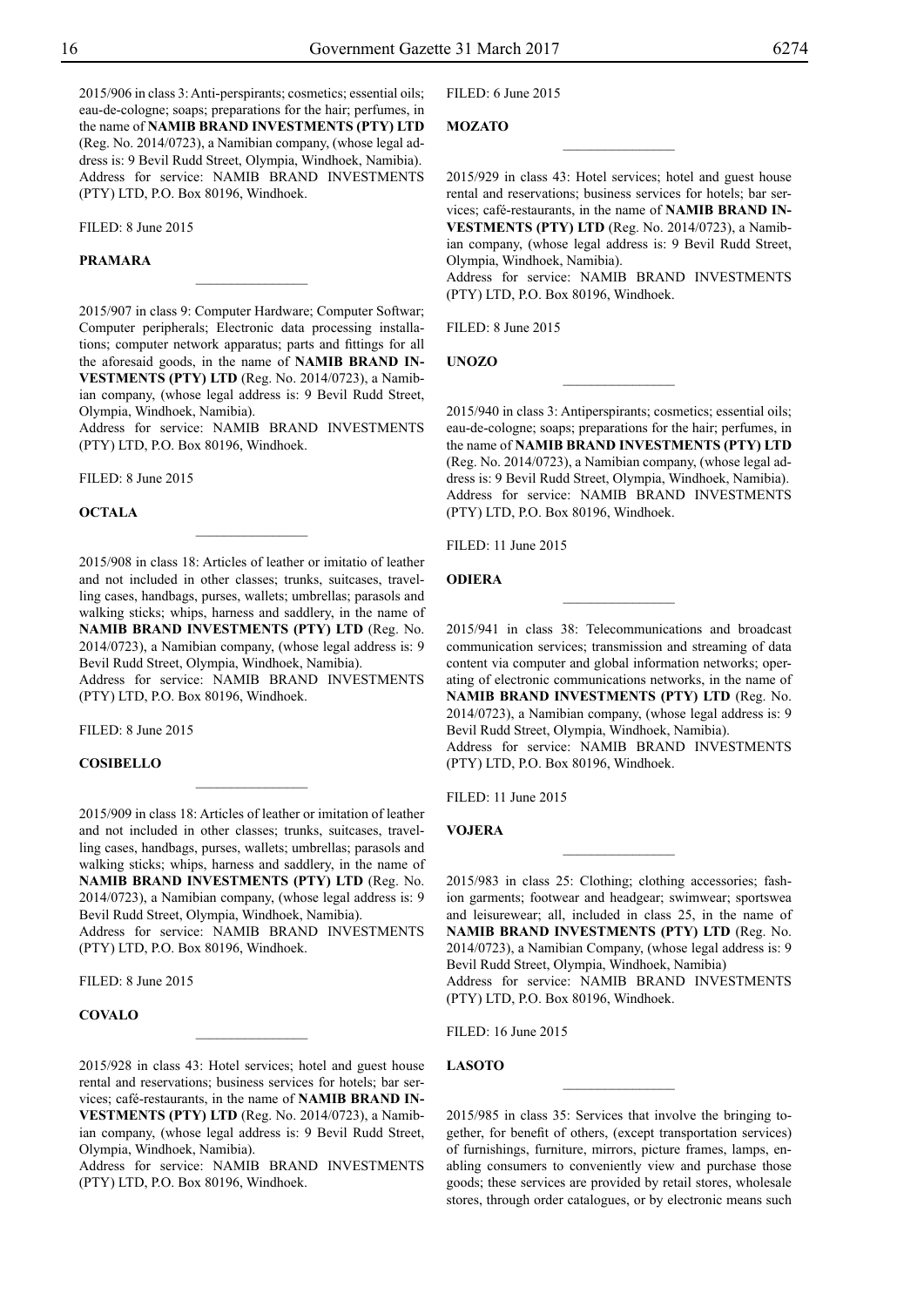as web sites or television shopping programs, in the name of **NAMIB BRAND INVESTMENTS (PTY) LTD** (Reg. No. 2014/0723), a Namibian Company, (whose legal address is: 9 Bevil Rudd Street, Olympia, Windhoek, Namibia).

Address for service: NAMIB BRAND INVESTMENTS (PTY) LTD, P.O. Box 80196, Windhoek.

Filed: 16 June 2015

## **Vozara**

2015/987 in class 38: Internet protocol television (IPTV) transmission services; Simulcasting broadcast television over global communication networks and the Internet; Television broadcasting, in the name of **NAMIB BRAND INVEST-MENTS (PTY) LTD** (Reg. No. 2014/0723), a Namibian Company, (whose legal address is: 9 Bevil Rudd Street, Olympia, Windhoek, Namibia).

 $\mathcal{L}=\mathcal{L}^{\mathcal{L}}$ 

Address for service: NAMIB BRAND INVESTMENTS (PTY) LTD, P.O. Box 80196, Windhoek.

Filed: 16 June 201

#### **Alpho**

2015/988 in class 18: Articles of leather or imitation of leather and not included in other classes; trunks, suitcases, travelling cases, handbags, purses, wallets; umbrellas; parasols and walking sticks; whips, harness and saddlery, in the name of **NAMIB BRAND INVESTMENTS (PTY) LTD** (Reg. No. 2014/0723), a Namibian Company, (whose legal address is: 9 Bevil Rudd Street, Olympia, Windhoek, Namibia).

 $\mathcal{L}=\mathcal{L}^{\mathcal{L}}$ 

Address for service: NAMIB BRAND INVESTMENTS  $(PTY)$  LTD, P.O. Box 80196, Windhoek.

Filed: 16 June 2015

## **Opaxa**

2015/989 in class 3: Antiperspirants; cosmetics; essential oils; eau-de-cologne; soaps; preparations for the hair; perfumes, in the name of **NAMIB BRAND INVESTMENTS (PTY) LTD** (Reg. No. 2014/0723), a Namibian , (whose legal address is: 9 Bevil Rudd Street, Olympia, Windhoek, Namibia). Address for service: Namib Brand Investments (Pty) Ltd, P.O. Box 80196, Windhoek.

 $\overline{\phantom{a}}$  , where  $\overline{\phantom{a}}$ 

Filed: 16 June 2015

#### **Rozino**

2015/990 in class 25: Clothing; clothing accessories; fashion garments; footwear and headgear; swimwear; sportswear and leisurewear; all included in class 25, in the name of **NAMIB BRAND INVESTMENTS (PTY) LTD** (Reg. No. 2014/0723), a Namibian Company, (whose legal address is: 9 Bevil Rudd Street, Olympia, Windhoek, Namibia).

 $\mathcal{L}=\mathcal{L}^{\text{max}}$ 

Address for service: NAMIB BRAND INVESTMENTS  $(PTY)$  LTD, P.O. Box 80196, Windhoek.

 $\mathcal{L}=\mathcal{L}^{\text{max}}$ 

Filed: 16 June 2015

**Tizono**

2015/991 in class 43: Hotel services; hotel and guest house rental and reservations; business services fir hotels; bar services; café-restaurants, in the name of **NAMIB BRAND IN-VESTMENTS (PTY) LTD** (Reg. No. 2014/0723), a Namibian Company, (whose legal address is: 9 Bevil Rudd Street, Olympia, Windhoek, Namibia).

Address for service: NAMIB BRAND INVESTMENTS (PTY) LTD, P.O. Box 80196, Windhoek.

FILED: 16 June 2015

**Astivo**

2015/992 in class 35: Services related to advertising and commercial management; exhibitions and tram fairs and preparation for commercial and advertising purposes in the field of fashion, in the name of **NAMIB BRAND INVESTMENTS (PTY) LTD** (Reg. No. 2014/0723), a Namibian Company, (whose legal address is: 9 Bevil Rudd Street, Olympia, Windhoek, Namibia).

 $\frac{1}{2}$ 

Address for service: NAMIB BRAND INVESTMENTS (PTY) LTD, P.O. Box 80196, Windhoek.

Filed: 16 June 2015

**Ropono**

2015/994 in class 43: Hotel services; hotel and guest house rental and reservations; business services for hotels; bar services; café-restaurants, in the name of **NAMIB BRAND IN-VESTMENTS (PTY) LTD** (Reg. No. 2014/0723), a Namibian Company, (whose legal address is: 9 Bevil Rudd Street, Olympia, Windhoek, Namibia).

 $\frac{1}{2}$ 

Address for service: NAMIB BRAND INVESTMENTS (PTY) LTD, P.O. Box 80196, Windhoek.

Filed: 16 June 2015

## **Cebura**

2015/995 in class 20: Divans, sofas, armchairs, beds, ottomans, tables, chairs and chaises lounges; furniture, mirrors, picture frames; all included in class 20, in the name of **NAMIB BRAND INVESTMENTS (PTY) LTD** (Reg. No. 2014/0723), a Namibian Company, (whose legal address is: 9 Bevil Rudd Street, Olympia, Windhoek, Namibia). Address for service: NAMIB BRAND INVESTMENTS (PTY) LTD, P.O. Box 80196, Windhoek.

Filed: 16 June 2015

**Scuzo**

2015/996 in class 35: Services related to advertising and commercial management; exhibitions and trade fairs and preparation for commercial and advertising purposes in the field of fashion, in the name of **NAMIB BRAND INVESTMENTS (PTY) LTD** (Reg. No. 2014/0723), a Namibian Company, (whose legal address is: 9 Bevil Rudd Street, Olympia, Windhoek, Namibia).

 $\frac{1}{2}$ 

Address for service: NAMIB BRAND INVESTMENTS (PTY) LTD, P.O. Box 80196, Windhoek.

Filed: 16 June 2015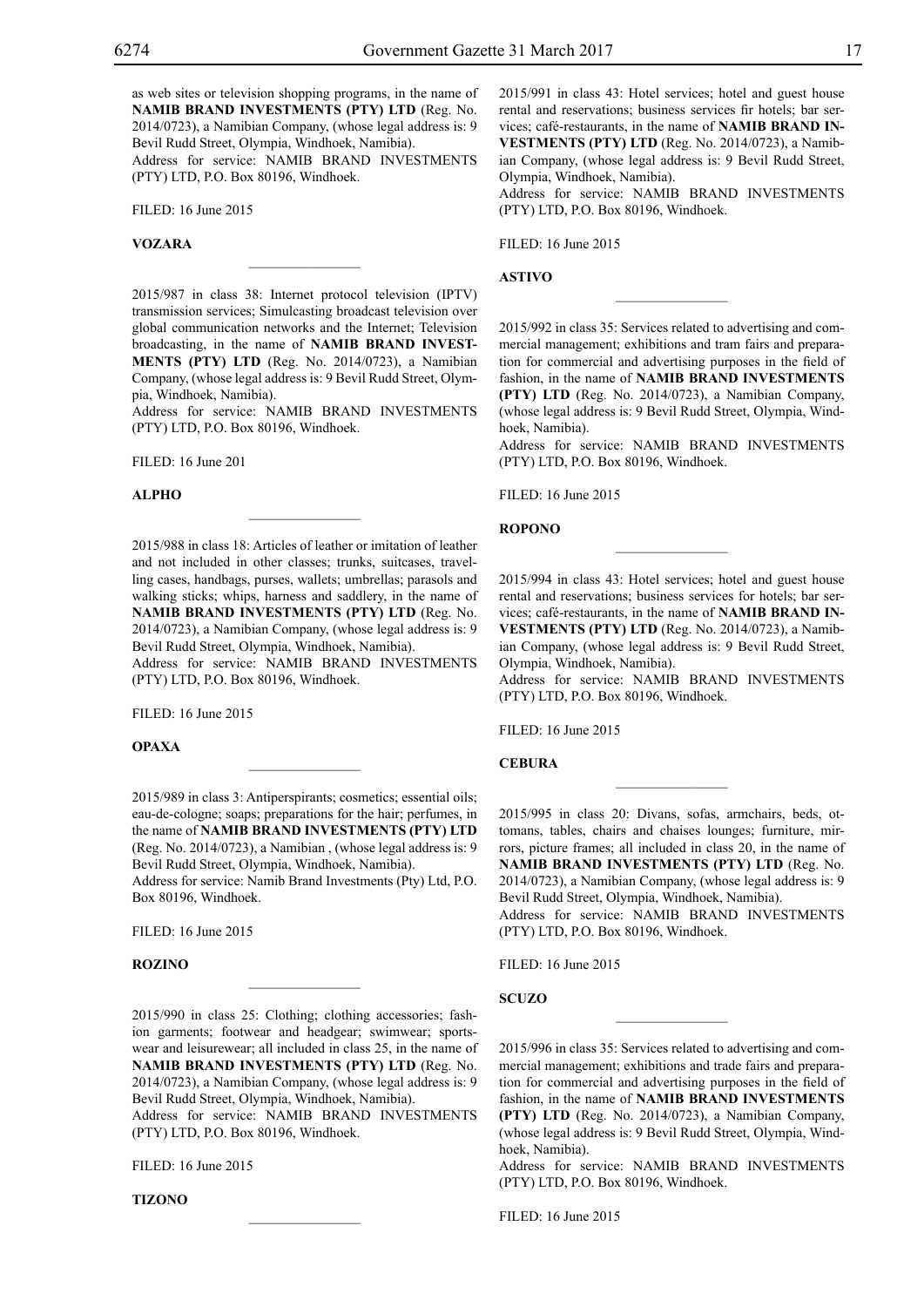## **Auzur**

2015/997 in class 41: Production and distribution of television shows and movies; production of television programs; provision of non-downloadable films and television programmes via a video-on-demand service, in the name of **NAMIB BRAND INVESTMENTS (PTY) LTD** (Reg. No. 2014/0723), a Namibian Company, (whose legal address is: 9 Bevil Rudd Street, Olympia, Windhoek, Namibia).

 $\overline{\phantom{a}}$  , where  $\overline{\phantom{a}}$ 

Address for service: NAMIB BRAND INVESTMENTS (PTY) LTD, P.O. Box 80196, Windhoek.

Filed: 16 June 2015

#### **Rakano**

2015/998 in class 38: Internet protocol television (IPTV) transmission services; Simulcasting broadcast television over global communication networks and the Internet; Television broadcasting, in the name of **NAMIB BRAND INVEST-MENTS (PTY) LTD** (Reg. No. 2014/0723), a Namibian Company, (whose legal address is: 9 Bevil Rudd Street, Olympia, Windhoek, Namibia).

 $\frac{1}{2}$ 

Address for service: NAMIB BRAND INVESTMENTS (PTY) LTD, P.O. Box 80196, Windhoek.

Filed: 16 June 2015

#### **Dalova**

2015/1434 in class 11: Apparatus for lighting, heating, steam generating, cooking, refrigerating, drying, ventilating, water supply and sanitary purposes, in the name of **NAMIB BRAND INVESTMENTS (PTY) LTD**, a Namibian company, (whose legal address is: 9 Bevil Rudd Street, Olympia, Windhoek, Namibia).

 $\frac{1}{2}$ 

Address for service: NAMIB BRAND INVESTMENTS (PTY) LTD, P.O. Box 80196, Windhoek.

Filed: 22 July 2015

## **Ferroli**

2015/1429 in class 38: Telecommunications via the Internet computer network, in the name of **NAMIB BRAND IN-VESTMENTS (PTY) LTD**, a Namibian company, (whose legal address is: 9 Bevil Rudd street, Olympia, Windhoek, Namibia).

 $\frac{1}{2}$ 

Address for service: NAMIB BRAND INVESTMENTS (PTY) LTD, P.O. Box 80196, Windhoek.

Filed: 22 July 2015

## **Fashionist**

2015/1510 in class 30: Ice cream, in the name of **NAMIB BRAND INVESTMENTS (PTY) LTD**, a Namibian company, (whose legal address is: 9 Bevil Rudd Street, Olympia, Windhoek, Namibia).

 $\frac{1}{2}$ 

Address for service: NAMIB BRAND INVESTMENTS (PTY) LTD, P.O. Box 80196, Windhoek.

## Filed: 29 July 2015

## **Magnolia**

2015/2861 in class 43: Hotel services; hotel and guest house rental and reservations; business services for hotels; bar services; café-restaurants; all included in class 43, in the name of **NAMIB BRAND INVESTMENTS (PTY) LIMITED** (Reg. No. 2014/0723), a Namibian company, (whose legal address is: 9 Bevil Rudd Street, Olympia, Windhoek, Namibia). Address for service: NAMIB BRAND INVESTMENTS (Pty) LTD, P.O. Box 80196, Windhoek.

 $\overline{\phantom{a}}$  , where  $\overline{\phantom{a}}$ 

FILED: 30 November 2015

## **voltonic**

2015/2859 in class 42: Technical and professional services in the field of design, graphic arts and technical research in the field of fashion; all included in class 42, in the name of **NAMIB BRAND INVESTMENTS (PTY) LIMITED** (Reg. No. 2014/0723), a Namibian company, (whose legal address is: Bevil Rudd Street, Olympia, Windhoek, Namibia). Address for service: NAMIB BRAND INVESTMENTS (PTY) LTD, P.O. Box 80196, Windhoek.

 $\frac{1}{2}$ 

Filed: 30 November 2015

#### **pictavia**

2015/2858 in class 41: Production and distribution of television shows and movies; production of television programs; provision of non-downloadable films and television programmes via a video-on-demand service, in the name of **NA-MIB BRAND INVESTMENTS (PTY) LIMITED** (Reg. No. 2014/0723), a Namibian company, (whose legal address is: 9 Bevil Rudd Street, Olympia, Windhoek, Namibia). Address for service: NAMIB BRAND INVESTMENTS (PTY) LTD, P.O. Box 80196, Windhoek.

FILED: 30 November 2015

## **brillius**

2015/2855 in class 38: Telecommunication services, namely, transmission of voice, data, graphics, images, audio and video by means of telecommunications network, wireless communication networks and the Internet, in the name of **NAMIB BRAND INVESTMENTS (PTY) LIMITED**, a Namibian company, (whose legal address ss is 9 Bevil Rudd Street, Olympia, Windhoek, Namibia).

Address for service: NAMIB BRAND INVESTMENTS (PTY) LTD, P.O. Box 80196, Windhoek.

FILED: 30 November 2015

## **Primexo**

2015/2852 in class 35: Services related to advertising and commercial management; exhibitions and trade fairs and preparation for commercial and advertising purposes in the field of fashion, in the name of **NAMIB BRAND INVESTMENTS** 

 $\overline{\phantom{a}}$  , where  $\overline{\phantom{a}}$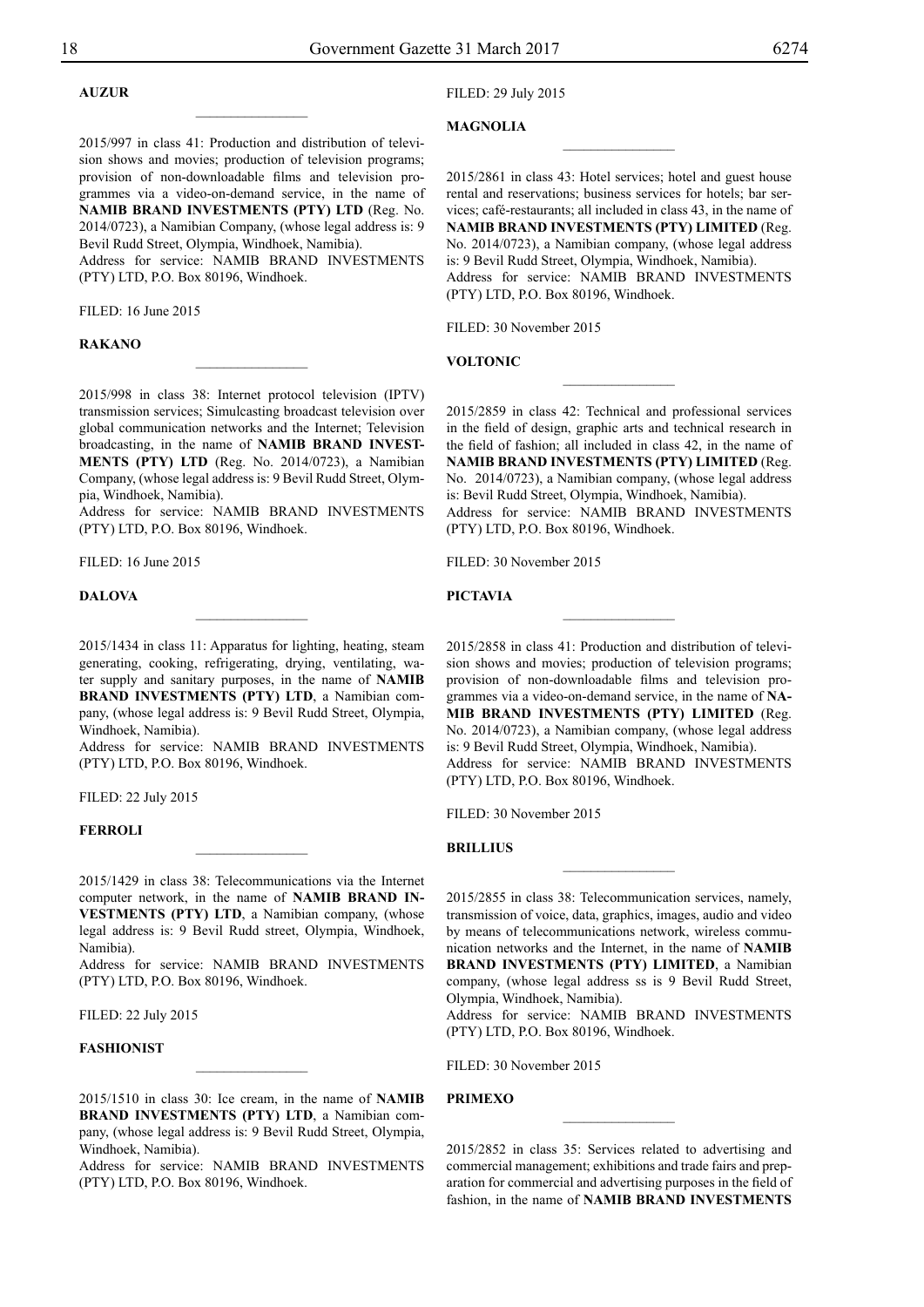**(PTY) LIMITED**, a Namibian company, (whose legal address is: 9 Bevil Rudd Street, Olympia, Windhoek, Namibia). Address for service: NAMIB BRAND INVESTMENTS (PTY) LTD, P.O. Box 80196, Windhoek.

FILED: 30 November 2015

## **Tinxy**

2015/2851 in class 35: Services related to advertising and commercial management; exhibitions and trade fairs and preparation for commercial and advertising purposes in the fileld of fashion, in the name of **NAMIB BRAND INVESTMENTS (PTY) LIMITED**, a Namibian company, (whose legal address is: 9 Bevil Rudd Street, Olympia, Windhoek, Namibia). Address for service: NAMIB BRAND INVESTMENTS (PTY) LTD, P.O. Box 80196, Windhoek.

 $\overline{\phantom{a}}$  , where  $\overline{\phantom{a}}$ 

Filed: 30 November 2015

#### **modaly**

2015/2744 in class 41: Production and distribution of television shows and movies, production of television programmes; provision of non-downloadable films and television programmes via video-on-demand services. Services related to exhibitions, shows and fairs, organization and preparation in the field of fashion culture and entertainment. Music publishing services, in the name of **NAMIB BRAND INVEST-MENTS (PTY) LIMITED** (Reg. No. 2014/0723), a Namibian company, (whose legal address is: 9 Bevil Rudd Street, Olympia, Windhoek, Namibia).

 $\mathcal{L}=\mathcal{L}^{\text{max}}$ 

Address for service: NAMIB BRAND INVESTMENTS  $(PTY)$  LTD, P.O. Box 80196, Windhoek.

FILED: 17 November 2015

#### **IAFT**

2015/2779 in class 36: Financial services; investment services; fund and asset management; financial management and planning; in the name of **NAMIB BRAND INVESTMENTS (PTY) LIMITED**, a Namibian company, (whose legal address is: 9 Bevil Rudd Street, Olympia, Windhoek, Namibia. Address for service: NAMIB BRAND INVESTMENTS  $(PTY)$  LTD, P.O. Box 80196, Windhoek.

 $\overline{\phantom{a}}$  , where  $\overline{\phantom{a}}$ 

FILED: 20 November 2015

## **LIBRA**

2015/2856 in class 38: Telecommunication services, namely, transmission of voice, data, graphics, images, audio and video by means of telecommunications network, wireless communication networks, and the Internet, in the name of **NAMIB BRAND INVESTMENTS (PTY) LIMITED**, a Namibian company, (whose legal address is: 9 Bevil Rudd Street, Olympia, Windhoek, Namibia).

 $\mathcal{L}=\mathcal{L}^{\text{max}}$ 

Address for service: NAMIB BRAND INVESTMENTS (PTY) LTD, P.O. Box 80196, Windhoek.

Filed: 30 November 2015

#### **PEPO pepo**

2015/2864 in class 25: Clothing; fashion garments; footwear and headgear; swimwear; sportswear and leisurewear; all included in class 25, in the name of **NAMIB BRAND INVEST-MENTS (PTY) LIMITED** (Reg. No. 2014/0723), a Namibian company, (whose legal address is 9 Bevil Rudd Street, Olympia, Windhoek, Namibia).

 $\overline{\phantom{a}}$  , we can also the set of  $\overline{\phantom{a}}$ 

Address for service: NAMIB BRAND INVESTMENTS (PTY) LTD, P.O. Box 80196, Windhoek.

FILED: 30 November 2015

## **firi**

2015/2862 in class 9: Computer Hardware; Computer Software, Computer peripherals; Electronic data processing installations; computer network apparatus; parts and fittings for all the aforesaid goods; in the name of **NAMIB BRAND INVESTMENTS (PTY) LIMITED** (Reg. No. 2014/0723), a Namibian company, (whose legal address is: 9 Bevil Rudd Street, Olympia, Windhoek, Namibia).

 $\frac{1}{2}$ 

Address for service: NAMIB BRAND INVESTMENTS (PTY) LTD, P.O. Box 80196, Windhoek.

FILED: 30 November 2015

#### **xodi**

2015/2216 in ass 25: Clothing; fashion garments; footwear and headgear; swimwear; sportswear and leisurewear; in the name of **NAMIB BRAND INVESTMENTS (PTY) LIM-ITED** (Reg. No. 2014/0723), a Namibian company, of 9 Bevil Rudd Street, Olympia, Windhoek, Namibia.

 $\frac{1}{2}$ 

Address for service: NAMIB BRAND INVESTMENTS (PTY) LTD, P.O. Box 80196, Windhoek.

Filed: 9 October 2015

**BOXARA**

2015/2217 in class 25: Clothing; fashion garments; footwear and headgear; swimwear; sportswear and leisurewear; in the name of NAMIB BRAND INVESTMENTS (PTY) LIMIT-ED (Reg. No. 2014/0723), a Namibian company, of 9 Bevil Rudd Street, Olympia, Windhoek, Namibia.

 $\overline{\phantom{a}}$  , we can also the set of  $\overline{\phantom{a}}$ 

Address for service: NAMIB BRAND INVESTMENTS (PTY) LTD, P.O. Box 80196, Windhoek.

Filed: 9 October 2015

## **BUTIKI**

2015/2577 in class 43: Hotel services; hotel and guest house rental and reservations; business services for hotels; bar services; café-restaurants; in the name of **NAMIB BRAND IN-VESTMENTS (PTY) LIMITED** (Reg. No. 2014/0723), a Namibian company, of 9 Bevil Rudd Street, Olympia, Windhoek, Namibia.

Address for service: NAMIB BRAND INVESTMENTS (PTY) LTD, P.O. Box 80196, Windhoek.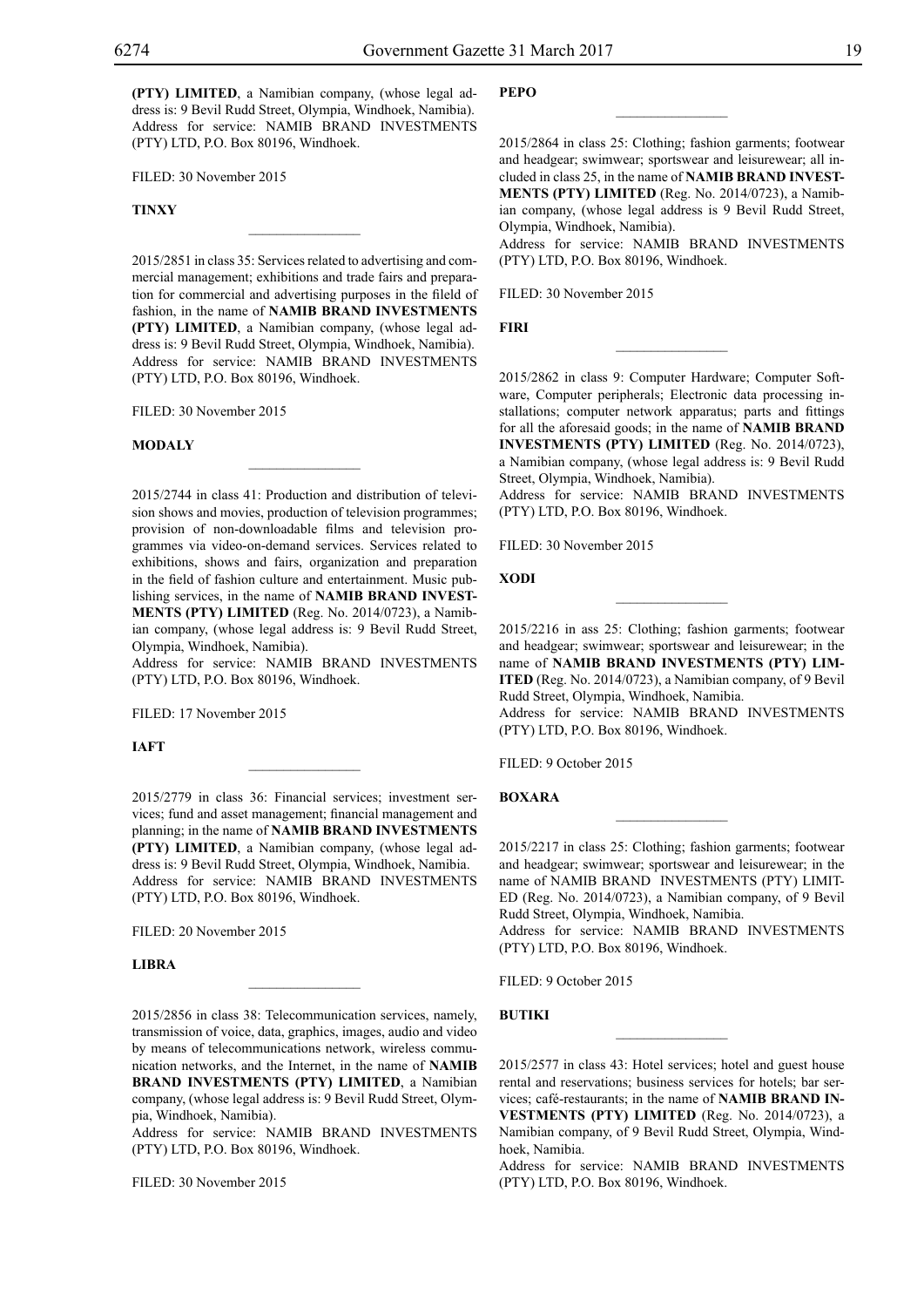Filed: 4 November 2015

## **SIXTH**

Filed: 4 November 2015

## **MOTILE**

2015/2576 in class 43: Hotel services; hotel and guest house rental and reservations; business services for hotels; bar services; café-restaurants; in the name of **NAMIB BRAND IN-VESTMENTS (PTY) LIMITED** (Reg. No. 2014/0723), a Namibian company, of 9 Bevil Rudd Street, Olympia, Windhoek, Namibia.

 $\overline{\phantom{a}}$  , where  $\overline{\phantom{a}}$ 

Address for service: NAMIB BRAND INVESTMENTS (PTY) LTD, P.O. Box 80196, Windhoek.

FILED: 4 November 2015

#### **ROBELLA**

2015/2580 in class 43: Hotel services; hotel and guest house rental and reservations; business for hotels; bar services; café-restaurants; in the name of **NAMIB BRAND INVEST-MENTS (PTY) LIMITED** (Reg. No. 2014/0723), a Namibian company, of 9 Bevil Rudd Street Olympia, Windhoek, Namibia.

 $\frac{1}{2}$ 

Address for service: NAMIB BRAND INVESTMENTS (PTY) LTD, P.O. Box 80196, Windhoek.

Filed: 4 November 2015

#### **CORNSTER**

2015/2581 in class 43: Hotel services; hotel and guest house rental and reservations; business services for hotels; bar services; café-restaurants; in the name of **NAMIB BRAND INVESTMENTS (PTY) LIMITED** (Reg.Nr. 2014/0723), a Namibian company, of 9 Bevil Rudd Street, Olympia, Windhoek, Namibia.

Address for service: NAMIB BRAND INVESTMENTS (PTY) LTD, P.O. Box 80196, Windhoek.

Filed: 4 November 2015

#### **FREEZIO**

2015/2582 in class 43: Hotel services; hotel and guest house rental and reservations; business services for hotels; bar services; café-restaurants; in the name of **NAMIB BRAND IN-VESTMENTS (PTY) LIMITED** (Reg. No. 2014/0723), a Namibian company, of 9 Bevil Rudd Street Olympia, Windhoek, Namibia.

 $\overline{\phantom{a}}$  , where  $\overline{\phantom{a}}$ 

Address for service: NAMIB BRAND INVESTMENTS (PTY) LTD, P.O. Box 80196, Windhoek.

FILED: 4 November 2015

#### **GENZA**

2015/2585 in class 43: Hotel services; hotel and guest house rental and reservations; business services for hotels; bar services, café-restaurants, in the name of **NAMIB BRAND IN-VESTMENTS (PTY) LTD**, a Namibian company, of 9 Bevil Rudd Street, Olympia, Windhoek, Namibia.

 $\frac{1}{2}$ 

Address for service: NAMIB BRAND INVESTMENTS (PTY) LTD, PO Box 80196, Windhoek.

2015/2780 in class 9: Computer Hardware; Computer Software; Computer peripherals; Electronic data processing installations; computer network apparatus; parts and fittings for all aforesaid goods, in the name of **NAMIB BRAND INVEST-MENTS (PTY) LIMITED**, a Namibian company, (whose legal address is: 9 Bevil Rudd Street, Olympia, Windhoek, Namibia).

 $\overline{\phantom{a}}$  , where  $\overline{\phantom{a}}$ 

Address for service: NAMIB BRAND INVESTMENTS (PTY) LTD, P.O. Box 80196, Windhoek.

FILED: 20 November 2015

**Desire**

2015/2586 in class 43: Hotel services; hotel and guest house rental and reservations; business services for hotels; bar services; café-restaurant; in the name of **NAMIB BRAND IN-VESTMENTS (PTY) LIMITED** (Reg. No. 2014/0723), a Namibian company, of 9 Bevil Rudd Street, Olympia, Windhoek, Namibia.

 $\frac{1}{2}$ 

Address for service: NAMIB BRAND INVESTMENTS (PTY) LTD, P.O. Box 80196, Windhoek.

FILED: 4 November 2015

#### **ZARTINI**

2015/2587 in class 45: Legal rvices; security services for the protection of property and individuals; legal advisory services and consultancy regarding immigration for corporations and individuals; in the name of **NAMIB BRAND INVEST-MENTS (PTY) LIMITED** (Reg. No. 2014/0723), a Namibian company, of 9 Bevil Rudd Street, Olympia, Windhoek, Namibia.

 $\frac{1}{2}$ 

Address for service: NAMIB BRAND INVESTMENTS (PTY) LTD, P.O. Box 80196, Windhoek.

Filed: 4 November 2015

**CHIB**

2015/2588 in class 45: Legl services; security services for the protection of property and individuals; legal advisory services and consultancy regarding immigration for corporations and individuals; in the name of **NAMIB BRAND INVEST-MENTS (PTY) LIMITED** (Reg. No. 2014/0723), a Namibian company, of 9 Bevil Rudd Street, Olympia, Windhoek, Namibia.

 $\frac{1}{2}$ 

Address for service: NAMIB BRAND INVESTMENTS (PTY) LTD, P.O. Box 80196, Windhoek.

Filed: 4 November 2015

**ETOP**

2015/2591 in class 43. Hotel services; hotel and guest house rental and reservations; business services for hotels; bar services; café-restaurants, in the name of **NAMIB BRAND INVESTMENTS (PTY) LIMITED** (Reg. No. 2014/0723), a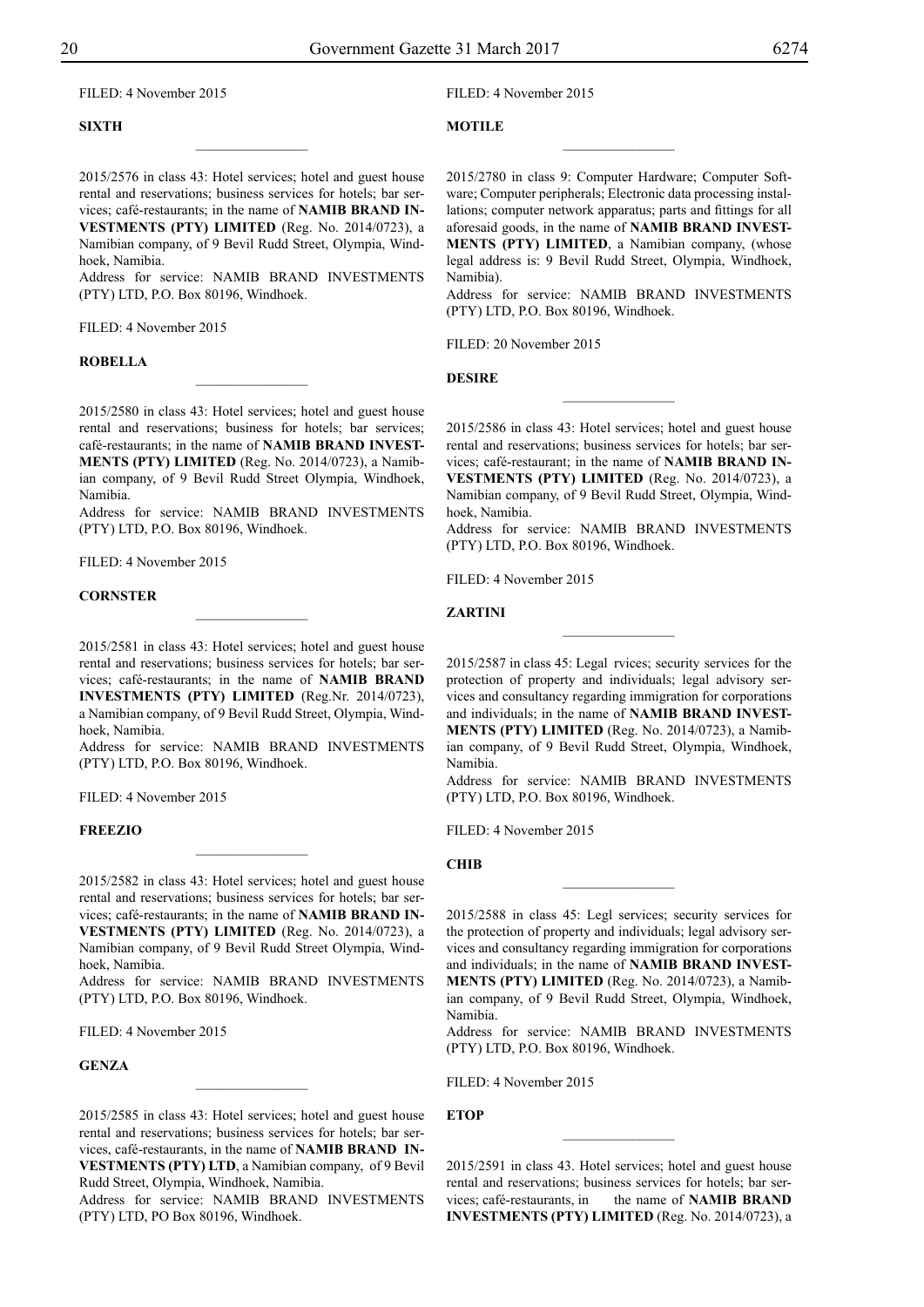Namibian company, of 9 Bevil Rudd Street, Olympia, Windhoek, Namibia.

Address for service: NAMIB BRAND INVESTMENTS (PTY) LTD, P.O. Box 80196, Windhoek.

Filed: 4 November 2015

## **BRIGHTSA**

2015/2594 in class 43: Hotel services; hotel and guest house rental and reservations; business services for hotels; bar services; café-restaurant; in the name of **NAMIB BRAND IN-VESTMENTS (PTY) LIMITED** (Reg. No. 2014/0723), a Namibian company, of 9 Bevil Rudd Street Olympia, Windhoek, Namibia.

 $\overline{\phantom{a}}$  , where  $\overline{\phantom{a}}$ 

Address for service: NAMIB BRAND INVESTMENTS (PTY) LTD, P.O. Box 80196, Windhoek.

Filed: 4 November 2015

**HILA**

2015/2593 in class 43: Hotel services; hotel and guest house rental and reservations; business services for hotels; bar ervices; café-restaurant; in the name of **NAMIB BRAND IN-VESTMENTS (PTY) LIMITED** (Reg. No. 2014/0723), a Namibian com any, of 9 Bevil Rudd Street Olympia, Windhoek, Namibia.

 $\mathcal{L}=\mathcal{L}^{\text{max}}$ 

Address for service: NAMIB BRAND INVESTMENTS (PTY) LTD, P.O. Box 80196, Windhoek.

Filed: 4 November 2015

#### **ISLANDA**

2015/2592 in class 43: Hotel services; hotel and guest house rental and reservations; business services for hotels; bar services; café-restaurant; in the name of **NAMIB BRAND IN-VESTMENTS (PTY) LIMITED** (Reg. No. 2014/0723), a Namibian co pany, of 9 Bevil Rudd Street, Olympia, Windhoek, Namibia.

Address for service: NAMIB BRAND INVESTMENTS (PTY) LTD, P.O. Box 80196, Windhoek. FILED: 4 November 2015

Filed: 4 November 2015

#### **BONBELLO**

2015/2597 in class 43: Hotel servi s; hotel andguest house rental and reservations; business services for hotels; bar services; café-restaurants; in the name of **NAMIB BRAND IN-VESTMENTS (PTY) LIMITED** (Reg. No. 2014/0723), a Namibian company, of 9 Bevil Rudd Street, Olympia, Windhoek, Namibia.

 $\overline{\phantom{a}}$  , where  $\overline{\phantom{a}}$ 

Address for service: NAMIB BRAND INVESTMENTS  $(PTY)$  LTD, P.O. Box 80196, Windhoek.

 $\mathcal{L}=\mathcal{L}^{\text{max}}$ 

Filed: 4 November 2015

**CEBY**

2015/2599 in class 3: Hotel services; hotel and guest house rental and reservations; business services for hotels; bar services; café-restaurant; in the name of **NAMIB BRAND IN-VESTMENTS (PTY) LIMITED** (Reg. No. 2014/0723), a Namibian company, of 9 Bevil Rudd Street, Olympia, Windhoek, Namibia.

Address for service: NAMIB BRAND INVESTMENTS (PTY) LTD, P.O. Box 80196, Windhoek.

Filed: 4 November 2015

#### **BLIPSTER**

2015/2600 in class 42: Technical d professional services in the field of design, graphic arts and technical research in the field of fashion. Immigration onsultancy services for corporations and individuals; immigration consultancy services in relation to obtaining visas; in the name of **NAMIB BRAND INVESTMENTS (PTY) LIMITED** (Reg. No. 2014/0723), a Namibian company, of 9 Bevil Rudd Street, Olympia, Windhoek, Namibia.

 $\frac{1}{2}$ 

Address for service: NAMIB BRAND INVESTMENTS (PTY) LTD, P.O. Box 80196, Windhoek.

 $\frac{1}{2}$ 

Filed: 4 November 2015

## **CHIDES**

2015/2601 in class 42: Technical and professional services in the field of design, graphic arts and technical research in the field of fashion. Immigration consultancy services for corporations and individuals; immigration consultancy services in relation to obtaining visas; in the name of **NAMIB BRAND INVESTMENTS (PTY) LIMITED** (Reg. No. 2014/0723), a Namibian company, of 9 Bevil Rudd Street Olympia, Windhoek, Namibia.

Address for service: NAMIB BRAND INVESTMENTS (PTY) LTD, P.O. Box 80196, Windhoek.

FILED: 4 November 2015

**TIJU**

2015/2603 in class 42: Technical and professional services in the field of design, graphic arts and technical research in the field of fashion. lmmigration consultancy services for corporations and individuals; immigration consultancy services in relation to obtaining visas; in the name of **NAMIB BRAND INVESTMENTS (PTY) LIMITED** (Reg. No. 2014/0723), a Namibian company, of 9 Bevil Rudd Street Olympia, Windhoek, Namibia.

 $\frac{1}{2}$ 

Address for service: NAMIB BRAND INVESTMENTS  $(PTY)$  LTD, P.O. Box 80196, Windhoek.

Filed: 4 November 2015

**GATEJET** 

2015/2604 in class 42: Technical and professional services in the field of design, graphic arts and technical research in the field of fashion. Immigration consultancy services for corporations and individuals; immigration consultancy services in relation to obtaining visas; in the name of **NAMIB BRAND INVESTMENTS (PTY) LIMITED** (Reg. No. 2014/0723), a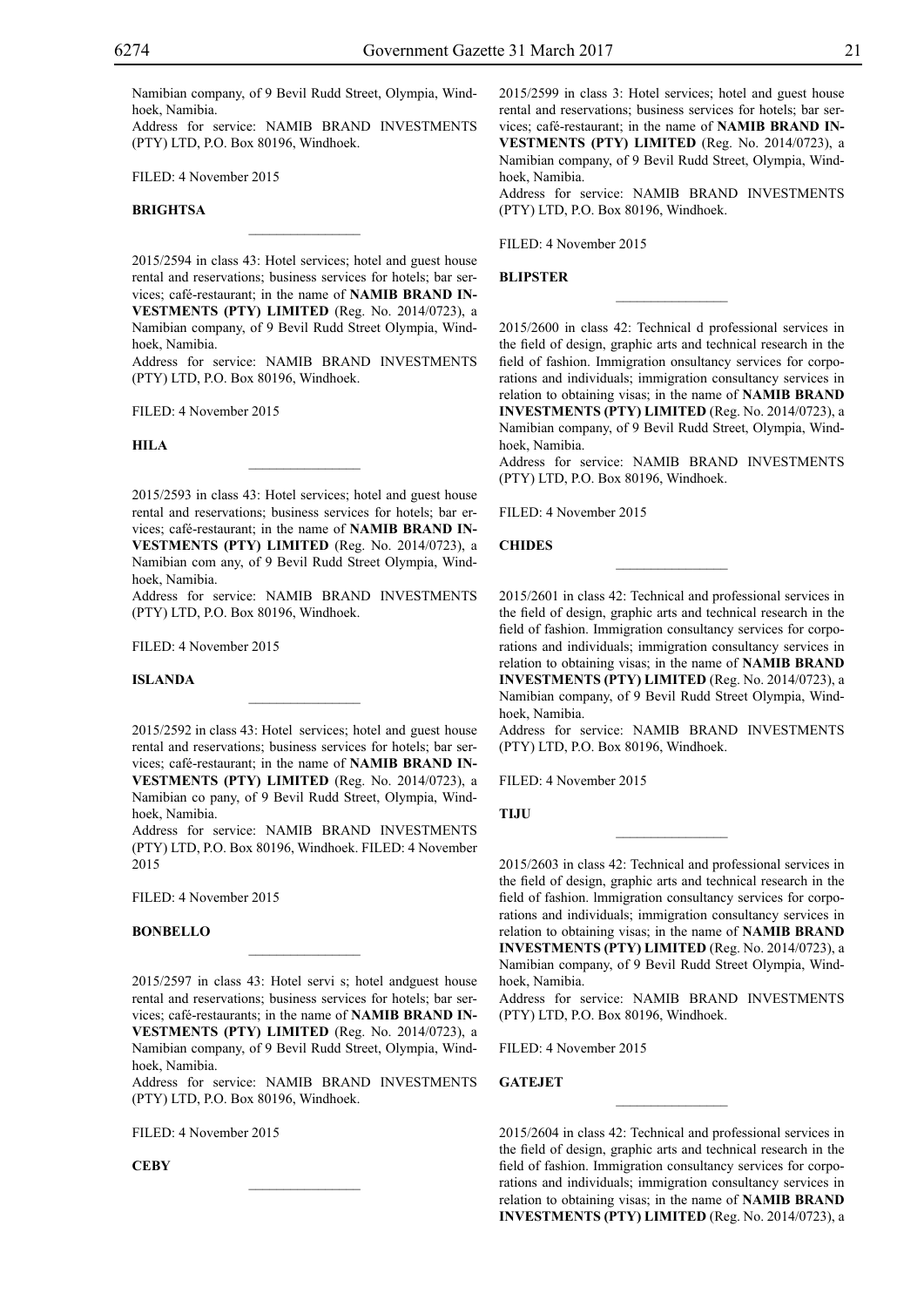**OIC**

Namibian company, of 9 Bevil Rudd Street Olympia, Windhoek, Namibia.

Address for service: NAMIB BRAND INVESTMENTS (PTY) LTD, P.O. Box 80196, Windhoek.

FILED: 4 November 2015

## **FELLOME**

2015/2605 in class 42: Technical and professional services in the field of design, graphic arts and technical research in the field of fashion Immigration consultancy services for corporations and individuals; immigration consultancy services in relation to obtaining visas; in the name of **NAMIB BRAND INVESTMENTS (PTY) LIMITED** (Reg. No. 2014/0723), a Namibian company, of 9 Bevil Rudd Street Olympia, Windhoek, Namibia.

 $\overline{\phantom{a}}$  , where  $\overline{\phantom{a}}$ 

Address for service: NAMIB BRAND INVESTMENTS (PTY) LTD, P.O. Box 80196, Windhoek.

 $\overline{\phantom{a}}$  , where  $\overline{\phantom{a}}$ 

Filed: 4 November 2015

### **FLICKLY**

2015/2606 in class 42: Technical and professional services in the field of design, graphic arts and technical research in the field of fashion. Immigration consultancy services for corporations and individuals; immigration consultancy services in relation to obtaining visas; in the name of **NAMIB BRAND INVESTMENTS (PTY) LIMITED** (Reg. No. 2014/0723), a Namibian company, of 9 Bevil Rudd Street, Olympia, Windhoek, Namibia.

Address for service: NAMIB BRAND INVESTMENTS (PTY) LTD, P.O. Box 80196, Windhoek.

FILED: 4 November 2015

**DUHI**

2015/2652 in class 45: Legal services; security services for the protection of property and individuals; legal advisory services and consultancy regarding immigration for corporations and individuals; in the name of **NAMIB BRAND INVEST-MENTS (PTY) LIMITED** (Reg. No. 2014/0723), a Namibian company, of 9 Bevil Rudd Street, Olympia, Windhoek, Namibia.

 $\overline{\phantom{a}}$  , where  $\overline{\phantom{a}}$ 

Address for service: NAMIB BRAND INVESTMENTS (PTY) LTD, P.O. Box 80196, Windhoek.

FILED: November 10, 2015

## **INTERCORP**

2015/2734 in class 45: Legal services; security services for the protection of property and individuals; legal advisory services and consultancy regarding immigration for corporations and individuals; in the name of **NAMIB BRAND INVEST-MENTS (PTY) LIMITED** (Reg. No. 2014/0723), a Namibian company, of 9 Bevil Rudd Street, Olympia, Windhoek, Namibia.

 $\frac{1}{2}$ 

Address for service: NAMIB BRAND INVESTMENTS (PTY) LTD, P.O. Box 80196, Windhoek.

Filed: 17 November 2015

2015/2843 in class 16: Printed publications, books, music sheets, music scores, magazines; printed matter; photographs; stationery; all included in class 16; in the name of **NAMIB BRAND INVESTMENTS (PTY) LIMITED** (Reg. No. 2014/0723), a Namibian company, of 9 Bevil Rudd Street, Olympia, Windhoek, Namibia.

 $\overline{\phantom{a}}$  , where  $\overline{\phantom{a}}$ 

Address for service: NAMIB BRAND INVESTMENTS (PTY) LTD, P.O. Box 80196, Windhoek.

FILED: 30 November 2015

**Favo**

2015/2922 in class 3: Perfumery, essential oils, cosmetics, in particular cosmetic products including lipsticks, eye make-up, eyeliners, make-up, blushers, hair lotions, soaps; in the name of **NAMIB BRAND INVESTMENTS (PTY) LIMITED** (Reg. No. 2014/0723), a Namibian company of 9 Bevil Rudd Street, Olympia, Windhoek, Namibia.

 $\frac{1}{2}$ 

Address for service: NAMIB BRAND INVESTMENTS (PTY) LTD, P.O. Box 80196, Windhoek.

Filed: 2 December 2015

#### **Agnolia**

2015/2930 in class 16: Printed publications, books, music sheets, music scores, magazines; printed matter; photographs; tationary; in the name of **NAMIB BRAND INVESTMENTS (PTY) LIMITED** (Reg No. 2014/0723), a Namibian company of 9 Bevil Rudd Street, Olympia, Windhoek, Namibia. Address for service: NAMIB BRAND INVESTMENTS (PTY) LTD, P.O. Box 80196, Windhoek.

FILED: 2 December 2015

**Payista**

2015/2931 in class 39: Transport; packaging and storage of goods; travel arrangement; in the name of **NAMIB BRAND INVESTMENTS (PTY) LTD** (Reg. No. 2014/0723), a Namibian company of 9 Bevil Rudd Street, Olympia, Windhoek, Namibia.

 $\frac{1}{2}$ 

Address for service: NAMIB BRAND INVESTMENTS (PTY) LTD, P.O. Box 80196, Windhoek.

Filed: 2 December 2015

**Jangaroo**

2015/2933 in class 25: Clothing fashion garments; footwear and headgear; swimwear; sportswear and leisurewear; in the name of **NAMIB BRAND INVESTMENTS (PTY) LIM-ITED** (Reg. No. 2014/0723), a Namibian company of 9 Bevil Rudd Street, Olympia, Windhoek, Namibia.

 $\frac{1}{2}$ 

Address for service: NAMIB BRAND INVESTMENTS (PTY) LTD, P.O. Box 80196, Windhoek.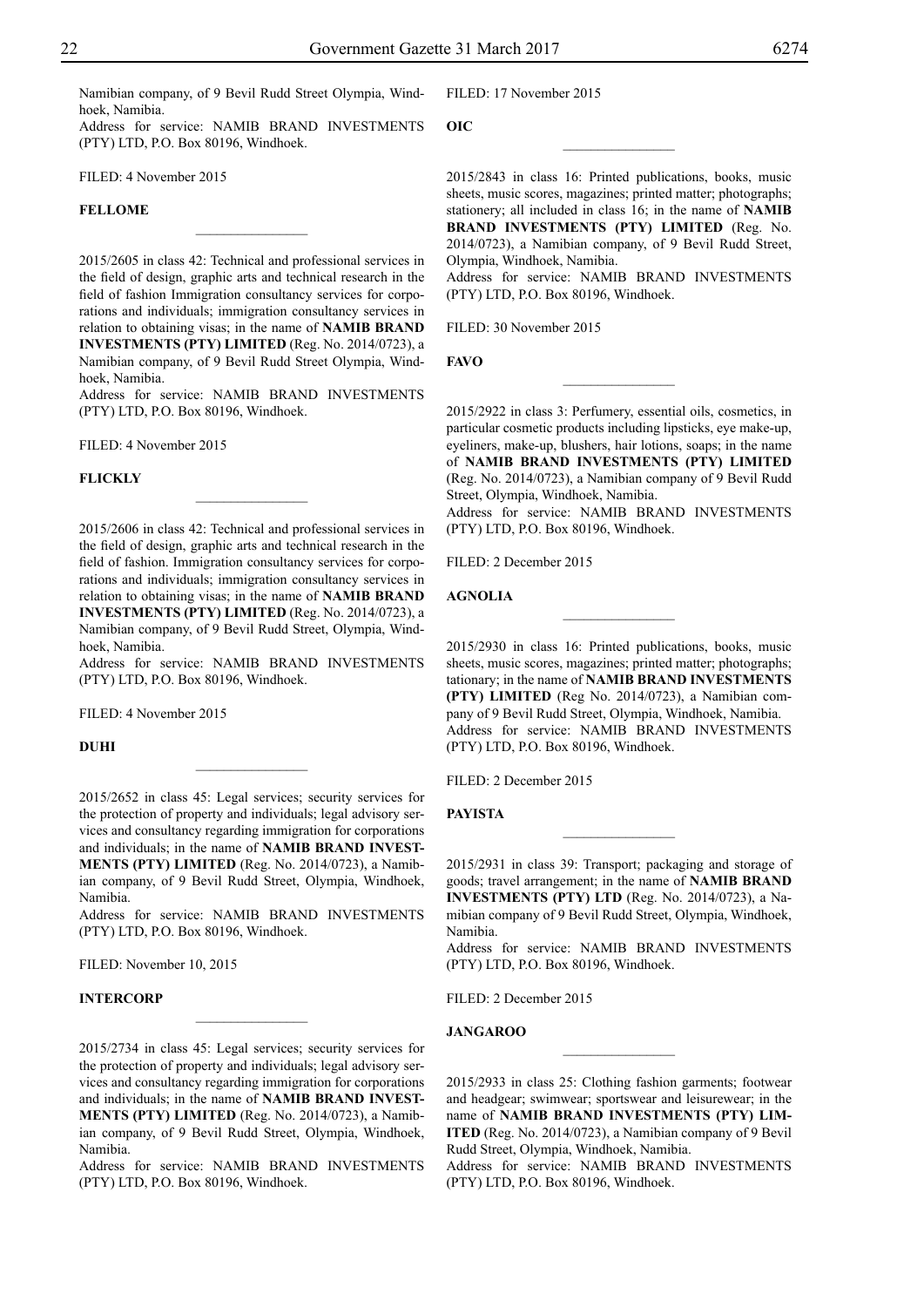Filed: 2 December 2015

## **Migamo**

2015/2934 in class 9: Computer Hardware; Computer Software; Computer peripherals; Electronic data processing nstallations; computer network apparatus; parts and fittings for all aforesaid goods; in the name of **NAMIB BRAND INVEST-MENTS (PTY) LIMITED** (Reg. No. 2014/0723), a Namibian company of 9 Bevil Rudd Street, Olympia, Windhoek, Namibia.

 $\overline{\phantom{a}}$  , where  $\overline{\phantom{a}}$ 

Address for service: NAMIB BRAND INVESTMENTS (PTY) LTD, P.O. Box 80196, Windhoek.

FILED: 2 December 2015

#### **Zetso**

2015/2935 in class 39: Transport; packaging and storage of goods; travel arrangement; in the name of **NAMIB BRAND .INVESTMENTS (PTY) LTD** (Reg. No. 2014/0723) a Namibian company, of 9 Bevil Rudd Street, Olympia, Windhoek, Namibia.

 $\mathcal{L}=\mathcal{L}^{\text{max}}$ 

Address for service: NAMIB BRAND INVESTMENTS (PTY) LTD, P.O. Box 80196, Windhoek.

FILED: 2 December 2015

#### **Volane**

2015/2936 in class 25: Clothing; fashion garments; footwear and headgear; swimwear; sportswear and leisurewear; in the name of **NAMIB BRAND INVESTMENTS (PTY) LTD** (Reg.Nr2014/0723), a Namibian company, of 9 Bevil Rudd Street, Olympia, Windhoek, Namibia.

Address for service: NAMIB BRAND INVESTMENTS (PTY) LTD, P.O. Box 80196, Windhoek.

FILED: 2 December 2015

#### **Dysa**

2015/2941 in class 43: Hotel services; hotel and guest house rental and reservations; business services for hotels; bar services; café-restaurants; in the name of **NAMIB BRAND INVESTMENTS (PTY) LIMITED** (Reg. Nr.2014/0723), a Namibian company, of 9 Bevil Rudd Street, Olympia, Windhoek, Namibia.

 $\mathcal{L}=\mathcal{L}^{\text{max}}$ 

Address for service: NAMIB BRAND INVESTMENTS (PTY) LTD, P.O. Box 80196, Windhoek.

Filed: 4 December 2015

#### **CELENOX**

2015/2947 in class 25: Divans, sofas, armchairs, beds, ottomans, tables, chairs and chaises lounges; furniture, mirrors, picture frames; in the name of **NAMIB BRAND INVEST-MENTS (PTY) LIMITED** (Reg Nr.2014/0723), a Namibian company, of 9 Bevil Rudd Street, Olympia, Windhoek, Namibia.

Address for service: NAMIB BRAND INVESTMENTS (PTY) LTD, P.O. Box 80196, Windhoek.

Filed: 4 December 2015

**Glamati**

2015/2948 in class 25: Clothing; fashion garments; footwear and headgear; swimwear; sportswear and leisurewear; in the name of **NAMIB BRAND INVESTMENTS (PTY) LIM-ITED** (Reg Nr.2014/0723), a Namibian company, of 9 Bevil Rudd Street, Olympia, Windhoek, Namibia. Address for service: NAMIB BRAND INVESTMENTS (PTY) LTD, P.O. Box 80196, Windhoek.

 $\overline{\phantom{a}}$  , we can also the set of  $\overline{\phantom{a}}$ 

FILED: 4 December 2015

**Gulz**

2015/2949 in class 25: Clothing; fashion garments; footwear and headgear; swimwear; sportswear and leisurewear; in he name of **NAMIB BRAND INVESTMENTS (PTY) LIM-ITED** (Reg. No. 2014/0723), a Namibian company, of 9 Bevil Rudd Street, Olympia, Windhoek, Namibia.

 $\frac{1}{2}$ 

Address for service: NAMIB BRAND INVESTMENTS (PTY) LTD, P.O. Box 80196, Windhoek.

FILED: 4 December 2015

**Leniko**

2015/2950 in class 25: Clothing; fashion garments; footwear and headgear; swimwear; sportswear and leisurewear; in the name of **NAMIB BRAND INVESTMENTS (PTY) LIM-ITED** (Reg. No. 2014/0723), a Namibian company, of 9 Bevil Rudd Street, Olympia, Windhoek, Namibia.

 $\overline{\phantom{a}}$  , we can also the set of  $\overline{\phantom{a}}$ 

Address for service: NAMIB BRAND INVESTMENTS (PTY) LTD, P.O. Box 80196, Windhoek.

FILED: 4 December 2015

## **LOTTIA**

2015/2951 in class 9: Computer Hardware; Computer Software; Computer peripherals; Electronic data processing installations; computer network apparatus; parts and fitting for all aforesaid goods; in the name of **NAMIB BRAND INVEST-MENTS (PTY) LIMITED** (Reg. No. 2014/0723), a Namibian company, of 9 Bevil Rudd Street, Olympia, Windhoek, Namibia.

 $\frac{1}{2}$ 

Address for service: NAMIB BRAND INVESTMENTS (PTY) LTD, P.O. Box 80196, Windhoek.

Filed: 4 December 2015

**Vaxlo**

2015/1373 in class 38: Telecommunication, communication and data transmission services; internet service provision; \*vision of cable and broadband communication services; broadcasting and telephony services; advisory, consultancy and information services relating to all the aforesaid; in the name of **NAMIB BRAND INVESTMENTS (PTY) LTD** (Reg. No. 2014/0723), a Namibian company (whose legal address is: 9 Bevil Rudd Street, Olympia, Windhoek, Namibia).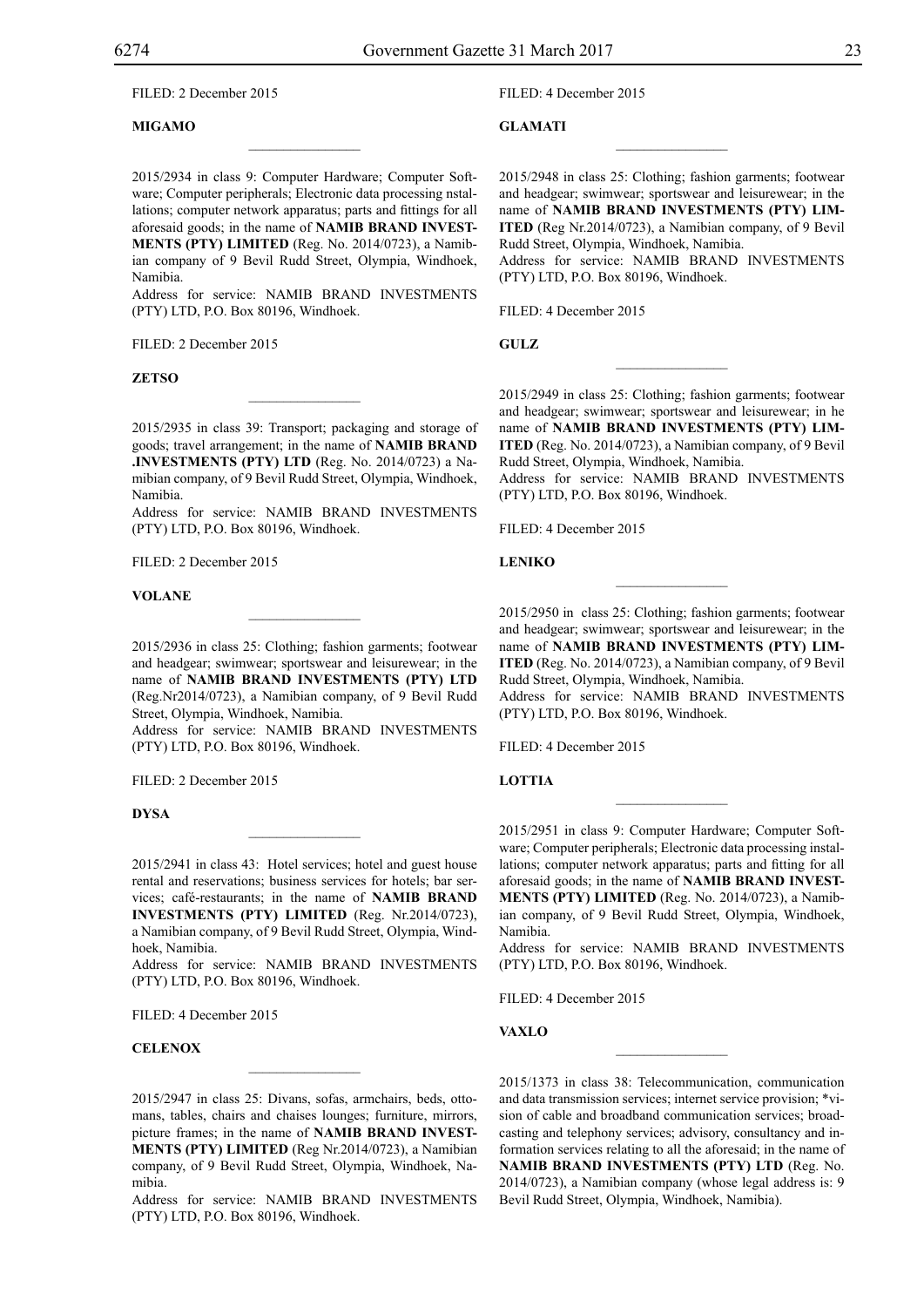Address for service: NAMIB BRAND INVESTMENTS (PTY) LTD, P.O. Box 80196, Windhoek.

 $\frac{1}{2}$ 

Filed: 20 July 2015

## **Bebox**

2015/1382 in class 12: Seats of automobiles, parts of seats of automobiles, fittings of seats of automobiles, in the name of **NAMIB BRAND INVESTMENTS (PTY) LTD**, (Reg. No. 2014/0723), a Namibian company (whose legal address is: 9 Bevil Rudd Street, Olympia, Windhoek, Namibia). Address for service: NAMIB BRAND INVESTMENTS (PTY) LTD, P.O. Box 80196, Windhoek.

Filed: 20 July 2015

**Bride**

2015/1394 in class 5: Pharmaceutical preparations; multivitamin and food supplement preparations; all the aforesaid goods for use in the treatment of heart conditions or the maintenance of the heart; all included in class 5. In the name of **NAMIB BRAND INVESTMENTS (PTY) LTD**, (Reg. No. 2014/0723), a Namibian company (whose legal address is: 9 Bevil Rudd Street, Olympia, Windhoek, Namibia).

 $\overline{\phantom{a}}$  , where  $\overline{\phantom{a}}$ 

Address for service: NAMIB BRAND INVESTMENTS (PTY) LTD, P.O. Box 80196, Windhoek.

Filed: 20 July 2015

#### **CardioPace**

2015/1398 in class 14: Clocks and watches, including wall clocks, alarm clocks and grandfather clocks; accessories and parts thereof. In the name of **NAMIB BRAND INVEST-MENTS (PTY) LTD** (Reg. No. 2014/0723), a Namibian company, (whose legal address is: 9 Bevil Rudd Street, Olympia, Windhoek, Namibia).

 $\frac{1}{2}$ 

Address for service: NAMIB BRAND INVESTMENTS (PTY) LTD, P.O. Box 80196, Windhoek.

Filed: 20 July 2015

## **Commodore**

2015/2150 in class 9: Computer Hardware; Computer Software; Computer peripherals; electronic data processing installations; computer network apparatus; parts and fittings for all aforesaid goods; in the name of **NAMIB BRAND INVEST-MENTS (PTY) LTD** (Reg. No. 2014/0723), a Namibian company, of 9 Bevil Rudd Street, Olympia, Windhoek, Namibia. Address for service: NAMIB BRAND INVESTMENTS (PTY) LTD, P.O. Box 80196, Windhoek.

 $\frac{1}{2}$ 

Filed: 2 October 2015

## **BEEPSA**

2015/2151 in class 9: Computer Hardware; Computer Software; Computer peripherals; electronic data processing installations; computer network apparatus; parts and fittings for all aforesaid goods; in the name of **NAMIB BRAND INVEST-**

 $\frac{1}{2}$ 

**MENTS (PTY) LIMITED** (Reg No. 2014/0723), a Namibian company, of 9 Bevil Rudd Street, Olympia, Windhoek, Namibia.

Address for service: NAMIB BRAND INVESTMENTS (PTY) LTD, PO Box 80196, Windhoek.

FILED: 2 October 2015

**CECU**

2015/2152 in class 9: Computer Hardware; Computer Software; Computer peripherals; Electronic data processing stallations; computer network apparatus; parts and fittings for all aforesaid goods; in the name of **NAMIB BRAND INVEST-MENTS (PTY) LIMITED** (Reg No. 2014/0723), a Namibian company, of 9 Bevil Rudd Street, Olympia, Windhoek, Namibia.

 $\overline{\phantom{a}}$  , where  $\overline{\phantom{a}}$ 

Address for service: NAMIB BRAND INVESTMENTS (PTY) LTD, P.O. Box 80196, Windhoek.

Filed: 2 October 2015

**CEVU**

2015/2153 in class 9: Computer Hardware; Computer Software; Computer peripherals; Electronic data processing installations; computer network apparatus; parts and fittings for all aforesaid goods; in the name of **NAMIB BRAND INVEST-MENTS (PTY) LIMITED** (Reg No. 2014/0723), a Namibian company, of 9 Bevil Rudd Street, Olympia, Windhoek, Namibia.

 $\overline{\phantom{a}}$  , where  $\overline{\phantom{a}}$ 

Address for service: NAMIB BRAND INVESTMENTS  $(PTY)$  LTD, P.O. Box 80196, Windhoek.

FILED: 2 October 2015

**KLUVA** 

2015/2154 in class 9: Computer Hardware; Computer Software; Computer peripherals; Electronic data processing installations; mputer network apparatus; parts and fittings for all aforesaid goods; in the name of **NAMIB BRAND INVEST-MENTS (PTY) LIMITED** (Reg No. 2014/0723), a Namibian company, of 9 Bevil Rudd Street, Olympia, Windhoek, Namibia.

 $\frac{1}{2}$ 

Address for service: NAMIB BRAND INVESTMENTS  $(PTY)$  LTD, P.O. Box 80196, Windhoek.

FILED: 2 October 2015

## **SKYER**

2015/2155 in class 9: Computer Hardware; Computer Software; Computer peripherals; Electronic data processing installations; computer network apparatus; parts and fittings for all aforesaid goods; in the name of **NAMIB BRAND INVEST-MENTS (PTY) LIMITED** (Reg No. 2014/0723), a Namibian company, of 9 Bevil Rudd Street, Olympia, Windhoek, Namibia.

 $\frac{1}{2}$ 

Address for service: NAMIB BRAND INVESTMENTS (PTY) LTD, P.O. Box 80196, Windhoek.

FILED: 2 October 2015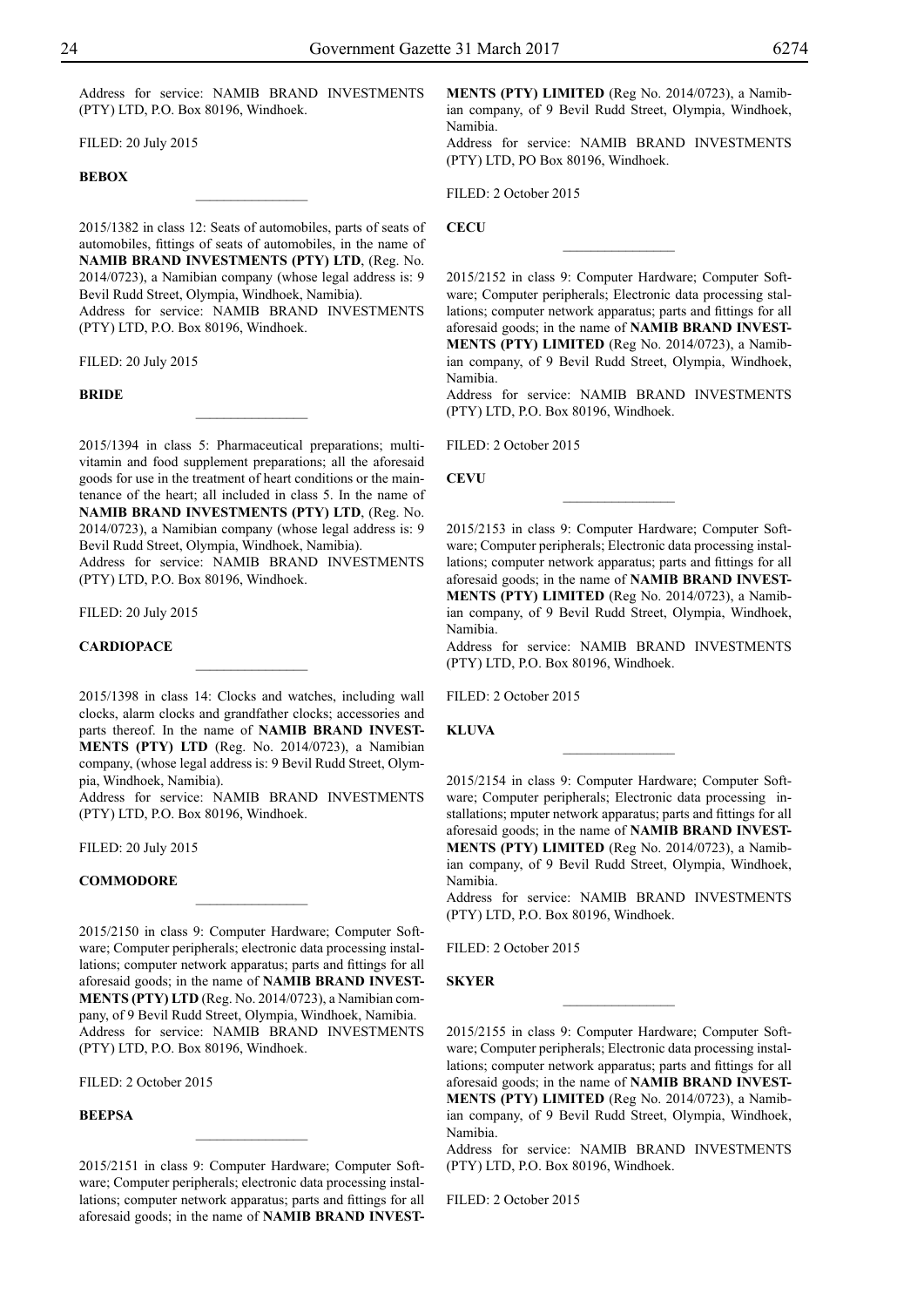## **ULTRIFI**

2015/2158 in class 9: Computer Hardware; Computer Software; Computer peripherals; Electronic data processing installations; computer network apparatus; parts and fittings for all aforesaid goods; in the name of **NAMIB BRAND INVEST-MENTS (PTY) LIMITED** (Reg No. 2014/0723), a Namib-

 $\overline{\phantom{a}}$  , where  $\overline{\phantom{a}}$ 

ian company, of 9 Bevil Rudd Street, Olympia, Windhoek, Namibia.

Address for service: NAMIB BRAND INVESTMENTS (PTY) LTD, PO Box 80196, Windhoek.

FILED: 2 October 2015

## **DONOS**

2015/2159 in class 9: Computer Hardware; Computer Software; Computer peripherals; Electronic data processing installations; computer network apparatus; parts and fittings for all aforesaid goods; in the name of **NAMIB BRAND INVEST-MENTS (PTY) LIMITED** (Reg No. 2014/0723), a Namibian company, of 9 Bevil Rudd Street, Olympia, Windhoek, Namibia.

 $\mathcal{L}=\mathcal{L}^{\text{max}}$ 

Address for service: NAMIB BRAND INVESTMENTS (PTY) LTD, P.O. Box 80196, Windhoek.

FILED: 2 October 2015

#### **EVOVI**

2015/2160 in class 9: Computer Hardware; Computer Software; Computer peripherals; Electronic data processing installations; c mputer network apparatus; parts and fittings for all aforesaid goods; in the name of **NAMIB BRAND INVEST-MENTS (PTY) LIMITED** (Reg. No. 2014/0723), a Namibian company, of 9 Bevil Rudd Street, Olympia, Windhoek, Namibia.

 $\mathcal{L}=\mathcal{L}^{\text{max}}$ 

Address for service: NAMIB BRAND INVESTMENTS  $(PTY)$  LTD, P.O. Box 80196, Windhoek.

FILED: 2 October 2015

## **EXATOR**

2015/2161 in class 9: Computer Hardware; Computer Software; Computer peripherals; Electronic data processing installations; computer network apparatus; parts and fittings for all aforesaid goods; in the name of **NAMIB BRAND NVEST-MENTS (PTY) LIMITED** (Reg. No. 2014/0723), a Namibian company, of 9 Bevil Rudd Street, Olympia, Windhoek, Namibia.

 $\mathcal{L}=\mathcal{L}^{\text{max}}$ 

Address for service: NAMIB BRAND INVESTMENTS (PTY) LTD, PO Box 80196, Windhoek.

 $FII$   $FD: 2$  October 2015

## **KEATO**

2015/2162 in class 9: Computer Hardware; Computer Software; Computer peripherals; Electronic data processing computer network apparatus; parts and fittings for all aforesaid goods; in the name of **NAMIB BRAND VESTMENTS**  **(PTY) LIMITED**, (Reg. No. 2014/0723) a Namibian company, of 9 Bevil Rudd Street, Olympia, Windhoek, Namibia. Address for service: NAMIB BRAND INVESTMENTS (PTY) LTD, P.O. Box 80196, Windhoek.

Filed: 2 October 2015

## **NEGATIVITY**

2015/2168 in class 16: Printed publications, books; music sheets, music scores, magazines; printed matter; photographs; stationary; in the name of **NAMIB BRAND INVESTMENTS (PTY) LIMITED** (Reg Nr.2014/0723), a Namibian company, of 9 Bevil Rudd Street, Olympia, Windhoek, Namibia. Address for service: NAMIB BRAND INVESTMENTS (PTY) LTD, P.O. Box 80196, Windhoek.

 $\overline{\phantom{a}}$  , we can also the set of  $\overline{\phantom{a}}$ 

 $FII$  ED: 2 October 2015

#### **SKILLSTER**

2015/2171 in lass 16: Printed publications, books, music sheets, music scores, magazines; printed matter; photographs; station\*: in the name of **NAMIB BRAND INVESTMENTS (PTY) LIMITED** (Reg. No. 2014/0723), a Namibian company, of 9 Bevil Rudd Street, Olympia, Windhoek, Namibia. Address for service: NAMIB BRAND INVESTMENTS (PTY) LTD, P.O. Box 80196, Windhoek.

 $\frac{1}{2}$ 

FILED: 2 October 2015

**FEATURE**

2015/2173 in class 16: Printed publications, books, music sheets, music scores, magazines; printed matter; photographs; stationary; in the name of **NAMIB BRAND INVESTMENTS (PTY) LIMITED** (Reg No. 2014/0723), a Namibian company, of 9 Bevil Rudd Street, Olympia, Windhoek, Namibia. Address for service: NAMIB BRAND INVESTMENTS (PTY) LTD, P.O. Box 80196, Windhoek.

 $\frac{1}{2}$ 

FILED: 2 October 2015

**CESTODA**

2015/2181 in class 18: Articles of leather or imitation of leather and not included in other classes; trunks, suitcases, ravelling cases, handbags, purses, wallets; umbrellas; parasols and walking sticks; whips, harness and saddlery; in the name of **NAMIB BRAND INVESTMENTS (PTY) LIMITED** (Reg. Nr.2014/0723), a Namibian company, of 9 Bevil Rudd Street, Olympia, Windhoek, Namibia.

 $\frac{1}{2}$ 

Address for service: NAMIB BRAND INVESTMENTS (PTY) LTD, P.O. Box 80196, Windhoek.

Filed: 2 October 2015

**YEARS**

2015/2194 in class 20: Divans, sofas, armchairs, beds, ottomans, tables, chairs and chaises lounges; furniture, mirrors, picture frames; in the name of **NAMIB BRAND INVEST-**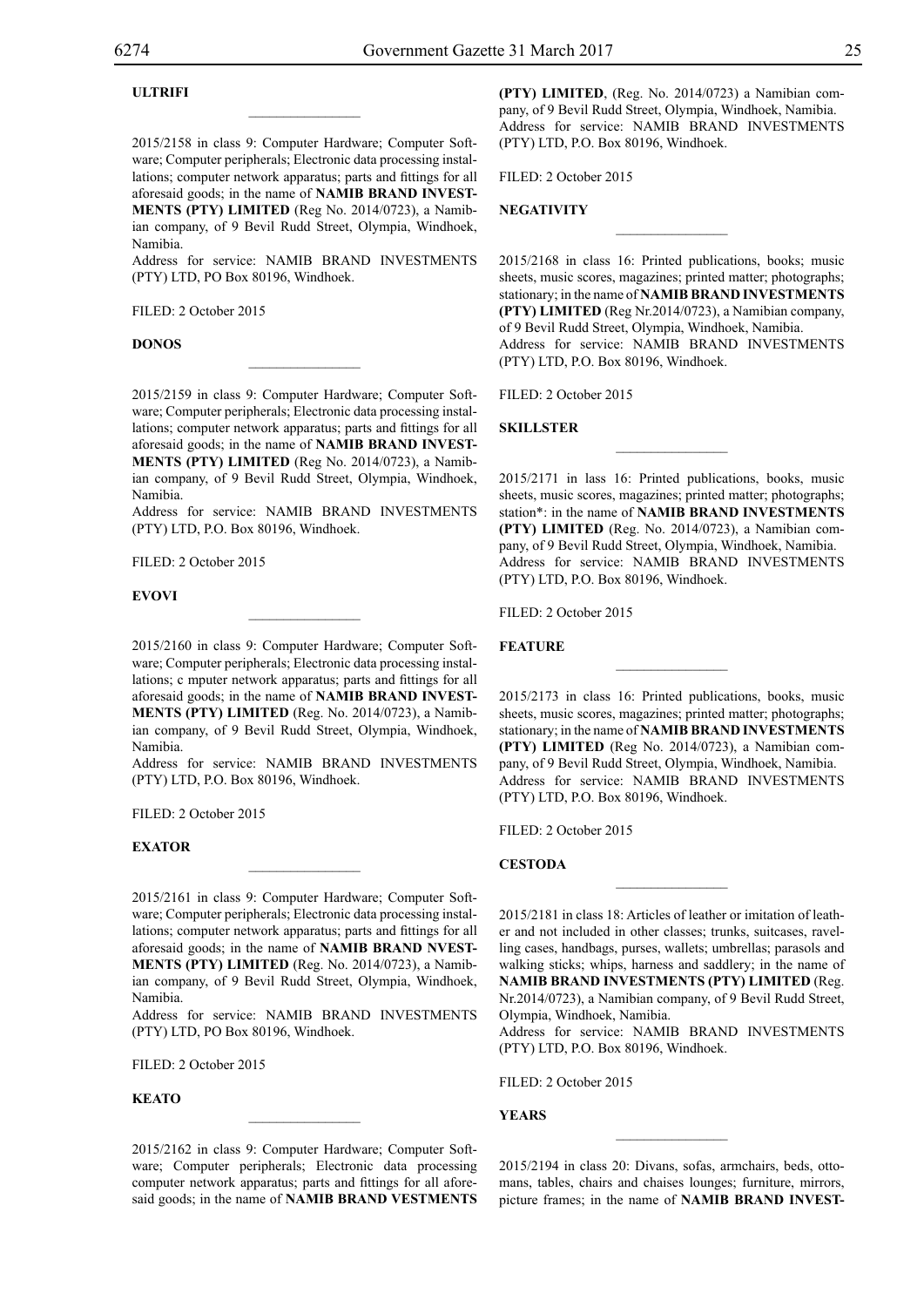**MENTS (PTY) LIMITED** (Reg. No. 2014/0723), a Namibian company, of 9 Bevil Rudd Street, Olympia, Windhoek, Namibia.

Address for service: NAMIB BRAND INVESTMENTS (PTY) LTD, P.O. Box 80196, Windhoek.

FILED: 9 October 2015

## **BEENIE**

2015/2195 in class 20: Divians, sofas, armchairs, beds, ottomans, tables, chairs and chaises lounges; furniture, mirrors, picture frames; in the name of **NAMIB BRAND INVEST-MENTS (PTY) LIMITED** (Reg. No. 2014/0723), a Namibian company, of 9 Bevil Rudd Street, Olympia, Windhoek, Namibia.

 $\overline{\phantom{a}}$  , where  $\overline{\phantom{a}}$ 

Address for service: NAMIB BRAND INVESTMENTS (PTY) LTD, P.O. Box 80196, Windhoek.

FILED: 9 October 2015

**COSU**

2015/2196 in class 20: Divians, sofas, armchairs, beds, ottomans, tables, chairs and chaises lounges; furniture, mirrors, picture frames; in the name of **NAMIB BRAND INVEST-MENTS (PTY) LIMITED** (Reg. Nr.2014/0723), a Namibian company, of 9 Bevil Rudd Street, Olympia, Windhoek, Namibia.

 $\frac{1}{2}$ 

Address for service: NAMIB BRAND INVESTMENTS (PTY) LTD, P.O. Box 80196, Windhoek.

FILED: 9 October 2015

## **BLOBZO**

2015/2197 in class 20: Divians, sofas, armchairs, beds, ottomans, tables, chairs and chaises lounges; furniture, mirrors, picture frames; in the name of **NAMIB BRAND INVEST-MENTS (PTY) LIMITED** (Reg. No. 2014/0723), a Namibian company, of 9 Bevil Rudd Street, Olympia, Windhoek, Namibia.

 $\frac{1}{2}$ 

Address for service: NAMIB BRAND INVESTMENTS (PTY) LTD, P.O. Box 80196, Windhoek.

FILED: 9 October 2015

#### **HIGHTOP**

2015/2200 in class 20: Divians, sofas, armchairs, beds, ottomans, tables, chairs and chaises lounges; furniture, mirrors, picture frames; in the name of **NAMIB BRAND INVEST-MENTS (PTY) LIMITED** (Reg. No. 2014/0723), a Namib-

 $\overline{\phantom{a}}$  , where  $\overline{\phantom{a}}$ 

ian company, of 9 Bevil Rudd Street, Olympia, Windhoek, Namibia. Address for service: NAMIB BRAND INVESTMENTS

 $(PTY)$  LTD, P.O. Box 80196, Windhoek.

 $\frac{1}{2}$ 

FILED: 9 October 2015

#### **REDOS**

2015/2201 in class 20: Divians, sofas, armchairs, beds, ottomans, tables, chairs and chaises lounges; furniture, mirrors, picture frames; in the name of **NAMIB BRAND INVEST-MENTS (PTY) LIMITED** (Reg. No. 2014/0723), a Namibian company, of 9 Bevil Rudd Street, Olympia, Windhoek, Namibia.

Address for service: NAMIB BRAND INVESTMENTS (PTY) LTD, P.O. Box 80196, Windhoek.

FILED: 9 October 2015

**STONES**

2015/2202 in class 20: Divians, sofas, armchairs, beds, ottomans, tables, chairs and chaises lounges; furniture, mirrors, picture frames; in the name of **NAMIB BRAND INVEST-MENTS (PTY) LIMITED** (Reg. No. 2014/0723), a Namibian company, of 9 Bevil Rudd Street, Olympia, Windhoek, Namibia.

 $\frac{1}{2}$ 

Address for service: NAMIB BRAND INVESTMENTS  $(PTY)$  LTD, P.O. Box 80196, Windhoek.

Filed: 9 October 2015

**ZOBAN**

2015/2203 in class 20: Divians, sofas, armchairs, beds, ottomans, tables, chairs and chaises lounges; furniture, mirrors, picture frames; in the name of **NAMIB BRAND INVEST-MENTS (PTY) LIMITED** (Reg No. 2014/0723), a Namibian company, of 9 Bevil Rudd Street, Olympia, Windhoek, Namibia.

Address for service: NAMIB BRAND INVESTMENTS (PTY) LTD, PO Box 80196, Windhoek.

FILED: 9 October 2015

## **ZODLA**

2015/2204 in class 20: Divians,, sofas, armchairs, beds, ottomans, tables, chairs and chaises lounges; furniture, mirrors, !picture frames; in the name of **NAMIB BRAND INVEST-MENTS (PTY) LIMITED** (Reg. No. 2014/0723), a Namibian company, of 9 Bevil Rudd Street, Olympia, Windhoek, Namibia.

 $\overline{\phantom{a}}$  , where  $\overline{\phantom{a}}$ 

Address for service: NAMIB BRAND INVESTMENTS  $(PTY)$  LTD, P.O. Box 80196, Windhoek.

FILED: 9 October 2015

## **BLUNTLY**

2015/2205 in class 20: Divians, sofas, armchairs, beds, ottomans, tables, chairs and chaises lounges; furniture, mirrors, picture frames; in the name of **NAMIB BRAND INVEST-MENTS (PTY) LIMITED** (Reg. No. 2014/0723), a Namibian company, of 9 Bevil Rudd Street, Olympia, Windhoek, Namibia.

 $\frac{1}{2}$ 

Address for service: NAMIB BRAND INVESTMENTS (PTY) LTD, P.O. Box 80196, Windhoek.

Filed: 9 October 2015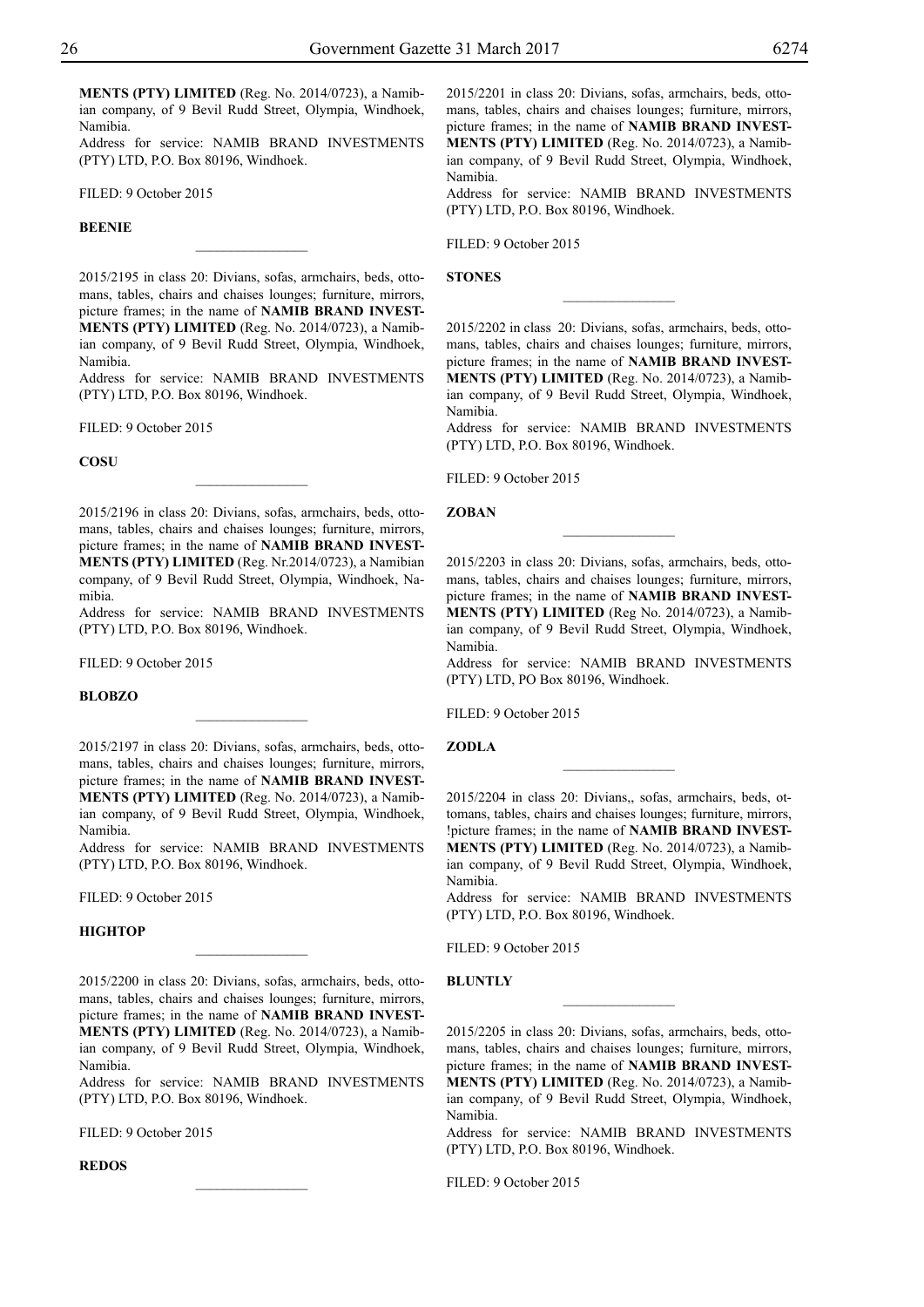## **COMPULA**

2015/2206 in class 20: Divians, sofas, armchairs, beds, ottomans, tables, chairs and chaises lounges; furniture, mirrors, picture frames; in the name of **NAMIB BRAND INVEST-MENTS (PTY) LIMITED** (Reg. No. 2014/0723), a Namibian company, of 9 Bevil Rudd Street, Olympia, Windhoek, Namibia.

 $\overline{\phantom{a}}$  , where  $\overline{\phantom{a}}$ 

Address for service: NAMIB BRAND INVESTMENTS (PTY) LTD, P.O. Box 80196, Windhoek.

FILED: 9 October 2015

## **DACHO**

2015/2207 in class 20: Divians, sofas, armchairs, beds, ottomans, tables, chairs and chaises lounges; furniture, mirrors, picture frames; in the name of **NAMIB BRAND INVEST-MENTS (PTY) LIMITED** (Reg. No. 2014/0723), a Namibian company, of 9 Bevil Rudd Street, Olympia, Windhoek, Namibia.

 $\mathcal{L}=\mathcal{L}^{\text{max}}$ 

Address for service: NAMIB BRAND INVESTMENTS (PTY) LTD, P.O. BOX 80196, Windhoek.

Filed: 9 October 2015

#### **DIVIDIM**

2015/2208 in class 20: Divians, sofas, armchairs, beds, ottomans, tables, chairs and chaises lounges; furniture, mirrors picture frames, in the name of **NAMIB BRAND INVEST-MENTS (PTY) LIMITED** (Reg. No. 2014/0723), a Namibian company, of 9 Bevil Rudd Street, Olympia, Windhoek, Namibia.

Address for service: NAMIB BRAND INVESTMENTS (PTY) LTD, P.O. Box 80196, Windhoek.

FILED: 9 October 2015

## **OVILE**

2015/2209 in class 20: Divians, sofas, armchairs, beds, ottomans, tables, chairs and chaises lounges; furniture, mirrors, picture frames; in the name of **NAMIB BRAND INVEST-MENTS (PTY) LIMITED** (Reg. No. 2014/0723), a Namibian company, of 9 Bevil Rudd Street, Olympia, Windhoek, Namibia.

 $\overline{\phantom{a}}$  , where  $\overline{\phantom{a}}$ 

Address for service: NAMIB BRAND INVESTMENTS (PTY) LTD, P.O. Box 80196, Windhoek.

FILED: 9 October 2015

## **RIDDEN**

2015/2210 in class 20: Divians, sofas, armchairs, beds, ottomans, tables, chairs and chaises lounges; furniture, mirrors, picture frames; in the name of **NAMIB BRAND INVEST-MENTS (PTY) LIMITED** (Reg. No. 2014/0723), a Namibian company, of 9 Bevil Rudd Street, Olympia, Windhoek, Namibia.

 $\mathcal{L}=\mathcal{L}^{\text{max}}$ 

Address for service: NAMIB BRAND INVESTMENTS (PTY) LTD, P.O. Box 80196, Windhoek.

## Filed: 9 October 2015

**SILICOM**

2015/2211 in class 25: Clothing; fashion garments; footwear and headgear; swimwear; sportswear and leisurewear; in the name of **NAMIB BRAND INVESTMENTS (PTY) LIM-ITED** (Reg. No. 2014/0723), a Namibian company, of 9 Bevil Rudd Street Olympia, Windhoek, Namibia. Address for service: NAMIB BRAND INVESTMENTS (PTY) LTD, P.O. Box 80196, Windhoek.

 $\overline{\phantom{a}}$  , we can also the set of  $\overline{\phantom{a}}$ 

FILED: 9 October 2015

**BLIPIO**

2015/2212 in class 25: Clothing; fashion garments; footwear and headgear; swimwear; sportswear and leisurewear; in the name of **NAMIB BRAND INVESTMENTS (PTY) LIM-ITED** (Reg. No. 2014/0723), a Namibian company, of 9 Bevil Rudd Street, Olympia, Windhoek, Namibia.

 $\frac{1}{2}$ 

Address for service: NAMIB BRAND INVESTMENTS (PTY) LTD, P.O. Box 80196, Windhoek.

FILED: 9 October 2015

**FEWA**

2015/2213 in class 25: Clothing; fashion garments; footwear and headgear; swimwear; sportswear and leisurewear; in the name of **NAMIB BRAND INVESTMENTS (PTY) LIM-ITED** (Reg. No. 2014/0723), a Namibian company, of 9 Bevil Rudd Street, Olympia, Windhoek, Namibia.

 $\overline{\phantom{a}}$  , we can also the set of  $\overline{\phantom{a}}$ 

Address for service: NAMIB BRAND INVESTMENTS (PTY) LTD, P.O. Box 80196, Windhoek.

FILED: 9 October 2015

**FROLIS**

2015/2215 in class 25: Clothing; fashion garments; footwear and headgear; swimwear; sportswear and leisurewear; in the name of **NAMIB BRAND INVESTMENTS (PTY) LIM-ITED** (Reg. No. 2014/0723), a Namibian company, of 9 Bevil Rudd Street, Olympia, Windhoek, Namibia.

 $\frac{1}{2}$ 

Address for service: NAMIB BRAND INVESTMENTS (PTY) LTD, P.O. Box 80196, Windhoek.

FILED: 9 October 2015

## **BLOOMSA**

2015/2332 in class 25: Clothing; fashion garments; footwear and headgear; swimwear; sportswear and leisurewear; in the name of **NAMIB BRAND INVESTMENTS (PTY) LIM-ITED** (Reg. No. 2014/0723), a Namibian company of 9 Bevil Rudd Street, Olympia, Windhoek, Namibia.

 $\frac{1}{2}$ 

Address for service: NAMIB BRAND INVESTMENTS (PTY) LTD, P.O. Box 80196, Windhoek.

Filed: 20 October 2015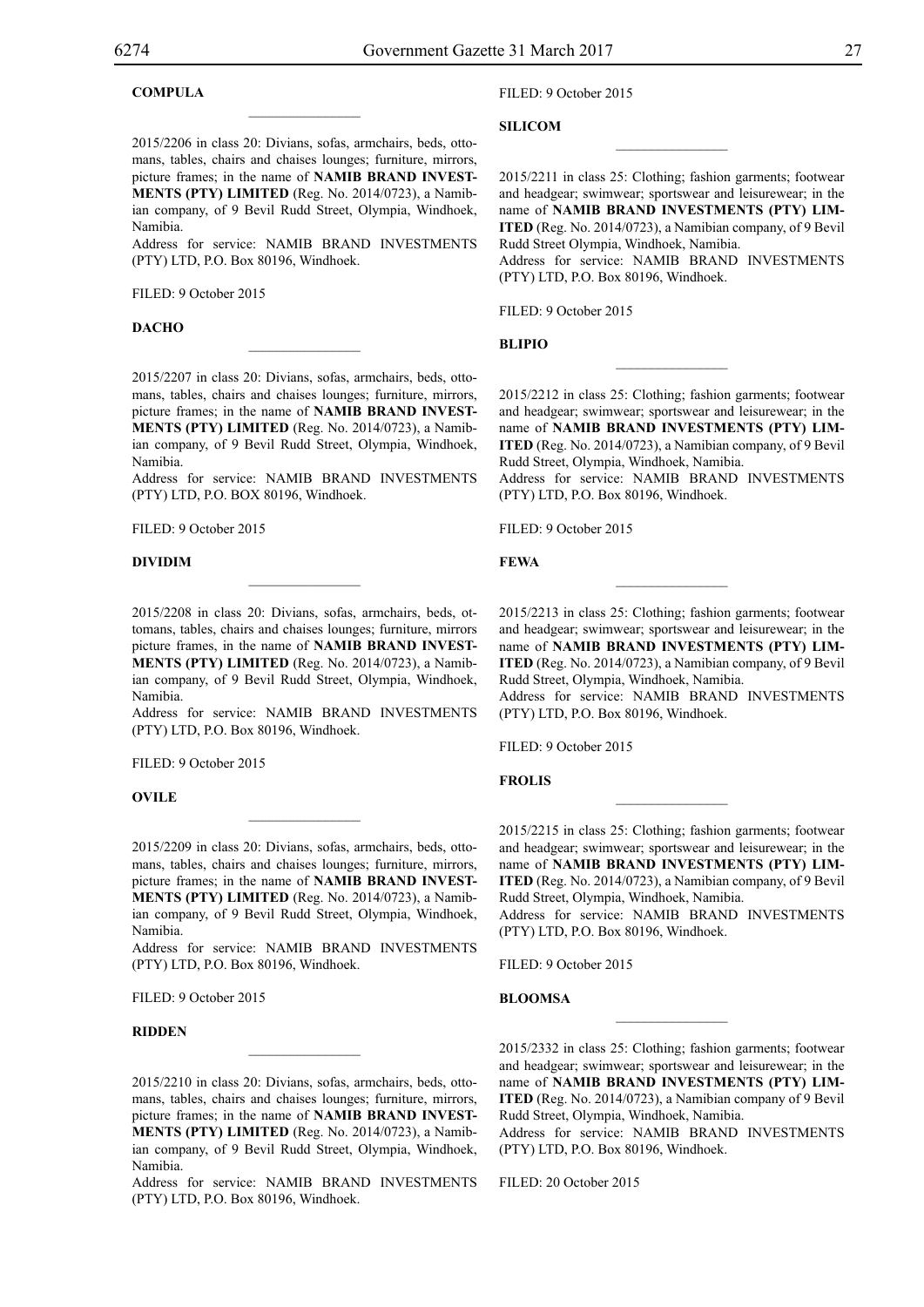## **SOFE**

2015/2333 in class 25: Clothing; fashion garments; footwear and headgear; swimwear; sportswear and leisurewear; in the name of **NAMIB BRAND INVESTMENTS (PTY) LIM-ITED** (Reg. No. 2014/0723), a Namibian company, of 9 Bevil Rudd Street, Olympia, Windhoek, Namibia.

 $\overline{\phantom{a}}$  , where  $\overline{\phantom{a}}$ 

Address for service: NAMIB BRAND INVESTMENTS (PTY) LTD, P.O. Box 80196, Windhoek.

FILED: 20 October 2015

## **ROVONO**

2015/2334 in class 25: Clothing; fashion garments; footwear and headgear; swimwear; sportswear and leisurewear; in the name of **NAMIB BRAND INVESTMENTS (PTY) LIM-ITED** (Reg. No. 2014/0723), a Namibian company, of 9 Bevil Rudd Street, Olympia, Windhoek, Namibia.

 $\frac{1}{2}$ 

Address for service: NAMIB BRAND INVESTMENTS (PTY) LTD, P.O. Box 80196, Windhoek.

FILED: 20 October 2015

**RICO**

2015/2335 in class 25: Clothing; fashion garments; footwear and headgear; swimwear; sportswear and leisurewear; in the name of **NAMIB BRAND INVESTMENTS (PTY) LIM-ITED** (Reg. No. 2014/0723), a Namibian company, of 9 Bevil Rudd Street, Olympia, Windhoek, Namibia.

 $\overline{\phantom{a}}$  , where  $\overline{\phantom{a}}$ 

Address for service: NAMIB BRAND INVESTMENTS  $(PTY)$  LTD, P.O. Box 80196, Windhoek.

FILED: 20 October 2015

**PUVI**

2015/2336 in class 25: Clothing; fashion garments; footwear and headgear; swimwear; sportswear and leisurewear; in the name of **NAMIB BRAND INVESTMENTS (PTY) LIM-ITED** (Reg. No. 2014/0723), a Namibian company, of 9 Bevil Rudd Street, Olympia, Windhoek, Namibia.

 $\frac{1}{2}$ 

Address for service: NAMIB BRAND INVESTMENTS (PTY) LTD, P.O. Box 80196, Windhoek.

FILED: 20 October 201

#### **PRIMUNO**

2015/2337 in class 25: Clothing; fashion garments; footwear and headgear; swimwear; sportswear and leisurewear; in the name of **NAMIB BRAND INVESTMENTS (PTY) LIM-ITED** (Reg. No. 2014/0723), a Namibian company, of 9 Bevil Rudd Street, Olympia, Windhoek, Namibia.

 $\frac{1}{2}$ 

Address for service: NAMIB BRAND INVESTMENTS (PTY) LTD, P.O. Box 80196 Windhoek.

FILED: 20 October 2015

**OSIHO**

2015/2339 in class 25: Clothing; fashion garments; footwear and headgear; swimwear; sportswear and leisurewear; in the name of **NAMIB BRAND INVESTMENTS (PTY) LIM-ITED** (Reg. No. 2014/0723), a Namibian company, of 9 Bevil Rudd Street, Olympia, Windhoek, Namibia.

Address for service: NAMIB BRAND INVESTMENTS (PTY) LTD, P.O. Box 80196, Windhoek.

FILED: 20 October 2015

**MELIX**

2015/2340 in class 25: Clothing; fashion garments; footwear and headgear; swimwear; sportswear; sportswear and leisurewear; in the name of **NAMIB BRAND INVESTMENTS (PTY) LIMITED** (Reg. No. 2014/0723), a Namibian company, of 9 Bevil Rudd Street, Olympia, Windhoek, Namibia. Address for service: NAMIB BRAND INVESTMENTS (PTY) LTD, P.O. Box 80196, Windhoek.

 $\frac{1}{2}$ 

Filed: 20 October 2015

**lanave**

2015/2350 in class 25: Clothing; fashion garments; footwear and headgear; swimwear; sportswear ana leisurewear; in the name of **NAMIB BRAND INVESTMENTS (PTY) LIM-ITED** (Reg. No. 2014/0723), a Namibian company, of 9 Bevil Rudd Street, Olympia, Windhoek, Namibia.

 $\overline{\phantom{a}}$  , where  $\overline{\phantom{a}}$ 

Address for service: NAMIB BRAND INVESTMENTS (PTY) LTD, P.O. Box 80196, Windhoek.

 $\frac{1}{2}$ 

Filed: 20 October 2015

**DRAB**

2015/2404 in class 35: The bringing together of variety of goods, enabling customers to conveniently view and purchase those goods in a retail clothing and fashion accessory store, by electronic means and web sites; retail services relating to the sale of clothing and fashion accessories. Services related to advertising and commercial management; exhibitions and trade fairs and preparation for commercial and advertising purposes in the field of fashion. Provision of commercial and business information and consultancy services; business management assistance and advice; personnel management, selection and recruitment; advertising; market research and market studies; providing information on business management and administration; office functions; compilation of computer databases; risk management consultancy. Advertising, business management and business administration, employment agency services relating to temporary and permanent placement of personnel; conducting skills evaluation for individuals; consultancy relating to personnel management; selection, recruiting services and employment agency services for temporary, short-term and permanent personnel; providing qualified technical personnel on a temporary and contract basis; in the name of **NAMIB BRAND INVESTMENTS (PTY) LIMITED**, a Namibian company of 9 Bevil Rudd Street, Olympia, Windhoek, Namibia.

Address for service: NAMIB BRAND INVESTMENTS (PTY) LTD, P.O. Box 80196, Windhoek.

Filed: 23 October 2015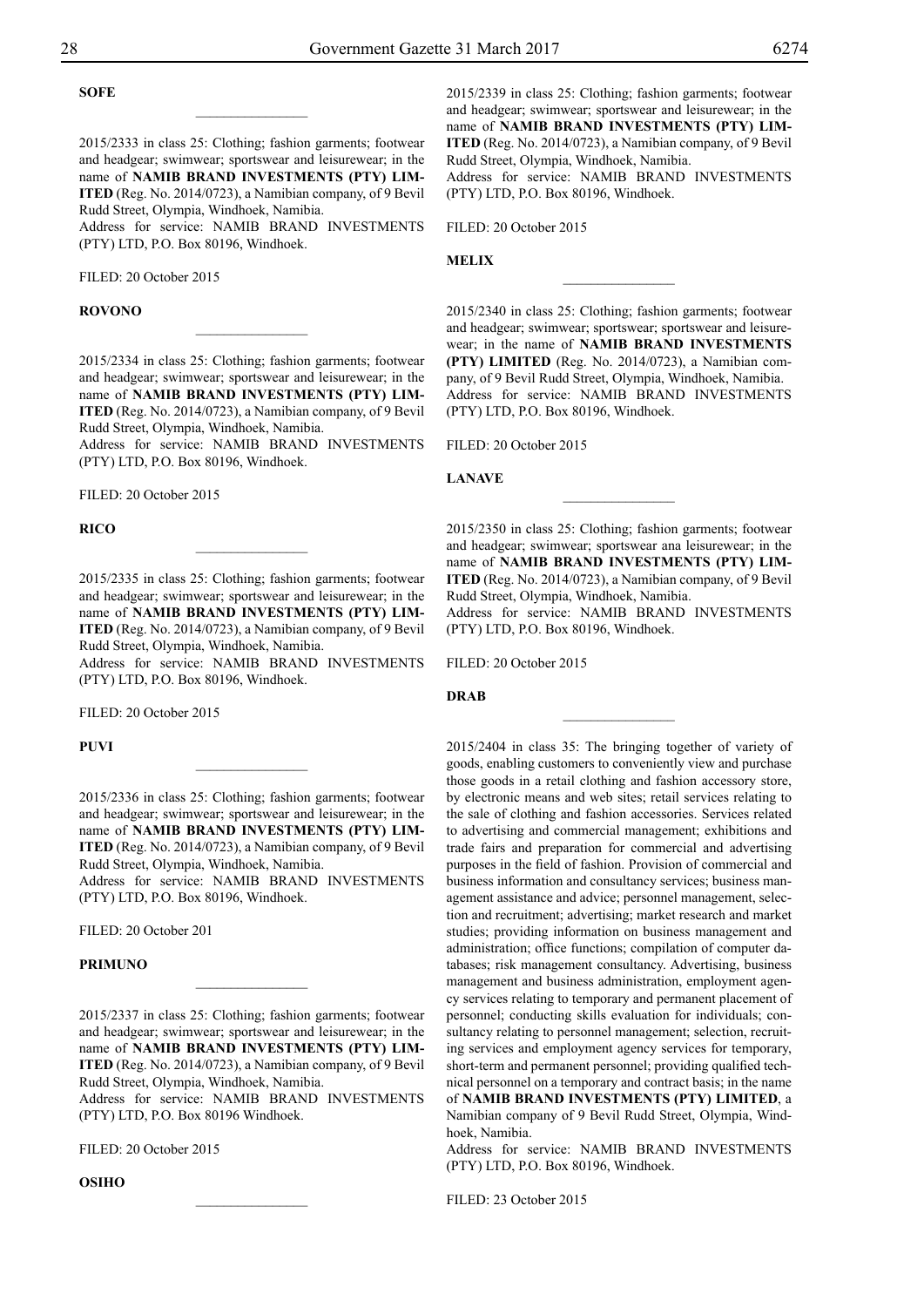## **BADY**

2015/2408 in class 35: The bringing together of variety of goods, enabling customers to conveniently view and purchase those goods in a retail clothing and fashion accessory store, by electronic means and web sites; retail services relating to the sale of clothing and fashion accessories. Services related to advertising and commercial management; exhibitions and trade fairs and preparation for commercial and advertising purposes in the field of fashion. Provision of commercial and business information and consultancy services; business management assistance and advice;personnel management, selection and recruitment; advertising; market research and market studies; providing information on business management and administration; office functions; compilation of computer databases; risk management consultancy. Advertising, business management and business administration, employment agency services relating to temporary and permanent placement of personnel; conducting skills evaluation for individuals; consultancy relating to personnel management; selection, recruiting services and employment agency services for temporary, short-term and permanent personnel; providing qualified technical personnel on a temporary and contract basis; in the name of **NAMIB BRAND INVESTMENTS (PTY) LIMITED**, a Namibian company of 9 Bevil Rudd Street, Olympia, Windhoek, Namibia.

 $\overline{\phantom{a}}$  , where  $\overline{\phantom{a}}$ 

Address for service: NAMIB BRAND INVESTMENTS (PTY) LTD, P.O. Box 80196, Windhoek.

 $\overline{\phantom{a}}$  , where  $\overline{\phantom{a}}$ 

FILED: 23 October 2015

## **haggler**

2015/2419 in class 41: Production and distribution of television shows and movies; production of television programs; provision of non-downloadable films and television programmes via video-on-demand services. Services related tc exhibitions, shows and fairs, organization and preparation in the field of fashion culture and entertainment. Music publishing services; in the name of **NAMIB BRAND INVESTMENTS (PTY) LIMITED** (Reg. No. 2014/0723), a Namibian company of 9 Bevil Rudd Street, Olympia, Windhoek, Namibia.

Address for service: NAMIB BRAND INVESTMENTS (PTY) LTD, P.O. Box 80196, Windhoek.

 $\mathcal{L}=\mathcal{L}^{\text{max}}$ 

Filed: 28 October 2015

## **PRECA**

2015/2433 in class 38: Telecommunication services; transmission of voices, data, graphics, images, audio and video by means of telecommunications networks wireless communication networks, and the Internet. Telecommunications and broadcast communication services; transmission and streaming of data content computer and global information networks, operating of electronics communications network. Internet protocol television (IPTV) transmission services; Simulcasting broadcasting broadcast television over global communication networks and the Internet; Television broadcasting. Television, cable television and radio broadcasting services; in the name of **NAMIB BRAND INVESTMENTS (PTY) LIMITED** (Reg. No. 2014/0723), a Namibian company of 9 Bevil Rudd Street, Olympia, Windhoek, Namibia.

Address for service: NAMIB BRAND INVESTMENTS (PTY) LTD, P.O. Box 80196, Windhoek.

## Filed: 28 October 2015

## **GLOBULAR**

2015/2254 in class 9: Computer Hardware; Computer Software; Computer peripherals; Electronic data processing installations; computer network apparatus; parts and fittings for all the aforesaid goods; in the name of **NAMIB BRAND INVESTMENTS (PTY) LIMITED** (Reg. No. 2014/0723), a Namibian company, of 9 Bevil Rudd Street, Olympia, Windhoek, Namibia.

 $\overline{\phantom{a}}$  , we can also the set of  $\overline{\phantom{a}}$ 

Address for service: NAMIB BRAND INVESTMENTS (PTY) LTD, P.O. Box 80196, Windhoek.

FILED: 15 October 2015

**Saxivia**

2015/2255 in class 9: Computer Hardware; Computer Software; Computer peripherals; Electronic data processing installations; computer network apparatus; parts and fittings for all the aforesaid goods; in the name of **NAMIB BRAND INVESTMENTS (PTY) LIMITED** (Reg. No. 2014/0723), a Namibian company, of 9 Bevil Rudd Street, Olympia, Windhoek, Namibia.

 $\frac{1}{2}$ 

Address for service: NAMIB BRAND INVESTMENTS (PTY) LTD, P.O. Box 80196, Windhoek.

FILED: 15 October 2015

#### **MINEA**

2015/2257 in class 9: Computer Hardware; Computer Software; Computer peripherals; Electronic data processing installations; computer network apparatus; parts and fittings for all the aforesaid goods; in the name of **NAMIB BRAND INVESTMENTS (PTY) LIMITED** (Reg. No. 2014/0723), a Namibian company, of 9 Bevil Rudd Street, Olympia, Windhoek, Namibia.

 $\frac{1}{2}$ 

Address for service: NAMIB BRAND INVESTMENTS (PTY) LTD, P.O. Box 80196, Windhoek.

FILED: 15 October 2015

**vigotec**

2015/2258 in class 9: Computer Hardware; Computer Software; Computer peripherals; Electronic data processing installations; computer network apparatus; parts and fittings for all the aforesaid goods; in the name of **NAMIB BRAND INVESTMENTS (PTY) LIMITED** (Reg. No. 2014/0723), a Namibian company, of 9 Bevil Rudd Street, Olympia, Windhoek, Namibia.

 $\frac{1}{2}$ 

Address for service: NAMIB BRAND INVESTMENTS (PTY) LTD, P.O. Box 80196, Windhoek.

Filed: 15 October 2015

**Castor**

2015/2260 in class 9: Computer Hardware; Computer Software; Computer peripherals; Electronic data processing installations; computer network apparatus; parts and fittings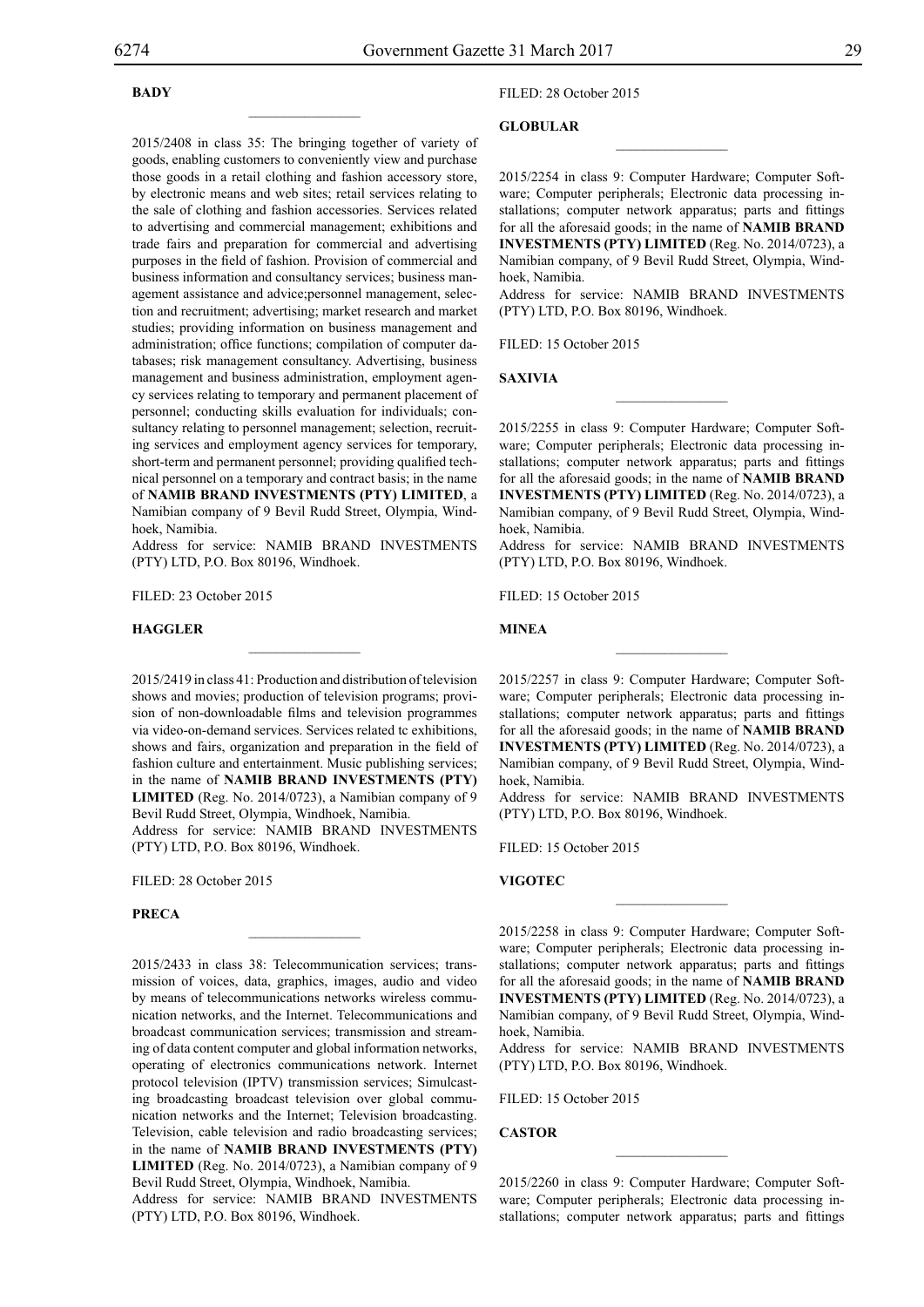for all the aforesaid goods; in the name of **NAMIB BRAND INVESTMENTS (PTY) LIMITED** (Reg. No. 2014/0723), a Namibian company, of 9 Bevil Rudd Street, Olympia, Windhoek, Namibia.

Address for service: NAMIB BRAND INVESTMENTS (PTY) LTD, P.O. Box 80196, Windhoek.

FILED: 15 October 2015

## **Dynasun**

2015/2262 in class 9: Computer Hardware; Computer Software; Computer peripherals; Electronic data processing installations; computer network apparatus; parts and fittings for all the aforesaid goods; in the name of **NAMIB BRAND INVESTMENTS (PTY) LIMITED** (Reg. No. 2014/0723), a Namibian company, of 9 Bevil Rudd Street, Olympia, Windhoek, Namibia.

 $\frac{1}{2}$ 

Address for service: NAMIB BRAND INVESTMENTS  $(PTY)$  LTD, P.O. Box 80196, Windhoek.

Filed: 15 October 2015

#### **Truckview**

2015/2263 in class 9: Computer Hardware; Computer Software; Computer peripherals; Electronic data processing installations; computer network apparatus; parts and fittings for all the aforesaid goods; in the name of **NAMIB BRAND INVESTMENTS (PTY) LIMITED** (Reg. No. 2014/0723), a Namibian company, of 9 Bevil Rudd Street, Olympia, Windhoek, Namibia.

Address for service: NAMIB BRAND INVESTMENTS (PTY) LTD, P.O. Box 80196, Windhoek.

Filed: 15 October 2015

**Tilt**

2015/2273 in class 25: Clothing; fashion garments; footwear and headgear; swimwear; sportswear and leisurewear; in the name of **NAMIB BRAND INVESTMENTS (PTY) LIM-ITED** (Reg. No. 2014/0723), a Namibian company, of 9 Bevil Rudd Street, Olympia, Windhoek, Namibia.

Address for service: NAMIB BRAND INVESTMENTS (PTY) LTD, P.O. Box 80196, Windhoek.

FILED: 15 October 2015

## **IMOD**

2015/2473 in class 5: Pharmaceutical and veterinary preparations; sanitary preparations for medical purposes; dietetic food and substances adapted for medical use, food for babies; dietary supplements for humans; materials for dressings; in the name of **NAMIB BRAND INVESTMENTS (PTY) LIM-ITED** (Reg. No. 2014/0723), a Namibian company of 9 Bevil Rudd Street, Olympia, Windhoek, Namibia.

 $\frac{1}{2}$ 

Address for service: NAMIB BRAND INVESTMENTS (PTY) LTD, P.O. Box 80196, Windhoek.

Filed: 30 October 2015

## **SUE**

2015/2477 in class 9: Computer Hardware; Computer Software; Computer peripherals; Electronic data processing installations; computer network apparatus; parts and fittings for all the aforesaid goods; in the name of **NAMIB BRAND INVESTMENTS (PTY) LIMITED** (Reg. No. 2014/0723), a Namibian company of 9 Bevil Rudd Street, Olympia, Windhoek, Namibia.

 $\overline{\phantom{a}}$  , where  $\overline{\phantom{a}}$ 

Address for service: NAMIB BRAND INVESTMENTS (PTY) LTD, P.O. Box 80196, Windhoek.

FILED: 30 October 2015

#### **IDENTIFY**

2015/2479 in class 9: Computer Hardware; Computer Software; Computer peripherals; Electronic data processing installations; computer network apparatus; parts and fittings for all the aforesaid goods; in the name of **NAMIB BRAND INVESTMENTS (PTY) LIMITED** (Reg. No. 2014/0723), a Namibian company of 9 Bevil Rudd Street, Olympia, Windhoek, Namibia.

 $\frac{1}{2}$ 

Address for service: NAMIB BRAND INVESTMENTS (PTY) LTD, P.O. Box 80196, Windhoek.

FILED: 30 October 2015

**DEBUSSY**

2015/2482 in class 9: Computer Hardware; Computer Software; Computer peripherals; Electronic data processing installations; computer network apparatus; parts and fittings for all the aforesaid goods; in the name of **NAMIB BRAND INVESTMENTS (PTY) LIMITED** (Reg. No. 2014/0723), a Namibian company of 9 Bevil Rudd Street, Olympia, Windhoek, Namibia.

 $\frac{1}{2}$ 

Address for service: NAMIB BRAND INVESTMENTS  $(PTY)$  LTD, P.O. Box 80196, Windhoek.

FILED: 30 October 2015

## **Dynexo**

2015/2484 in class 18: Articles of leather or imitation of leather and not included in other classes; trunks, suitcases, travelling cases, handbags, purses, wallets; umbrellas; parasols and walking sticks; whips, harness and saddlery; in the name of **NAMIB BRAND INVESTMENTS (PTY) LIMITED** (Reg. No. 2014/0723), a Namibian company of 9 Bevil Rudd Street, Olympia, Windhoek, Namibia.

 $\frac{1}{2}$ 

Address for service: NAMIB BRAND INVESTMENTS (PTY) LTD, P.O. Box 80196, Windhoek.

 $FII$   $FD: 30$  October 2015

#### **Elanza**

2015/2488 in class 25: Clothing; fashion garments; footwear and headgear; swimwear; sportswear and leisurewear; in the name of **NAMIB BRAND INVESTMENTS (PTY) LIM-ITED** (Reg. No. 2014/0723), a Namibian company of 9 Bevil Rudd Street, Olympia, Windhoek, Namibia.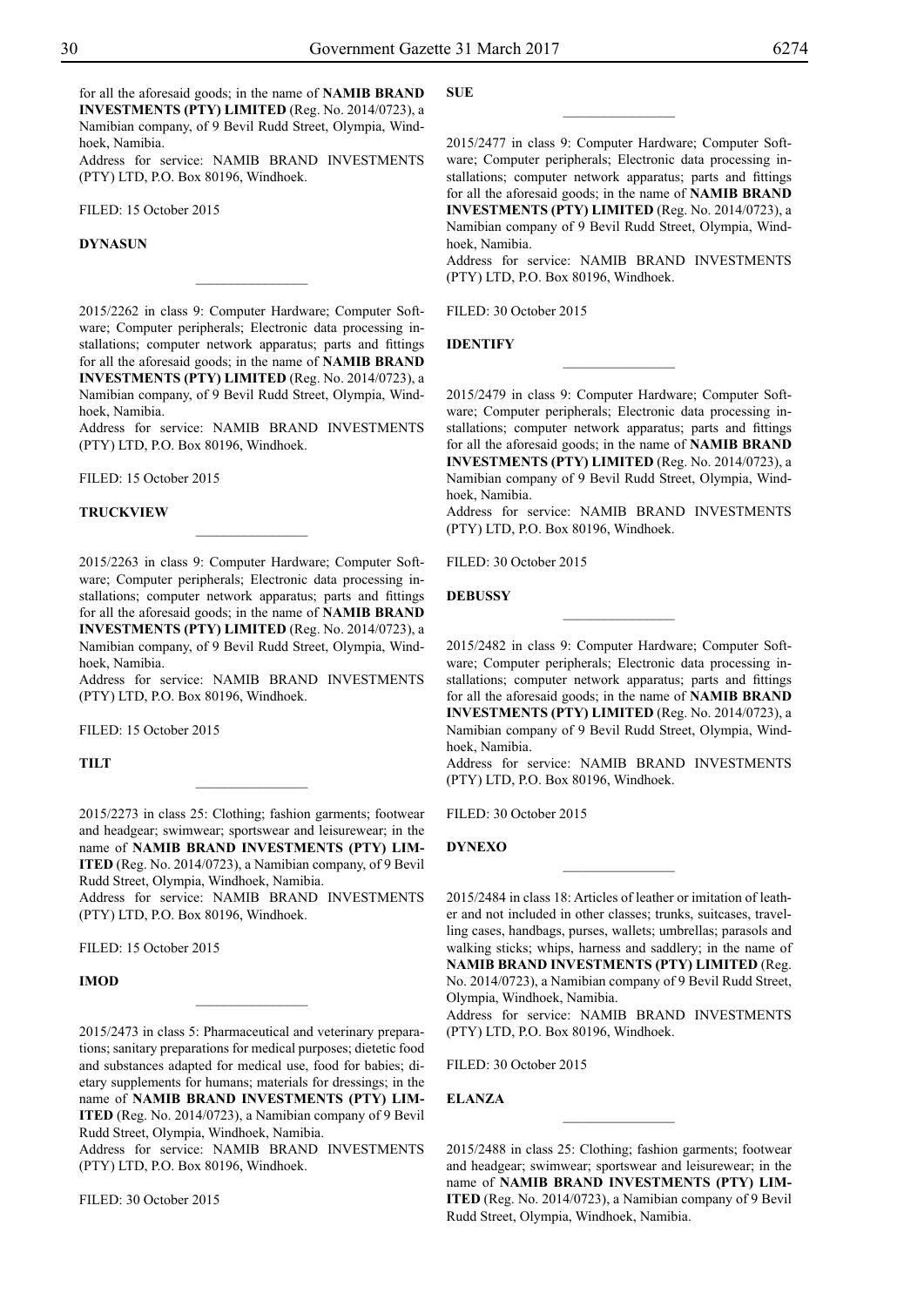Address for service: NAMIB BRAND INVESTMENTS (PTY) LTD, P.O. Box 80196, Windhoek.

FILED: 30 October 2015

## **FOODEX**

2015/2492 in class 35: Services related to advertising and commercial management; exhibitions and trade fairs and preparation for commercial and advertising purposes in the field of fashoin; in the name of **NAMIB BRAND INVESTMENTS (PTY) LIMITED** (Reg. No. 2014/0723), a Namibian company of 9 Bevil Rudd Street, Olympia, Windhoek, Namibia. Address for service: NAMIB BRAND INVESTMENTS (PTY) LTD, P.O. Box 80196, Windhoek.

 $\mathcal{L}=\mathcal{L}^{\text{max}}$ 

FILED: 30 October 2015

#### **Veriprise**

2015/2495 in class 38: Telecommunications and broadcast communication services; transmission and streaming of data content via computer and global information networks; operating of electronic communications networks; in the name of **NAMIB BRAND INVESTMENTS (PTY) LIMITED** (Reg. No. 2014/0723), a Namibian company of 9 Bevil Rudd Street, Olympia, Windhoek, Namibia.

 $\mathcal{L}=\mathcal{L}^{\text{max}}$ 

Address for service: NAMIB BRAND INVESTMENTS (PTY) LTD, P.O. Box 80196, Windhoek.

FILED: 30 October 2015

## **Vomoda**

2015/2496 in class 38: Telecommunication services; transmission of voice, data, graphics, images, audio and video by means of telecommunications networks, wireless communication networks, and the Internet; in the name of **NAMIB BRAND INVESTMENTS (PTY) LIMITED** (Reg. No. 2014/0723), a Namibian company of 9 Bevil Rudd Street, Olympia, Windhoek, Namibia.

 $\overline{\phantom{a}}$  , where  $\overline{\phantom{a}}$ 

Address for service: NAMIB BRAND INVESTMENTS (PTY) LTD, P.O. Box 80196, Windhoek.

 $\mathcal{L}=\mathcal{L}^{\text{max}}$ 

Filed: 30 October 2015

**Red**

2015/2503 in class 41: On-line journals, blogs, featuring userdefined content of social commentary; electronic publishing services, entertainment services via global communication networks; in the name of **NAMIB BRAND INVESTMENTS (PTY) LIMITED** (Reg. No. 2014/0723), a Namibian company, of 9 Bevil Rudd Street, Olympia, Windhoek, Namibia. Address for service: NAMIB BRAND INVESTMENTS (PTY) LTD, P.O. Box 80196, Windhoek.

Filed: 30 October 2015

## **CHUD**

2015/2567 in class 43: Hotel services; hotel and guest house rental and reservations; business services for hotels; bar ser-

 $\mathcal{L}=\mathcal{L}^{\text{max}}$ 

vices; café-restaurants, in the name of **NAMIB BRAND IN-VESTMENTS (PTY) LIMITED** (Reg. No. 2014/0723), a Namibian company, of 9 Bevil Rudd Street, Olympia, Windhoek, Namibia.

Address for service: NAMIB BRAND INVESTMENTS (PTY) LTD, P.O. Box 80196, Windhoek.

FILED: 4 November 2015

## **ELCOS**

2015/2568 in class 43: Hotel services; hotel and guest house rental and reservations; business services for hotels ; bar services; café-restaurants; in the name of **NAMIB BRAND INVESTMENTS (PTY) LIMITED** (Reg. No. 2014/0723), a Namibian company, of 9 Bevil Rudd Street, Olympia, Windhoek, Namibia.

 $\frac{1}{2}$ 

Address for service: NAMIB BRAND INVESTMENTS (PTY) LTD, P 0 Box 80196, Windhoek.

Filed: 4 November 2015

**FURUM**

2015/2573 in class 43: Hotel services; hotel and guest house rental and reservations; business services for hotels ; bar services; café-restaurants; in the name of **NAMIB BRAND INVESTMENTS (PTY) LIMITED** (Reg. No. 2014/0723), Namibian company, of 9 Bevil Rudd Street, Olympia, Windhoek, Namibia.

 $\overline{\phantom{a}}$  , we can also the set of  $\overline{\phantom{a}}$ 

Address for service: NAMIB BRAND INVESTMENTS  $(PTY)$  LTD, P.O. Box 80196, Windhoek.

Filed: 4 November 2015

#### **SANTABLUE**

2015/2583 in class 43: Hotel services; hotel and guest house rental and reservations; business services for hotels; bar services; café-restaurants; in the name of **NAMIB BRAND IN-VESTMENTS (PTY) LIMITED** (Reg. No. 2014/0723), a Namibian company, of 9 Bevil Rudd Street, Olympia, Windhoek, Namibia.

 $\frac{1}{2}$ 

Address for service: NAMIB BRAND INVESTMENTS (PTY) LTD, P.O. Box 80196, Windhoek.

Filed: 4 November 2015

**Jevva**

2015/2584 in class 43: Hotel services; hotel and guest house rental and reservations; business services for hotels; bar services; café-restaurants; in the name of **NAMIB BRAND IN-VESTMENTS (PTY) LIMITED** (Reg. No. 2014/0723), a Namibian company, of 9 Bevil Rudd Street, Olympia, Windhoek, Namibia.

 $\frac{1}{2}$ 

Address for service: NAMIB BRAND INVESTMENTS (PTY) LTD, P.O. Box 80196, Windhoek.

 $\frac{1}{2}$ 

Filed: 4 November 2015

**LASOTO**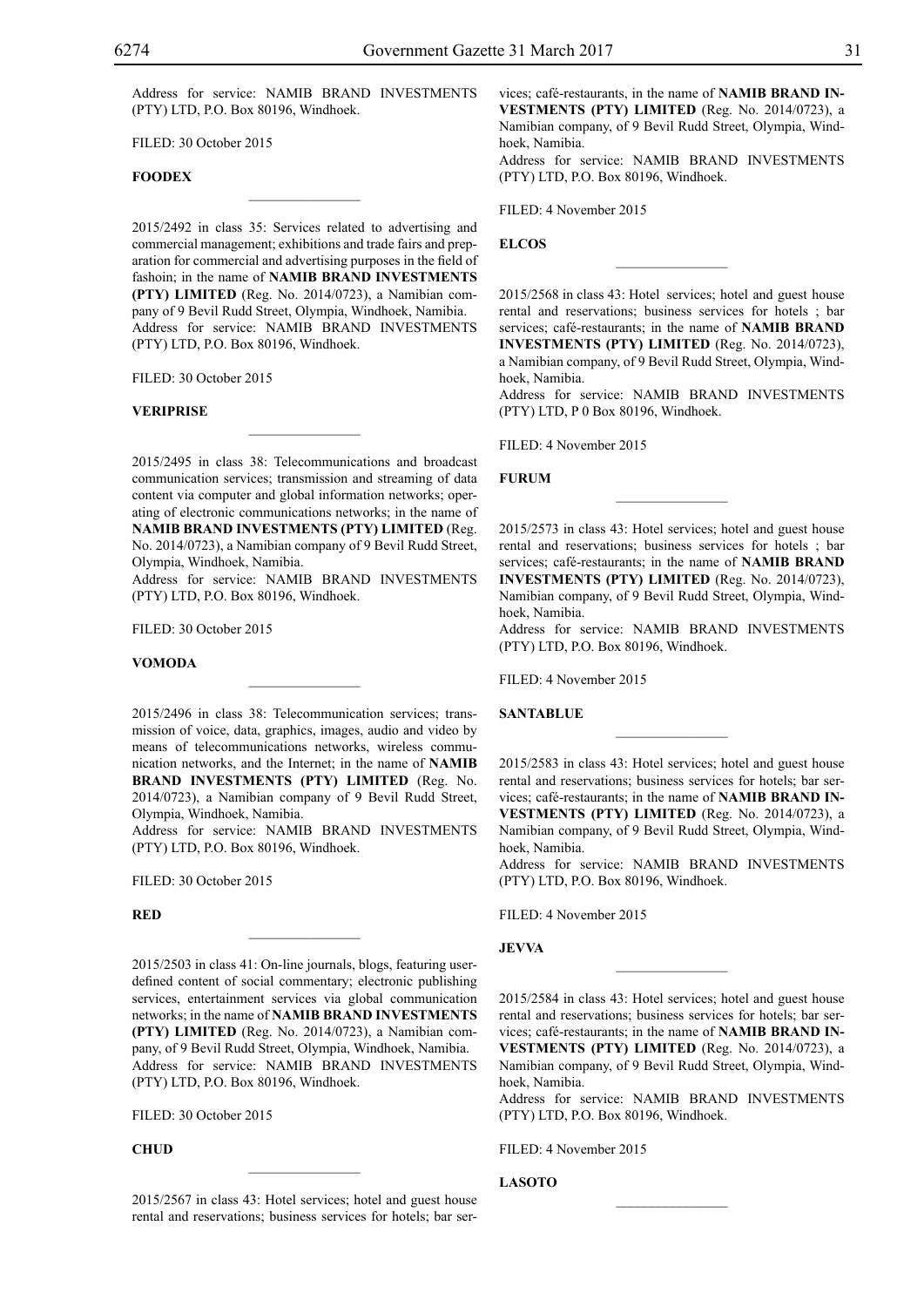2015/2928 in class 38: Telecommunication services; transmission of voice, data, graphics, images, audio and video by means of telecommunications networks, wireless communicated networks, and the Internet. Telecommunications and broadcast communication services; transmission and streaming of data content computer and global information networks; operating of electronics communications network. Internet protocol television (IPTV) transmission services; Simulcasting broadcast television over global communication networks and the Internet; television broadcasting. Television, cable television and radio broadcasting services; in the name of **NAMIB BRAND INVESTMENTS (PTY) LIMITED** (Reg. Nr. 2014/0723), a Namibian company, of 9 Bevil Rudd Street, Olympia, Windhoek, Namibia.

Address for service: NAMIB BRAND INVESTMENTS (PTY) LTD, P.O. Box 80196, Windhoek.

FILED: 2 December 2015

#### **Pixtronic**

2015/1936 in class 25: Clothing; fashion garments; footwear and headgear; swimwear; sportswear and leisurewear; all included in class 25, in the name of **NAMIB BRAND INVEST-MENTS (PTY) LIMITED** (Reg. No. 2014/0723), (whose legal address is: 9 Bevil Rudd Street, Olympia, Windhoek, Namibia).

 $\frac{1}{2}$ 

Address for services: NAMIB BRAND INVESTMENTS (PTY) LTD, P.O. Box 80196, Windhoek.

FILED: 7 September 2015

**LEEFORD** 

2015/910 in class 25: Clothing; clothing accessories; fashion garments; footwear and headgear; swimwear; sportswear and leisurewear; all included in class 25, in the name of **NAMIB BRAND INVESTMENTS (PTY) LTD** (Reg. No. 2014/0723), a Namibian company, (whose legal address is: 9 Bevil Rudd Street, Olympia, Windhoek, Namibia).

 $\frac{1}{2}$ 

Address for service: NAMIB BRAND INVESTMENTS (PTY) LTD, P.O. Box 80196, Windhoek.

Filed: 8 June 2015

**Oslia**

2015/911 in class 25: Clothing; clothing accessories; fashion garments; footwear and headgear; swimwear; sportswear and leisurewear; all included in class 25, in the name of **NAMIB BRAND INVESTMENTS (PTY) LTD** (Reg. Nr. !014/0723), a Namibian company, (whose legal address is: 9 Bevil Rudd

 $\frac{1}{2}$ 

Street, Olympia, Windhoek, Namibia). Address for service: NAMIB BRAND INVESTMENTS (PTY) LTD, P.O. Box 80196, Windhoek.

Filed: 8 June 2015

**Floza**

2015/912 in class 25: Clothing; clothing accessories; fashion garments; footwear and headgear; swimwear; sportswear and leisurewear; all included in class 25, in the name of **NAMIB BRAND INVESTMENTS (PTY) LTD** (Reg. No.

 $\frac{1}{2}$ 

2014/0723), a Namibian company, (whose legal address is: 9 Bevil Rudd Street, Olympia, Windhoek, Namibia). Address for service: NAMIB BRAND INVESTMENTS (PTY) LTD, P.O. Box 80196, Windhoek.

FILED: 8 June 2015

**Sobeau**

2015/913 in class 25: Clothing; clothing accessories; fashion garments; footwear and headgear; swimwear; sportswear and leisurewear; all included in class 25, in the name of **NAMIB BRAND INVESTMENTS (PTY) LTD** (Reg. No. 2014/0723), a Namibian company, (whose legal address is: 9 Bevil Rudd Street, Olympia, Windhoek, Namibia). Address for service: NAMIB BRAND INVESTMENTS (PTY) LTD, P.O. Box 80196, Windhoek.

 $\overline{\phantom{a}}$  , where  $\overline{\phantom{a}}$ 

Filed: 8 June 2015

#### **Bellono**

2015/914 in class 25: Clothing; clothing accessories; fashion garments; footwear and headgear; swimwear; sportswear and leisurewear; all inculed in class 25, in the name of **NAMIB BRAND INVESTMENTS (PTY) LTD** (Reg. No. 2014/0723), a Namibian company, (whose legal address is: 9 Bevil Rudd Street, Olympia, Windhoek, Namibia). Address for service: NAMIB BRAND INVESTMENTS (PTY) LTD, P.O. Box 80196, Windhoek.

 $\frac{1}{2}$ 

Filed: 8 June 2015

## **Lorosa**

2015/916 in class 35: The bringing together of a variety of goods, enabling customers to conveniently view and purchase those goods in a retail clothing and fashion accessory store, even by electronic means and web sites; retail services relating to the sale of clothing and fashion accessories; all included in class 35, in the name of **NAMIB BRAND INVESTMENTS (PTY) LTD** (Reg. No. 2014/0723), a Namibian company, (whose legal address is: 9 Bevil Rudd Street, Olympia, Windhoek, Namibia).

Address for service: NAMIB BRAND INVESTMENTS (PTY) LTD, P.O. Box 80196, Windhoek.

 $\frac{1}{2}$ 

FILED: 8 June 2015

## **Moreso**

2015/917 in class 35: The bringing together of a variety of goods, enabling customers to conveniently view and purchase those goods in a retail clothing and fashion accessory store, even by electronic means and web sites; retail services relating to the sale of clothing and fashion accessories; all included in class 35, in the name of **NAMIB BRAND INVESTMENTS (PTY) LTD** (Reg. No. 2014/0723), a Namibian company, (whose legal address is: 9 Bevil Rudd Street, Olympia, Windhoek, Namibia).

Address for service: NAMIB BRAND INVESTMENTS (PTY) LTD, P.O. Box 80196, Windhoek.

FILED: 8 June 2015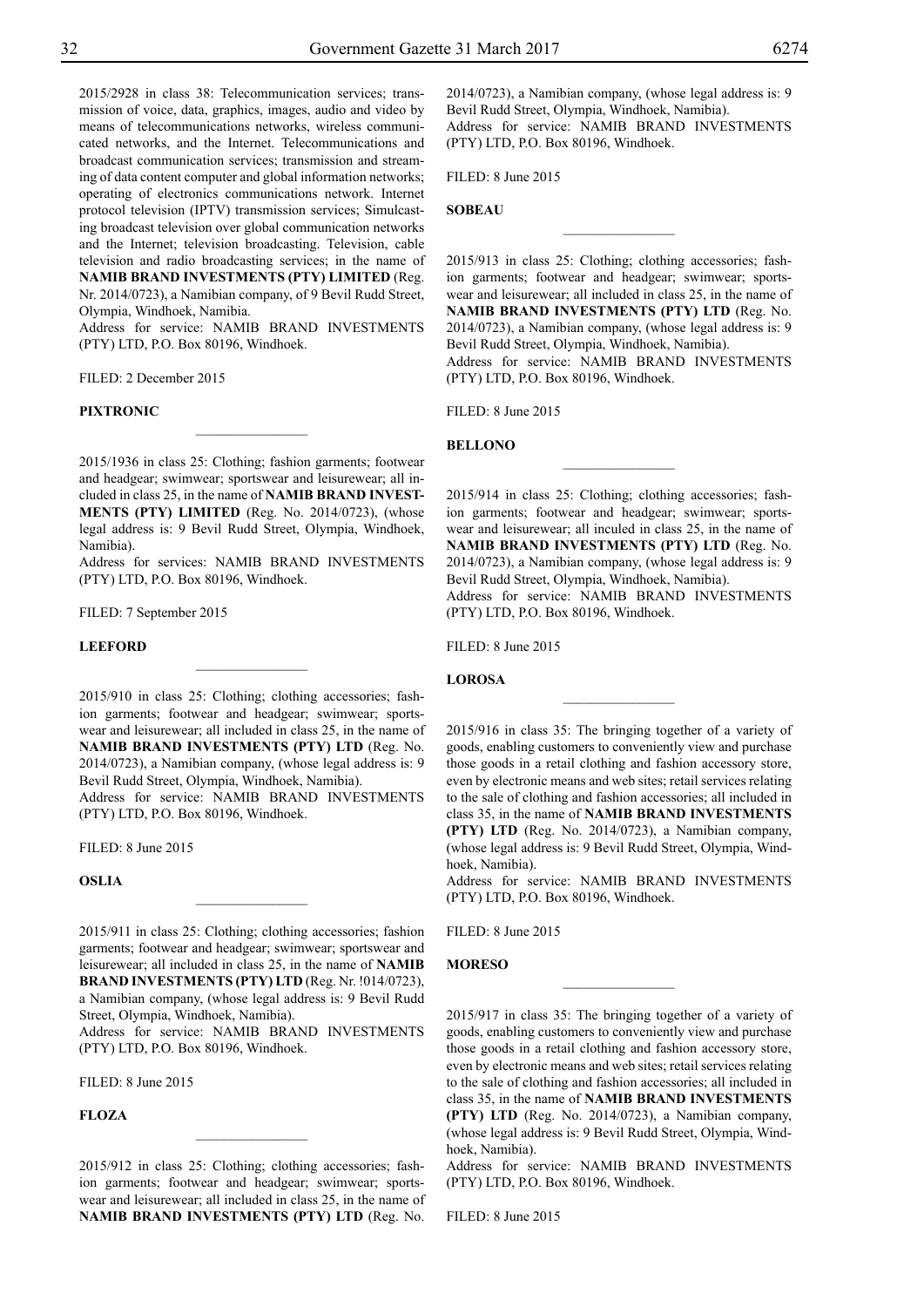## **Nomozo**

2015/918 in class 35: The bringing together of a variety of goods, enabling customers to conviently view and purchase those goods in a retail clothing and fashion accessory store, even by electronic means and web sites; retail services relating to the sale of clothing and fashion accessories; all included in class 35, in the name of **NAMIB BRAND INVESTMENTS (PTY) LTD** (Reg. No. 2014/0723), a Namibian company, (whose legal address is: 9 Bevil Rudd Street, Olympia, Windhoek, Namibia).

 $\overline{\phantom{a}}$  , where  $\overline{\phantom{a}}$ 

Address for service: NAMIB BRAND INVESTMENTS (PTY) LTD, P.O. Box 80196, Windhoek.

 $\mathcal{L}=\mathcal{L}^{\text{max}}$ 

Filed: 8 June 2015

#### **Uvado**

2015/919 in class 35: The bringing together of a variety of goods, enabling customers to conveniently view and purchase those goods in a retail clothing and fashion accessory store, even by electronic means and web sites; retail services relating to the sale of clothing and fashion accessories; all included in class 35, in the name of **NAMIB BRAND INVESTMENTS (PTY) LTD** (Reg. No. 2014/0723), a Namibian company, (whose legal address is: 9 Bevil Rudd Street, Olympia, Windhoek, Namibia).

Address for service: NAMIB BRAND INVESTMENTS (PTY) LTD, P.O. Box 80196, Windhoek.

Filed: 8 June 2015

#### **Benoro**

2015/921 in class 38: Telecommunications and broadcast communication services; transmission and streaming of data content via computer and global information networks; operating of electronic communications networks, in the name of **NAMIB BRAND INVESTMENTS (PTY) LTD** (Reg. Nr. ï 2014/0723), a Namibian company, (whose legal address is: 9 Bevil Rudd Street, Olympia, Windhoek, Namibia).

 $\mathcal{L}=\mathcal{L}^{\text{max}}$ 

Address for service: NAMIB BRAND INVESTMENTS (PTY) LTD, P.O. Box 80196, Windhoek.

Filed: 8 June 2015

#### **Vonoma**

2015/922 in class 38: Internet protocol television (IPTV) transmission services; Simulcasting broadcast television over global communication networks and the Internet; Television broadcasting, in the name of **NAMIB BRAND INVEST-MENTS (PTY) LTD** (Reg. No. 2014/0723), a Namibian company, (whose legal address is: 9 Bevil Rudd Street, Olympia, Windhoek, Namibia).

 $\mathcal{L}=\mathcal{L}^{\text{max}}$ 

Address for service: NAMIB BRAND INVESTMENTS (PTY) LTD, P.O. Box 80196, Windhoek.

 $\mathcal{L}=\mathcal{L}^{\text{max}}$ 

FILED: 8 June 2015

**Voqa**

2015/923 in class 38: Internet protocol television (IPTV) transmission services; Simulcasting broadcast television over global communication networks and the Internet; Television broadcasting, in the name of **NAMIB BRAND INVEST-MENTS (PTY) LTD** (Reg. No. 2014/0723), a Namibian company, (whose legal address is: 9 Bevil Rudd Street, Olympia, Windhoek, Namibia).

Address for service: NAMIB BRAND INVESTMENTS (PTY) LTD, P.O. Box 80196, Windhoek.

Filed: 8 June 2015

**Scozo**

2015/924 in class 39: Transport; Travel arrangement, in the name of **NAMIB BRAND INVESTMENTS (PTY) LTD** (Reg. No. 2014/0723), a Namibian company, (whose legal address is: 9 Bevil Rudd Street, Olympia, Windhoek, Namibia). Address for service: NAMIB BRAND INVESTMENTS (PTY) LTD, P.O. Box 80196, Windhoek.

 $\overline{\phantom{a}}$  , we can also the set of  $\overline{\phantom{a}}$ 

Filed: 8 June 2015

#### **Fazta**

2015/925 in class 39: Transport; Travel arrangement, in the name of **NAMIB BRAND INVESTMENTS (PTY) LTD** (Reg. No. 2014/0723), a Namibian company, (whose legal address is: 9 Bevil Rudd Street, Olympia, Windhoek, Namibia). Address for service: NAMIB BRAND INVESTMENTS (PTY) LTD, P.O. Box 80196, Windhoek.

 $\frac{1}{2}$ 

Filed: 8 June 2015

#### **Axomo**

2015/926 in class 39: Transport; Travel arrangement, in the name of **NAMIB BRAND INVESTMENTS (PTY) LTD** (Reg. No. 2014/0723), a Namibian company, (whose legal address is: 9 Bevil Rudd Street, Olympia, Windhoek, Namibia). Address for service: NAMIB BRAND INVESTMENTS (PTY) LTD, P.O. Box 80196, Windhoek.

 $\frac{1}{2}$ 

 $FILED: 8 June 2015$ 

#### **Benivo**

2015/927 in class 39: Transport; Travel arrangement, in the name of **NAMIB BRAND INVESTMENTS (PTY) LTD** (Reg. No. 2014/0723), a Namibian company, (whose legal address is: 9 Bevil Rudd Street, Olympia, Windhoek, Namibia). Address for service: NAMIB BRAND INVESTMENTS (PTY) LTD, P.O. Box 80196, Windhoek.

 $\frac{1}{2}$ 

Filed: 8 June 2015

**Relovo**

2015/930 in class 43: Hotel services; hotel and guest house rental and reservations; business services for hotels; bar services; café-restaurants, in the name of **NAMIB BRAND IN-VESTMENTS (PTY) LTD** (Reg. No. 2014/0723), a Namib-

 $\overline{\phantom{a}}$  , we can also the set of  $\overline{\phantom{a}}$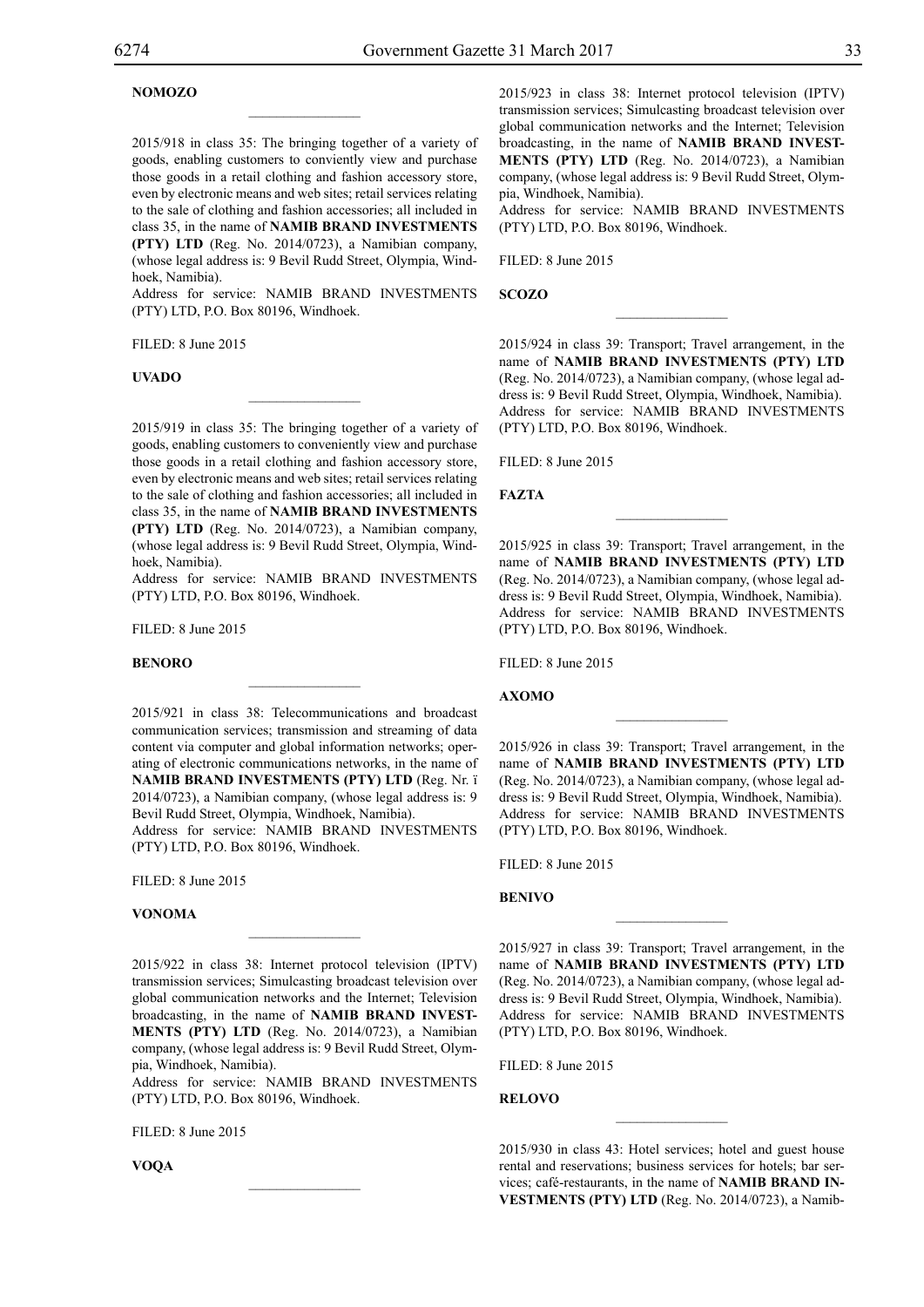ian company, (whose legal address is: 9 Bevil Rudd Street, Olympia, Windhoek, Namibia).

Address for service: NAMIB BRAND INVESTMENTS (PTY) LTD, P.O. Box 80196, Windhoek.

Filed: 8 June 2015

## **Ogavo**

015/931 in class 38: Internet protocol television (IPTV) transmission services; Simulcasting broadcast television over global communication networks and the Internet; Television broadcasting, in the name of **NAMIB BRAND INVEST-MENTS (PTY) LTD** (Reg. No. 2014/0723), a Namibian company, (whose legal address is: 9 Bevil Rudd Street, Olympia, Windhoek, Namibia).

 $\overline{\phantom{a}}$  , where  $\overline{\phantom{a}}$ 

Address for service: NAMIB BRAND INVESTMENTS (PTY) LTD, P.O. Box 80196, Windhoek.

Filed: 8 June 2015

#### **Tonodo**

2015/932 in class 41: Services related to exhibitions, shows and fairs, organization and preparation in the field of fashion culture and entertainment, in the name of **NAMIB BRAND INVESTMENTS (PTY) LTD** (Reg. Nr. 2014/07: Namibian company, (whose legal address is: 9 Bevil Rudd Street, Olympia, Windhoek, Namibia). Addre Service: NAMIB BRAND INVESTMENTS (PTY) LTD, P.O. Box 80196, Windhoek.

 $\frac{1}{2}$ 

Filed: 8 June 2015

#### **Tauxo**

2015/933 in class 41: Services related to exhibitions, shows and fairs, organization and preparation in the field of fashion culture and entertainment, in the name of **NAMIB BRAND INVESTMENTS (PTY) LTD** (Reg. No. 2014/0723), a Namibian company, (whose legal address is: 9 Bevil Rudd Street, Olympia, Windhoek, Namibia).

Address for service: NAMIB BRAND INVESTMENTS (PTY) LTD, P.O. Box 80196, Windhoek.

Filed: 8 June 2015

## **Socigo**

2015/934 in class 41: Services related to exhibitions, shows and fairs, organization and preparation in the field of fashion culture and entertainment, in the name of **NAMIB BRAND INVESTMENTS (PTY) LTD** (Reg. No. 2014/0723), a Namibian company, (whose legal address is: 9 Bevil Rudd Street, Olympia, Windhoek, Namibia).

 $\frac{1}{2}$ 

Address for service: NAMIB BRAND INVESTMENTS (PTY) LTD, P.O. Box 80196, Windhoek.

Filed: 8 June 2015

## **Horono**

2015/942 in class 3: Antiperspirants; cosmetics; essential oils; eau-de-cologne; soaps; preparations for the hair; perfumes, in

 $\frac{1}{2}$ 

the name of **NAMIB BRAND INVESTMENTS (PTY) LTD** (Reg. No. 2014/0723), a Namibian company, (whose legal address is: 9 Bevil Rudd Street, Olympia, Windhoek, Namibia). Address for service: NAMIB BRAND INVESTMENTS (PTY) LTD, P.O. Box 80196, Windhoek.

Filed: 11 June 2015

#### **Beloxa**

2015/943 in class 20: Divans, sofas, armchairs, beds, ottomans, tables, chairs and chaises longues; furniture, mirrors, picture; all included in class 20, in the name of **NAMIB BRAND IN-VESTMENTS (PTY) LTD** (Reg. No. 2014/0723), a Namibian company, (whose legal address is: 9 Bevil Rudd Street, Olympia, Windhoek, Namibia).

 $\overline{\phantom{a}}$  , where  $\overline{\phantom{a}}$ 

Address for service: NAMIB BRAND INVESTMENTS (PTY) LTD, P.O. Box 80196, Windhoek.

Filed: 11 June 2015

## **Zorono**

2015/944 in class 25: Clothing; clothing accessories; fashion garments; footwear and headgear; swimwear; sportswear and leisurewear; all included in class 25, in the name of **NAMIB BRAND INVESTMENTS (PTY) LTD** (Reg. No. 2014/0723), a Namibian company, (whose legal address is: 9 Bevil Rudd Street, Olympia, Windhoek, Namibia).

 $\frac{1}{2}$ 

Address for service: NAMIB BRAND INVESTMENTS (PTY) LTD, P.O. Box 80196, Windhoek.

Filed: 11 June 2015

#### **Ozolo**

2015/945 in class 25: Clothing; clothing accessories; fashion garments; footwear and headgear; swimwear; sportswear and leisurewear; all included in class 25, in the name of **NAMIB BRAND INVESTMENTS (PTY) LTD** (Reg. No. 2014/0723), a Namibian company, (whose legal address is: 9 Bevil Rudd Street, Olympia, Windhoek, Namibia).

 $\frac{1}{2}$ 

Address for service: NAMIB BRAND INVESTMENTS (PTY) LTD, P.O. Box 80196, Windhoek.

Filed: 11 June 2015

## **Ocamo**

2015/946 in class 35: Services related to advertising and commercial management; exhibitions and trade fairs and preparation for commercial and advertising purposes in the field of fashion, in the name of **NAMIB BRAND INVESTMENTS (PTY) LTD** (Reg. No. 2014/0723), a Namibian company, (whose legal address is: 9 Bevil Rudd Street, Olympia, Windhoek, Namibia).

 $\overline{\phantom{a}}$  , where  $\overline{\phantom{a}}$ 

Address for service: NAMIB BRAND INVESTMENTS (PTY) LTD, P.O. Box 80196, Windhoek.

 $\frac{1}{2}$ 

Filed: 11 June 2015

## **Mizova**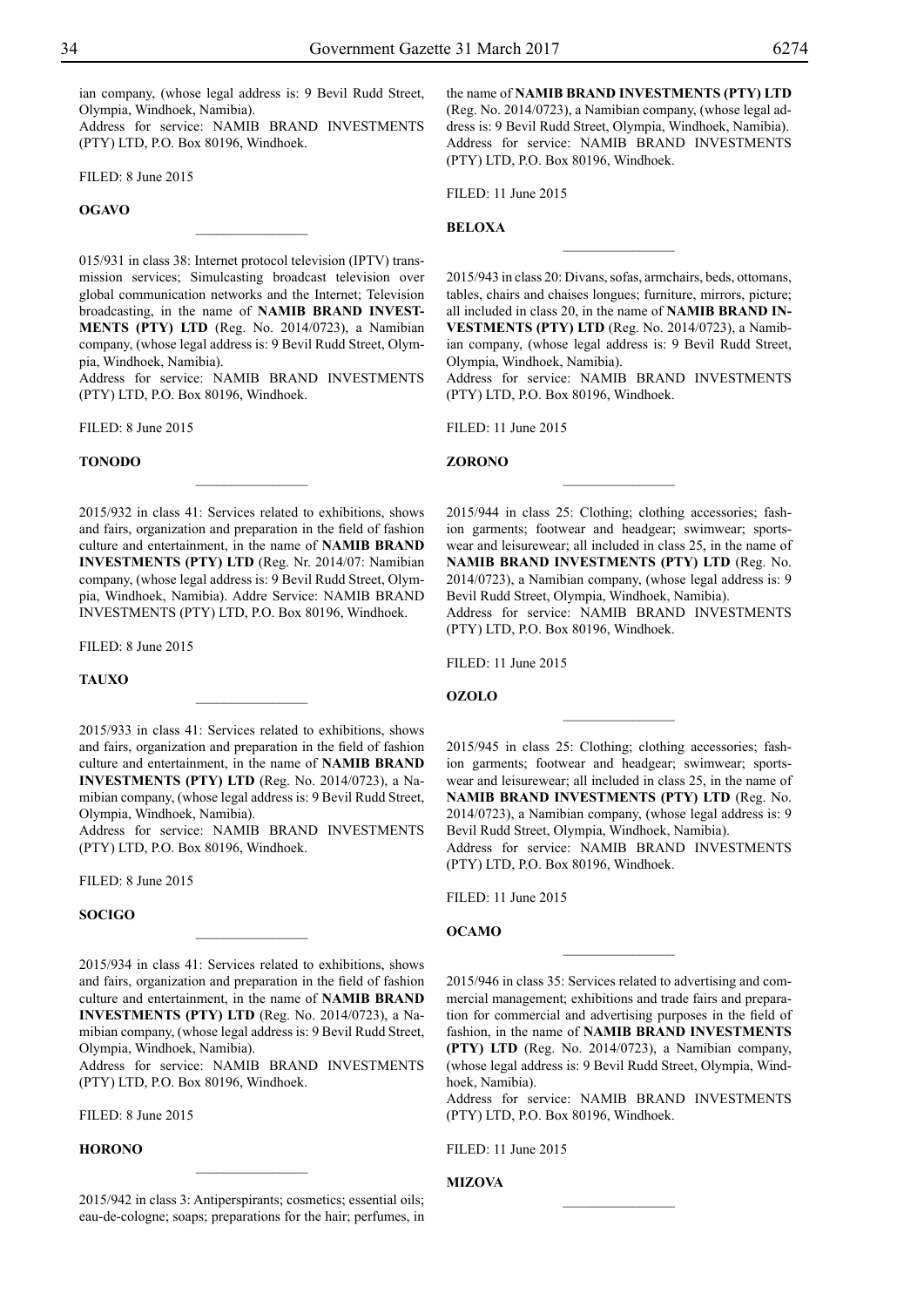2015/947 in class 35: Services related to advertising and commercial management; exhibitions and trade fairs and preparation for commercial and advertising purposes in the field of fashion, in the name of **NAMIB BRAND INVESTMENTS (PTY) LTD** (Reg. No. 2014/0723), a Namibian company, (whose legal address is: 9 Bevil Rudd Street, Olympia, Windhoek, Namibia).

Address for service: NAMIB BRAND INVESTMENTS  $(PTY)$  LTD, P.O. Box 80196, Windhoek.

Filed: 11 June 2015

#### **Senivo**

2015/950 in class 35: Services related to advertising and commercial management; exhibitions and trade fairs and preparation for commercial and advertising purposes in the field of fashion, in the name of **NAMIB BRAND INVESTMENTS (PTY) LTD** (Reg. No. 2014/0723), a Namibian company, (whose legal address is: 9 Bevil Rudd Street, Olympia, Windhoek, Namibia).

 $\overline{\phantom{a}}$  , where  $\overline{\phantom{a}}$ 

Address for service: NAMIB BRAND INVESTMENTS (PTY) LTD, P.O. Box 80196, Windhoek.

Filed: 11 June 2015

#### **Osillo**

2015/951 in class 38: Telecommunications and broadcast communication services; transmission and streaming of data content via computer and global information networks; operating of electronic communications networks, in the name of **NAMIB BRAND INVESTMENTS (PTY) LTD** (Reg. No. 2014/0723), a Namibian company, (whose legal address is: 9

 $\mathcal{L}=\mathcal{L}^{\text{max}}$ 

Bevil Rudd Street, Olympia, Windhoek, Namibia). Address for service: NAMIB BRAND INVESTMENTS (PTY) LTD, P.O. Box 80196, Windhoek.

Filed: 11 June 2015

## **Syndo**

2015/952 in class 41: Services related to exhibitions, shows and fairs, organization and preparation in the field of fashion culture and entertainment, in the name of **NAMIB BRAND INVESTMENTS (PTY) LTD** (Reg. No. 2014/0723), a Namibian company, (whose legal address is: 9 Bevil Rudd Street, Olympia, Windhoek, Namibia).

 $\mathcal{L}=\mathcal{L}^{\text{max}}$ 

Address for service: NAMIB BRAND INVESTMENTS (PTY) LTD, P.O. Box 80196, Windhoek.

Filed: 11 June 2015

## **JAZADO**

2015/953 in class 43: Hotel service; hotel and guest house rental and reservation; business services for hotels bar services; cafe-restaurants, in the name of **NAMIB BRAND IN-VESTMENTS (PTY) LTD** (Reg. No. 2014/0723), a Namibian company, (whose legal address is: 9 Bevil Rudd Street, Olympia, Windhoek, Namibia).

 $\mathcal{L}=\mathcal{L}^{\text{max}}$ 

Address for service: NAMIB BRAND INVESTMENTS (PTY) LTD, P.O. Box 80196, Windhoek.

Filed: 11 June 2015

**Noroba**

2015/966 in class 38: Telecommunications and broadcast communication services; transmission and streaming of data content via computer and global information networks; operating of electronic communications networks, in the name of **NAMIB BRAND INVESTMENTS (PTY) LTD** (Reg. No. 2014/0723), a Namibian company, (whose legal address is: 9 Bevil Rudd Street, Olympia, Windhoek, Namibia). Address for service: NAMIB BRAND INVESTMENTS (PTY) LTD, P.O. Box 80196, Windhoek.

 $\overline{\phantom{a}}$  , we can also the set of  $\overline{\phantom{a}}$ 

Filed: 16 June 2015

**Moxero**

2015/968 in class 25: Clothing; clothing accessories; fashion garments; footwear and headgear; swimwear. sportswear and leisurewear; all included in class 25, in the name of **NA-MIB BRAND INVESTMENTS (PTY) LTD** (Reg. No. 2014/0723), a Namibian company, (whose legal address is: 9 Bevil Rudd Street, Olympia, Windhoek, Namibia). Address for service: NAMIB BRAND INVESTMENTS (PTY) LTD, P.O. Box 80196, Windhoek.

 $\frac{1}{2}$ 

Filed: 16 June 2015

**Kyda**

2015/969 in class 41: Services related to exhibitions, shows and fairs, organization and preparation in the field of fashion culture and entertainment, in the name of **NAMIB BRAND INVESTMENTS (PTY) LTD** (Reg. No. 2014/0723), a Namibian company, (whose legal address is: 9 Bevil Rudd Street, Olympia, Windhoek, Namibia).

 $\frac{1}{2}$ 

Address for service: NAMIB BRAND INVESTMENTS (PTY) LTD, P.O. Box 80196, Windhoek.

Filed: 16 June 2015

**Zioria**

2015/970 in class 35: The bringing together of a variety of goods, enabling customers to conveniently view and purchase those goods in a retail clothing and fashion accessory store, even by electronic means and web sites; retail services relating to the sale of clothing and fashion accessories; all included in class 35, in the name of **NAMIB BRAND INVESTMENTS (PTY) LTD** (Reg. No. 2014/0723), a Namibian company, (whose legal address is: 9 Bevil Rudd Street, Olympia, Windhoek, Namibia).

Address for service: NAMIB BRAND INVESTMENTS (PTY) LTD, P.O. Box 80196, Windhoek.

Filed: 16 June 2015

**CloudUs**

2015/982 in class 3: Antiperspirants; cosmetics; essential oils; eau-de-cologne; soaps; preparations for the hair; perfumes, in the name of **NAMIB BRAND INVESTMENTS (PTY) LTD**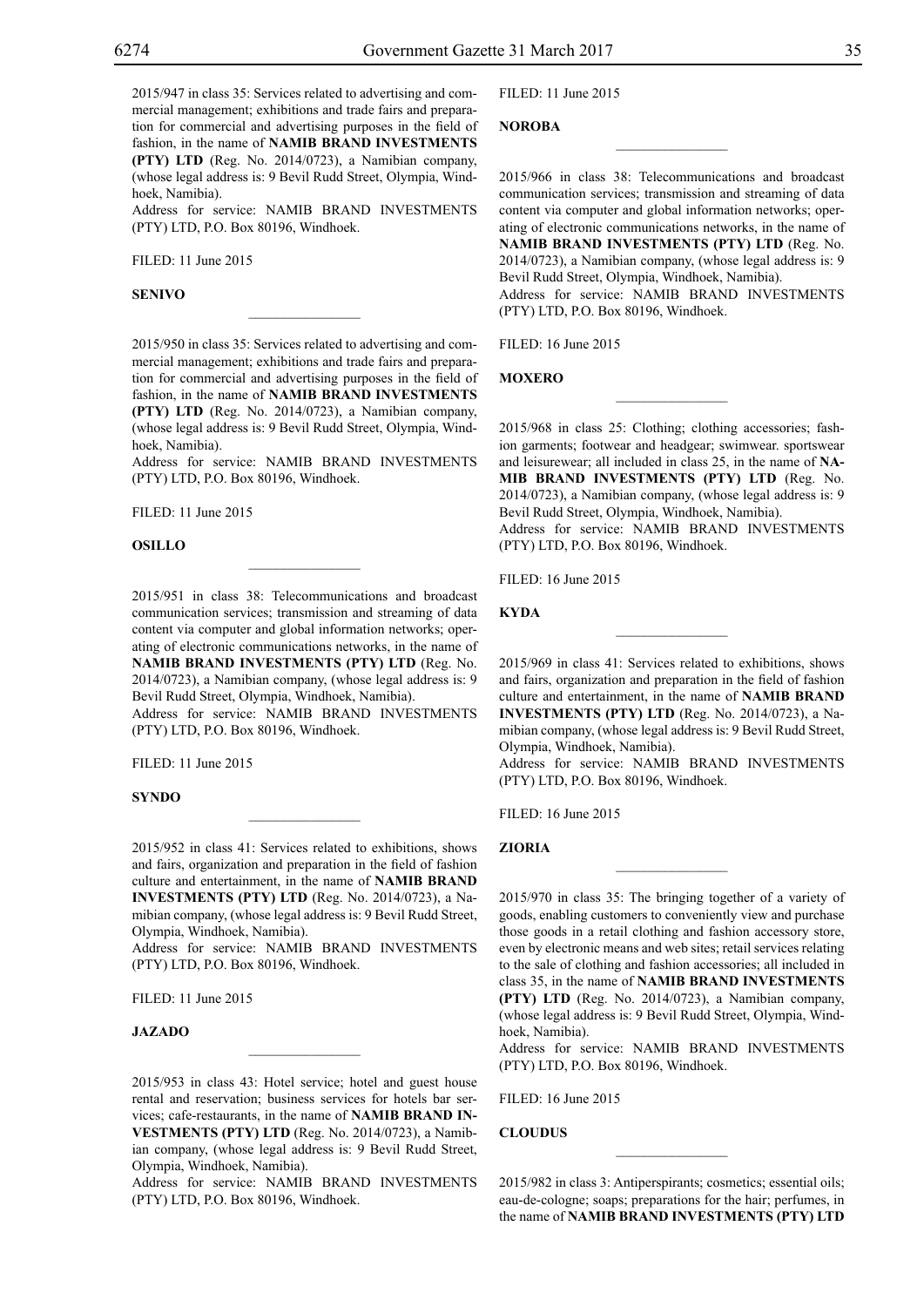(Reg. No. 2014/0723), a Namibian Company, (whose legal address is: 9 Bevil Rudd Street, Olympia, Windhoek, Namibia). Address for service: NAMIB BRAND INVESTMENTS (PTY) LTD, P.O. Box 80196, Windhoek.

FILED: 16 June 2015

## **Cozro**

2015/1728 in class 9: Imaging apparatus and instruments; millimetric wave apparatus and instruments; security apparatus and instruments; apparatus and instruments for detecting concealed items on the person; passenger screening apparatus and instruments; scanning apparatus and instruments; and parts and fittings for all the aforesaid goods, in the name of **NAMIB BRAND INVESTMENTS (PTY) LTD**, a Namibian company, (whose legal address is: 9 Bevil Rudd Street, Olympia, Windhoek, Namibia).

 $\overline{\phantom{a}}$  , where  $\overline{\phantom{a}}$ 

Address for service: NAMIB BRAND INVESTMENTS (PTY) LTD, P.O. Box 80196, Windhoek.

Filed: 20 August 2015

#### **Tadar**

2015/1017 in class 9: Computer Hardware; Computer Software; Computer peripherals; Electronic data processing installations; computer network apparatus; parts and fittings for all the aforesaid goods, in the name of **NAMIB BRAND IN-VESTMENTS (PTY) LTD** (Reg. No. 2014/0723), a Namibian company, (whose legal address is: 9 Bevil Rudd Street, Olympia, Windhoek, Namibia).

 $\frac{1}{2}$ 

Address for service: NAMIB BRAND INVESTMENTS  $(PTY)$  LTD, P.O. Box 80196, Windhoek.

Filed: 19 June 2015

## **Odowo**

2015/1841 in class 9: Computer Hardware; Computer Software; Computer peripherals; Electronic dataprocessing installations; computer network apparatus; parts and fittings for all the aforesaid goods, in the name of **NAMIB BRAND INVESTMENTS (PTY) LTD**, a Namibian company, (whose legal address is: 9 Bevil Rudd Street, Olympia, Windhoek, Namibia).

 $\overline{\phantom{a}}$  , where  $\overline{\phantom{a}}$ 

Address for service: Namib Brand Investments (Pty) Limited, P.O. Box 80196, Windhoek.

FILED: 1 September 2015

## **Bikers**

2015/1842 in class 18: Articles of leather or imitation of leather and not included in other classes; trunks, suitcases, travelling cases, handbags, purses, wallets; umbrellas; parasols and walking sticks; whips, harness and saddlery, in the name of **NAMIB BRAND INVESTMENTS (PTY) LTD**, a Namibian company, (whose legal address is: 9 Bevil Rudd Street, Olympia, Windhoek, Namibia).

 $\frac{1}{2}$ 

Address for service: NAMIB BRAND INVESTMENTS (PTY) LIMITED, P.O. Box 80196, Windhoek.

FILED: 1 September 2015

## **Bigfoot**

2015/1844 in class 25: Clothing; fashion garments; footwear and headgear; swimwear; sportswear and leisurewear; all included in class 25, in the name of **NAMIB BRAND INVEST-MENTS (PTY) LIMITED**, a Namibian company, (whose legal address is: 9 Bevil Rudd street,Olympia, Windhoek, Namibia).

 $\overline{\phantom{a}}$  , where  $\overline{\phantom{a}}$ 

Address for service: NAMIB BRAND INVESTMENTS (Pty) Limited, P.O. Box 80196, Windhoek.

FILED: 1 September 2015

#### **Bertone**

2015/1845 in class 9: Computer Hardware; computer Software; Computer peripherals; Electronic data processing installations; computer network apparatus; parts and fitting for all the aforesaid goods, in the name of **NAMIB BRAND INVESTMENTS (PTY) LIMITED**, a Namibian company, (whose legal address is: 9 Bevil Rudd Street, Olympia, Windhoek, Namibia).

 $\frac{1}{2}$ 

Address for service: Namib Brand Investments (Pty) Limited, P.O. Box 80196, Windhoek.

FILED: 1 September 2015

#### **Belomo**

2015/1846 in class 9: Computer Hardware; Computer Software; Computer peripherals; Electronic data processing installations; computer network apparatus; parts and fittings for all the aforesaid goods, in the name of **NAMIB BRAND INVESTMENTS (PTY) LTD**, a Namibian company, (whose legal address is: 9 Bevil Rudd Street, Olympia, Windhoek, Namibia).

 $\frac{1}{2}$ 

Address for service: NAMIB BRAND INVESTMENTS (PTY) LTD, PO Box 80196, Windhoek.

FILED: 1 September 2015

**Avesto**

2015/1847 in class 9: Computer Hardware; Computer software; Computer peripherals; Electronic data processing installations; computer network apparatus; parts and fitting for all aforesaid goods, in the name of **NAMIB BRAND INVEST-MENTS (PTY) LTD**, a Namibian company, (whose legal address is: 9 Bevil Rudd Street, Olympia; Windhoek, Namibia). Address for service: NAMIB BRAND INVESTMENTS (PTY) LTD, P.O. Box 80196, Windhoek.

 $\frac{1}{2}$ 

FILED: 1 September 2015

## **Auster**

2015/1848 in class 9: Computer Hardware; Computer Software; Computre peripherals; Electronic data installations; computer network apparatus; parts and for all the aforesaid goods, in the name of **NAMIB BRAND INVESTMENTS** 

 $\overline{\phantom{a}}$  , where  $\overline{\phantom{a}}$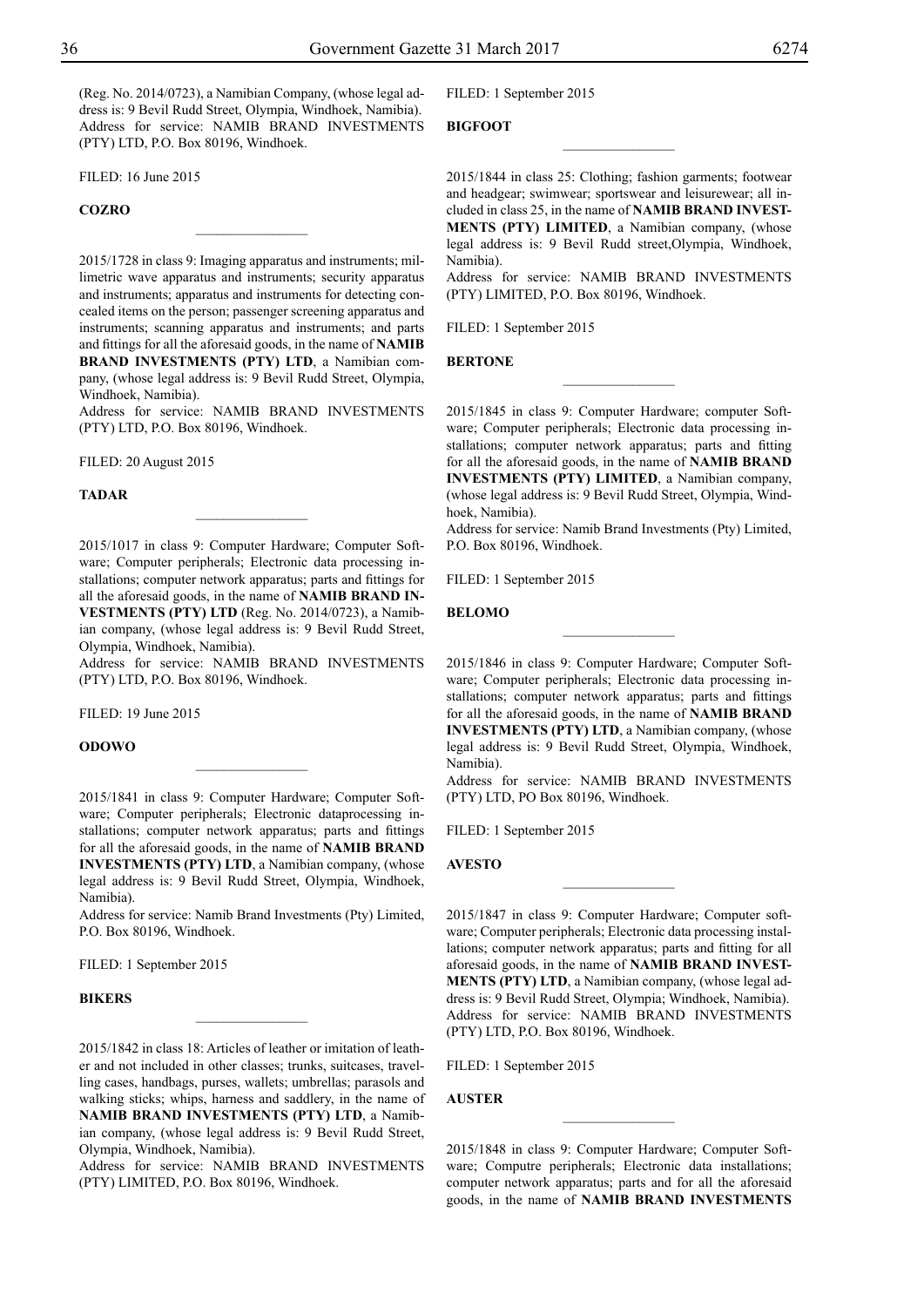**(PTY) LTD**, a Namibian company, (whose legal address is: 9 Bevil Rudd Street, Olympia, Windhoek, Namibia). Address for service: NAMIB BRAND INVESTMENTS (PTY) LTD, P.O. Box 80196, Windhoek.

FILED: 1 September 2015

## **Aurinio**

2015/1849 in class 25: Clothing; fashion garments; footwear and headgear; swimwear; sportswear and leisurewear; all include in class 25, in the name of **NAMIB BRAND INVEST-MENTS (PTY) LTD**, a Namibian company, (whose legal address is: 9 Bevil Rudd Street, Olympia, Windhoek, Namibia). Address for service: NAMIB BRAND INVESTMENTS (PTY) LTD, P.O. Box 80196, Windhoek.

 $\overline{\phantom{a}}$  , where  $\overline{\phantom{a}}$ 

FILED: 1 September 2015

#### **Aqua Zorb**

2015/1850 in class 9: Computer Hardware; Computer Software; Computer peripherals; Electronic data processing installations; computer network apparatus; parts and fitting for all the aforesaid goods, in the name of **NAMIB BRAND IN-VESTMENTS (PTY) LTD**, a Namibian company, (whose legal address is: 9 Bevil Rudd Street, Olympia, Windhoek, Namibia).

 $\mathcal{L}=\mathcal{L}^{\mathcal{L}}$ 

Address for service: NAMIB BRAND INVESTMENTS (PTY) LTD, P.O. Box 80196, Windhoek.

FILED: 1 September 2015

#### **Antaco**

2015/1851 in class 9: Computer Hardware; Computer Software; Computer peripherals Electronic data processing installations; computer network apparatus; parts and fittings for all the aforesaid goods, in the name of **NAMIB BRAND INVESTMENTS (PTY) LIMITED**, a Namibian company, (whose legal address is: 9 Bevil Rudd Street, Olympia, Windhoek, Namibia).

Address for service: NAMIB BRAND INVESTMENTS (PTY) LTD, P.O. Box 80196, Windhoek.

Filed: 1 September 2015

#### **Multiplex**

2015/1854 in class 41: Production and distribution of television show and movies; production of television programs; provision of non-downloadable films and television programs via a video-on-demand service, in the name of **NAMIB BRAND INVESTMENTS (PTY) LIMITED**, a Namibian company, (whose legal address is: 9 Bevil Rudd Street, Olympia, Windhoek, Namibia).

 $\overline{\phantom{a}}$  , where  $\overline{\phantom{a}}$ 

Address for service: NAMIB BRAND INVESTMENTS (PTY) LTD, P.O. Box 80196, Windhoek.

 $\mathcal{L}=\mathcal{L}^{\mathcal{L}}$ 

FILED: 1 September 2015

**Logan**

2015/1855 in class 38: Telecommunication service, namely, transmission of voice, data, graphics, images, audio and video by means of telecommunications networks, wireless communication networks, and the Internet, in the name of **NAMIB BRAND INVESTMENTS (PTY) LIMITED**, a Namibian company, (whose legal address is: 9 Bevil Rudd Street, Olympia, Windhoek, Namibia).

Address for service: NAMIB BRAND INVESTMENTS (PTY) LTD, P.O. Box 80196, Windhoek.

Filed: 1 September 2015

**Caden**

2015/1856 in class 20: Divans, sofas, armchairs, beds, ottomans, tables, chairs and chaises lounges; furniture, mirrors, picture frames; all included in class 20, in the name of **NA-MIB BRAND INVESTMENTS (PTY) LIMITED**, a Namibian company, (whose legal address is: 9 Bevil Rudd Street, Olympia, Windhoek, Namibia).

 $\overline{\phantom{a}}$  , we can also the set of  $\overline{\phantom{a}}$ 

Address for service: NAMIB BRAND INVESTMENTS (PTY) LTD, P.O. Box 80196, Windhoek.

FILED: 1 September 2015

**Mason**

2015/1857 in class 18: Articles of leather or imitation of leader and not included in other classes; trunks, suitcases, travelling cases, handbags, purses, wallets; umbrellas; parasols and walking sticks; whips, harness and saddlery, in the name of **NAMIB BRAND INVESTMENTS (PTY) LIMITED**, a Namibian company, (whose legal address is: 9 Bevil Rudd Street, Olympia, Windhoek, Namibia).

 $\frac{1}{2}$ 

Address for service: NAMIB BRAND INVESTMENTS (PTY) LTD, P.O. Box 80196, Windhoek.

FILED: 1 September 2015

**Noah**

2015/1858 in class 25: Clothing; fashion garments; footwear and headgear; swimwear; sportswear and leisurewear; all included in class 25 in the name of **NAMIB BRAND INVEST-MENTS (PTY) LIMITED**, a Namibian company, (whose legal address is: 9 Bevil Rudd Street, Olympia, Windhoek, Namibia).

 $\frac{1}{2}$ 

Address for service: NAMIB BRAND INVESTMENTS (PTY) LTD, P.O. Box 80196, Windhoek.

Filed: 1 September 2015

**Lucas**

2015/1859 in class 16: Printed publications, books, music sheets, music scores, magazines; printed matter; photographs; stationery; all included in class 16, in the name of **NAMIB BRAND INVESTMENTS (PTY) LIMITED**, a Namibian company, (whose legal address is: 9 Bevil Rudd Street, Olympia, Windhoek, Namibia).

 $\overline{\phantom{a}}$  , we can also the set of  $\overline{\phantom{a}}$ 

Address for service: NAMIB BRAND INVESTMENTS (PTY) LTD, P.O. Box 80196, Windhoek.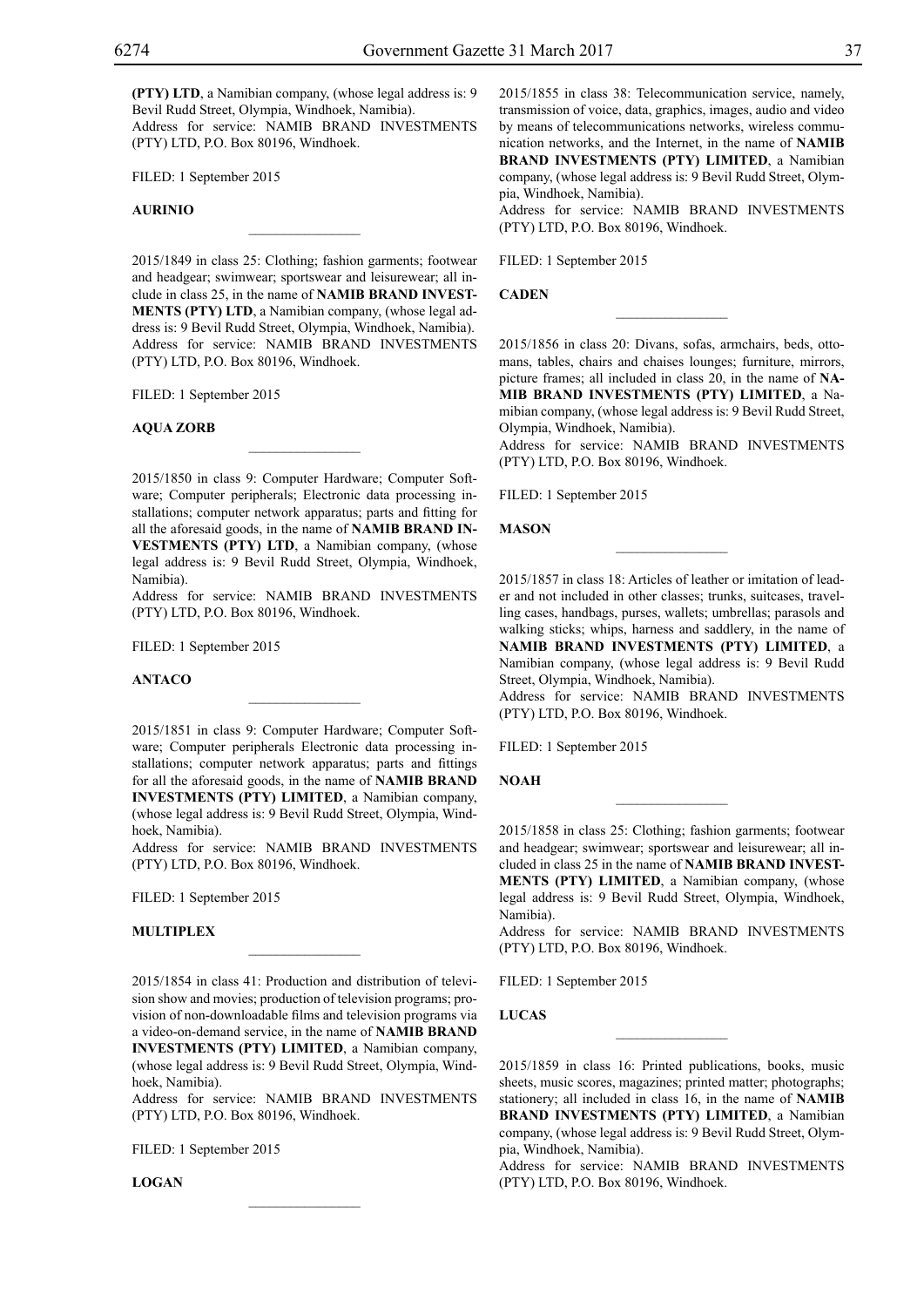FILED: 1 September 2015

## **Liam**

2015/1860 in class 25: Clothing; fashion garments; footwear and headgear; swimwear; sportswear and leisurewear; all included in class 25, in the name of **NAMIB BRAND INVEST-MENTS (PTY) LIMITED**, a Namibian company, (whose legal address is: 9 Bevil Rudd Street, Olympia, Windhoek, Namibia).

 $\overline{\phantom{a}}$  , where  $\overline{\phantom{a}}$ 

Address for service: NAMIB BRAND INVESTMENTS (PTY) LTD, P.O. Box 80196, Windhoek.

FILED: 1 September 2015

#### **Aiden**

2015/1861 in class 9: Computer Hardware; Computer Software; Computer peripherals; Electronic data processing installations; computer network apparatus; parts and fittings for all the aforesaid goods, in the name of **NAMIB BRAND INVESTMENTS (PTY) LIMITED**, a Namibian company, (whose legal address is: 9 Bevil Rudd Street, Olympia, Windhoek, Namibia).

 $\frac{1}{2}$ 

Address for service: NAMIB BRAND INVESTMENTS (PTY) LTD, P.O. Box 80196, Windhoek.

FILED: 1 September 2015

#### **Jackson**

2015/1863 in class 45: Legal services; security services for the protection of property and individuals; immigration consultancy services for corporations and individuals, in the name of **NAMIB BRAND INVESTMENTS (PTY) LIMITED**, a Namibian company, (whose legal address is: 9 Bevil Rudd Street, Olympia, Windhoek, Namibia).

 $\frac{1}{2}$ 

Address for service: NAMIB BRAND INVESTMENTS (PTY) LTD, P.O. Box 80196, Windhoek.

FILED: 1 September 2015

## **Harper**

2015/1864 in class 41: Production and distribution of television shows and movies; production of television programs; provision of non-downloadable films and television programmes via a video-on-demand service, in the name of **NA-MIB BRAND INVESTMENTS (PTY) LIMITED**, a Namibian company, (whose legal address is: 9 Bevil Rudd Street,

Olympia, Windhoek, Namibia). Address for service: NAMIB BRAND INVESTMENTS (PTY) LTD, P.O. Box 80196, Windhoek.

FILED: 1 September 2015

#### **Avery**

2015/1865 in class 38: Telecommunication services, namely, transmission of voice, data, graphics, images, audio and video by means of telecommunications networks, wireless communication networks, and the Internet, in the name of **NAMIB BRAND INVESTMENTS (PTY) LIMITED**, a Namibian

 $\overline{\phantom{a}}$  , where  $\overline{\phantom{a}}$ 

company, (whose legal address is: 9 Bevil Rudd Street, Olympia, Windhoek, Namibia).

Address for service: NAMIB BRAND INVESTMENTS (PTY) LTD, P.O. Box 80196, Windhoek.

FILED: 1 September 2015

## **Madison**

2015/1866 in class 20: Divans, sofas, armchairs, beds, ottomans, tables, chairs and chaises lounges; furniture, mirrors, picture frames; all included in class 20, in the name of **NA-MIB BRAND INVESTMENTS (PTY) LIMITED**, a Namibian company, (whose legal address is: 9 Bevil Rudd Street, Olympia, Windhoek, Namibia).

 $\overline{\phantom{a}}$  , where  $\overline{\phantom{a}}$ 

Address for service: NAMIB BRAND INVESTMENTS (PTY) LTD, P.O. Box 80196, Windhoek.

FILED: 1 September 2015

**Zoe**

2015/1867 in class 18: Articles of leather or imitation of leather and not included in other classes; trunks, suitcases, travelling cases, handbags, purses, wallets; umbrellas; parasols and walking sticks; whips, harness and saddlery, in the name of **NAMIB BRAND INVESTMENTS (PTY) LIMITED**, a Namibian company, (whose legal address is: 9 Bevil Rudd Street, Olympia, Windhoek, Namibia).

 $\frac{1}{2}$ 

Address for service: NAMIB BRAND INVESTMENTS (PTY) LTD, P.O. Box 80196, Windhoek.

FILED: 1 September 2015

**Mia**

2015/1868 in class 16: Printed publications, books, music sheets, music scores, magazines; printed matter; photographs; stationery; all included in class 16, in the name of **NAMIB BRAND INVESTMENTS (PTY) LIMITED**, a Namibian company, (whose legal address is: 9 Bevil Rudd Street, Olympia, Windhoek, Namibia).

 $\frac{1}{2}$ 

Address for service: NAMIB BRAND INVESTMENTS (PTY) LTD, P.O. Box 80196, Windhoek.

FILED: 1 September 2015

## **Taylor**

2015/1869 in class 25: Clothing; fashion garments; footwear and headgear; swimwear; sportswear and leisurewear; all included in class 25, in the name of **NAMIB BRAND INVEST-MENTS (PTY) LIMITED**, a Namibian company, (whose legal address is: 9 Bevil Rudd Street, Olympia, Windhoek, Namibia).

 $\overline{\phantom{a}}$  , where  $\overline{\phantom{a}}$ 

Address for service: NAMIB BRAND INVESTMENTS  $(PTY)$  LTD, P.O. Box 80196, Windhoek.

FILED: 1 September 2015

#### **FITZGERALD**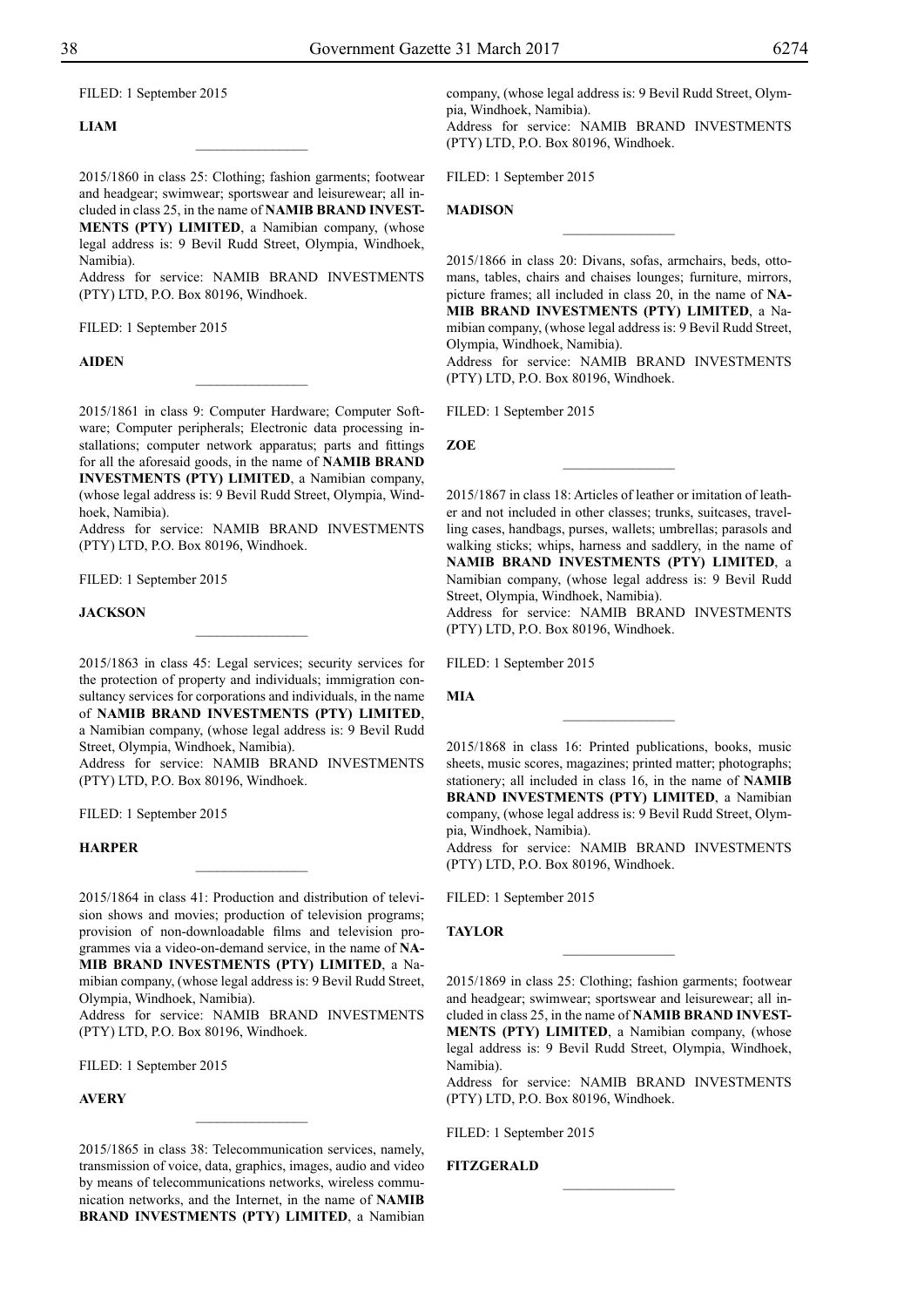2015/1870 in class 9: Computer Hardware; Computer Software; Computer peripherals; Electronic data processing installations; computer network apparatus; parts and fittings for all the aforesaid goods, in the name of **NAMIB BRAND INVESTMENTS (PTY) LIMITED**, a Namibian company, (whose legal address is: 9 Bevil Rudd Street, Olympia, Windhoek, Namibia).

Address for service: NAMIB BRAND INVESTMENTS (PTY) LTD, P.O. Box 80196, Windhoek.

FILED: 1 September 2015

**Mick**

2015/1891 in class 9: Computer Hardware; Computer Software; Computer peripherals; Electronic data processing installations; computer network apparatus; parts and fittings for all the aforesaid goods, in the name of **NAMIB BRAND INVESTMENTS (PTY) LIMITED**, a Namibian company, (whose legal address is: 9 Bevil Rudd Street, Olympia, Windhoek, Namibia).

 $\overline{\phantom{a}}$  , where  $\overline{\phantom{a}}$ 

Address for service: NAMIB BRAND INVESTMENTS (PTY) LTD, P.O. Box 80196, Windhoek.

FILED: 4 September 2015

#### **Bopper**

2015/1889 in class 25: Clothing; fashion garments; footwear and headgear; swimwear; sportswear and leisurewear; all included in class 25, in the name of **NAMIB BRAND INVEST-MENTS (PTY) LIMITED**, a Namibian company, (whose legal address is: 9 Bevil Rudd Street, Olympia, Windhoek, Namibia).

 $\mathcal{L}=\mathcal{L}^{\mathcal{L}}$ 

Address for service: NAMIB BRAND INVESTMENTS (PTY) LTD, P.O. Box 80196, Windhoek.

FILED: 4 September 2015

## **Biolo**

2015/1892 in class 9: Computer Hardware; Computer Software; Computer peripherals; Electronic data processing installations; computer network apparatus; parts and fittings for all the aforesaid goods, in the name of **NAMIB BRAND INVESTMENTS (PTY) LIMITED**, a Namibian company, (whose legal address is: 9 Bevil Rudd Street, Olympia, Windhoek, Namibia).

 $\mathcal{L}=\mathcal{L}^{\mathcal{L}}$ 

Address for service: NAMIB BRAND INVESTMENTS (PTY) LTD, P.O. Box 80196, Windhoek.

FILED: 4 September 2015

**CAO**

2015/1893 in class 25: Clothing; fashion garments; footwear and headgear; swimwear; sportswear and leisurewear; all included in class 25, in the name of **NAMIB BRAND INVEST-MENTS (PTY) LIMITED**, a Namibian company, (whose legal address is: 9 Bevil Rudd Street, Olympia, Windhoek, Namibia).

 $\mathcal{L}=\mathcal{L}^{\mathcal{L}}$ 

Address for service: NAMIB BRAND INVESTMENTS (PTY) LTD, P.O. Box 80196, Windhoek.

Filed: 4 September 2015

**Cashflow**

2015/1894 in class 9: Computer Hardware; Computer Software; Computer peripherals; Electronic data processing installations; computer network apparatus; parts and fittings for all the aforesaid goods, in the name of **NAMIB BRAND INVESTMENTS (PTY) LIMITED**, a Namibian company, (whose legal address is: 9 Bevil Rudd Street, Olympia, Windhoek, Namibia).

 $\overline{\phantom{a}}$  , we can also the set of  $\overline{\phantom{a}}$ 

Address for service: NAMIB BRAND INVESTMENTS (PTY) LTD, P.O. Box 80196, Windhoek.

FILED: 4 September 2015

**Cetrix**

2015/1895 in class 9: Computer Hardware; Computer Software; Computer peripherals; Electronic data processing installations; computer network apparatus; parts and fittings for all the aforesaid goods, in the name of **NAMIB BRAND INVESTMENTS (PTY) LIMITED**, a Namibian company, (whose legal address is: 9 Bevil Rudd Street, Olympia, Windhoek, Namibia).

 $\frac{1}{2}$ 

Address for service: NAMIB BRAND INVESTMENTS (PTY) LTD, P.O. Box 80196, Windhoek.

FILED: 4 September 2015

**Colini**

2015/1896 in class 25: Clothing; fashion garments; footwear and headgear; swimwear; sportswear and leisurewear; all included in class 25, in the name of **NAMIB BRAND INVEST-MENTS (PTY) LIMITED**, a Namibian company, (whose legal address is: 9 Bevil Rudd Street, Olympia, Windhoek, Namibia).

 $\frac{1}{2}$ 

Address for service: NAMIB BRAND INVESTMENTS (PTY) LTD, P.O. Box 80196, Windhoek.

FILED: 4 September 2015

**Contralis**

2015/1950 in class 25: Clothing; fashion garments; footwear and headgear; swimwear; sportswear and leisurewear; all included in class 25, in the name of **NAMIB BRAND INVEST-MENTS (PTY) LIMITED**, a Namibian company, (whose legal address is: 9 Bevil Rudd Street, Olympia, Windhoek, Namibia).

 $\frac{1}{2}$ 

Address for service: NAMIB BRAND INVESTMENTS (PTY) LTD, P.O. Box 80196, Windhoek.

Filed: 11 September 2015

#### **Renardi**

2015/1952 in class 9: Computer Hardware; Computer Software; Computer peripherals; Electronic data processing installations; computer network apparatus; parts and fittings for all the aforesaid goods, in the name of **NAMIB BRAND INVESTMENTS (PTY) LIMITED**, a Namibian company,

 $\overline{\phantom{a}}$  , we can also the set of  $\overline{\phantom{a}}$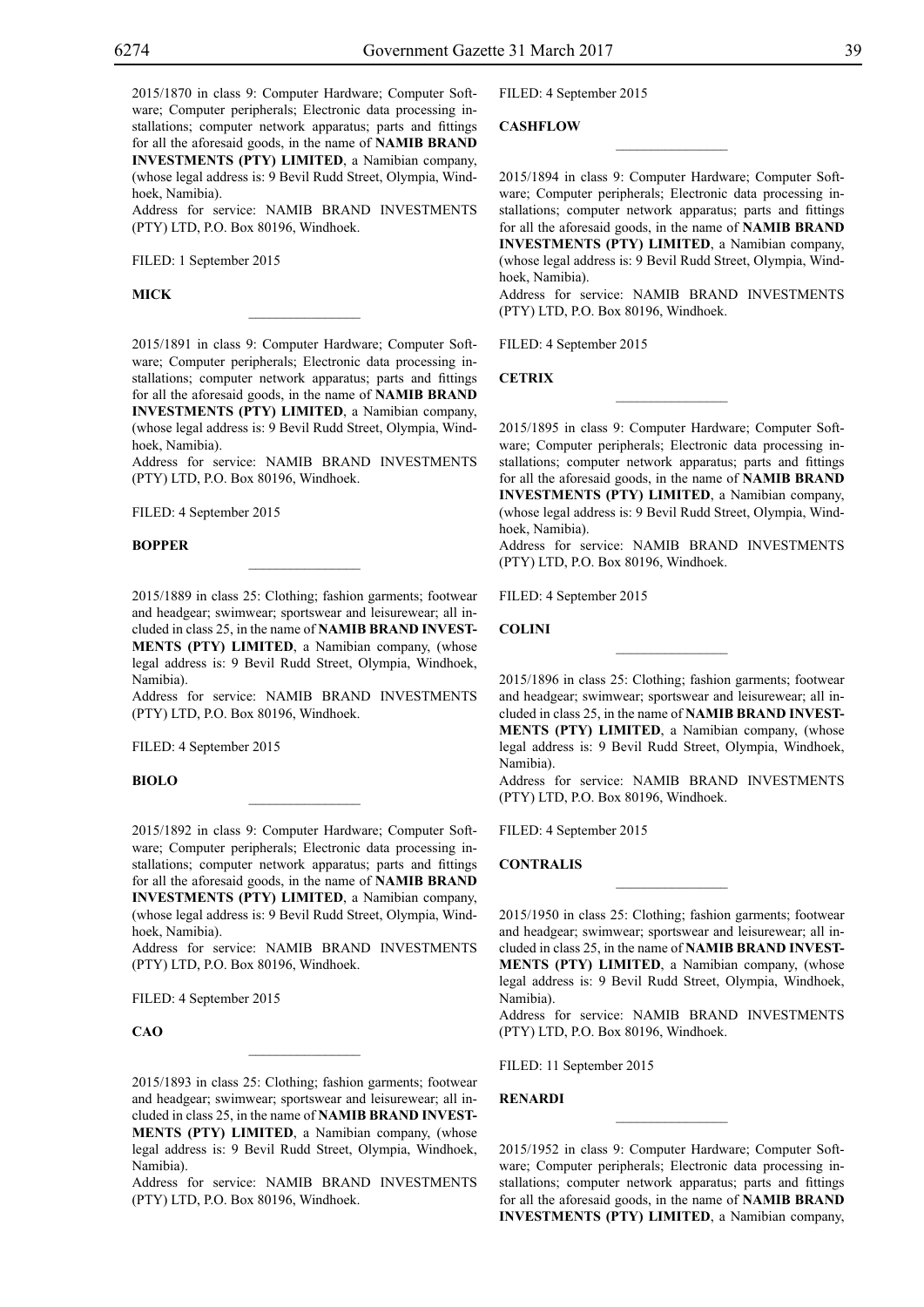(whose legal address is: 9 Bevil Rudd Street, Olympia, Windhoek, Namibia).

Address for service: NAMIB BRAND INVESTMENTS (PTY) LTD, P.O. Box 80196, Windhoek.

FILED: 11 September 2015

## **Skyvox**

2015/1953 in class 9: Computer Hardware; Computer Software; Computer peripherals; Electronic data processing installations; computer network apparatus; parts and fittings for all the aforesaid goods, in the name of **NAMIB BRAND INVESTMENTS (PTY) LIMITED**, a Namibian company, (whose legal address is: 9 Bevil Rudd Street, Olympia, Windhoek, Namibia).

 $\overline{\phantom{a}}$  , where  $\overline{\phantom{a}}$ 

Address for service: NAMIB BRAND INVESTMENTS (PTY) LTD, P.O. Box 80196, Windhoek.

FILED: 11 September 2015

**Spak**

2015/1954 in class 9: Computer Hardware; Computer Software; Computer peripherals; Electronic data processing installations; computer network apparatus; parts and fittings for all the aforesaid goods, in the name of **NAMIB BRAND INVESTMENTS (PTY) LIMITED**, a Namibian company, (whose legal address is: 9 Bevil Rudd Street, Olympia, Windhoek, Namibia).

 $\frac{1}{2}$ 

Address for service: NAMIB BRAND INVESTMENTS (PTY) LTD, P.O. Box 80196, Windhoek.

FILED: 11 September 2015

#### **Stash**

2015/1957 in class 9: Computer Hardware; Computer Software; Computer peripherals; Electronic data processing installations; computer network apparatus; parts and fittings for all the aforesaid goods, in the name of **NAMIB BRAND INVESTMENTS (PTY) LIMITED**, a Namibian company, (whose legal address is: 9 Bevil Rudd Street, Olympia, Windhoek, Namibia).

 $\frac{1}{2}$ 

Address for service: NAMIB BRAND INVESTMENTS  $(PTY)$  LTD, P.O. Box 80196, Windhoek.

Filed: 11 September 2015

#### **TOMMEX**

2015/1021 in class 25: Clothing; clothing accessories; fashion garments; footwear and headgear; swimwear; sportswear and leisurewear all included in class 25; in the name of **NA-MIB BRAND INVESTMENTS (PTY) LTD** (Reg. No. 2014/0723) a Namibian company, of 9 Bevil Rudd Street, Olympia, Windhoek, Namibia.

 $\frac{1}{2}$ 

Address for service: NAMIB BRAND INVESTMENTS  $(PTY)$  LTD, P.O. Box 80196, Windhoek.

 $\frac{1}{2}$ 

Filed: 19 June 2015

**Neja**

2015/1025 in class 35: Services related to advertising and commercial management; exhibitions and trade fairs and preparation for commercial and advertising purposes in the field of fashion. In the name of **NAMIB BRAND INVESTMENTS (PTY) LTD** (Reg. No. 2014/0723), a Namibian company (whose legal address is: 9 Bevil Rudd Street, Olympia, Windhoek, Namibia).

Address for service: NAMIB BRAND INVESTMENTS  $(PTY)$  LTD, P.O. Box 80196, Windhoek.

Filed: 19 June 2015

**Temano**

2015/1029 in class 38: Telecommunications and broadcast communication services; transmission and streaming of data conten via computer and global information networks; operating of electronic communications networks. In the name of **NAMIB BRAND INVESTMENTS (PTY) LTD** (Reg. No. 2014/0723), a Namibian company (whose legal address is: 9 Bevil Rudd Street, Olympia, Windhoek, Namibia).

 $\overline{\phantom{a}}$  , where  $\overline{\phantom{a}}$ 

Address for service: NAMIB BRAND INVESTMENTS (PTY) LTD, P.O. Box 80196, Windhoek.

Filed: 19 June 2015

#### **Scrimm**

2015/1058 in class 35: Services related to advertising and commercial management; exhibitions and trade fairs and preparation for commercial and advertising purposes in the field of fashion. In the name of **NAMIB BRAND INVESTMENTS (PTY) LTD** (Reg. No. 2014/0723), a Namibian company (whose legal address is: 9 Bevil Rudd Street, Olympia, Windhoek, Namibia).

 $\frac{1}{2}$ 

Address for service: NAMIB BRAND INVESTMENTS (PTY) LTD, P.O. Box 80196, Windhoek.

Filed: 23 June 2015

## **Ovarto**

2015/1995 in class 9: Computer Hardware; Computer Software; Computer peripherals; Electronic data processing installations; computer network apparatus; parts and fittings for all the aforesaid goods, in the name of **NAMIB BRAND INVESTMENTS (PTY) LIMITED**, a Namibian company, (whose legal address is: 9 Bevil Rudd Street, Olympia, Windhoek, Namibia).

 $\frac{1}{2}$ 

Address for service: NAMIB BRAND INVESTMENTS (Pty) Limited, P.O. Box 80196, Windhoek.

Filed: 17 September 2015

#### **Twingle**

2015/1997 in class 9: Computer Hardware; Computer Software; Computer peripherals; Electronic data processing installations; computer network apparatus; parts and fittings for all the aforesaid goods, in the name of **NAMIB BRAND INVESTMENTS (PTY) LIMITED**, a Namibian company, (whose legal address is: 9 Bevil Rudd Street, Olympia, Windhoek, Namibia).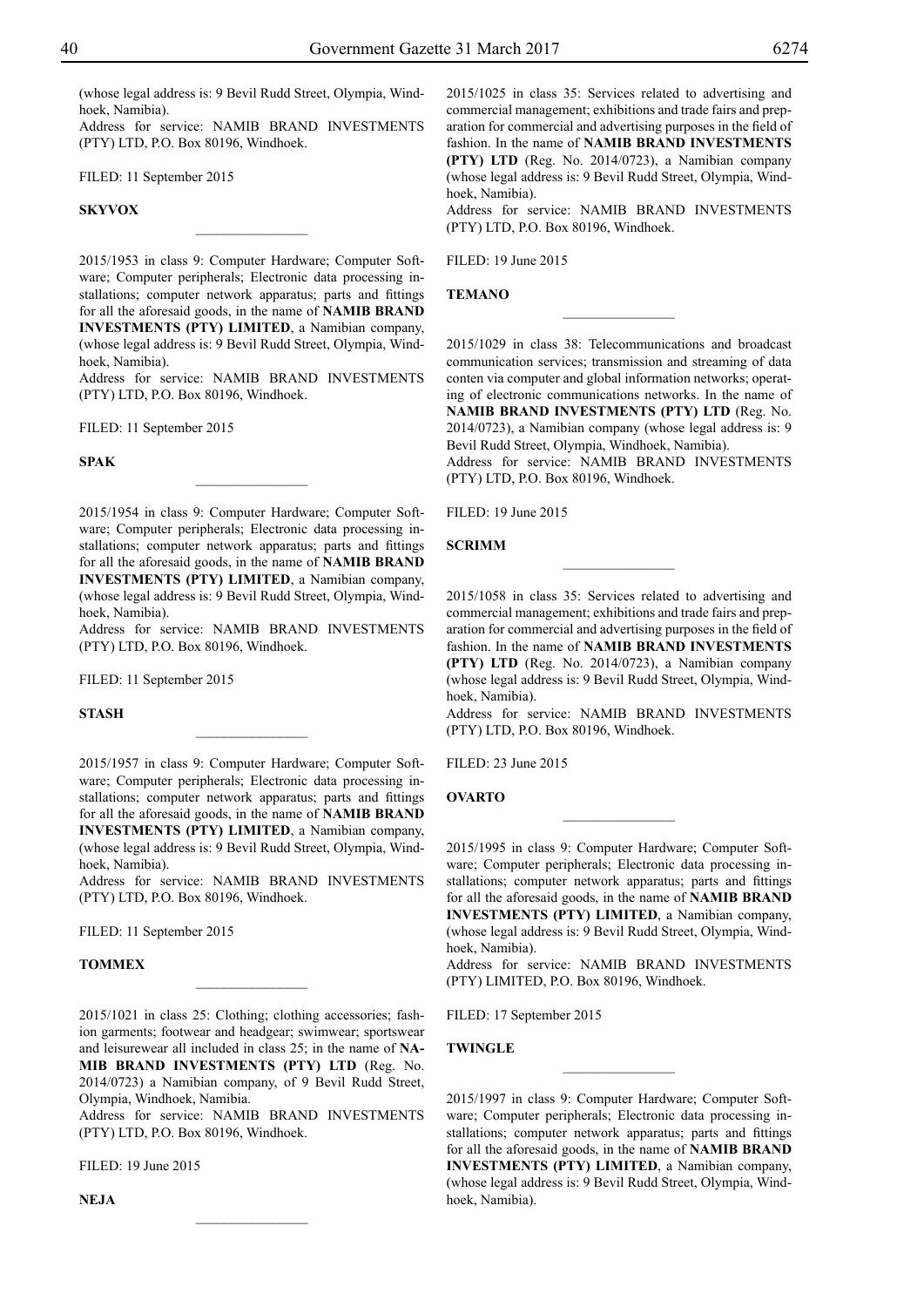Address for service: NAMIB BRAND INVESTMENTS (PTY) LTD, P.O. Box 80196, Windhoek.

Filed: 17 September 2015

#### **OMNIREACH**

2015/1999 in class 18: Articles of leather or imitation of leather and not included in other classes; trunks, suitcases, travelling cases, handbags, purses, wallets; umbrellas; parasols and walking sticks; whips, harness and saddlery, in the name of **NAMIB BRAND INVESTMENTS (PTY) LIMITED**, a Namibian company, (whose legal address is: 9 Bevil Rudd Street, Olympia, Windhoek, Namibia).

 $\mathcal{L}=\mathcal{L}^{\text{max}}$ 

Address for service: NAMIB BRAND INVESTMENTS (PTY) LTD, P.O. Box 80196, Windhoek.

Filed: 17 September 2015

#### **Toot**

2015/2053 in class 9: Computer Hardware; Computer Software; Computer peripherals; Electronic data processing installations; computer network apparatus; parts and fittings for all the aforesaid goods, in the name of **NAMIB BRAND INVESTMENTS (PTY) LIMITED**, a Namibian company, (whose legal address is: 9 Bevil Rudd Street, Olympia, Windhoek, Namibia).

 $\mathcal{L}=\mathcal{L}^{\text{max}}$ 

Address for service: NAMIB BRAND INVESTMENTS (PTY) LTD, P.O. Box 80196, Windhoek.

FILED: 22 September 2015

**Vibe**

2015/2055 in class 9: Computer Hardware; Computer Software; Computer peripherals; Electronic data processing installations; computer network apparatus; parts and fittings for all the aforesaid goods, in the name of **NAMIB BRAND INVESTMENTS (PTY) LIMITED**, a Namibian company, (whose legal address is: 9 Bevil Rudd Street, Olympia, Windhoek, Namibia).

Address for service: NAMIB BRAND INVESTMENTS (PTY) LTD, P.O. Box 80196, Windhoek.

Filed: 22 September 2015

#### **VGS**

2015/2056 in class 9: Computer Hardware; Computer Software; Computer peripherals; Electronic data processing installations; computer network apparatus; parts and fittings for all the aforesaid goods, in the name of **NAMIB BRAND INVESTMENTS (PTY) LIMITED**, a Namibian company, (whose legal address is: 9 Bevil Rudd Street, Olympia, Windhoek, Namibia).

 $\overline{\phantom{a}}$  , where  $\overline{\phantom{a}}$ 

Address for service: NAMIB BRAND INVESTMENTS (PTY) LTD, P.O. Box 80196, Windhoek.

 $\mathcal{L}=\mathcal{L}^{\text{max}}$ 

FILED: 22 September 2015

**Victor**

2015/2057 in class 9: Computer Hardware; Computer Software; Computer peripherals; Electronic data processing installations; computer network apparatus; parts and fittings for all the aforesaid goods, in the name of **NAMIB BRAND INVESTMENTS (PTY) LIMITED**, a Namibian company, (whose legal address is: 9 Bevil Rudd Street, Olympia, Windhoek, Namibia).

Address for service: NAMIB BRAND INVESTMENTS (PTY) LTD, P.O. Box 80196, Windhoek.

Filed: 22 September 2015

**Volza**

2015/2058 in class 38: Telecommunications and broadcast communication services; transmission and streaming of data content via computer and global information networks; operating of electronic communications networks, in the name of **NAMIB BRAND INVESTMENTS (PTY) LIMITED**, a Namibian company, (whose legal address is: 9 Bevil Rudd Street, Olympia, Windhoek, Namibia).

 $\overline{\phantom{a}}$  , we can also the set of  $\overline{\phantom{a}}$ 

Address for service: NAMIB BRAND INVESTMENTS (PTY) LTD, P.O. Box 80196, Windhoek.

FILED: 22 September 2015

#### **Whoop**

2015/2059 in class 25: Clothing; fashion garments; footwear and headgear; swimwear; sportswear and leisurewear; all included in class 25, in the name of **NAMIB BRAND INVEST-MENTS (PTY) LIMITED**, a Namibian company, (whose legal address is: 9 Bevil Rudd Street, Olympia, Windhoek, Namibia).

 $\frac{1}{2}$ 

Address for service: NAMIB BRAND INVESTMENTS (PTY) LTD, P.O. Box 80196, Windhoek.

FILED: 22 September 2015

**Vilea**

2015/2061 in class 25: Clothing; fashion garments; footwear and headgear; swimwear; sportswear and leisurewear; all included in class 25, in the name of **NAMIB BRAND INVEST-MENTS (PTY) LIMITED**, a Namibian company, (whose legal address is: 9 Bevil Rudd Street, Olympia, Windhoek, Namibia).

 $\frac{1}{2}$ 

Address for service: NAMIB BRAND INVESTMENTS (PTY) LTD, P.O. Box 80196, Windhoek.

Filed: 22 September 2015

**Xill**

2015/2062 in class 25: Clothing; fashion garments; footwear and headgear; swimwear; sportswear and leisurewear; all included in class 25, in the name of **NAMIB BRAND INVEST-MENTS (PTY) LIMITED**, a Namibian company, (whose legal address is: 9 Bevil Rudd Street, Olympia, Windhoek, Namibia).

 $\overline{\phantom{a}}$  , we can also the set of  $\overline{\phantom{a}}$ 

Address for service: Namib Brand Investments (Pty) Ltd, P.O. Box 80196, Windhoek.

FILED: 22 September 2015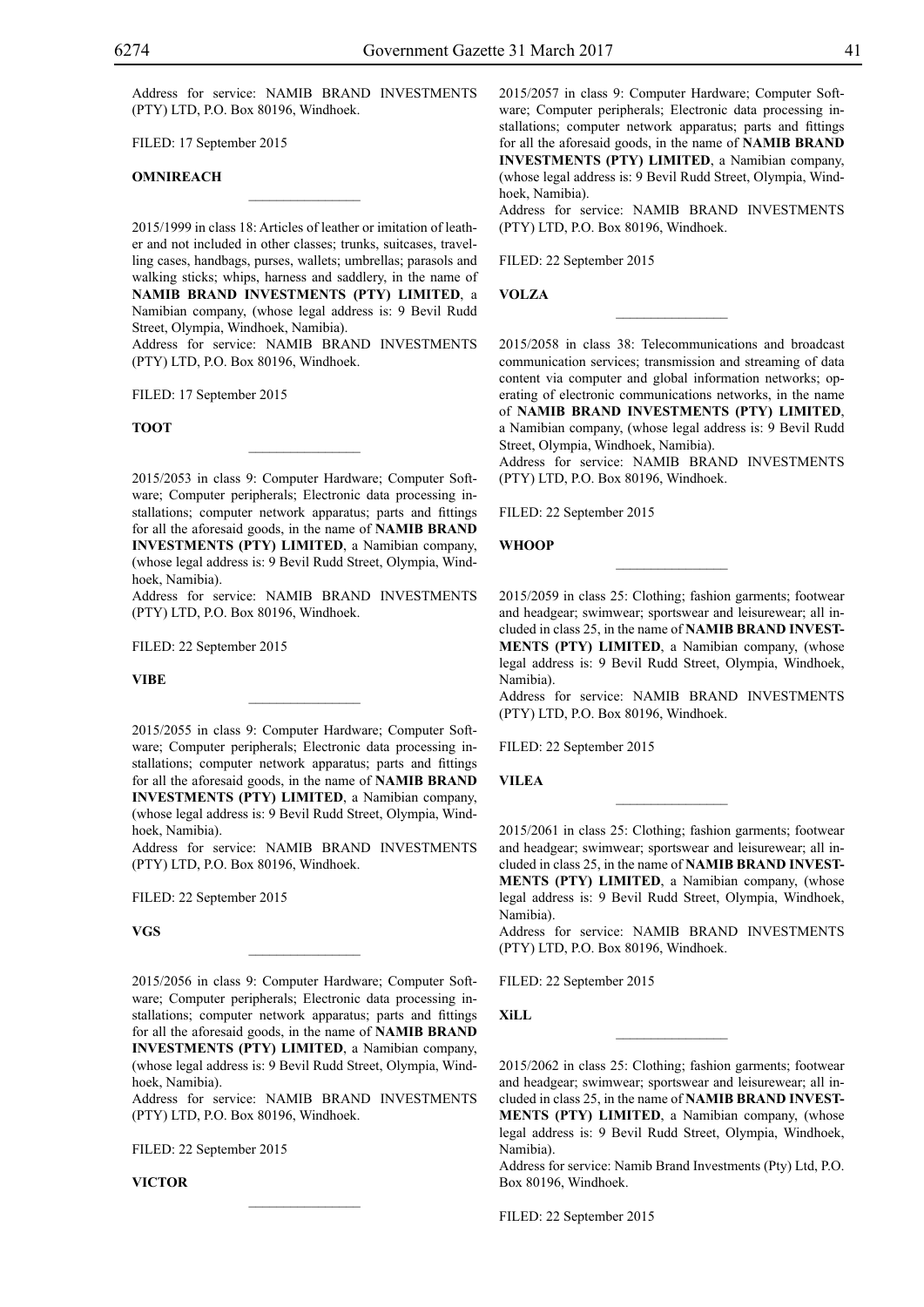## **Xika**

2015/2063 in class 9: Computer Hardware; Computer Software; Computer peripherals; Electronic data processing installations; computer network apparatus; parts and fittings for all the aforesaid goods, in the name of **NAMIB BRAND INVESTMENTS (PTY) LIMITED**, a Namibian company, (whose legal address is: 9 Bevil Rudd Street, Olympia, Windhoek, Namibia).

 $\overline{\phantom{a}}$  , where  $\overline{\phantom{a}}$ 

Address for service: NAMIB BRAND INVESTMENTS (PTY) LTD, P.O. Box 80196, Windhoek.

FILED: 22 September 2015

#### **Zephyra**

2015/2075 in class 3: Perfumery, essential oils, cosmetics, in particular cosmetic products, including lipsticks, eye makeup, eyeliners, make-up, blushers, hair lotions; soaps; in the name of **NAMIB BRAND INVESTMENTS (PTY) LIMITED** (Reg. No. 2014/0723), a Namibian company, of 9 Bevil Rudd Street, Olympia, Windhoek, Namibia.

 $\frac{1}{2}$ 

Address for service: NAMIB BRAND INVESTMENTS (PTY) LTD, P.O. Box 80196, Windhoek.

FILED: 28 September 2015

**GISA**

2015/2076 in class 3: Perfumery, essential oils, cosmetics, in particular cosmetic, in particular cosmetic products including lipsticks, eye make-up, eyeliners, make-up, blushers, hair lotions; soaps; in the name of **NAMIB BRAND INVEST-MENTS (PTY) LIMITED** (Reg. No. 2014/0723), a Namibian company, of 9 Bevil Rudd Street, Olympia, Windhoek, Namibia.

 $\frac{1}{2}$ 

Address for service: NAMIB BRAND INVESTMENTS (PTY) LTD, P.O. Box 80196, Windhoek.

FILED: 28 September 2015

#### **FRIT**

2015/2079 in class 3: Perfumery, essentials oils, cosmetics, in particular cosmetic products including lipsticks, eye makeup, eyeliners, make-up, blushers, hair lotions; soaps; in the name of **NAMIB BRAND INVESTMENTS (PTY) LIMITED** (Reg. No. 2014/0723), a Namibian company, of 9 Bevil Rudd Street, Olympia, Windhoek, Namibia.

 $\frac{1}{2}$ 

Address for service: NAMIB BRAND INVESTMENTS (PTY) LTD, P.O. Box 80196, Windhoek.

FILED: 28 September 2015

#### **PRIMALEX**

2015/2084 in class 3: Perfumery, essential oils, cosmetic, in particular cosmetic products including lipsticks, eye makeup, eyeliners, make-up, blushers, hairs lotions; soaps; in the name of **NAMIB BRAND INVESTMENTS (PTY) LIMITED** (Reg. No. 2014/0723), a Namibian company, of 9 Bevil Rudd Street, Olympia, Windhoek, Namibia.

 $\overline{\phantom{a}}$  , where  $\overline{\phantom{a}}$ 

Address for service: NAMIB BRAND INVESTMENTS (PTY) LTD, P.O. Box 80196, Windhoek.

Filed: 28 September 2015

## **ANNOVA**

2015/2088 in class 3: Perfumery, essential oils, cosmetics, in particular cosmetic products including lipsticks, eye makeup, eyeliner, make-up, blushers, hair lotions; soaps; in the name of **NAMIB BRAND INVESTMENTS (PTY) LIMITED** (Reg. No. 2014/0723), a Namibian company, of 9 Bevil Rudd Street, Olympia, Windhoek, Namibia.

 $\frac{1}{2}$ 

Address for service: NAMIB BRAND INVESTMENTS (PTY) LTD, PD. Box 80196, Windhoek.

FILED: 28 September 2015

## **FASCINATED**

2015/2089 in class 3: Perfumery. essential oils, cosmetics, in particular cosmetic products including lipsticks, eye makeup, eyeliner, make-up, blushers, hair lotions; soaps; in the name of **NAMIB BRAND INVESTMENTS (PTY) LIMITED** (Reg. No. 2014/0723), a Namibian company, of 9 Bevil Rudd Street, Olympia, Windhoek, Namibia.

 $\frac{1}{2}$ 

Address for service: NAMIB BRAND INVESTMENTS (PTY) LTD, P.O. Box 80196, Windhoek.

FILED: 28 September 2015

**Netoxa**

2015/2095 in class 9: Computer Hardware; Computer Software; Computer peripherals; Electronic data processing installations; computer network apparatus; parts and fittings for all aforesaid goods; in the name of **NAMIB BRAND INVEST-MENTS (PTY) LIMITED** (Reg. No. 2014/0723), a Namibian company, of 9 Bevil Rudd Street, Olympia, Windhoek, Namibia.

 $\frac{1}{2}$ 

Address for service: NAMIB BRAND INVESTMENTS (PTY) LTD, P.O. Box 80196, Windhoek.

FILED: 28 September 2015

**KAPTRA**

2015/2098 in class 9: Computer Hardware; Computer Software; Computer peripherals; Electronic data processing installations; computer network apparatus; parts and fittings for all aforesaid goods; in the name of **NAMIB BRAND INVEST-MENTS (PTY) LIMITED** (Reg. No. 2014/0723), a Namibian company, of 9 Bevil Rudd Street, Olympia, Windhoek, Namibia.

 $\frac{1}{2}$ 

Address for service: NAMIB BRAND INVESTMENTS (PTY) LTD, P.O. Box 80196, Windhoek.

FILED: 28 September 2015

## **PALSOFT**

2015/2099 in class 9: Computer Hardware; Computer Software; Computer peripherals; Electronic data processing instal-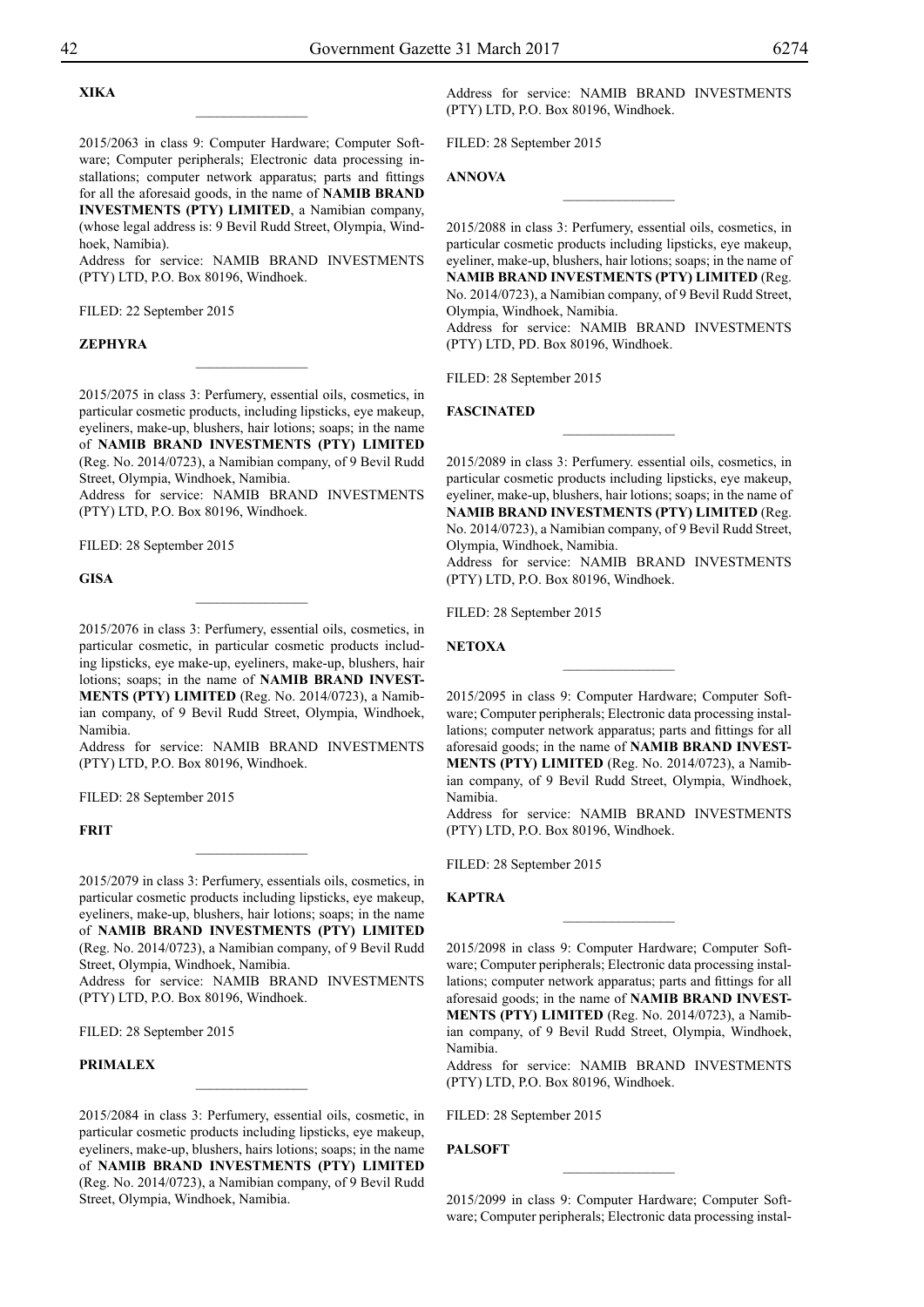lations; computer network apparatus; parts and fittings for all aforesaid goods; in the name of **NAMIB BRAND INVEST-MENTS (PTY) LIMITED** (Reg. No. 2014/0723), a Namibian company, of 9 Bevil Rudd Street, Olympia, Windhoek, Namibia.

Address for service: NAMIB BRAND INVESTMENTS (PTY) LTD, P.O. Box 80196, Windhoek.

Filed: 28 September 2015

**PAVAX**

2015/2100 in class 9: Computer Hardware; Computer Software; Computer peripherals; Electronic data processing installations; computer network apparatus; parts and fittings for all aforesaid goods; in the name of **NAMIB BRAND INVEST-MENTS (PTY) LIMITED** (Reg. No. 2014/0723), a Namibian company, of 9 Bevil Rudd Street, Olympia, Windhoek, Namibia.

 $\mathcal{L}=\mathcal{L}^{\text{max}}$ 

Address for service: NAMIB BRAND INVESTMENTS  $(PTY)$  LTD, P.O. Box 80196, Windhoek.

Filed: 28 September 2015

#### **SELEXUS selexus**

2015/2101 in class 9: Computer Hardware; Computer Software; Computer peripherals; Electronic data processing installations; computer network apparatus; parts and fittings for all aforesaid goods; in the name of **NAMIB BRAND INVEST-MENTS (PTY) LIMITED** (Reg. No. 2014/0723), a Namibian company, of 9 Bevil Rudd Street, Olympia, Windhoek, Namibia.

Address for service: NAMIB BRAND INVESTMENTS (PTY) LTD, P.O. Box 80196, Windhoek.

FILED: 28 September 2015

**SYNTIC**

2015/2104 in class 9: Computer Hardware; Computer Software; Computer peripherals; Electronic data processing installations; computer network apparatus; parts and fittings for all aforesaid goods; in the name of **NAMIB BRAND INVEST-MENTS (PTY) LIMITED** (Reg. No. 2014/0723), a Namibian company, of 9 Bevil Rudd Street, Olympia, Windhoek, Namibia.

Address for service: NAMIB BRAND INVESTMENTS (PTY) LTD, P.O. Box 80196, Windhoek.

Filed: 28 September 2015

**VEPU**

2015/2105 in class 9: Computer Hardware; Computer Software; Computer peripherals; Electronic data processing installations; computer network apparatus; parts and fittings for all aforesaid goods; in the name of **NAMIB BRAND INVEST-MENTS (PTY) LIMITED** (Reg. No. 2014/0723), a Namibian company, of 9 Bevil Rudd Street, Olympia, Windhoek, Namibia.

 $\overline{\phantom{a}}$  , where  $\overline{\phantom{a}}$ 

Address for service: NAMIB BRAND INVESTMENTS (PTY) LTD, P.O. Box 80196, Windhoek.

Filed: 28 September 2015

**VZMOBILE**

2015/2106 in class 9: Computer Hardware; Computer Software; Computer peripherals; Electronic data processing installations; computer network apparatus; parts and fittings for all aforesaid goods; in the name of **NAMIB BRAND INVEST-MENTS (PTY) LIMITED** (Reg. No. 2014/0723), a Namibian company, of 9 Bevil Rudd Street, Olympia, Windhoek, Namibia.

 $\overline{\phantom{a}}$  , where  $\overline{\phantom{a}}$ 

Address for service: NAMIB BRAND INVESTMENTS (PTY) LTD, P.O. Box 80196, Windhoek.

FILED: 28 September 2015

**WELLCOMM**

2015/2321 in class 25: Clothing; fashion garments; footwear and headgear; swimwear; sportwear and leisurewear; in the name of **NAMIB BRAND INVESTMENTS (PTY) LIM-ITED** (Reg. No. 2014/0723), a Namibian company, of 9 Bevil Rudd Street, Olympia, Windhoek, Namibia.

 $\frac{1}{2}$ 

Address for service: NAMIB BRAND INVESTMENTS (PTY) LTD, P.O. Box 80196, Windhoek.

Filed: 20 October 2015

**LIGRO**

2015/2323 in class 25: Clothing; fashion garments; footwear and headgear; swimwear; sportswear and leisurewear; in the name of **NAMIB BRAND INVESTMENTS (PTY) LIM-ITED** (Reg. No. 2014/0723), a Namibian company, of 9 Bevil Rudd Street, Olympia, Windhoek, Namibia. Address for service: NAMIB BRAND INVESTMENTS (PTY) LTD, P.O. Box 80196, Windhoek.

FILED: 20 October 2015

**FENERGY**

2015/2324 in class 25: Clothing; fashion garments; footwear and headgear; swimwear; sportswear and leisurewear; in the name of **NAMIB BRAND INVESTMENTS (PTY) LIM-ITED** (Reg. No. 2014/0723), a Namibian company, of 9 Bevil Rudd Street, Olympia, Windhoek, Namibia. Address for service: NAMIB BRAND INVESTMENTS (PTY) LTD, P.O. Box 80196, Windhoek.

 $\frac{1}{2}$ 

Filed: 20 October 2015

**AVOSU**

2015/2325 in class 25: Clothing; fashion garments; footwear and headgear; swimwear; sportswear and leisurewear; in the name of **NAMIB BRAND INVESTMENTS (PTY) LIM-ITED** (Reg. No. 2014/0723), a Namibian company, of 9 Bevil Rudd Street, Olympia, Windhoek, Namibia.

 $\frac{1}{2}$ 

Address for service: NAMIB BRAND INVESTMENTS (PTY) LTD, P.O. Box 80196, Windhoek.

FILED: 20 October 2015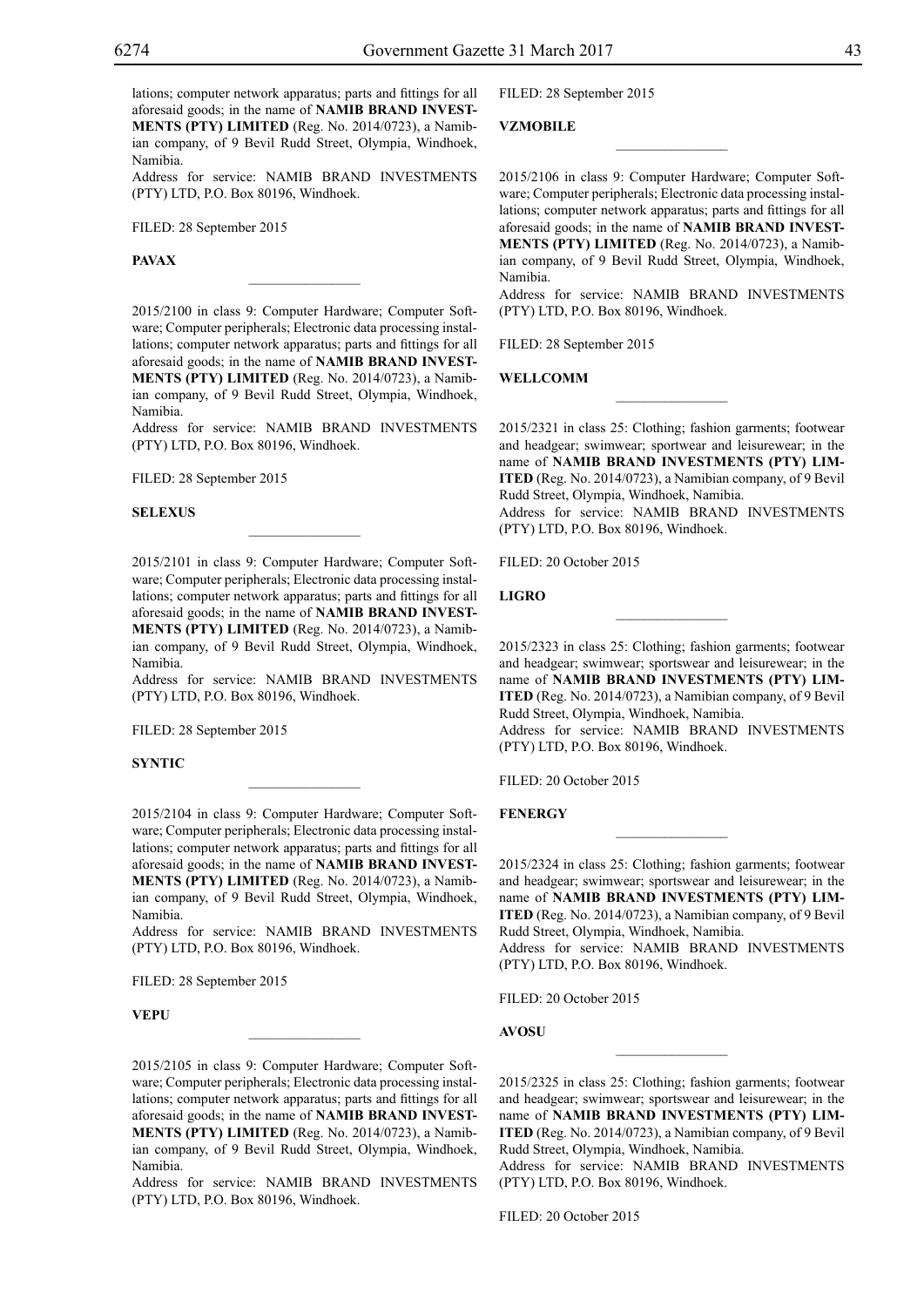## **YICO**

2015/2326 in class 25: Clothing; fashion garments; footwear and headgear; swimwear; sportswear and leisurewear; in the name of **NAMIB BRAND INVESTMENTS (PTY) LIM-ITED** (Reg. No. 2014/0723), a Namibian company, of 9 Bevil Rudd Street, Olympia, Windhoek, Namibia. Address for service: NAMIB BRAND INVESTMENTS

 $\overline{\phantom{a}}$  , where  $\overline{\phantom{a}}$ 

(PTY) LTD, P.O. Box 80196, Windhoek.

FILED: 20 October 2015

#### **YARFO**

2015/2327 in class 25: Clothing; fashion garments; footwear and headgear; swimwear; sportswear and leisurewear; in the name of **NAMIB BRAND INVESTMENTS (PTY) LIM-ITED** (Reg. No. 2014/0723), a Namibian company, of 9 Bevil Rudd Street, Olympia, Windhoek, Namibia.

 $\frac{1}{2}$ 

Address for service: NAMIB BRAND INVESTMENTS (PTY) LTD, P.O. Box 80196, Windhoek.

FILED: 20 October 2015

#### **WOLU**

2015/2328 in class 25: Clothing; fashion garments; footwear and headgear; swimwear; sportswear and leisurewear; in the name of **NAMIB BRAND INVESTMENTS (PTY) LIM-ITED** (Reg. No. 2014/0723), a Namibian company, of 9 Bevil Rudd Street, Olympia, Windhoek, Namibia.

 $\overline{\phantom{a}}$  , where  $\overline{\phantom{a}}$ 

Address for service: NAMIB BRAND INVESTMENTS (PTY) LTD, P.O. Box 80196, Windhoek.

FILED: 20 October 2015

#### **TIPIVO**

2015/2329 in class 25: Clothing; fashion garments; footwear and headgear; swimwear; sportswear and leisurewear; in the name of **NAMIB BRAND INVESTMENTS (PTY) LIM-ITED** (Reg. No. 2014/0723), a Namibian company, of 9 Bevil Rudd Street, Olympia, Windhoek, Namibia.

 $\frac{1}{2}$ 

Address for service: NAMIB BRAND INVESTMENTS (PTY) LTD, P.O. Box 80196, Windhoek.

FILED: 20 October 2015

**TEBSY**

2015/2330 in class 25: Clothing; fashion garments; footwear and headgear; swimwear; sportswear and leisurewear; in the name of **NAMIB BRAND INVESTMENTS (PTY) LIM-ITED** (Reg. No. 2014/0723), a Namibian company, of 9 Bevil Rudd Street, Olympia, Windhoek, Namibia. Address for service: NAMIB BRAND INVESTMENTS

 $\frac{1}{2}$ 

(PTY) LTD, P.O. Box 80196, Windhoek.

Filed: 20 October 2015

**STAB**

2015/2450 in class 35: The bringing together of variety of goods, enabling customers to conveniently view and purchase those goods in a retail clothing and fashion accessory store, by electronic means and web sites; retail services relating to the sale of clothing and fashion accessories. Services related to advertising and commercial management; exhibitions and trade fairs and preparation for commercial and advertising purposes in the field of fashion. Provision of commercial and business information and consultancy services; business management assistance and advice; personnel management, selection and recruitment; advertising; market research and market studies; providing information on business management and administration; office functions; compilation of computer databases; risk management consultancy. Advertising, business management and business administration, employment agency services relating to temporary and permanent placement of personnel; conducting skills evaluation for individuals; consultancy relating to personnel management; selection; recruiting services and employment agency services for temporary, short-term and permanent personnel; providing qualified technical personnel on a temporary and contract basis; in the name of **NAMIB BRAND INVESTMENTS (PTY) LIMITED** (Reg. No. 2014/0723), a Namibian company, of 9 Bevil Rudd Street, Olympia, Windhoek, Namibia.

Address for service: NAMIB BRAND INVESTMENTS (PTY) LTD, P.O. Box 80196, Windhoek.

 $\overline{\phantom{a}}$  , where  $\overline{\phantom{a}}$ 

FILED: 28 October 2015

**BLABLA**

2015/2452 in class 35: The bringing together of variety of goods, enabling customers to conveniently view and purchase those goods in a retail clothing and fashion accessory store, by electronic means and web sites; retail services relating to the sale of clothing and fashion accessories. Services related to advertising and commercial management; exhibitions and trade fairs and preparation for commercial and advertising purposes in the field of fashion. Provision of commercial and business information and consultancy services; business management assistance and advice; personnel management, selection and recruitment; advertising; market research and market studies; providing information on business management and administration; office functions; compilation of computer databases; risk management consultancy. Advertising, business management and business administration, employment agency services relating to temporary and permanent placement of personnel; conducting skills evaluation for individuals; consultancy relating to personnel management; selection; recruiting services and employment agency services for temporary, short-term and permanent personnel; providing qualified technical personnel on a temporary and contract basis; in the name of **NAMIB BRAND INVESTMENTS (PTY) LIMITED** (Reg. No. 2014/0723), a Namibian company, of 9 Bevil Rudd Street, Olympia, Windhoek, Namibia.

Address for service: NAMIB BRAND INVESTMENTS (PTY) LTD, P.O. Box 80196, Windhoek.

Filed: 28 October 2015

**UGEEK**

2015/2678 in class 45: Legal services; security services for the protection of property and individuals; legal advisory services and consultancy regarding immigration for corporations and individuals; in the name of **NAMIB BRAND INVEST-**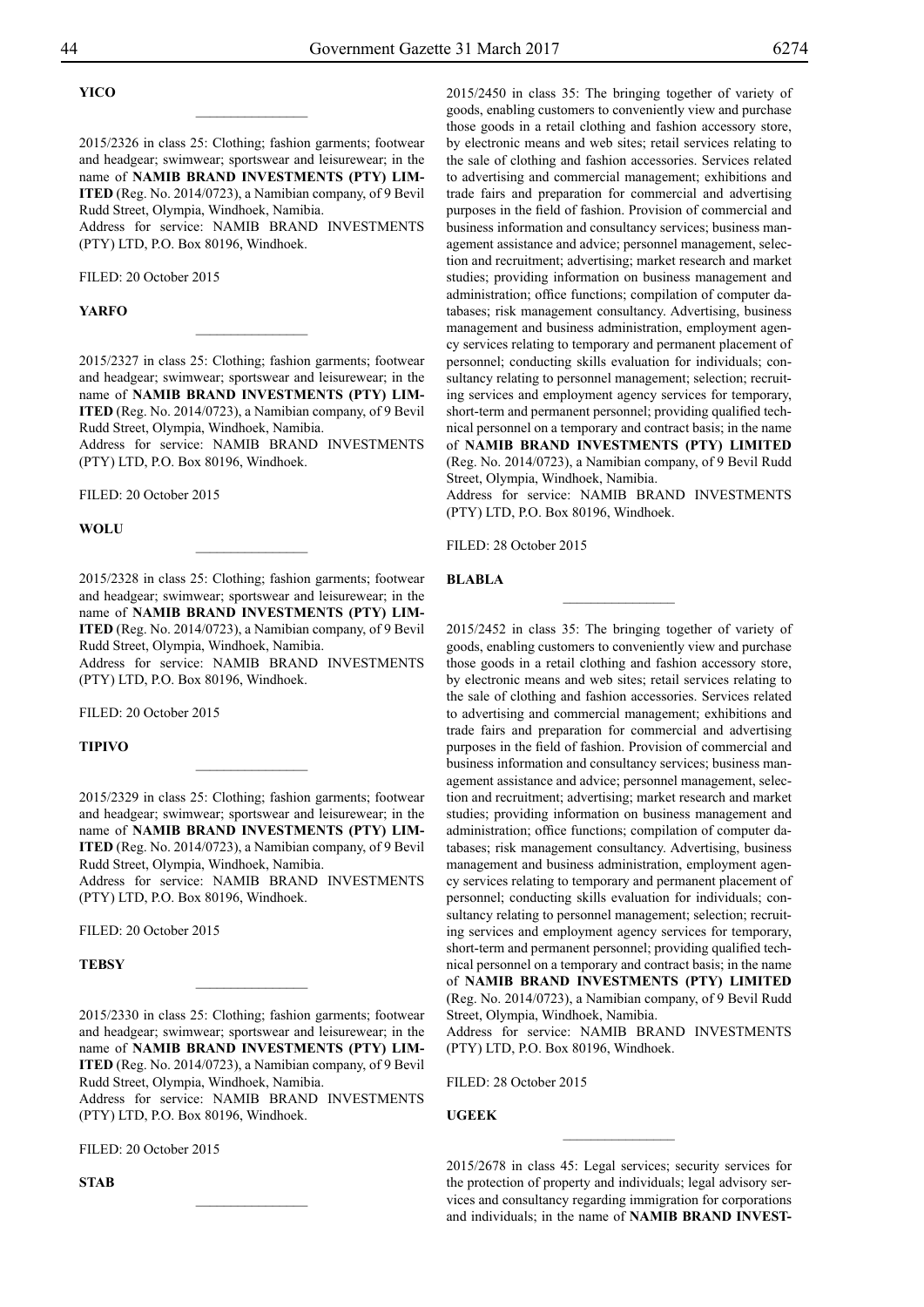**MENTS (PTY) LIMITED** (Reg. No. 2014/0723), a Namibian company, of 9 Bevil Rudd Street, Olympia, Windhoek, Namibia.

Address for service: NAMIB BRAND INVESTMENTS (PTY) LTD, P.O. Box 80196, Windhoek.

Filed: 12 November 2015

## **FRUSTRATE**

2015/2679 in class 45: Legal services; security services for the protection of property and individuals; legal advisory services and c sultancy regarding immigration for corporations and individuals; in the name of **NAMIB BRAND INVESTMENTS (PTY) LIMITED** (Reg. No. 2014/0723), a Namibian company, of 9 Bevil Rudd Street, Olympia, Windhoek, Namibia. Address for service: NAMIB BRAND INVESTMENTS (PTY) LTD, P.O. Box 80196, Windhoek.

 $\overline{\phantom{a}}$  , where  $\overline{\phantom{a}}$ 

Filed: 12 November 2015

#### **NEMIR**

2015/2680 in class 45: Legal services; security services for the protection of property and individuals; legal advisory services and consultancy regarding immigration for corporations and individuals; in the name of **NAMIB BRAND INVEST-MENTS (PTY) LIMITED** (Reg. No. 2014/0723), a Namibian company, of 9 Bevil Rudd Street, Olympia, Windhoek, Namibia.

 $\mathcal{L}=\mathcal{L}^{\mathcal{L}}$ 

Address for service: NAMIB BRAND INVESTMENTS  $(PTY)$  LTD, P.O. Box 80196, Windhoek.

Filed: 12 November 2015

#### **OSTINO**

2015/2840 in class 9: Computer Hardware; Computer Software; Computer peripherals; Electronic data processing installations; computer network apparatus; parts and fittings for all the aforesaidgoods; in the name of **NAMIB BRAND INVESTMENTS (PTY) LIMITED** (Reg. No. 2014/0723), a Namibian company of 9 Bevil Rudd Street, Olympia, Windhoek, Namibia.

 $\mathcal{L}=\mathcal{L}^{\mathcal{L}}$ 

Address for service: NAMIB BRAND INVESTMENTS (PTY) LTD, P.O. Box 80196, Windhoek.

Filed: 30 November 2015

## **joxia**

2015/2841 in class 9: Computer Hardware; Computer Software; Computer peripherals; Electronic data processing installations; computer network apparatus; parts and fittings for all the aforesaid goods; in the name of **NAMIB BRAND INVESTMENTS (PTY) LTD** (Reg. No. 2014/723), a Namibian company of 9 Bevil Rudd Street, Olympia, Windhoek, Namibia.

 $\mathcal{L}=\mathcal{L}^{\mathcal{L}}$ 

Address for service: NAMIB BRAND INVESTMENTS (PTY) LTD, P.O. Box 80196, Windhoek.

Filed: 30 November 2015

**Modoro**

2015/2842 in class 9: Computer Hardware; Computer Software; Computer peripherals; Electronic data processing installations; computer network apparatus; parts and fittings for all the aforesaid goods; in the name of **NAMIB BRAND INVESTMENTS (PTY) LIMITED** (Reg. No. 2014/0723), a Namibian company of 9 Bevil Rudd Street, Olympia, Windhoek, Namibia.

Address for service: NAMIB BRAND INVESTMENTS (PTY) LTD, P.O. Box 80196, Windhoek.

FILED: 30 November 2015

**ORLOX** 

**orlox**

2015/2844 in class 16: Printed publications, books, music sheets, music scores, magazines; printed matter; photographs; stationery; all included in lass 16; in the name of **NAMIB BRAND INVESTMENTS (PTY) LIMITED** (Reg. No. 2014/0723), a Namibian company of 9 Bevil Rudd Street, Olympia, Windhoek, Namibia.

 $\overline{\phantom{a}}$  , where  $\overline{\phantom{a}}$ 

Address for service: NAMIB BRAND INVESTMENTS (PTY) LTD, P.O. Box 80196, Windhoek.

FILED: 30 November 2015

#### **FILELY**

2015/2845 in class 16: Printed publications, books, music sheets, music scores, magazines; printed matter; photographs; stationery; all included in class 16; in the name of **NAMIB BRAND INVESTMENTS (PTY) LIMITED** (Reg. No. 2014/0723), a Namibian company of 9 Bevil Rudd Street, Olympia, Windhoek, Namibia.

 $\frac{1}{2}$ 

Address for service: NAMIB BRAND INVESTMENTS (PTY) LTD, P.O. Box 80196, Windhoek.

Filed: 30 November 2015

## **origomi**

2015/2849 in class 25: Clothing; fashion garments; footwear and headgear; swimwear; sportswear and leisurewear; all included in class 25; in the name of **NAMIB BRAND INVEST-MENTS (PTY) LIMITED** (Reg Nr. 2014/0723), a Namibian company of 9 Bevil Rudd Street, Olympia, Windhoek, Namibia.

Address for service: NAMIB BRAND INVESTMENTS (PTY) LTD, PO Box 80196, Windhoek.

Filed: 30 November 2015

## **kiri**

2015/2850 in class 25: Clothing; fashion garments; footwear and headgear; swimwear; sportswear and leisurewear; all included in class 25; in the name of **NAMIB BRAND INVEST-MENTS (PTY) LIMITED** (Reg Nr. 2014/0723), a Namibian company of 9 Bevil Rudd Street, Olympia, Windhoek, Namibia.

 $\frac{1}{2}$ 

Address for service: NAMIB BRAND INVESTMENTS (PTY) LTD, P.O. Box 80196, Windhoek.

Filed: 30 November 2015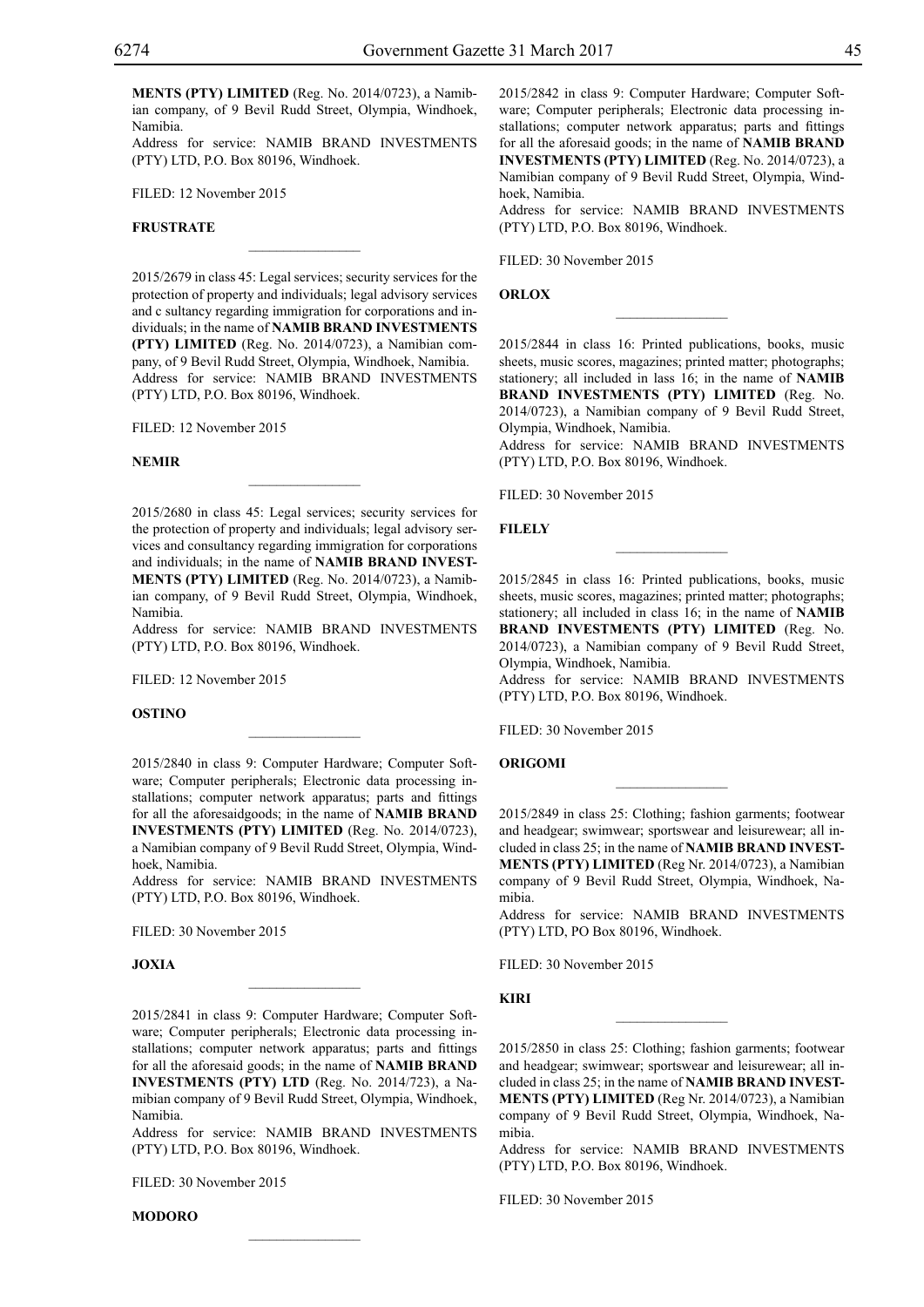## **splendis**

2015/2944 in ass 41: Production and distribution of television shows and movies; production of television programs; provision of non-downloadable films and television programmes via video-on-demand services. Services related to exhibitions, shows and fairs, organization and preparation in the field of fashion culture and entertainment. Music publishing services; in the name of **NAMIB BRAND INVESTMENTS (PTY) LIMITED** (Reg.Nr. 2014/0723), a Namibian company, of 9 Bevil Rudd Street, Olympia, Windhoek, Namibia. Address for service: NAMIB BRAND INVESTMENTS (PTY) LTD, P.O. Box 80196, Windhoek.

 $\overline{\phantom{a}}$  , where  $\overline{\phantom{a}}$ 

FILED: 4 December 2015

#### **Datima**

2015/2159 in class 9: Computer Hardware; Computer Software; Computer peripherals; Electronic data processing installations; computer network apparatus; parts and fittings for all aforesaid goods; in the name of **NAMIB BRAND INVEST-MENTS (PTY) LIMITED** (Reg Nr. 2014/0723), a Namibian company, of 9 Bevil Rudd Street, Olympia, Windhoek, Namibia.

 $\frac{1}{2}$ 

Address for service: NAMIB BRAND INVESTMENTS (PTY) LTD, P.O. Box 80196, Windhoek.

FILED: 2 October 2015

**EVOVI**

2015/2181 in class 18: Articles of leather or imitation of leather and not included in other classes; trunks, suitcases, travelling cases, handbags, purses. wallets; umbrellas; parasols and walking sticks; whips, harness and saddlery; in the name of **NAMIB BRAND INVESTMENTS (PTY) LIMITED** (Reg. No. 2014/0723), a Namibian company, of 9 Bevil Rudd Street, Olympia, Windhoek, Namibia.

 $\overline{\phantom{a}}$  , where  $\overline{\phantom{a}}$ 

Address for service: NAMIB BRAND INVESTMENTS (PTY) LTD, P.O. Box 80196, Windhoek.

FILED: 2 October 2015

**YEADS**

2015/738 in class 41: Entertainment; in the name of **INBOX MEDIA AND ENTERTAINMENT CC**, a Namibian close corporation, of 121 Love Street, Windhoek Block, Windhoek, Namibia.

 $\overline{\phantom{a}}$  , where  $\overline{\phantom{a}}$ 

Address for service: INBOX MEDIA AND ENTERTAINment CC, PO Box 23388, Windhoek.



Filed: 13 May 2015

Applicant admits that registration of this trade mark shall not debar other persons from the *bona fide* descriptive use of the word **"WAMBO"** in the ordinary course of trade.

2016/1347 in class 41: Religous education, providing of training; entertainment; sporting and cultural activities; in the name of **ST. STEPHEN R.A CHURCH**, a Namibian Non-Profit-making Organisation Registered in terms of Section 21 of the Companies Act, of Erf 2386, Ferdinard Street, Katutura, Windhoek, Namibia.

Address for service: ST. STEPHEN R. A CHURCH, PO Box 72034, Khomas Crus, Windhoek.



FILED: 6 September 2016

Registration of this trade mark shall give no right to the exclusive use of the word **"Church", "Cross device"** and the statement **"One way to heaven"**, separately and apart from the mark.

The colours appearing on the representation of the mark are the distinctive features of this trade mark.  $\frac{1}{2}$ 

2015/1994 in class 41: Entertainment and education services; publishing services; entertainment, education and instruction by or relating to radio and television; education and entertainment services in the form of television programme, radio, cable, satellite and Internet programmes; production, presentation and rental of television and radio programmes, Cinematographic films, shows, cable programmes, satellite programmes, Internet programmes and sound and video recordings; publication, production and rental of educational and instructional materials; interactive telephone competitions; provision of education and entertainment by means of radio, television, satellite, cable, telephone, the worldwide web and the Internet; organization of shows; rental of sound recordings and of pre-recorded shows, films, radio and television performances; production of video tapes and video discs; radio entertainment; television entertainment; cinema entertainment; theatre entertainment; game shows; television entertainment services involving telephonic audience participation; interactive entertainment for use with a mobile phone; internet based games; operation of lottery and games of chance; amusement game services; gaming services; gambling services; betting services; casino services; card game and casino tournaments, competitions, contests, games and/or events; lotteries; the provision of any of the aforesaid services to mobile phones, via a mobile network, by communications satellite, by microwave or other electronic, digital and analogue media, live, electronically, via computer network, via the internet, online and through the medium of television; organisation, production and presentation of events for educational, cultural or entertainment purposes; organisation, production, promotion, management and presentation of competitions, contests, games, game shows, quizzes, fun days, exhibitions, shows, roadshows, staged events, theatrical performances, concerts, live performances and participation events; organisation and production provision of video clips via mobile or computer networks for entertainment and/or educational purposes; education and entertainment services namely editing, posting, displaying, tagging, blogging, sharing or otherwise providing data including images, graphics, sound, text or audio-visual information via the Internet or other communications network for educational and entertainment purposes; in the name of **FREMANTLEMEDIA LIMITED**, a United Kingdom com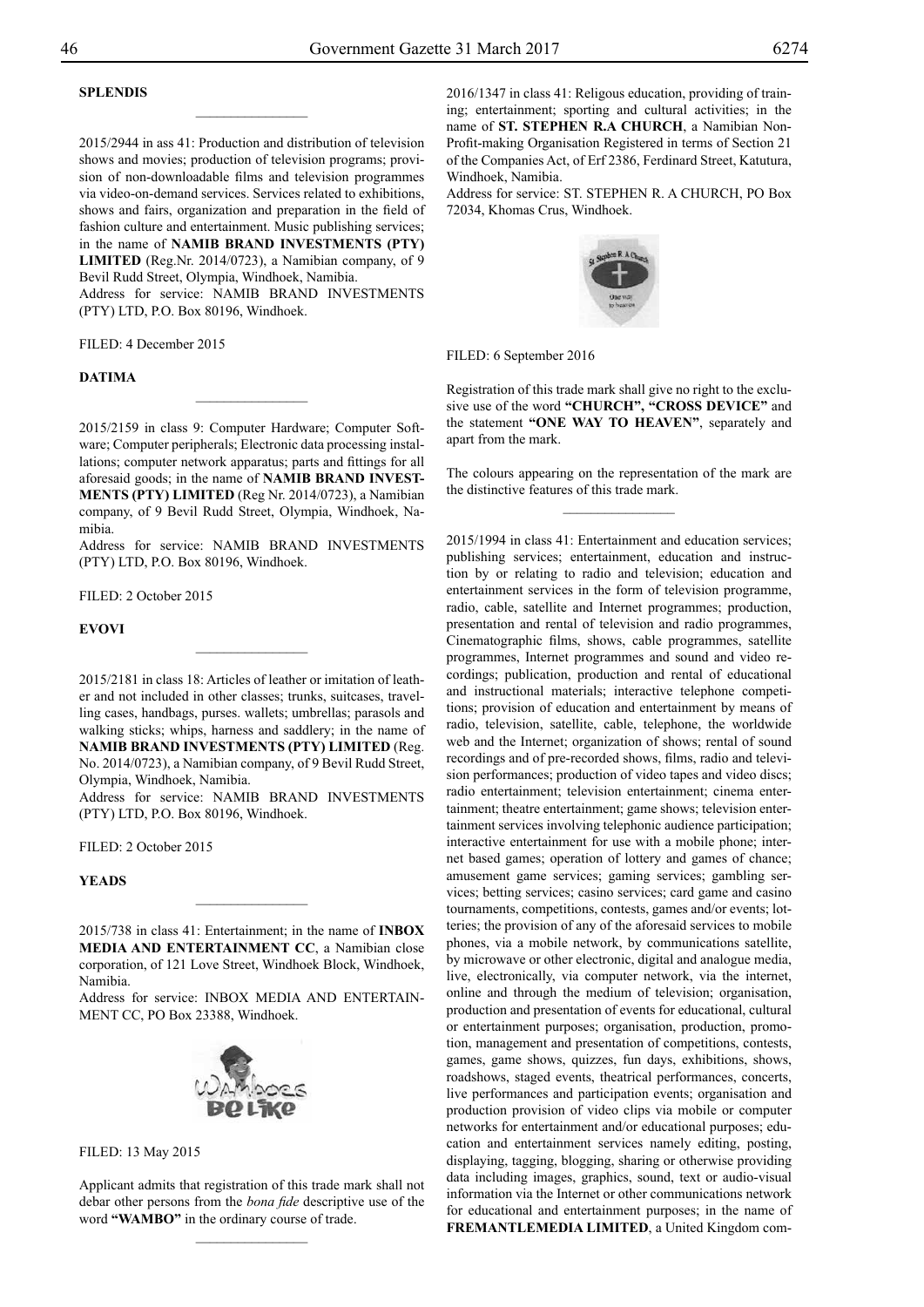pany, of 1 Stephen Street, London WIT 1AL and Simco Limited, a United Kingdom company of 9 derry Street, London W8 5HY, United Kingdom.

Address for service: JACKSON, ETTI & EDU c/o HARMSE ATTORNEYS, 3 Listz Street, Windhoek.

Filed: 17 September 2015

## **NAMIBIA'S GOT TALENT**

2015/2803 in class 32: Mineral and aerated waters and other non-alcoholic drinks; fruit drinks and fruit juices; syrups and other preparations for making beverages; in the name of **TI-GER FOOD BRANDS INTELLECTUAL PROPERTY HOLDING COMPANY (PTY) LIMITED**, (a company incorporated in South Africa), of 3010 William Nicol Drive, Bryanston, 2021, Republic of South Africa.

 $\overline{\phantom{a}}$  , where  $\overline{\phantom{a}}$ 

Address for service: ENSafrica Namibia (incorporated as Lorentz Angula Inc), 3rd Floor, Unit 4, Ausspann Plaza, Dr Agostinho Neto Road, Ausspannplatz, Windhoek, Namibia.



FILED: 24 November 2015

Applicant undertakes that, in use, the blank space appearing in the mark will be occupied only by matter of a descriptive or non- distinctive character, or by a trade mark registered in the name of the applicant in respect of the samegoods, or by a trade mark of which the applicant is permitted use, in respect of the same goods, with the consent of the proprietor, or the blank space will be left vacant.

Registration of this trade mark shall give no right to the exclusive use of the word **"FOUR"** and the numerals **"4"** and **"0"**  separately and apart from the mark.

 $\mathcal{L}=\mathcal{L}^{\mathcal{L}}$ 

2015/2804 in class 32: Mineral and aerated waters and other non-alcoholic drinks; premixed and prepared beverages; fruit drinks and fruit juices; syrups and other preparations for making beverages, beverage concentrates; in the name of **TIGER FOOD BRANDS INTELLECTUAL PROPERTY HOLD-ING COMPANY (PTY) LIMITED**, a company incorporated in South Africa, of 3010 William Nicol Drive, Bryanston, 2021, Republic of South Africa.

Address for service: ENSafrica Namibia (incorporated as Lorentz Angula Inc), 3rd Floor, Unit 4, Ausspann Plaza, Dr Agostinho Neto Road, Ausspannplatz, Windhoek.



 $\mathcal{L}=\mathcal{L}^{\mathcal{L}}$ 

Filed: 24 November 2015

Associated with: NA/T/2015/2803

2014/262 in class 4: Industrial oils and greases; automotive oil and grease lubricants; fuels; petroleum; petroleum products; engine oils; gear oils; bearing oils; turbine oils; compressor oils; electric insulation oils; mould release oils; cutting oils; mineral oils; lubricating oils being hydraulic oils; graphite as lubricants; lubricants for drills; compressor lubricants; cylinder lubricants; lubricating greases; lubricating oils; base oils; in the name of **PETROLIAM NASIONAL BERHARD (PETRONAS)**, (Registration number 20076-K), a Malaysian company, of Tower 1, Petronas Twin Towers, Kuala Lumpur City Centre, 50088 Kuala Lumpur, Malaysia. Address for service: ENGLING, STRITTER & PARTNERS,

12 Love Street, Windhoek.

## **PRIMAX**

Filed: 24 March 2014

Applicants admit that registration of this trade mark shall not debar others from the *bona fide* descriptive use in the ordinary course of trade of the word **"PRIME"**.

 $\frac{1}{2}$ 

Associated with: NA/T/2014/261

2015/754 in class 3: Bleaching preparations and other substances for laundry use; cleaning, polishing, scouring and abrasive prep rations; soaps; perfumery, essential oils, cosmetics, hair lotions; dentifrices; in the name of **SHIELD CHEMICALS (PTY) LTD**, a South African company, of Corner London and Antwerp Street; Apes, Benoni, Gauteng, Republic of South Africa.

Address for service: ENGLING, STRITTER & PARTNERS, 12 Love Street, Windhoek. Filed: May 19, 2015

## **HYDRAOIL**

The applicant agrees to restrict the goods of specification to skin tissue oil for treatment of skin conditions including dehydrated skin, uneven skin tone, mature skin, scar therapy and stretch mark.

2014/1114 in class 21: Containers and cages for domestic animals, including fish aquariums and glass tanks; petfood dishes and dispensers; in the name of **MARTIN & MARTIN (PTY) LIMITED**, a South African Company, of Protea Park, Cnr Zuurfontein Road & Orange River, Terenure Ext 42, Kempton Park, Republic of South Africa.

Address for service: KISCH ASSOCIATES c/o CRONJE & Co, 1 Charles Cathral Street, Olympia, Windhoek.

FILED: 19 September 2014

**EPOL**

Associated with: NA/T/2014/1115

2015/735 In class 41: Education; providing of training; entertainment, television programming services; sporting and cultural activities; in the name of **PROVANTAGE (PROPRIE-TARY) LIMITED**, a South African company, of 23 Republic Road, Bordeaux, Gauteng, Republic of South Africa. Address for service: MOORE ATTORNEYS c/o CRONJE & Co., 1 Charles Cathral Street, Olympia, Windhoek.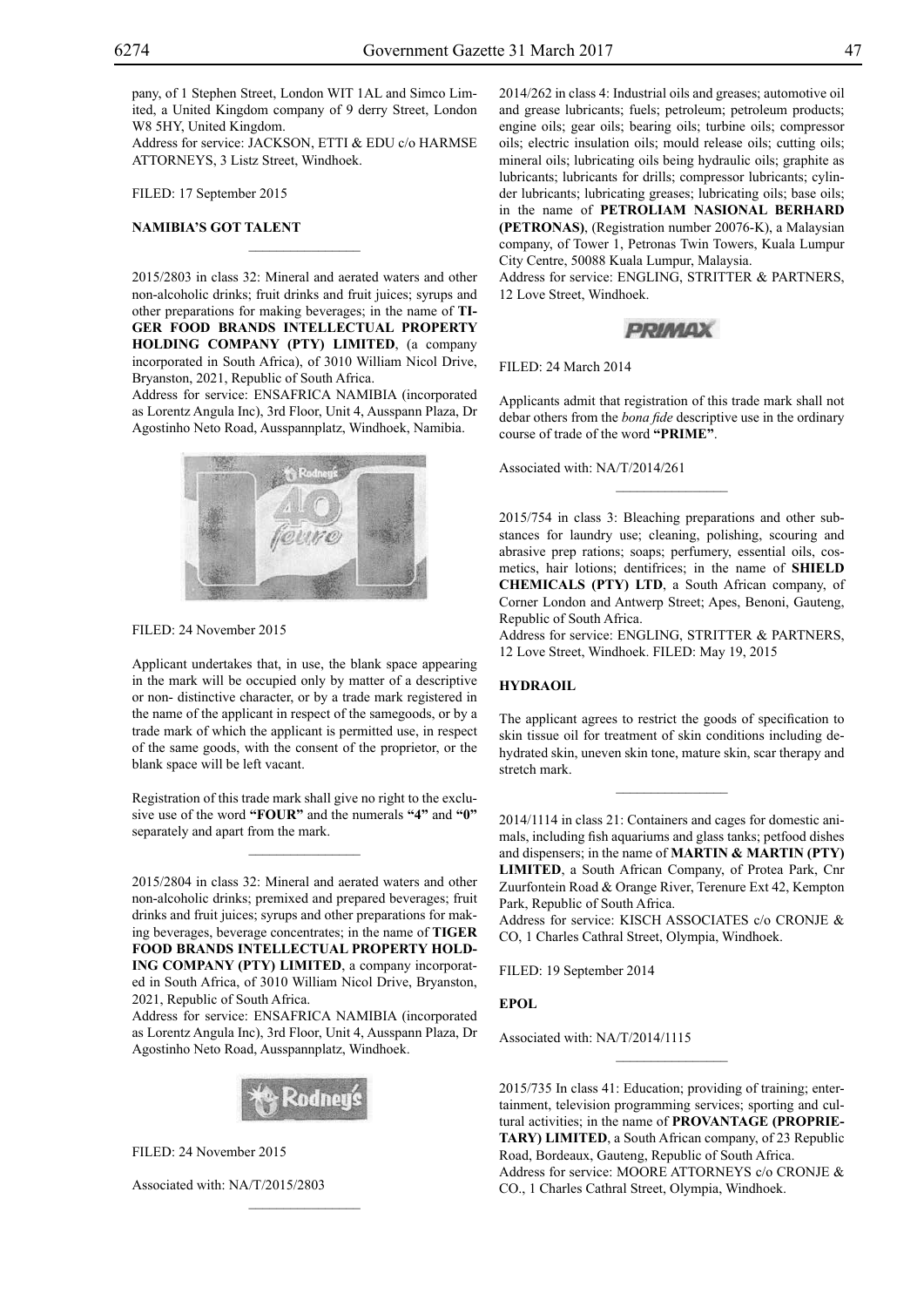Filed: 12 May 2015

## **PROVANTAGE**

Associated with: NA/T/2015/734

2015/2312 in class 12: Vehicles; apparatus for locomotion by land, air or water; windscreens; automotive glass; side and rear windows; laminated, toughened, tempered and tinted glass; safety glass; rear lights; blind spot and rear view mirrors, sealants for windscreens and glass; parts, fittings, components and accessories for the aforegoing ; in the name of **PG GLASS (NAMIBIA) (PTY) (LTD)**, a Namibian company incorporated in Namibia, of Cnr. Sam Nujoma and Tal Streets, Windhoek, Namibia.

 $\frac{1}{2}$ 

Address for service: CRONJE & CO, 1 Charles Cathral Street, Olympia, Windhoek.

FILED: 19 October 2015

#### **SAFEVUE**

Registration of this trade mark shall give no right to the exclusive use of the word **"SAFE"**, separately and apart from the mark.

Applicant admits that registration of this trade mark shall not debar other persons from the *bona fide* descriptive use of the word **"VIEW"**, in the ordinary course of trade.

 $\overline{\phantom{a}}$  , where  $\overline{\phantom{a}}$ 

2015/3069 in class 25: Socks, hosiery, undergarments, bras, underwear, athletic apparel, dresses, shirts, tops, pants, bottoms, jackets, coats, footwear, beachwear; belts for clothing, gloves, headwear, infantwear, nightwear, in Class 25; in the name of **Stance, Inc.** (a Delaware corporation), of 193 Avendia La Pats San Clemente, CA 92673, United States of America.

Address for service: CRONJE & CO., 1 Charles Cathral Street, Olympia, Windhoek.



 $\frac{1}{2}$ 

Filed: 18 December 2015

2015/1720 in class 20: Furniture of all kinds including couches, beds, mattresses, bedroom furniture, furniture fabric and related bedding product, mirrors, picture frames; goods (not included in other classes) of wood, cork, reed, cane, wicker, horn, bone, ivory, whalebone, shell, amber, mother-of-pearl, meerschaum and substitutes for all these materials, or of plastics; in the name of **BRAVO GROUP MANUFACTURING (PROPRIETARY) LIMITED**, a South African Company, of Cnr Avon and Main Reef Rd, Longdale, Industria, Johannesburg, Gauteng Province, 2042, Republic of South Africa. Address for service: DM KISCH INCORPORATED c/o CRONJE & CO., 1 Charles Cathral Street, Olympia, Windhoek.



Filed: 19 August 2015

Registration of this trade mark shall give no right to the exclusive use of the **"COUCH"** device, separately and apart from mark.

 $\frac{1}{2}$ 

Associated with: NA/T/2015/904 and NA/T/2015/1721

2015/1721 in class 35: Advertising; business management; business administration; office functions; wholesale, retail and merchadising services; in the name of **BRAVO GROUP MANUFACTURING (PROPRIETARY) LIMITED**, a South African Company, of Cnr Avon and Main Reef Rd, Longdale, Industria, Johannesburg, Gauteng Province, 2042, Republic of South Africa.

Address for service: DM KISCH INC c/o CRONJE & CO., 1 Charles Cathral Street, Olympia, Windhoek.



Filed: 19 August 2015

Registration of this trade mark shall give no right to the exclusive use of the **"COUCH"** device, separately and apart from mark.

 $\frac{1}{2}$ 

Associated with: NA/T/2015/1720

2015/1015 in class 12: Vehicles; apparatus for locomotion by land, air or water; tyres, tubes, inner tubes, treads, retreading products; products, components, ancillaries and accessories for the aforegoing including particularly those relating to wheels and tyres; in the name of **TYRE LICENSING CORPORA-TION PTY LTD**, a private company registered in terms of the laws of the Republic of South Africa, of 8 Dan Jacobs Street, Alrode, Alberton, Gauteng, Republic of South Africa. Address for service: DE CHALAINS PATENT & TRADE

MARK ATTORNEYS c/o CRONJE & CO, 1 Charles Cathral Street, Olympia, Windhoek.



Filed: 19 June 2015

The meaning and derivation of the word **"AXIA"**, is that it is a translation in Greek for the word **"VALUE".**  $\frac{1}{2}$ 

2014/1627 in class 35: Retail store and on-line retail store services featuring a wide variety of consumer, toy, game, plaything, clothing, and baby goods; retail department store and on-line retail department store services; gift registry services; in the name of **GEOFFREY, LLC**, a limited liability company organised under the laws of the State of Delaware, of One Geoffrey Way, Wayne, NJ 07470, United States of America.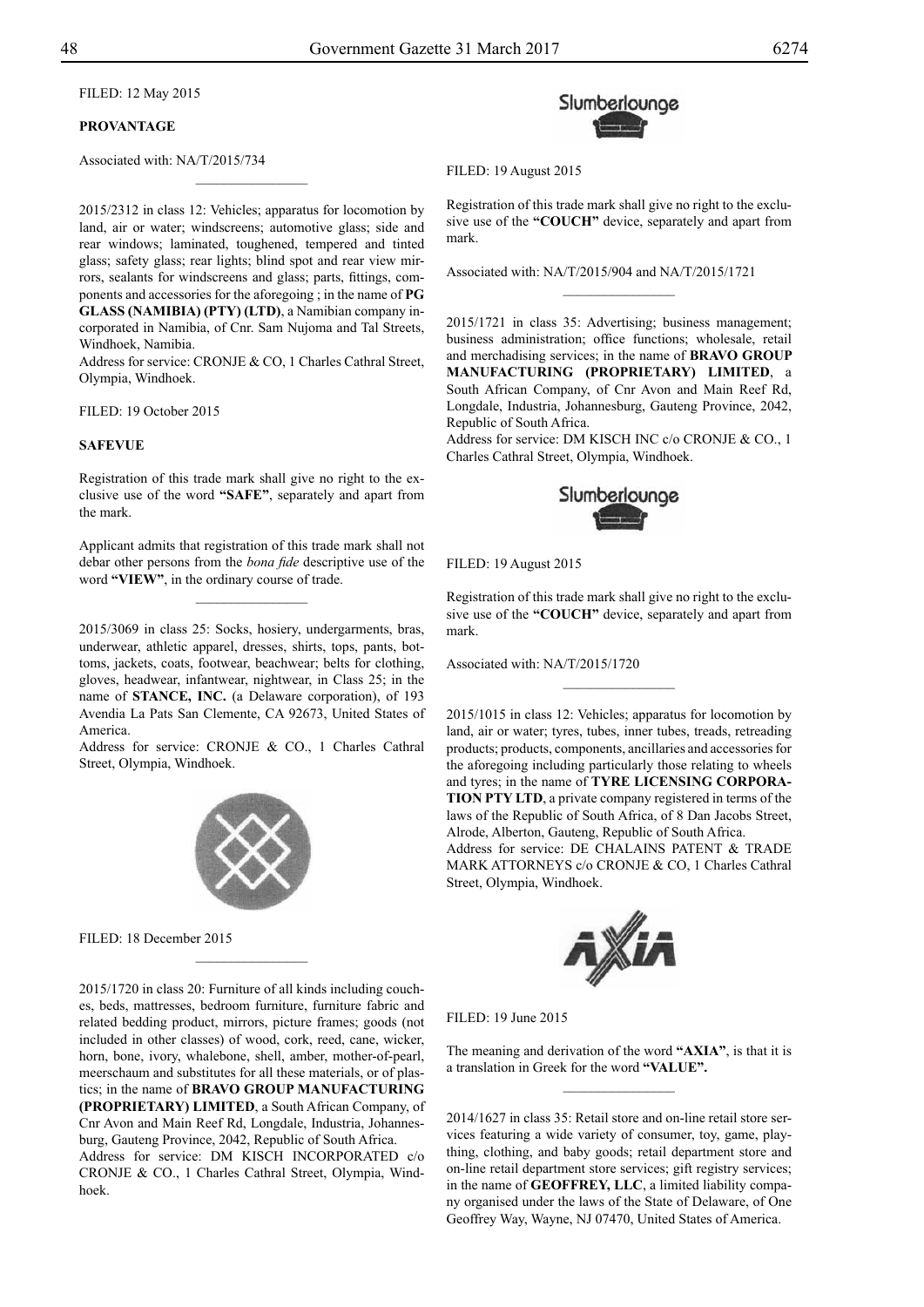Filed: 27 November 2014

## **BABIES R US**

Applicants admit that registration of this trade mark shall not debar others from the *bona fide* descriptive use in the ordinary course of trade of the word **"ARE"**.

 $\mathcal{L}=\mathcal{L}^{\mathcal{L}}$ 

Associated with: NA/T/1997/107

2014/1628 in class 35: Retail store and on-line retail store services featuring a wide variety of consumer, toy, game, plaything, clothing, and baby goods; retail department store and on-line retail department store services; gift registry services; in the name of **GEOFFREY, LLC** a limited liability company organised under the laws of the State of Delaware, of One Geoffrey Way, Wayne, NJ 07470, United States of America. Address for service: DM Kisck Inc c/o CRONJE & CO, 1 Charles Cathral Street, Wiendoek.

Filed: 27 November 2014

#### **TOYS R US**

Applicants admit that registration of this trade mark shall not debar others from the *bona fide* descriptive use in the ordinary course of trade of the word **"ARE"**.

 $\mathcal{L}=\mathcal{L}^{\mathcal{L}}$ 

Associated with: NA/T/2014/1627

2015/1726 in class 35: Retail conenience store services featuring the sale of convenience store items and gasoline; retail store services featuring sale of food and beverages, personal care products, health and beauty products, first aid and medicin I products, household cleaning products, automotive maintenance and cleaning products, gasoline, pet care and food products, stationery and office supplies, tobacco products and accessories, telecommunications products, personal electronic devices and accessories, electronicmedia, CD's and DVDs, batteries, flashlights, eyewear, wearing apparel, umbrellas, hardware and notions, toys, sporting goods, gift wrap, books, maps, magazines and newspapers and gasoline; franchising, namely, offering business management assistance in the establishment and operation of retail convenience stores; business management services; advertising; business administration; office functions; product commercialization services; in the name of **7-ELEVEN, INC**, a company incorporated in the United States of America, of 2711 N. Haskell Avenue, Dallas, Texas 75204, United States of America.

Address for service: DM KISCH INCORPORATED c/o CRONJE & CO., 1 Charles Cathral Street, Olympia, Windhoek .

FILED: 20 August 2015

## **7-ELEVEN**

Registration of this trade mark shall give no right to the exclusive use of the numeral "7" separately and apart from mark.

 $\mathcal{L}=\mathcal{L}^{\mathcal{L}}$ 

Associated with: NA/T/2015/1725 and NA/T/2015/1727

2015/1727 in class 43: Convenience store services featuring the sale of food and beverage products for consumption on )r off the prem ses; provision of restaurant, bar, cafe, coffee bar, tea bar, juice bar, dairy bar, snack bar, self-service estaurant, canteen services; reservation services for restaurant, bar, selfservice cafeteria services, canteen places; emporary accommodation; provision of temporary lodging and/or board in hotels, boarding houses, and tourist camp services, namely, providing camping accommodation; reservation services for temporary accommodation for lodging and/or board in hotels, boarding houses, and tourist camps; cafeteria services; takeaway services; in the name of **7- ELEVEN, INC,** a company incorporated in the United States of America, of 2711 N. Haskell Avenue, Dallas, Texas r5204, United States of America.

Address for service: DM KISCH INCORPORATED c/o CRONJE & CO., 1 Charles Cathral Street, Olympia, Windhoek .

Filed: 20 August 2015

## **7-ELEVEN**

Registration of this trade mark shall give no right to the exclusive use of the numeral **"7"** separately and apart from mark.

Associated with NA/T/2015/1726

2015/1724 in class 35: Retail convenience store services featuring the sale of convenience store items and gasoline; retail store services featuring the sale of food and beverages, personal care products, health and beauty products, first aid and medicinal products, household cleaning products, automotive maintenance and cleaning products, gasoline, pet care and food products, stationery and office supplies, tobacco products and accessories, telecommunications products, personal electronic devices and accessories, electronic media, CD's and DVD's, batteries, flashlights, eyewear, wearing apparel, umbrellas, hardware and notions, toys, sporting goods, gift wrap, books, maps, magazines and newspapers and gasoline; franchising, namely, offering business management assistance in the establishment and operation of retail convenience stores; business management services; advertising; business administration; office functions; product commercialization services; in the name of **7-ELEVEN, INC**, a company incorporated in the United States of America, of 2711 N. Haskell Avenue, Dallas, Texas 75204, United States of America.

Address for service: DM KISCH INCORPORATED c/o CRONJE & CO., 1 Charles Cathral Street, Olympia, Windhoek .



Filed: 20 August 2015

Registration of this trade mark shall give no right to the exclusive use of the numeral **"7"** separately and apart from mark.

The combination of the colours "RED (PANTONE PMS **485 mix 0/c 100/m 100/y 0/k)"**, **"orange (pantone PMS 165 mix 0/c 60/m 100/y 0/k)"**, **"green (pan-**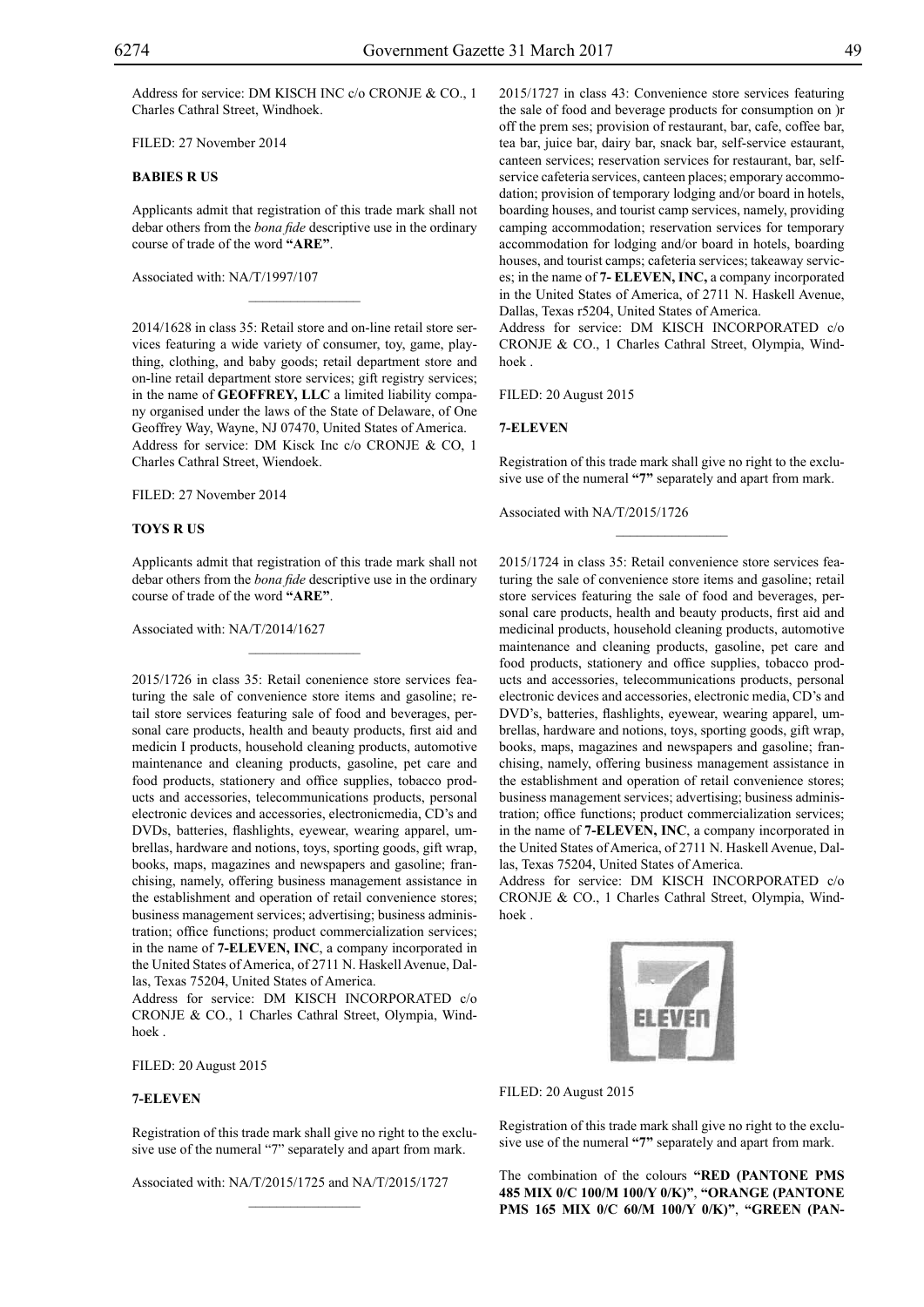**tone PMS 341 mix 100/c 0/m 70/y 30/k)"** as shown in the representation accompanying the application is an essential and distinctive feature of the trade mark.

 $\frac{1}{2}$ 

Associated with: NA/T/2015/1725

2015/1725 in class 43: Convenience store services featuring the sale of food and beverage products for consumption on or off the premises; provision of restaurant, bar, cafe, coffee bar, tea bar, juice bar, dairy bar, snack bar, self-service restaurant, canteen services; reservation services for restaurant, bar, self-service cafeteria services, canteen places; temporary accommodation; provision of temporary lodging and/or board in hotels, boarding houses, and tourist camp services, namely, providing camping accommodation; reservation services for temporary accommodation for lodging and/or board in hotels, boarding houses, and tourist camps; cafeteria services; takeaway services; in the name of **7-ELEVEN, INC**, a company incorporated in the United States of America, of 2711 N. Haskell Avenue, Dallas, Texas 75204, United States of America.

Address for service: DM KISCH INCORPORATED c/o CRONJE & CO., 1 Charles Cathral Street, Olympia, Windhoek .



Registration of this trade mark shall give no right to the exclusive use of the numeral **"7"** separately and apart from mark.

The combination of the colours "RED (PANTONE PMS **485 mix 0/c 100/m 100/y 0/k)"**, **"orange (pantone PMS 165 mix 0/c 60/m 100/y 0/k)"**, **"green (pantone PMS 341 mix 100/c 0/m 70/y 30/k)"** as shown in the representation accompanying the application is an essential and distinctive feature of the trade mark.

Associated with: NA/T/2015/1724

2015/1887 in class 5: Medicines and pharmaceutical preparations for veterinary use; in the name of **INTERVET INTER-NATIONAL BM**., a Dutch company, of Wim de korverstraat 35, 5831 AN Boxmeer, Netherlands.

 $\frac{1}{2}$ 

Address for Service: FAIRBRIDGES ATTORNEY, Sixteenth Floor, Main Tower, Standard Bank Centre, Heerengracht, Cape Town 8001.

FILED: 4 September 2015

## **EXZOLT**

2012/581 in class 35: Offering for sale and the sale of goods in the retail and wholesale trade; advertising; business management; business administration; office functiins; in the name of **GREEN CROSS MANUFACTURERS (PROPRIETARY) LIMITED**, a South African company, of 26-30 Benbow Avenue, Epping Industria 1, Western Cape, Republic of South Africa.

Address for service: FAIRBRIDGES ATTORNEYs, Sixteenth Floor, Main Tower, Standard Bank Centre, Heerrengracht, Cape Town 8001.



Filed: 2 May 2012

2012/580 in class 25: Clothing, footwear, headgear; in the name of **GREEN CROSS MANUFACTURERS (PRO-PRIETARY) LIMITED**, a South African company, of 26-30 Benbow Avenue, Epping Industria 1, Western Cape, Republic of South Africa.

 $\frac{1}{2}$ 

Address for service: FAIRBRIDGES ATTORNEYs, Sixteenth Floor, Main Tower, Standard Bank Centre, Heerrengracht, Cape Town 8001.



Filed: 2 May 2012

The colour **"GREEN"** appearing on the representation affixed to the form of application constitutes a distinctive feature of the mark.

 $\overline{\phantom{a}}$  , where  $\overline{\phantom{a}}$ 

Associated with: NA/T/2012/581

2012/579 in class 10: Surgical, medical, dental and veterinary apparatus and instruments, artificial limbs, eyes and teeth; orthopaedic articles; suture materials; in the name of **GREEN CROSS MANUFACTURERS (PROPRIETARY) LIM-ITED** a South African company, of 26-30 Benbow Avenue, Epping Industria 1, Western Cape, Republic of South Africa. Address for service: Fairgridges Attorneys, Sixteenth Floor, Main Tower, Standard Bank Centre, Heerrengracht, Cape Town 8001.



Filed: 2 May 2012

The colour **"GREEN"** appearing on the representation affixed to the form of application constitutes a distinctive feature of the mark.

 $\frac{1}{2}$ 

Associated with: NA/T/2012/580

2012/578 in class 5: Pharmaceutical, veterinary and sanitary preparations, dietetic substances adapted for medical use, food for babies; plasters, materials for dressings; material for stopping teeth, dental wax; disinfectants; preparations for destroying vermin; fungicides, herbicides; in the name of **GREEN CROSS MANUFACTURERS (PROPRIETARY) LIM-ITED**, A South African company, of 26-30 Benbow Avenue, Epping Industria 1, Western Cape, Republic of South Africa.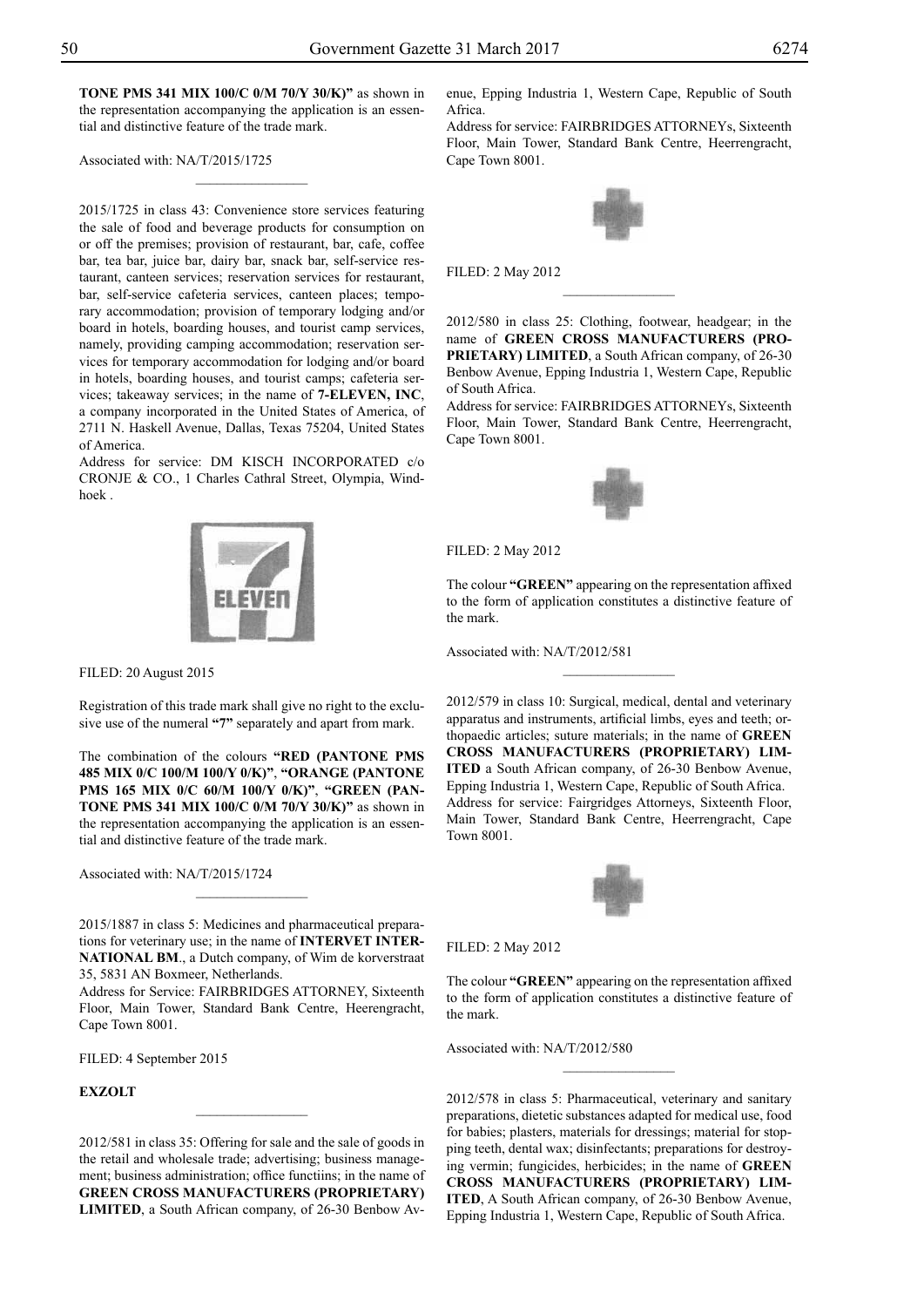Address for service: FAIRBRIDGES ATTORNEYs, Sixteenth Floor, Main Tower, Standard Bank Centre, Heerrengracht, Cape Town 8001.



Filed: 2 May 2012

The colour **"GREEN"** appearing on the representation affixed to the form of application constitutes a distinctive feature of the mark.

 $\mathcal{L}=\mathcal{L}^{\mathcal{L}}$ 

Associated with: NA/T/2012/579

2012/500 in class 25: Clothing, footwear, headgear; in the name of **GREEN CROSS MANUFACTURERS (PROPRI-ETARY) LIMITED**, a South African company, of 2640 Benbow Avenue, Epping Industrie 1, Western Cape, Republic of South Africa.

Address for service: FAIRBRIDGES ATTORNEY, Sixteenth Floor, Main Tower, Standard Bank Centre, Heerengracht, Cape Town 8001.

## **GREEN#CROSS**

Filed: 5 April 2012

Registration of this trademark shall give no right to the exclusive use of the words **"GREEN"** and **"CROSS"** and the **"CROSS"** device separately and apart from the mark.

 $\mathcal{L}=\mathcal{L}^{\mathcal{L}}$ 

Associated with: NA/T/2012/501

2012/501 in class 35: Offering for sale and the sale of goods in the retail and wholesale trade; advertising; business management; business administration; office functions; in the name of **GREEN CROSS MANUFACTURERS (PROPRIETARY) LIMITED**, A South African company, of 26-30 Benbow Avenue, Epping Industrie 1, Western Cape, Republic of South Africa.

Address for service: FAIRBRIDGES ATTORNEY, Sixteenth Floor, Main Tower, Standard Bank Centre, Heerengracht, Cape Town 8001.

## **GREEN+CROSS**

Filed: 5 April 2012

Registration of this trademark shall give no right to the exclusive use of the words **"GREEN"** and **"CROSS"** and the **"CROSS"** device separately and apart from the mark.

 $\overline{\phantom{a}}$  , where  $\overline{\phantom{a}}$ 

Associated with: NA/T/2012/498

2012/499 in class 10: Surgical, medical, dental and veterinary apparatus and instruments, artificial limbs, eyes and teeth; orthopedic articles; suture materials; in the name of **GREEN CROSS MANUFACTURERS (PROPRIETARY) LIM-ITED**, a South African company, of 26-30 Benbow Avenue, Epping Industrie 1, Western Cape, Republic of South Africa.

Address for service: FAIRBRIDGES ATTORNEY, Sixteenth Floor, Main Tower, Standard Bank Centre, Heerengracht, Cape Town 8001.

## **GREEN#CROSS**

Filed: 5 April 2012

Registration of this trademark shall give no right to the exclusive use of the words **"GREEN"** and **"CROSS"** and the **"CROSS"** device separately and apart from the mark.

 $\frac{1}{2}$ 

Associated with: NA/T/2012/500

2012/498 in class 5: Pharmaceutical, veterinary and sanitary preparations, dietetic substances adapted for medical use, food for babies; plasters, materials for dressings; material for stopping teeth, dental wax; disinfectants; preparations for destroying vermin; fungicides, herbicides; in the name of **GREEN CROSS MANUFACTURERS (PROPRIETARY) LIM-ITED**, a South African company, of 26-30 Benbow Avenue, Epping Industria 1, Western Cape, Republic of South Africa. Address for service: Fairgridges Attorney, Sixteenth Floor, Main Tower, Standard Bank Centre, Heerengracht, Cape Town 8001.

## **GREEN+CROSS**

Filed: 5 April 2012

Registration of this trademark shall give no right to the exclusive use of the words **"GREEN"** and **"CROSS"** and the **"CROSS"** device separately and apart from the mark.

Associated with: NA/T/2012/499

2014/61 in class 5: Pharmaceutical preparations; in the name of **MERCK SHARP & DOHME CORP**, a New Jersey corporation, of One Merck drive, Whitehouse Station, New Jersey, 08889, United States of America.

 $\frac{1}{2}$ 

Address for service: FAIRBRIDGES ATTORNEYs, Sixteenth Floor, Main Tower, Standard Bank Centre, Heerengracht, Cape Town 8001.

Filed: 15 January 2014

**VIMASCEND**

2014/185 in class 5: Pharmaceutical preparations; in the name of **MERCK SHARP & DOHME CORP**., a New Jersey corporation, of One Merck Drive, Whitehouse Station, New Jersey 08889, United States of America.

Address for service: FAIRBRIDGES ATTORNEYs, Sixteenth Floor, Main Tower, Standard Bank Centre, Heerengracht, Gape Town 8001.

FILED: 3 March 2014

**TACIVIEN**

2014/186 in class 5: Pharmaceutical preparations; in the name of **MERCK SHARP & DOHME CORP**., a New Jersey cor-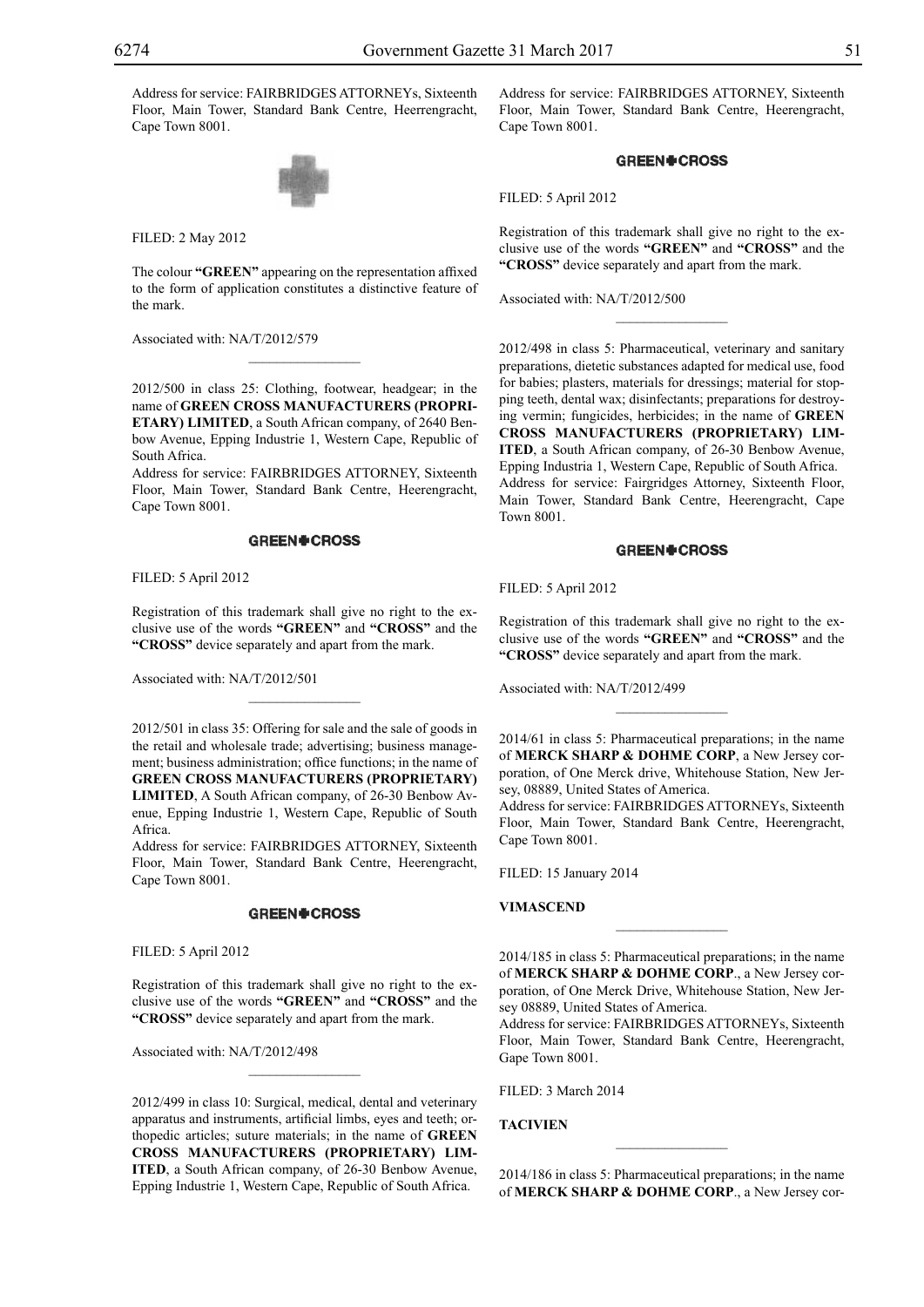poration, of One Merck Drive, Whitehouse Station, New Jersey 08889, United States of America.

Address for service: FAIRBRIDGES ATTORNEYs, Sixteenth Floor, Main Tower, Standard Bank Centre, Heerengracht, Cape Town 8001.

FILED: 3 March 2014

## **JEGZO**

2015/2867 in class 5: Medicines and pharmaceutical preparations for veterinary use; in the name of **INTERVET INTE-NATIONAL B.V**., a corporation organised and existing under the laws of the Netherlands, of Wim de Körverstraat 35, 5831 AN Boxmeer, Netherlands.

 $\overline{\phantom{a}}$  , where  $\overline{\phantom{a}}$ 

Address for service: FAIRBRIDGES ATTORNEYs, Sixteenth Floor, Main Tower, Standard Bank Centre, Heerengracht, Cape town 8001.

Filed: 1 December 2015

## **SUPRECTO**

Applicant admits that registration of this trade mark shall not debar other persons from the *bona fide* descriptive use of the word **"SUPER"** in the ordinary course of trade.

 $\frac{1}{2}$ 

2015/2978 in lass 5: Medicines and pharmaceutical preparations for veterinary use; in the name of **INTERVET INTER-NATIONAL B.V.**, a corporation organised and existing under the laws of the Netherlands, of Wim de Körverstraat 35, 5831 AN Boxmeer, Netherlands.

Address for service: FAIRBRIDGES ATTORNEYs, Sixteenth Floor, Main Tower, Standard Bank Centre, Heerengracht, Cape Town 8001.

Filed: 14 December 2015

## **LIVEXO**

2015/2139 in class 36: Insurance services in the class; financial services; estate planning services; monetary affairs; in the name of **PROFESSIONAL PROVIDENT SOCIETY INSURANCE COMPANY LIMITED**, a South African company, of 6 Anerley Road, Parktown, Johannesburg, 2193, Republic of South Africa.

Address for service: H.D. BOSSAU & CO, 49 Feld Street, Windhoek.

Filed: 2 October 2015

## **THE PROFESSIONAL PROVIDENT SOCIETY ACADEMY**

Registration of this trademark shall give no right to the exclusive use of the word **"ACADEMY",** separately and apart from the mark.

Associated with: NA/T/2015/2138 and NA/T/2015/2140

2015/2141 in class 36: Insurance services in the class; financial services; estate planning services; monetary affairs; it the name of **PROFESSIONAL PROVIDENT SOCIETY IN-SURANCE COMPANY LIMITED**, a South African com-

 $\frac{1}{2}$ 

pany, of 6 Anerley Road, Parktown, Johannesburg, 2193, Republic of South Africa. Address for service: H.D. BOSSAU & CO, 49 Feld Street, Windhoek.

Filed: 2 October 2015

## **THE PPS ACADEMY**

Registration of this trademark shall give no right to the exclusive use of the word **"ACADEMY",** separately and apart from the mark.

 $\overline{\phantom{a}}$  , where  $\overline{\phantom{a}}$ 

Associated with: NA/T/2015/2138 and NA/T/2015/2142

2015/2142 in class 41: Services relating to education and training in the class; in the name of **PROFESSIONAL PROVI-DENT SOCIETY INSURANCE COMPANY LIMITED**, a South African company, of 6 Anerley Road, Parktown, Johannesburg, 2193, Republic of South Africa.

Address for service: H.D. Bossau & Co, 49 Feld Street, Windhoek.

FILED: 2 October 2015

## **THE PPS ACADEMY**

Registration of this trademark shall give no right to the exclusive use of the word **"ACADEMY"**, separately and apart from the mark.

 $\frac{1}{2}$ 

Associated with: NA/T/2015/2141

2009/810 in class 5: Pharmaceutical and veterinary preparations; sanitary preparations for medical purposes; dietetic substances adapted for medical use, food for babies; plasters, materials for dressings; material for stopping teeth, dental wax; disinfectants; preparations for destroying vermin; fungicides, herbicides; in the name of **FERRING B.V.**, of Polarisavenue 144, 2132 JX Hoofdorp, The Netherlands.

Address for service: HAHN & HAHN c/o H.D. BOSSAU & Co, 49 Feld Street, Windhoek.

Filed: 31 July 2009

## **BIO-HEP-B**

Registration of this trademark shall give no right to the exclusive use of the word **"BIO"** or the letter **"B"**, separately from each other and apart from the mark.

 $\frac{1}{2}$ 

2015/2137 in class 36: Insurance services in the class; financial services; estate planning services; monetary affairs; in the name of **PROFESSIONAL PROVIDENT SOCIETY INSURANCE COMPANY LIMITED**, a South African company, of 6 Anerley Road, Parktown, Johannesburg, 2193, Republic of South Africa.

Address for service: H.D. BOSSAU & CO, 49 Feld Street, Windhoek.

FILED: 2 October 2015

## **THE PROFESSIONAL PROVIDENT SOCIETY FOUNDATION TRUST**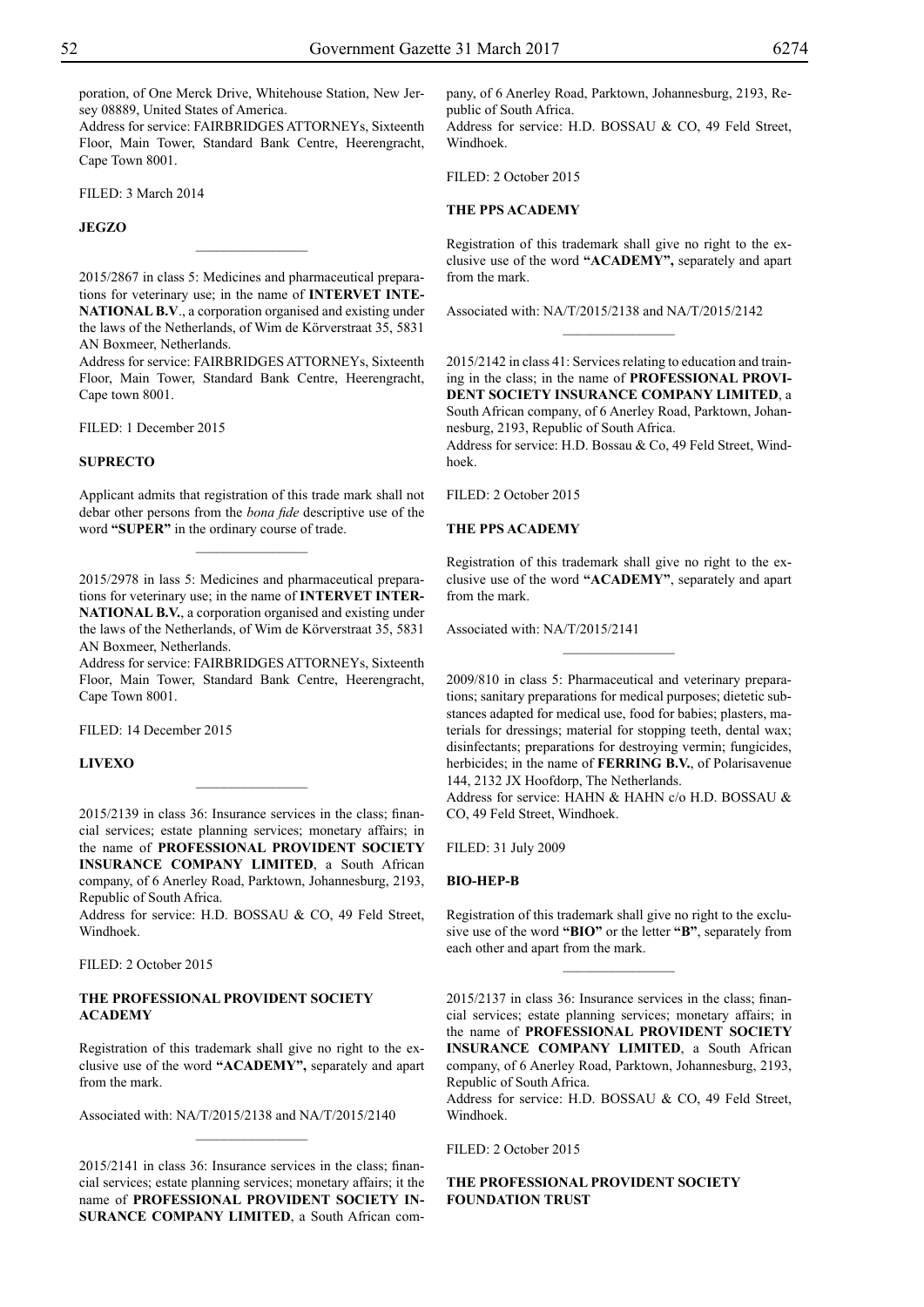Registration of this trademark shall give no right to the exclusive use of the word **"TRUST"**, separately and apart from the mark.

 $\overline{\phantom{a}}$  , where  $\overline{\phantom{a}}$ 

2012/465 in class 25: Clothing, footwear, headgear, in the name of **DUNNS STORES (PTY) LTD**, of Fashaf House, Unit 2, Primegro Park, Cnr Old Pretoria Roadand Tonnetti Street, Midrand, 1685, Republic of South Africa.

Address for service: H.D. BOSSAU & CO, 49 Feld street, Windhoek.



Filed: 4 April2012

Registration of this trade mark shall give no right to the letter **"M"**, other than as depicted separately and apart from the mark as a whole.

This mark consists of the colour combination **"black"**, **"silver"** and **"red"**.

Associated with Application NA/T/2012/0459 and NA/T/2003/0930  $\mathcal{L}=\mathcal{L}^{\mathcal{L}}$ 

2014/981 in class 37: The development, management and construction of property developments in Namibia; in the name of **JIMMEY CONSTRUCTION (PROPRIETARY) LIMIT-ED,** of Reger Street, Southern Industrial Area, PO Box 1575, Windhoek, Namibia.

Address for service: H.D. BOSSAU & CO, 49 Feld Street, Windhoek.



Filed: 14 August 2014

ABIGAIL

2015/483 in class 29: Fish and Fish Products; raw, preserved, pickled, dried and cooked fish and fish products; frozen and tinned fish and fish products; food products made from fish; fish products containing fish, in the name of **OVERBERG FISHING COMPANY (PROPRIETARY) LIMITED**, a Namibian company, (whose legal address is: 2nd Floor Nedbank Building, Walvis Bay, Namibia).

 $\mathcal{L}=\mathcal{L}^{\mathcal{L}}$ 

Address for service: H.D. BOSSAU & CO, 49 Feld Street, Windhoek.



Filed: 27 March 2015

Associated with application NA/T/2015/480.

2009/946 in class 37: Building construction; repair; !installation services, including services relating to construction of road and runway services and rehabilitation thereof; in the name of **GRINAKER - LTA INTELLECTUAL PROP-ERTY (PROPRIETARY) LIMITED**, a South African Company, of 204 Rivonia Road, Morningside, Gauteng, 2057, Republic of South Africa.

 $\frac{1}{2}$ 

Address for service: SPOOR & FISHER c/o H.D. BOSSAU & Co, 49 Feld Street, Windhoek.



Filed: 17 September 2009

Registration of this trade mark shall give no right to the exclusive use of the word **"ROADS"**, or of the road device (but shall grant rights in the representation thereof as depicted in the trade mark accompanying the application), separately and apart from the mark.

2009/1191 in class 5: Pharmaceutical, veterinary and sanitary substances; in the name of **ASPEN PHARMACARE HOLD-INGS LIMITED**, a company of, of Building 8, Healthcare Park, Woodlands Drive, Woodmead, Sandton, Johannesburg, Republic of South Africa.

Address for service: SPOOR & FISHER c/o H.D. BOSSAU & Co, 49 Feld Street, Windhoek.

 $\frac{1}{2}$ 

Filed: 13 November 2009

#### **ISOLIFT**

2010/427 in class 7: Mechanical powertransmission systems; gears and gear boxes including those for boats and vessels; machinery and tools for manufacturing gears and gear boxes; mechanical and fluid couplings including those for boats and vessels; mechanical actuators; electric motors; motors for boats and vessels including electric motors; hydraulic apparatus and machines; hydraulic motors; hydraulic pumps; hydraulic valves; hydraulic control equipment; parts and fittings for all the aforesaid goods; in the name of **DAVID BROWN GEAR SYSTEMS LIMITED**, a company incorporated and register in England and Wales, of Park Works, Park Road, Lockwood, Huddersfield HD4 5DD, United Kingdom. Address for service: SPOOR & FISHER c/o H.D. BOSSAU & Co., 49 Feld Street, Windhoek.



Filed: 14 April 2010 Associated with NA/T/2010/428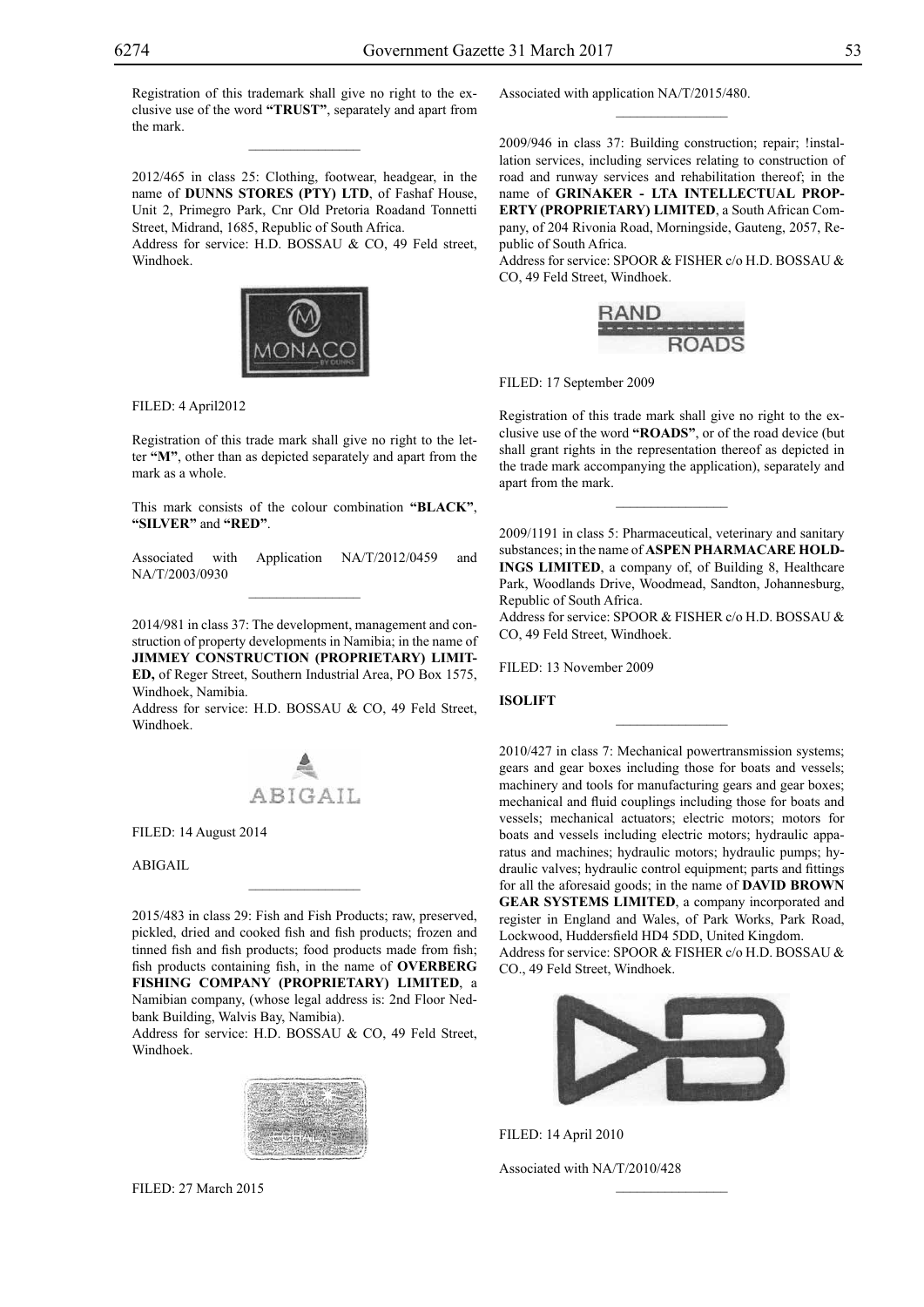2010/428 in class 37: Maintenance, installation, reconditioning and repair of machinery and power transmission systems, including hydraulic apparatus gears, gear boxes, mechanical and fluid couplings, electric motors and parts thereof; in the name of **DAVID BROWN GEAR SYSTEMS LIMITED**, a company incorporated and register in England and Wales, of Park Works, Park Road, Lockwood, Huddersfield HD4 5DD, United Kingdom.

Address for service: SPOOR & FISHER c/o H.D. BOSSAU & Co., 49 Feld Street, Windhoek.



Filed: 14 April 2010

Associated with NA/T/2010/429

2010/429 in class 12: Power transmission systems; gears and gear boxes including those for motor vehicles and railways; motor vehicles including armoured vehicles; dredges; vehicle transmissions and steering arrangements; mechanical and fluid couplings; motors for railway and land vehicles including electric motors; hydraulic equipment for use in or on vehicles; parts and fittings for all the aforesaid goods; in the name of **DAVID BROWN GEAR SYSTEMS LIMITED**, a company incorporated and register in England and Wales, of Park Works, Park Road, Lockwood, Huddersfield HD4 5DD, United Kingdom.

 $\frac{1}{2}$ 

Address for service: SPOOR & FISHER c/o H.D. BOSSAU & Co., 49 Feld Street, Windhoek.



Filed: 14 April 2010

Associated with NA/T/2010/428

2013/994 in class 34: Cigarettes; tobacco; tobacco products; lighters; matches; smokers' art es; in the name of **BROWN & WILLIAMSON TOBACCO CORPORATION (PROPRI-ETARY) LIMITED**, a South African company, of 34 Alexander Street, Stellenbosch, Western Cape, Republic of South Africa.

 $\frac{1}{2}$ 

Address for service: SPOOR & FISHER, c/o H.D. BOSSAU & CO, 49 Feld Street, Windhoek, Republic of Namibia.



FILED: 1 August 2013

Registration of this trade mark shall give no right to the exclusive use of the words **"TOBACCO COMPANY"** and the phrases **"VA"** or **"USA"** in their geographical signification separately and apart from the mark.

Associated with NA/T/2013/106

2010/1790 in class 37: Installation and repair of exhaust systems and exhaust silencers for vehicles; in the name of **ETC COMPONENTS (PROPRIETARY) LIMITED**, a South African company, of 245 Quality Street, Jacobs, Durban 4052, Republic of South Africa.

 $\overline{\phantom{a}}$  , where  $\overline{\phantom{a}}$ 

Address for service: SPOOR & FISHER c/o H.D. BOSSAU & CO, 49 Feld Street, Windhoek.



Filed: 3 November 2010

Associated with: NA/T/2010/1789

2013/1291 in class 19: Building materials (non-metallic); non-metallic rigid pipes for building; asphalt, pitch and bitumen; non-metallic transportable buildings; monuments, not of metal; cementitious materials, cement and ash products; in the name of **DANGOTE CEMENT SOUTH AFRICA (PROPRIETARY) LIMITED**, a South African company, of Southdowns Office Park Block A, Cnr. John Vorster and Karee Streets, Irene X54, Centurion, Gauteng, Republic of South Africa.

 $\frac{1}{2}$ 

Address for service: SPOOR & FISHER c/o H.D. BOSSAU & Co, 49 Feld Street, Windhoek.



FILED: 10 October 2013

Registration of this trademark shall give no right to the exclusive use of the numerals **"32"**, (but shall grant rights in the representation thereof as depicted in the trade mark accompanying the application) each separately and apart from the mark.

The combination of the colours "PINK (PANTONE MA**genta)"**, **"BLACK"**, **"GREY"** and **"WHITE"** as depicted on the representation accompanying the application, is an essential and distinctive feature of the mark.

 $\frac{1}{2}$ 

Associated with: NA/T/2013/1288 and NA/T/2013/1292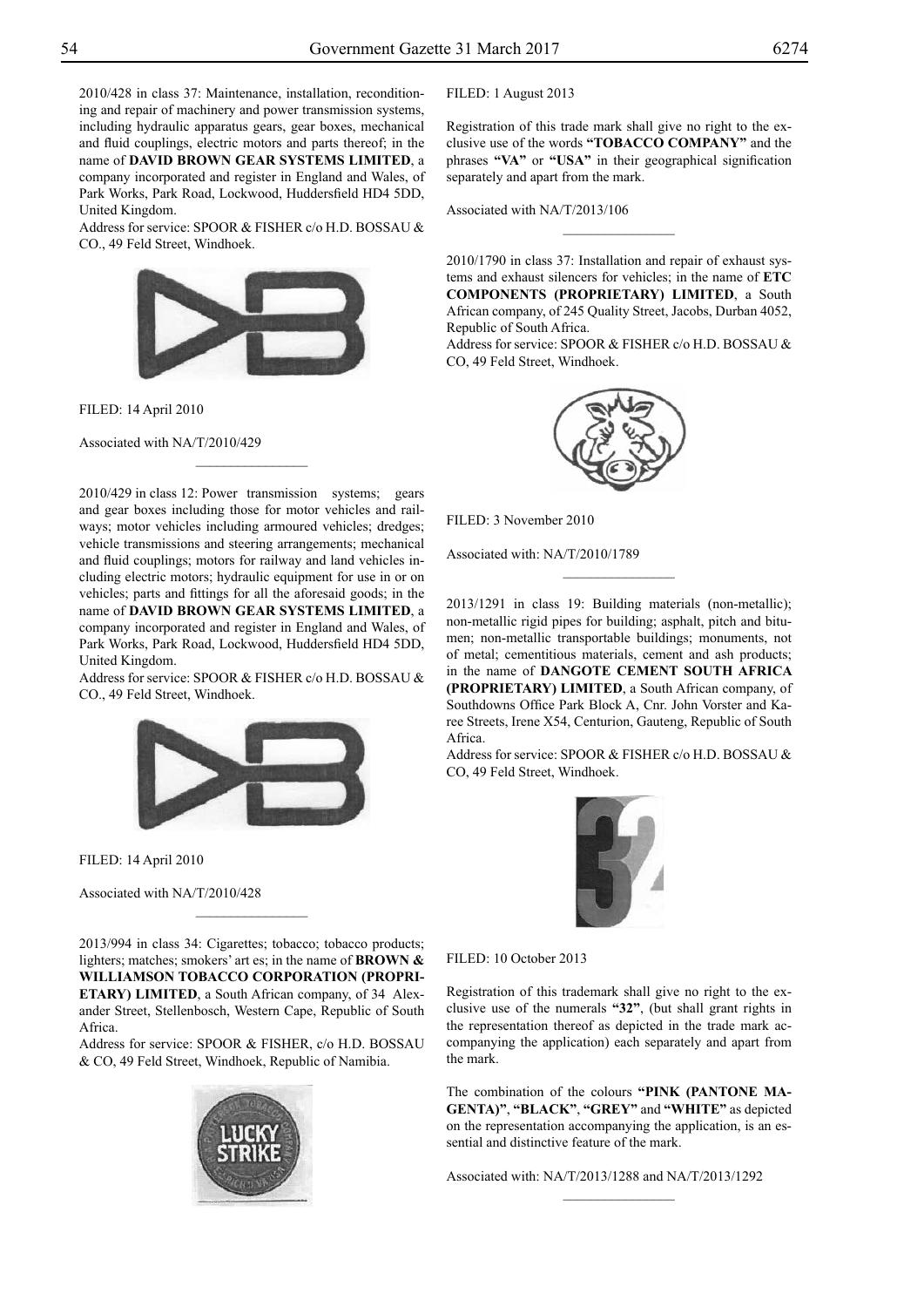2013/1292 in class 19: Building materials (non-metallic); non-metallic rigid pipes for building; asphalt, pitch and bitumen; non-metallic transportable buildings; monuments, not of metal; cementitious materials, cement and ash products; in the name of **DANGOTE CEMENT SOUTH AFRICA (PROPRIETARY) LIMITED**, a South African company, of Southdowns Office Park Block A, Cnr. John Vorster and Karee Streets, Irene X54, Centurion, Gauteng, Republic of South Africa.

Address for service: SPOOR & FISHER c/o H.D. BOSSAU & CO, 49 Feld Street, Windhoek.



FILED: 10 October 2013

Registration of this trademark shall give no right to the exclusive use of the numerals **"32"**, (but shall grant rights in the representation thereof as depicted in the trade mark accompanying the application) each separately and apart from the mark.

The combination of colours "YELLOW (PANTONE 116)", **"BLACK"**, **"GREY"** and **"WHITE"** as depicted on the representatior accompanying the application, is an essential and distinctive feature of the mark.

 $\mathcal{L}=\mathcal{L}^{\mathcal{L}}$ 

Associated with: NA/T/2013/1293

2013/1293 in class 19: Building materials (non-metallic); non-metallic rigid pipes for building; asphalt, pitch and bitumen; non-metallic transportable buildings; monuments, not of metal; cementitious materials, cement and ash products; in the name of **DANGOTE CEMENT SOUTH AFRICA (PROPRIETARY) LIMITED**, a South African company, of Southdowns Office Park Block A, Cnr. John Vorster and Karee Streets, Irene X54, Centurion, Gauteng, Republic of South Africa.

Address for service: SPOOR & FISHER c/o H.D. BOSSAU & Co, 49 Feld Street, Windhoek.



FILED: 10 October 2013

Registration of this trademark shall give no right to the exclusive use of the numerals **"32"**, (but shall grant rights in the representation thereof as depicted in the trade mark accompanying the application) each separately and apart from the mark.

The combination of colours "GREEN (PANTONE **Green)"**, **"BLACK"**, **"GREY"** and **"WHITE"** as depicted on the representatior accompanying the application, is an essential and distinctive feature of the mark.

 $\frac{1}{2}$ 

Associated with: NA/T/2013/1294

2013/1294 in class 19: Building materials (non-metallic); non-metallic rigid pipes for building; asphalt, pitch and bitumen; non-metallic transportable buildings; monuments, not of metal; cementitious materials, cement and ash products; in the name of **DANGOTE CEMENT SOUTH AFRICA (PROPRIETARY) LIMITED**, a South African company, of Southdowns Office Park Block A, Cnr. John Vorster and Karee Streets, Irene X54, Centurion, Gauteng, Republic of South Africa.

Address for service: SPOOR & FISHER c/o H.D. BOSSAU & Co, 49 Feld Street, Windhoek.



FILED: 10 October 2013

Registration of this trademark shall give no right to the exclusive use of the numerals **"32"**, (but shall grant rights in the representation thereof as depicted in the trade mark accompanying the application) each separately and apart from the mark.

The combination of the colours **""BLUE" (PANTONE Cyan)"**, **"BLACK"**, **"GREY"** and **"WHITE"** as depicted on the representation accompanying the application, is an essential and distinctive feature of the mark.

 $\frac{1}{2}$ 

Associated with: NA/T/2013/1295

2013/1295 in class 19: Building materials (non-metallic); non-metallic rigid pipes for building; asphalt, pitch and bitumen; non-metallic transportable buildings; monuments, not of metal; cementitious materials, cement and ash products; in the name of **DANGOTE CEMENT SOUTH AFRICA (PROPRIETARY) LIMITED**, a South African company, of Southdowns Office Park Block A, Cnr. John Vorster and Karee Streets, Irene X54, Centurion, Gauteng, Republic of South Africa.

Address for service: SPOOR & FISHER c/o H.D. BOSSAU & Co, 49 Feld Street, Windhoek.

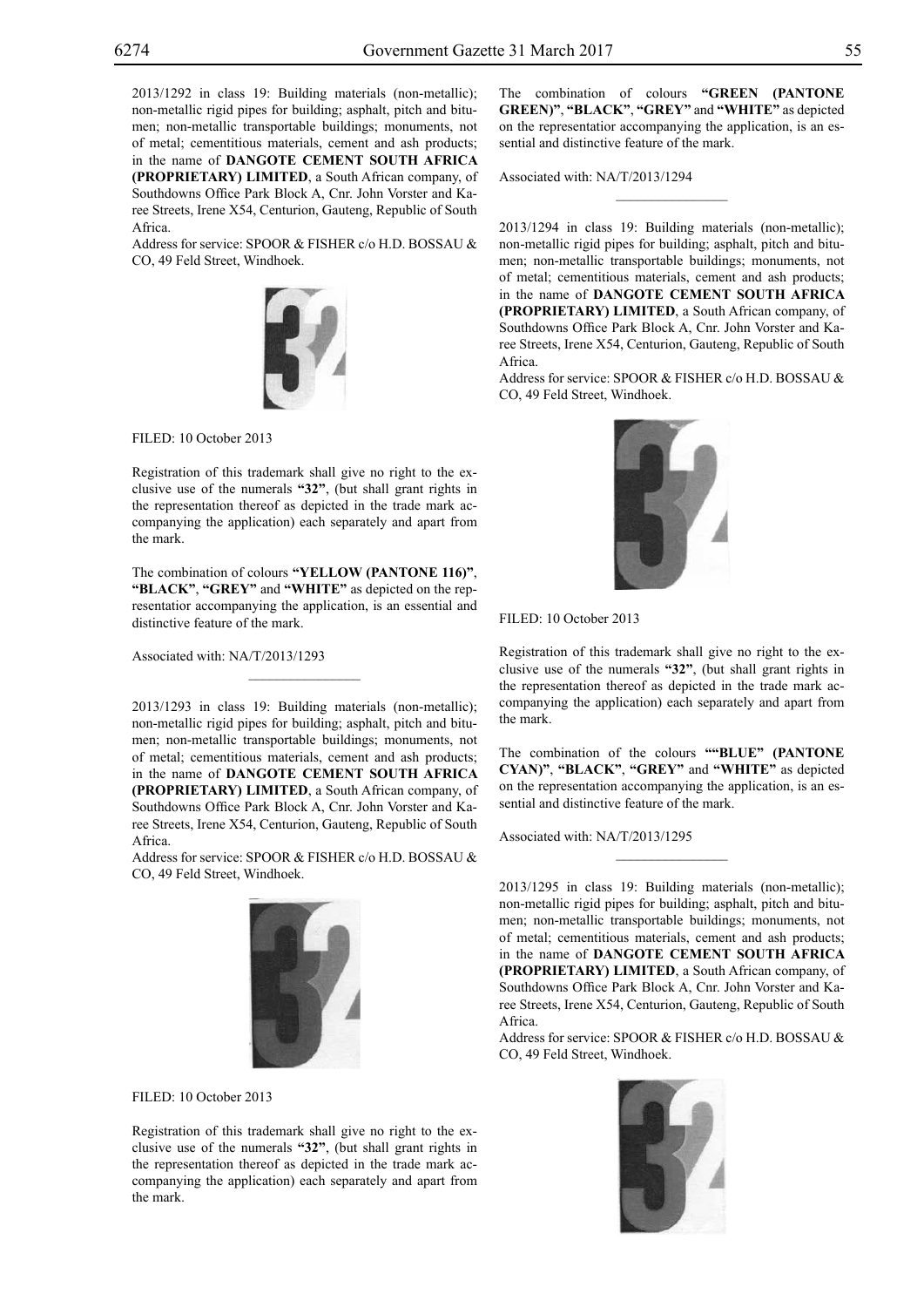FILED: 10 October 2013

Registration of of this trademark shall give no right to the exclusive use of the numerals **"32"**, (but shall grant rights in the representation thereof as depicted in the trade mark accompanying the application) each separately and apart from the mark.

The combination of the colours "RED (PANTONE 1797)", **"BLACK"**, **"GREY"** and **"WHITE"** as depicted on the representation accompanying the application, is an essential and distinctive feature of the mark.

 $\overline{\phantom{a}}$  , where  $\overline{\phantom{a}}$ 

Associated with NA/T/2013/1296

2013/1296 in class 19: Building materials (non-metallic); non-metallic rigid pipes for building; asphalt, pitch and bitumen; non-metallic transportable buildings; monuments, not of metal; cementitious materials, cement and ash products; in the name of **DANGOTE CEMENT SOUTH AFRICA (PROPRIETARY) LIMITED**, a South African company, of Southdowns Office Park Block A, Cnr. John Vorster and Karee Streets, Irene X54, Centurion, Gauteng, Republic of South Africa.

Address for service: SPOOR & FISHER c/o H.D. BOSSAU & Co, 49 Feld Street, Windhoek.



Filed: 10 October 2013

Registration of this trademark shall give no right to the exclusive use of the numerals **"32"**, (but shall grant rights in the representation thereof as depicted in the trade mark accompanying the application) each separately and apart from the mark.

The combination of the colours "ORANGE (PANTONE **179)"**, **"BLACK"**, **"GREY"** and **"WHITE"** as depicted on the representation accompanying the application, is an essential and distinctive feature of the mark.

Associated with: NA/T/2013/1291

2014/47 in class 33: Alcoholic beverages(except beers); in the name of **HAVANA CLUB HOLDING S.A**., a company organised and existing under the laws of Luxembourg, of 5, rue Eugene Ruppert, L-2453, Luxembourg.

 $\frac{1}{2}$ 

Address for service: SPOOR & FISHER c/o H.D. BOSSAU & Co, 49 Feld Street, Windhoek.



## FILED: 15 January 2014

Registration of this trademark shall give no right to the exclusive use of the numeral **"7"** separately and apart from the mark.

The combination of the colours **"RED"**, **"BROWN"**, **"GREEN"**, **"BLUE"**, **"LUXOR"** and **"BLACK"** as depicted on the representation accompanying the application, is an essential and distinctive feature of the mark.

Associated with: NA/T/2008/1756

2014/55 in class 33: Alcoholic beverages (except beers); in the name of **WYBOROWA, SPOLKA AKCYJNA**, a Polish company, of Komandoria 5 61-023, Poznan, Poland. Address for service: SPOOR & FISHER c/o H.D. BOSSAU & CO, 49 Feld Street, Windhoek.

 $\frac{1}{2}$ 

 $\frac{1}{2}$ 

FILED: 15 January 2014

**WYBO**

2014/196 in class 35: Internet advertising; advertising; providing information on issuance of trading stamps, loyalty rewards cards and coupons; business management analysis or business consultancy; marketing research or analysis; providing information on commodity sales by Internet; providing information concerning commercial sales; lifestyle analysis; collection and analysis of vital data; collection and analysis of information relating beauty products and services; accumulation and compilation of information into computer databases, employment agencies; import- export agencies; document reproduction; office functions, namely filing, in particular documents or magnetic tape; providing assistance to others in the operation of data processing apparatus namely, computers, typewriters, telex machines and other similar office machines; rental of typewriters, copying machines and word processors; providing employment information, rental of vending machines; in the name of **KABUSHIKI KAISHA TOSHIBA, ALSO TRAD-ING AS TOSHIBA CORPORATION**, a Japanese corporation, of 1-1 Shibaura 1-chome, Minato-ku, Tokyo, Japan. Address for service: SPOOR & FISHER c/o H.D. BOSSAU & Co, 49 Feld Street, Windhoek.



 $\frac{1}{2}$ 

FILED: 6 March 2014

Associated with: NA/T/2014/197 and NA/T/2011/1136

2014/197 in class 37: Construction of power plants; general building construction works; plumbing; installation of medical machines and apparatus; machinery installation; electrical works; telecommunication wiring; demolition of buildings; installation, repair and maintenance of photovoltaic power generators; construction; construction consultancy; operation, check or maintenance of building equipment; repair of bicycles; maintenance of bicycles; repair or maintenance of automobiles; repair or maintenance of railway rolling stock; repair or maintenance of two-wheeled motor vehicles; repair or maintenance of cinematographic machines and apparatus; repair or maintenance of optical machines and instruments;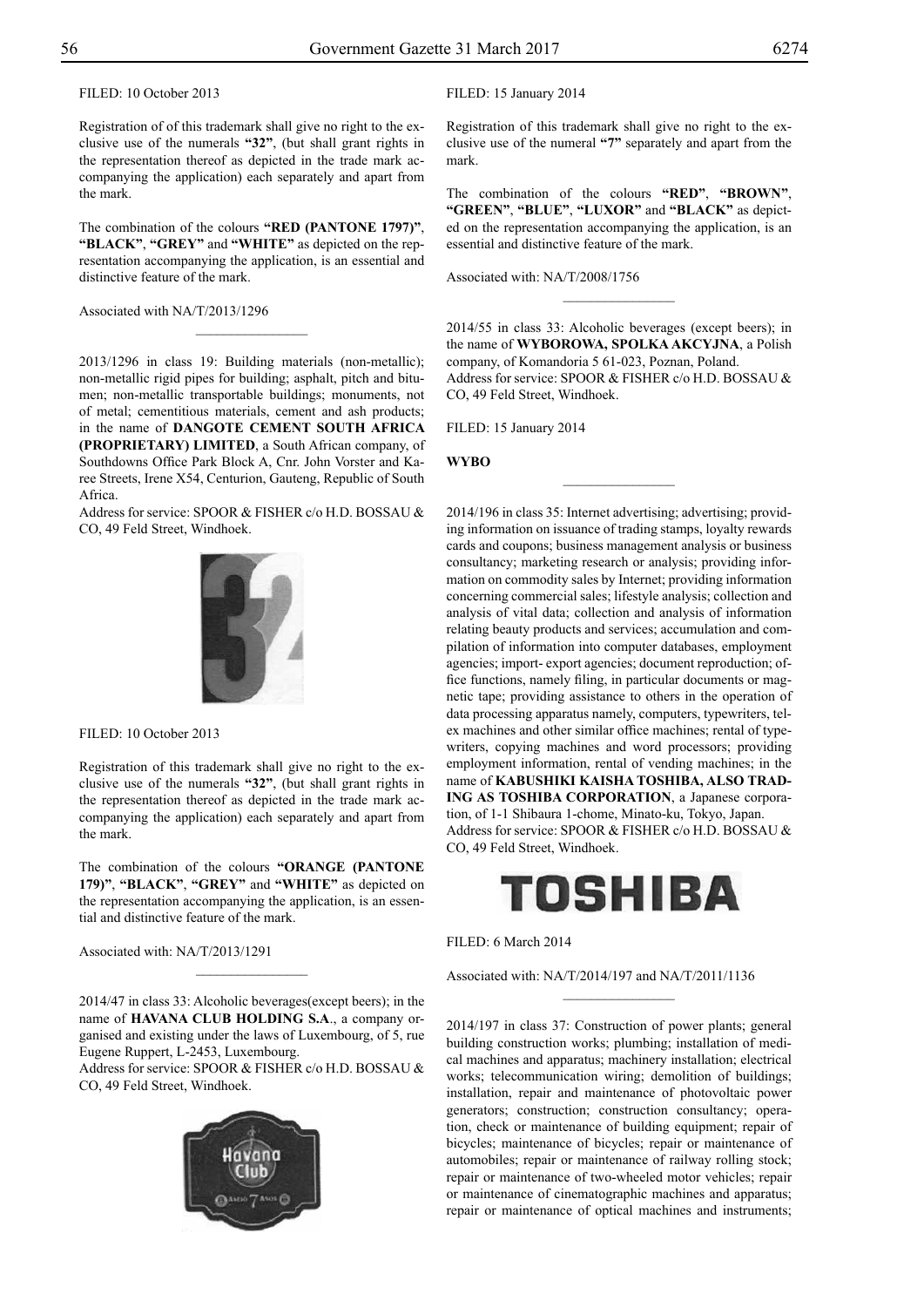repair or maintenance of photographic machines and apparatus; repair or maintenance of elevators; repair or maintenance of escalators; repair or maintenance of loading-unloading machines and apparatus; repair or maintenance of fire alarms; repair or maintenance of office machines and apparatus; repair or maintenance of air-conditioning apparatus; burner repair or maintenance; repair or maintenance of boilers; pump repair or maintenance; repair or maintenance of freezing machines and apparatus; repair or maintenance of prime movers; repair or maintenance of computers; repair or maintenance of electronic machines and apparatus; repair or maintenance of telecommunication machines and apparatus; repair or maintenance of construction machines and apparatus; repair or maintenance of consumer electric appliances; repair or maintenance of electric lighting apparatus; repair or maintenance of power distribution or control machines and apparatus; repair or maintenance of power generators; repair or maintenance of electric motors; repair or maintenance of laboratory apparatus and instruments; repair or maintenance of measuring and testing machines and instruments; repair or maintenance of medical machines and apparatus; repair or maintenance of printing or bookbinding machines and apparatus; repair or maintenance of chemical processing machines and apparatus; repair or maintenance of metal working machines and tools; repair or maintenance of industrial furnaces; repair or maintenance of nuclear reactors (atomic piles); repair or maintenance of solar furnaces; repair or maintenance of integrated circuits manufacturing machines and systems; repair or maintenance of semiconductor manufacturing machines and systems; repair or maintenance of machines and apparatus for lumbering, woodworking, or veneer and plywood making; repair or maintenance of equipment for charge station in which it aims to charge two-wheeled motor vehicles using rechargeable batter, equipment for charge station in which it aims to charge bicycles using rechargeable battery; repair or maintenance of gasoline station equipment; repair or maintenance of mechanical parking systems; repair or maintenance of dish washing machines for industrial purposes; repair or maintenance of cooking apparatus for industrial purposes; repair or maintenance of vending machines; repair or maintenance of power-driven floor cleaning machines; repair or maintenance of machines and apparatus for use in beauty salons or barbers' shops; Repair or maintenance of water pollution control equipment; repair or maintenance of water purifying apparatus; repair or maintenance of waste compacting machines and apparatus; repair or maintenance of waste crushing machines and apparatus; repair or maintenance of nuclear power plants; repair or maintenance of chemical plants; repair or maintenance of power plants; repair or maintenance of non-electric cooking heaters; repair of toys or dolls; repair or maintenance of bath fittings; repair of toilet stool units with a washing water squirter; repair of spectacles; sterilization of medical machines and apparatus; rental of carwashing apparatus; rental of electric washing machines; rental of laundry dryers; rental of spin dryers for clothes; in the name of **KABUSHIKI KAISHA TOSHIBA, ALSO TRADING AS TOSHIBA CORPORATION**, a Japanese corporation, of 1-1, Shibaura 1-chome, Minato-ku, Tokyo, Japan. Address for service: SPOOR & FISHER c/o H.D. BOSSAU & Co, 49 Feld Street, Windhoek.



 $\mathcal{L}=\mathcal{L}^{\mathcal{L}}$ 

FILED: 6 March 2014

Associated with: NA/T/2014/198

2014/198 in class 38: Electronic transmission and retrieval of data, images, audio, video, messages and documents; telecommunication access services; electronic mail services; sound, image, video data transmission over Internet; providing Internet chatrooms; online social networking services; communication by computer terminals over computer network (Internet); providing access to computer networks; rental of access time global computer networks; providing access to information and communication network (including Internet); providing information of television broadcasting, cable television broadcasting or radio broadcasting; providing information of program listing for television broadcasting, cable television broadcasting or radio broadcasting; communications by telegrams; communications by telephone; data communication services; telecommunication (other than broadcasting); broadcasting; news agencies; rental of telecommunication equipment including telephones and facsimile apparatus; in the name of **KABUSHIKI KAISHA TOSHIBA, ALSO TRAD-ING AS TOSHIBA CORPORATION**, a Japanese corporation, of 1-1, Shibaura 1-chome, Minato-ku, Tokyo, Japan. Address for service: SPOOR & FISHER c/o H.D. BOSSAU & Co, 49 Feld Street, Windhoek.

# TOSHIBA

 $\frac{1}{2}$ 

FILED: 6 March 2014

Associated with: NA/T/2014/199

2014/199 in class 41: Providing information of image, video, music over computer network; providing sound files, music files, image files, movie files over computer network (excluding downloadable files); remote educational instruction services via the Internet in the nature of providing courses of instruction in the fields of information technology, computer operation, computer programming, e-commerce, economics, business management, creation of business documents, corporate finance; business, employee training, corporate ethics, compliance, technology, languages; educational consultation in the field of employee training; providing services for business enterprises in the field of employee training; developing educational materials for others in the field of employee training; language instruction; education and training services in the field of medical care and health care; educational services relating to beauty products and beauty therapy; educational and instruction services relating to arts, crafts, sport or general knowledge; arranging, conducting and organization of seminars; providing electronic publishing; services of reference libraries for literature and documentary records; publication of books; arranging and planning of movies, shows, plays or musical performances; presentation of live musical performances; production of radio or television programs; production of videotape film in the field of education, culture, entertainment or sports [not for movies or television programs and not for advertising or publicity]; organization, arranging and conducting of sport competitions; organization of entertainment events excluding movies, shows, plays, musical performances, sports, horse races, bicycle races, boat races and auto races; providing facilities for movies, shows, plays, music or educational training; rental of cinematographic machines and apparatus; rental of television sets; rental of radio sets; rental of optical machines and apparatus; in the name of KABUSHI-**KI KAISHA TOSHIBA, ALSO TRADING AS TOSHIBA CORPORATION**, a Japanese corporation, of 1-1 Shibaura 1-chome, Minato-ku, Tokyo, Japan.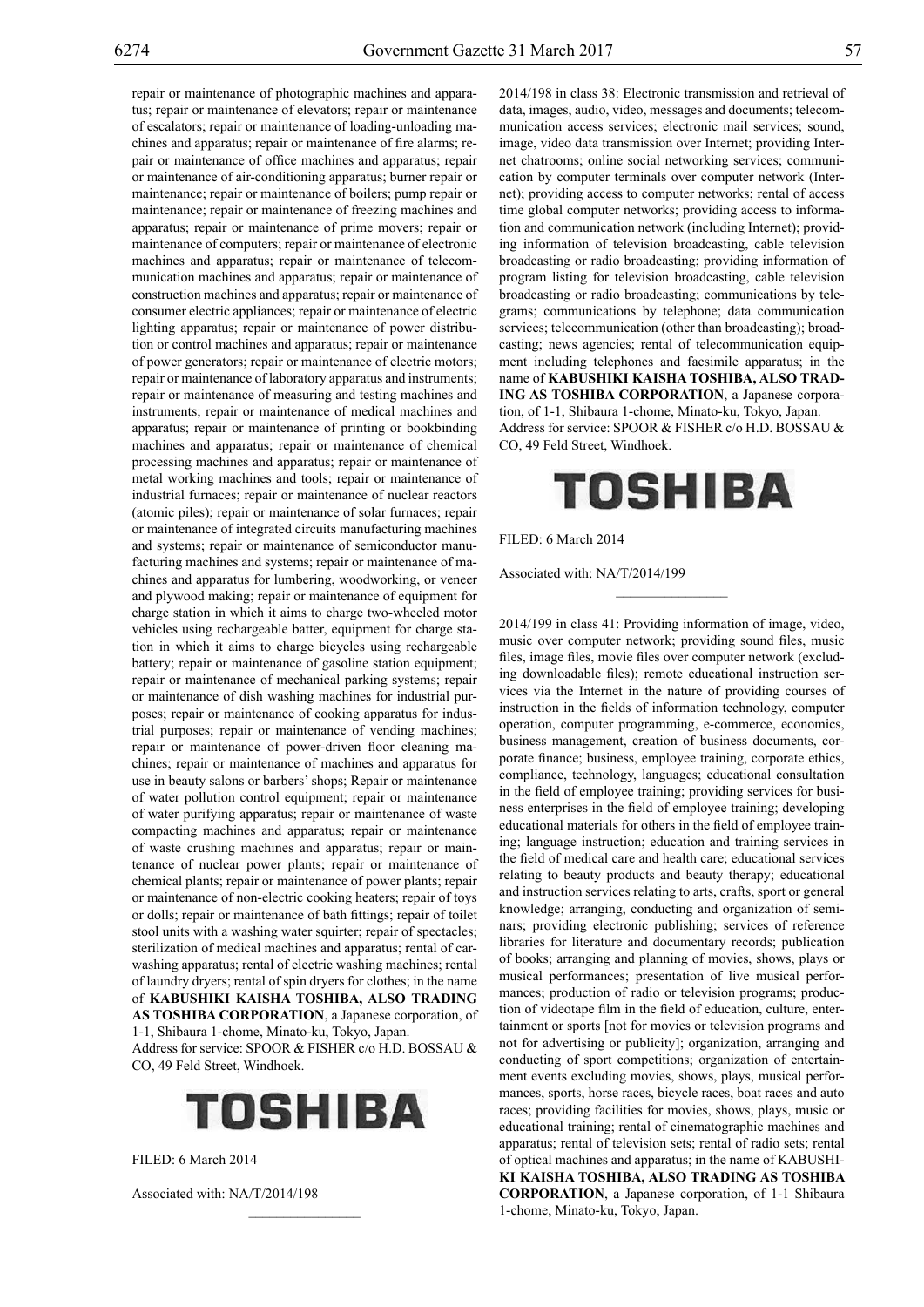Address for service: SPOOR & FISHER c/o H.D. BOSSAU & Co, 49 Feld Street, Windhoek.



 $\frac{1}{2}$ 

FILED: 6 March 2014

Associated with: NA/T/2014/200

2014/200 in class 42: Architectural design; surveying; Geological surveys or research; Designing of computers, electric appliance, information system equipment and other machines, apparatus, composed of such machines, apparatus and instruments [including their parts] or systems composed of such machines,apparatus and instruments; designing; computer software design, computer programming, or maintenance of computer software; technical advice relating to performance, operation, etc., of computers, automobiles and other machines that require high levels of personal knowledge, skill or experience of the operators to meet the required accuracy in operating them; research on building construction or city planning; testing or research on prevention of pollution; testing or research on civil engineering; testing or research on machines, apparatus and instruments; rental of measuring apparatus; rental of electric or magnetic meters and testers; rental of computers; configuration, installation, extension of function, change of function, addition of function, optimization of functions of computers; research, advisory, consultancy and information provision relating to configuration, installation, extension of function, change of function, addition of function, optimization of functions of computers; providing Internet search engine; providing Internet search engine information; rental of computer server storage area (memories) for sharing electronic information, electronic data, image data, and other digital contents over Internet; rental of computer server storage area (memories) for social networking or provision of information related to social networking; rental of computer server storage area (memories); rental of a database server; Application service provider (ASP) featuring software for database management; hosting of digital content on the Internet hosting computer sites [web sites]; consulting services in the field of hosting computer software applications; rental of storage area of servers on the Internet; rental of storage area of computers; rental of educational software featuring instruction in employee training via the Internet; design, programming, configuration, maintenance, installation, extension of function, change of function, addition of function and investigation, advice, consulting and provision of information related to design, other optimization of computer programs; in programming, configuration, maintenance, installation, extension of function, change of function, addition of function and ms; fault diagnosis and virus inspections of computer programs; investigation, other optimization of omputer progra advice, consulting an provision of information related to fault diagnosis and virus inspections of computer programs; remote monitoring of omputer system or computer programs; design, programming and maintenance of computer systems, communicat n network systems, or information processing systems; investigation, advice, consulting and provision of informatio related to design, programming and maintenance of computer systems, communication network systems, or informatio processing systems; customizing educational software featuring instruction in employee training; providing computer pr grams by application service providers; providing non-downloadable computer programs via the Internet; providing so are as a ser-

vice (SMS) services, platform as a service (PMS) services, and infrastructure as a service (IMS) services all for use in database management data storage, big data processing, home energy solutions services, healthcare services, consulting services, software design and implementation services, file sharing services, document solution services, tax services, retail services and sales, educational services, research services, group collaboration services, scheduling services, communications services, business operations, hardware maintenance services, intellectual asset management services, human resources, finance services, banking services, management services, social infrastructure services, energy solutions, traffic services, medical services, information security services; providing security for public, private and hybrid software; providing computer programs, namely, providing computer programs for web browsers, for anti hackers, for certification, for translation, for use in database management, for use as a spreadsheet, for word processing, for adding and repartitioning a hard disk drive, for integrating cluster for knowledge succeed and for the optical character readers, education of children; providing computer programs for medical diagnostic and therapy apparatus; providing computer programs for patient information management, accounting, hospital information management; providing computer programs for medical diagnostic image processing apparatus; providing computer programs for health care; providing computer programs for health clinic; providing computer programs for health guidance; providing computer programs for caring support; providing computer programs for modality worklist management; providing computer programs for surgery video image management; providing computer programs for electronic medical records; providing temporary use of on-line non-downloadable computer programs or computer software; duplication of computer programs; providing computer programs; rental of computer programs; Rental of laboratory apparatus and instruments. Beauty salons; hairdressing salons; beauty consultancy; consultancy relating to beauty behavior; medical services; providing medical information; health clinic; dentistry; preparation and dispensing of medications; health counseling; dietary and nutritional guidance; rental of medical apparatus and instruments; rental of apparatus and instruments for use in beauty salons or barbers' shops; rental of lawn mowers; in the name of **KABUSHIKI KAISHA TOSHIBA, ALSO TRAD-ING AS TOSHIBA CORPORATION**, a Japanese corporation, of 1-1 Shibaura 1-chome, Minato-ku, Tokyo, Japan. Address for service: SPOOR & FISHER c/o H.D. BOSSAU & Co, 49 Feld Street, Windhoek.



 $\overline{\phantom{a}}$  , where  $\overline{\phantom{a}}$ 

FILED: 6 March 2014

Associaed with: 2014/196

2014/230 in class 42: Hotels; resort hotels; motels; temporary accommodations; travel agency services for the reservation of hotel accommodations; specialized hotel services rendered as part of a program for frequent hotel guests; restaurant, bar and cocktail lounge services; snack bar services; catering for the provision of food and beverages; providing banquet and social function venues for special occasions; providing conference, exhibition and meeting venues; rental of chairs, tables, table linen and glassware for conference, exhibition, meeting and social functions and banquets; rental of meeting rooms; in the name of **HYATT INTERNATIONAL CORPORATION**, a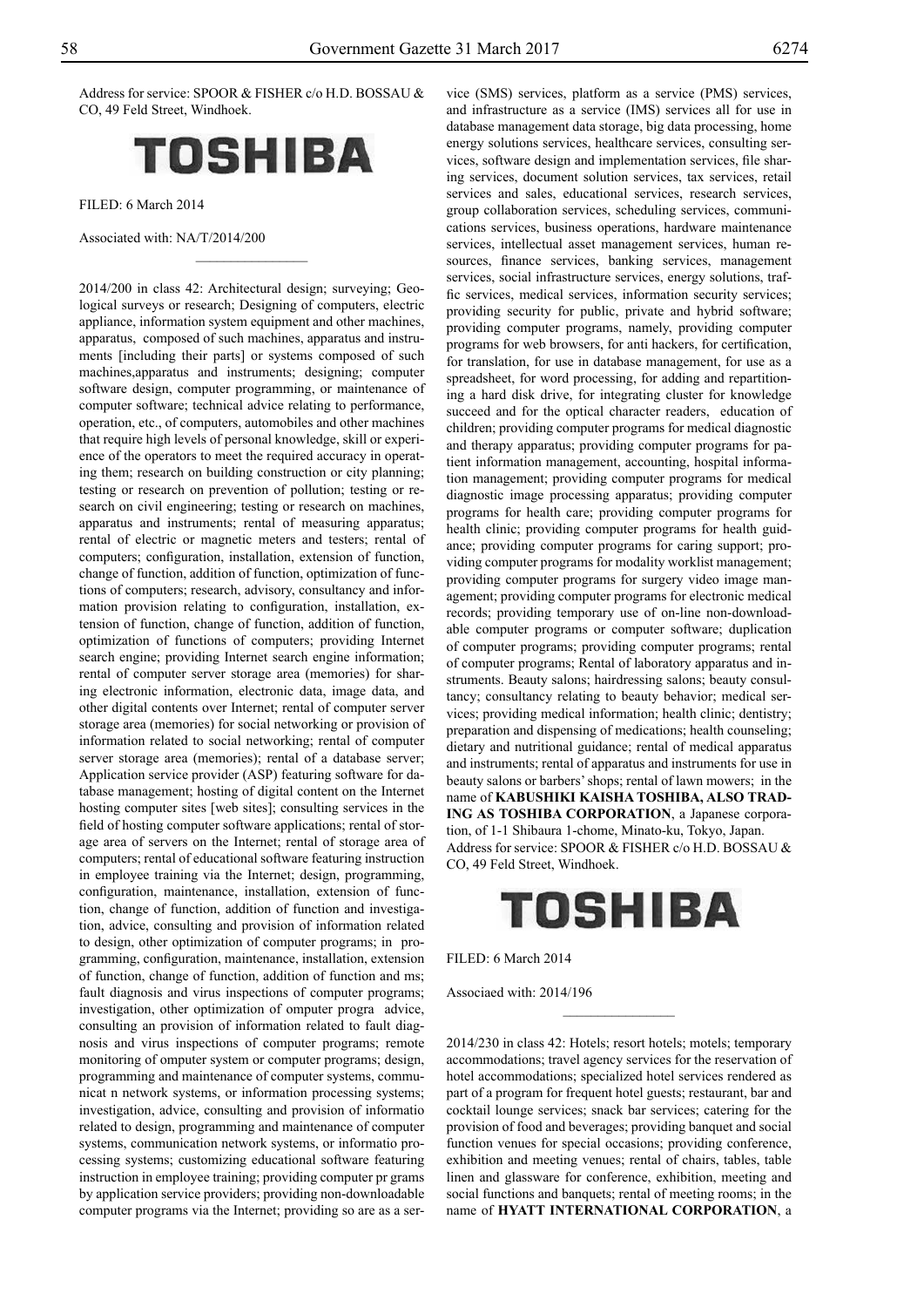corporation organised and existing under the laws of the State of Delaware, of 71 S. Wacker Drive, 14th Floor, Chicago, Illinois, 60606, United States of America.

Address for service: SPOOR & FISHER c/o H.D. BOSSAU & Co, 49 Feld Street, Windhoek.

 $\overline{\phantom{a}}$  , where  $\overline{\phantom{a}}$ 

Filed: 13 March 2014

### **HYATT REGENCY**

2014/232 in class 42: Hotels; resort hotels; motels; temporary accommodations; travel agency services for the reservation of hotel accommodations; specialized hotel services rendered as part of a program for frequent hotel guests; restaurant, bar and cocktail lounge services; snack bar services; catering for the provision of food and beverages; providing banquet and social function venues for special occasions; providing conference, exhibition and meeting venues; rental of chairs, tables, table linen and glassware for conference, exhibition, meeting and social functions and banquets; rental of meeting rooms; in the name of **HYATT INTERNATIONAL CORPORATION**, a corporation organised and existing under the laws of the State of Delaware, of 71 S. Wacker Drive, 14th Floor, Chicago, Illinois, 60606, United States of America.

Address for service: SPOOR & FISHER c/o H.D. BOSSAU & Co, 49 Feld Street, Windhoek.

 $\mathcal{L}=\mathcal{L}^{\text{max}}$ 

Filed: 13 March 2014

#### **HYATT**

Associated with: NA/T/2014/230

2014/233 in class 42: Hotels; resort hotels; motels; temporary accommodations; travel agency services for the reservation of hotel accommodations; specialized hotel services rendered as part of a program for frequent hotel guests; restaurant, bar and cocktail lounge services; snack bar services; catering for the provision of food and beverages; providing banquet and social function venues for special occasions; providing conference, exhibition and meeting venues; rental of chairs, tables, table linen and glassware for conference, exhibition, meeting and social functions and banquets; rental of meeting rooms; in the name of **HYATT INTERNATIONAL CORPORATION**, a corporation,organised and existing under the laws of the State of Delaware, of 71 S. Wacker Drive, 14th Floor, Chicago, / Illinois, 60606, United States of America.

Address for service: SPOOR & FISHER c/o H.D. BOSSAU & Co, 49 Feld Street, Windhoek.



Filed: 13 March 2014

Associated with: NA/T/2014/232

2014/234 in class 42: Hotels; resort hotels; motels; temporary accommodations; travel agency services for the reservation of hotel accommodations; specialized hotel services rendered as part of a program for frequent hotel guests; restaurant, bar and cocktail lounge services; snack bar services; catering for the provision of food and beverages; providing banquet and social function venues for special occasions; providing conference,

 $\mathcal{L}=\mathcal{L}^{\text{max}}$ 

exhibition and meeting venues; rental of chairs, tables, table linen and glassware for conference, exhibition, meeting and social functions and banquets; rental of, meeting rooms; in the name of **HYATT INTERNATIONAL CORPORATION**, a corporation organised and existing under the laws of 'the State of Delaware, of 71 S. Wacker Drive, 14th Floor, Chicago, Illinois, 60606, United States of America.

Address for service: SPOOR & FISHER c/o H.D. BOSSAU & CO, 49 Feld Street, Windhoek.

Filed: 13 March 2014

**HYATT PLACE**

Registration of this trademark shall give no right to the exclusive use of the word **"PLACE"** separately and apart from the mark.

 $\overline{\phantom{a}}$  , where  $\overline{\phantom{a}}$ 

Associated with: NA/T/2014/233

2014/253 in class 18: Handbags, shoulder bags, purses, wallets, tote bags, and backpacks; in the name of **RETAIL ROY-ALTY COMPANY**, a corporation organised and existing under the laws of the State of Nevada, of 101 Convention Center Drive, Las Vegas, Nevada, 89109, United States of America. Address for service: SPOOR & FISHER c/o H.D. BOSSAU & Co, 49 Feld Street, Windhoek.

Filed: 20 March 2014

**AE**

Associated with: NA/T/2014/254

2014/254 in class 25: Clothing, footwear and headwear; in the name of **RETAIL ROYALTY COMPANY**, a corporation organised and existing under the laws of the State of Nevada, of 101 Convention Center Drive, Las Vegas, Nevada, 89109, United States of America.

 $\frac{1}{2}$ 

Address for service: SPOOR & FISHER c/o H.D. BOSSAU & Co, 49 Feld Street, Windhoek.

Filed: 20 March 2014

**AE**

Associated with: NA/T/2014/253

2014/256 in class 18: Handbags, shoulder bags, purses, wallets, tote bags, and backpacks; in the name of **RETAIL ROY-ALTY COMPANY**, a corporation organised and existing under the laws of the State of Nevada, of 101 Convention Center Drive, Las Vegas, Nevada, 89109, United States of America. Address for service: SPOOR & FISHER c/o H.D. BOSSAU & Co, 49 Feld Street, Windhoek.

 $\frac{1}{2}$ 

American Eagle **AE** 

Filed: 20 March 2014

Associated with: NA/T/2014/254 and NA/T/2014/257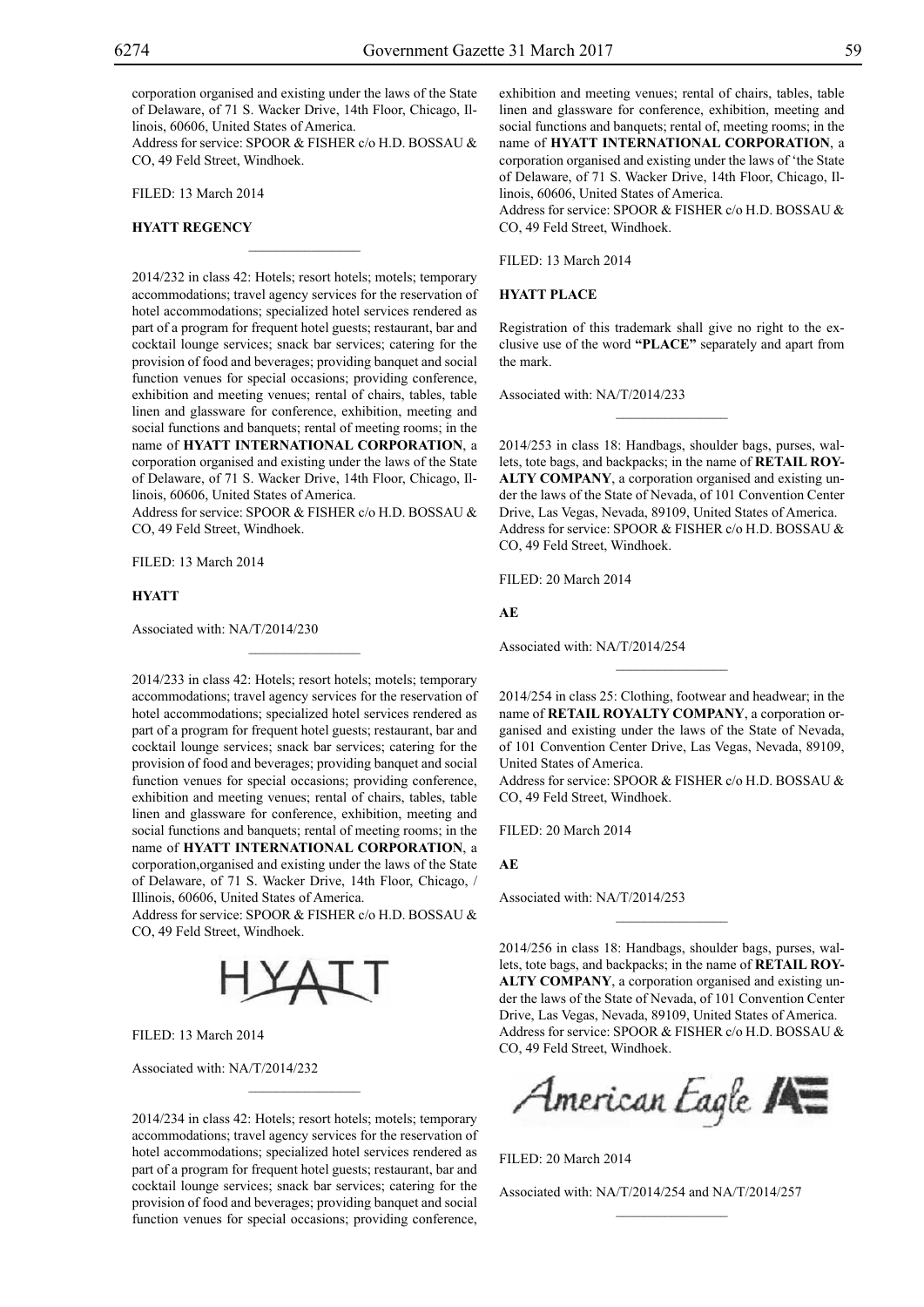2014/257 in class 25: Footwear; in the name of **RETAIL ROYALTY COMPANY**, a corporation organised and existing under the laws of the State of Nevada, of 101 Convention Center Drive, Las Vegas, Nevada, 89109, United States of America.

Address for service: SPOOR & FISHER c/o H.D. BOSSAU & CO, 49 Feld Street, Windhoek.



Filed: 20 March 2014

Associated with: NA/T/2014/256

2014/690 in class 5: Pharmaceutical preparations; dietetic substances adapted for medical use; in the name of **FRESENIUS KABI AG**, a German company, of Else-Kroener-Strasse 1, 61352 Bad Homburg, Germany.

 $\overline{\phantom{a}}$  , where  $\overline{\phantom{a}}$ 

Address for service: SPOOR & FISHER c/o H.D. BOSSAU & Co, 49 Feld Street, Windhoek.

Filed: 3 July 2014

#### **FREBINI**

2014/772 in class 3: Bleaching preparations and other substances for laundry use; cleaning, polishing, scouring and abrasive preparations, soaps; perfumery, essentials oils, cosmetics, hair lotions; dentifrices; in the name of **AVON PROD-UCTS, INC.**, a corporation organised and existing under the laws of the State of New York, of 777 Third Avenue, New York, New York, 10017, United States of America.

 $\frac{1}{2}$ 

Address for service: SPOOR & FISHER c/o H.D. BOSSAU & Co, 49 Feld Street, Windhoek.

Filed: 11 July 2014

## **AVON ATTRACTION**

Associated with: NA/T/2014/659

2014/773 in class 37: Installation, commission, certification, inspection, maintenance, and repair of pump stations, pump rooms, and pump installations; in the name of **FRANKLIN ELECTRIC S.A. (PTY) LTD,** a South African company, of 13 Engwena Road, Sebenza, Edenvale, 1610, Gauteng, Republic of South Africa.

 $\frac{1}{2}$ 

Address for service: SPOOR & FISHER c/o H.D. BOSSAU & Co, 49 Feld Street, Windhoek.

Filed: 11 July 2014

#### **MONO**

2014/792 in class 12: Vehicles Including their parts, components, accessories and fittings included in this class; in the name of **TIAUTO INVESTMENTS PROPRIETARY LIMITED**, a South African company, of corner Pretoria Road and K101, Midrand, Gauteng, Republic of South Africa. Address for service: SPOOR & FISHER c/o H.D. BOSSAU & Co, 49 Feld Street, Windhoek.

Filed: 18 July 2014

## **TYRES & MORE**

Associated with: NA/T/2014/793

2014/793 in class 35: Retail, wholesale, franchising and merchandising services including the bringing together, for the benefit of others, of a variety of vehicles and their parts, components, accessories and fittings, enabling customers to conveniently view and purchase such goods; advertising services; business management and administration; business information and research; in the name of **TIAUTO INVESTMENTS PROPRIETARY LIMITED**, a South African company, of corner Pretoria Road and K101 a, Midrand, Gauteng, Republic of South Africa.

 $\frac{1}{2}$ 

Address for Service: SPOOR & FISHER c/o H.D. BOSSAU & Co, 49 Feld Street, Windhoek.

Filed: 18 July 2014

#### **TYRES & MORE**

Associated with: NA/T/2014/794

2014/794 in class 37: Installation, maintenance and repair services, including fitting, replacement and installation of parts, components, accessories and fittings for vehicles; services related to and associated with the aforegoing services included in the class; in the name of **IAUTO INVESTMENTS PRO-PRIETARY LIMITED**, a South African company, of corner Pretoria Road and K101 a, Midrand, Gauteng, Republic of South Africa.

 $\frac{1}{2}$ 

Address for Service: SPOOR & FISHER c/o H.D. BOSSAU & Co, 49 Feld Street, Windhoek.

Filed: 18 July 2014

## **TYRES & MORE**

Associated with: NA/T/2014/792

2014/928 in class 42: Retail, wholesale, franchising and merchandising services; mail order, marketing, distributing and selection services; the bringing together, for the benefit of others, of variety of goods (excluding the transport thereof), enabling customers to conveniently view and purchase those goods; in the name of **MELBRO RETAIL (PROPRIE-TARY) LIMITED**, a South African company, of 15-17 Packer Avenue, Epping Industria II, Eppindust, Republic of South Africa.

 $\frac{1}{2}$ 

Address for service: SPOOR & FISHER c/o H.D. BOSSAU & Co, 49 Feld Street, Windhoek.



Filed: 8 August 2014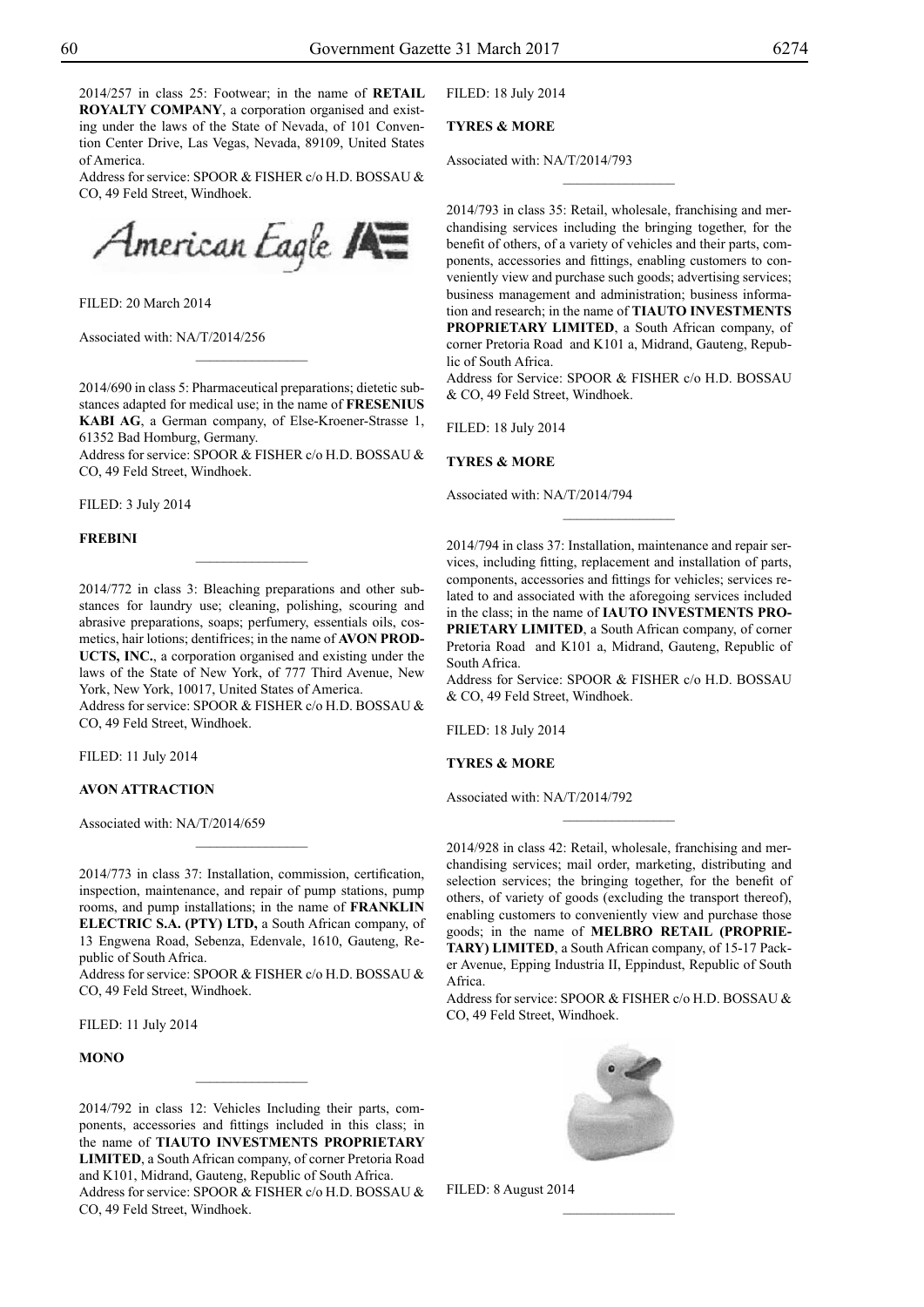2014/983 in class 33: Alcohol beverages (except beers); in the name of **THE ABSOLUT COMPANY AKTIEBOLAG**, a private limited liability company organised and existing under the laws of Sweden, of 117 97 Stockholm, Sweden.

Address for service: SPOOR & FISHER c/o H.D. BOSSAU & Co, 49 Feld Street, Windhoek.

Filed: 15 August 2014

## **ABSOLUT**

2014/1032 in class 3: Bleaching preparations and other substances for laundry use; cleaning, polishing, scouring and abrasive preparations; soaps; perfumery, essential oils, cosmetices, hair lotions; dentifrices; in the name of **SIGNATURE COS-METICS (PROPRIETARY) LIMITED**, a South African company, of Unit B 26, 5 Galaxy Avenue, Linbro Business Park, Sandton 2065, Republic of South Africa.

 $\mathcal{L}=\mathcal{L}^{\text{max}}$ 

Address for service: SPOOR & FISHER c/o H.D. BOSSAU & Co, 49 Feld Street, Windhoek.



Filed: 2 September 2014

The combination of the colours **"PINK"**, **"BLACK"** and **"WHITE"** as depicted on the representation, is an essential and distinctive feature of the mark.

 $\mathcal{L}=\mathcal{L}^{\text{max}}$ 

Associated with: NA/T/2014/1033

2014/1033 in class 42: Retail, wholesale, franchising and merchandising services; mail order; hygienic and beauty care for human beings; aromatherapy; beauty salons; hair implantation and removal; hairdressing salons; manicuring; massage; in the name of **SIGNATURE COSMETICS (PROPRIETARY) LIMITED**, a South African company, of Unit B 26, 5 Galaxy Avenue, Linbro Business Park, Sandton 2065, Republic of South Africa.

Address for service: SPOOR & FISHER c/o H.D. BOSSAU & Co, 49 Feld Street, Windhoek.



Filed: 2 September 2014

The combination of the colours **"PINK"**, **"BLACK"** and **"WHITE"** as depicted on the representation, is an essential and distinctive feature of the mark.

Associated with: NA/T/2014/1032

2014/1080 in class 33: Alcoholic beverages (except beers); in the name of **CHIVAS HOLDINGS (IP) LIMITED,** a company incorporated in the United Kingdom, of 111-113 Renfrew Road, Paisley, Renfrewshire, PA3 4DY, Scotland, United Kingdom.

Address for service: SPOOR & FISHER c/o H.D. BOSSAU & Co, 49 Feld Street, Windhoek.

FILED: 8 September 2014

## **100 PIPERS**

Registration of this trademark shall give no right to the exclusive use of the numerals **"1"** and **"0"**, separately and apart from the mark.

 $\frac{1}{2}$ 

2014/1082 in class 5: Pharmaceutical and veterinary preparations; sanitary preparations for medical purposes; dietetic food and substances adapted for medical or veterinary use, food for babies; dietary supplements for humans and animals; piasters, materials for dressings; material for stopping teeth, dental wax; disinfectants; preparations for destroying vermin; fungicides, herbicides; in the name of **RANBAXY LABO-RATORIES LIMITED**, an Indian company, of Plot No. 90, Sector-32, Gurgaon HAR 122001, India.

Address for service: SPOOR & FISHER c/o H D Bossau & Co, 49 Feld Street, Windhoek.

FILED: September 8, 2014

**CETIZAL**

2014/1119 in class 5: Human pharmaceutical preparations; in the name of **JOHNSON & JOHNSON**, a corporation organised and existing under the laws of the State of New Jersey, of One Johnson & Johnson Plaza, New Brunswick, New Jersey, 08933, United States of America.

 $\overline{\phantom{a}}$  , where  $\overline{\phantom{a}}$ 

Address for service: SPOOR & FISHER c/o H.D. BOSSAU & Co, 49 Feld Street, Windhoek.

FILED: 19 September 2014

## **DARZALEX**

2014/1211 in class 33: Alcoholic beverages (except beers); in the name of **DIAGEO NORTH AMERICA, INC**., a Connecticut (U.S.A.) corporation, of 801 Main Avenue, Norwalk, Connecticut, 06851, United States of America. Address for service: SPOOR & FISHER c/o H.D. BOSSAU & CO, 49 Feld Street, Windhoek.

 $\frac{1}{2}$ 



FILED: 6 October 2014

Applicant undertakes that, in use, the blank space/s appearing in the mark will be occupied only by matter of descriptive or nondistinctive character, or by a trade mark registered in the name of the applicant in respect of the same goods, or by a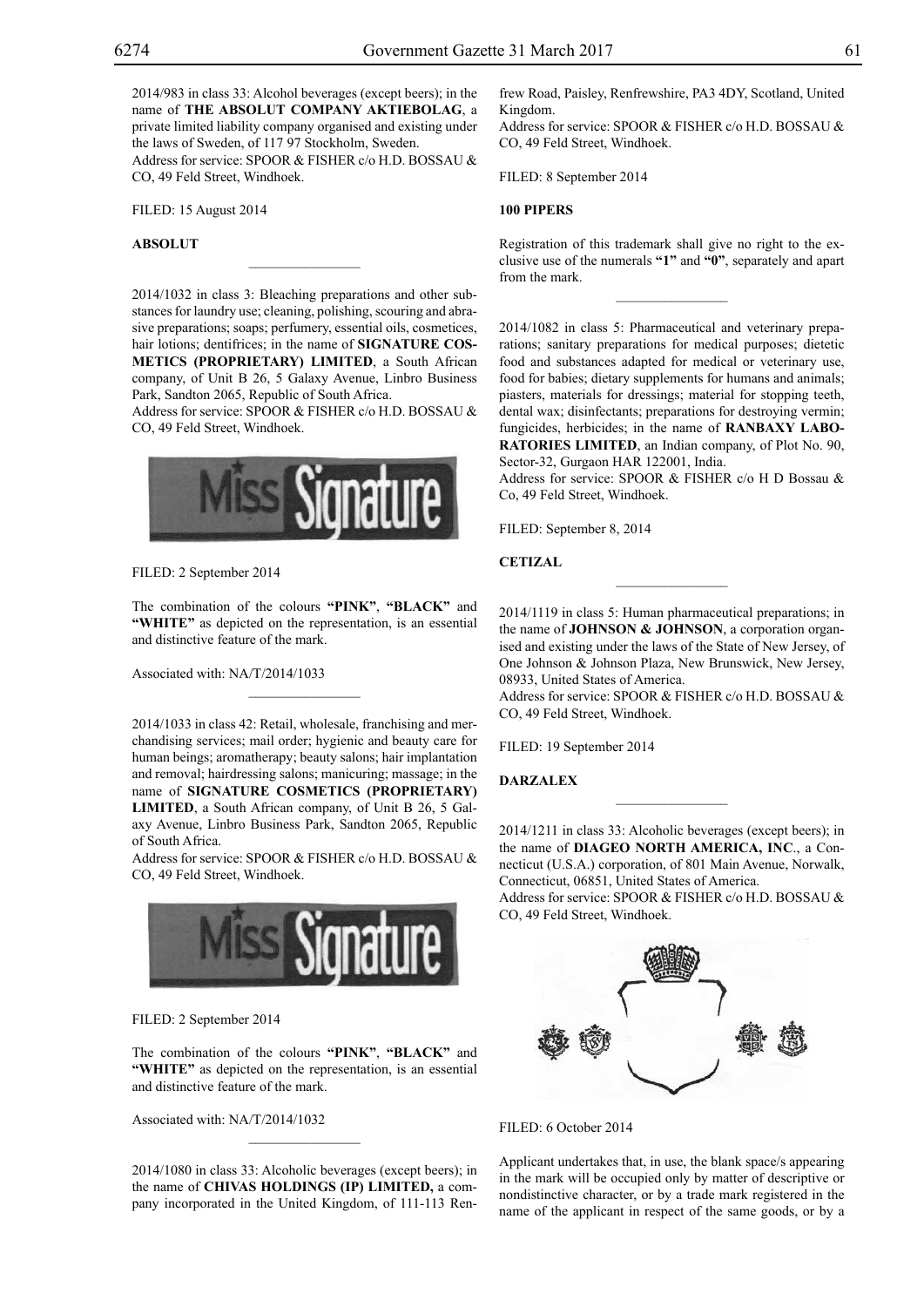trade mark of which the applicant is permitted user, in respect of the same goods, with the consent of the proprietor, or the blank space/s will be left vacant.

 $\overline{\phantom{a}}$  , where  $\overline{\phantom{a}}$ 

2014/1243 in class 33: Alcohol beverages(except beers); in the name of **THE ABSOLUT COMPANY AKTIEBOLAG**, a private limited liability company organised and existing under the laws of Sweden, of S-117 97, Stockholm, Sweden. Address for service: SPOOR & FISHER c/o H.D. BOSSAU & Co, 49 Feld Street, Windhoek.



FILED: 10 October 2014

2014/1580 in class 36: Financial affairs; monetary affairs, including but not limited to charitable fund raising; in the name of **REACH FOR A DREAM FOUNDATION**, an association incorporated under section 21, of Unit 11, Ferndale Mews North, 355 Oak Avenue, Ferndale, Randburg 2194, Republic of South Africa.

 $\frac{1}{2}$ 

Address for service: SPOOR & FISHER c/o H.D. BOSSAU & Co, 49 Feld Street, Windhoek.



Filed: 21 November 2014

Registration of this trademark shall give no right to the exclusive use of the words **"CARE"**" and **"DREAM",** each separately and apart from the mark.

 $\frac{1}{2}$ 

Associated with: NA/T/2011/249 and NA/T/2014/1581

2014/1581 in class 42: Personal and social service rendered by others to meet the needs of individuals; in the name of **REACH FOR A DREAM FOUNDATION**, an association incorporated under section 21, of Unit 11, Ferndale Mews North, 355 Oak Avenue, Ferndale, Randburg 2194, Republic of South Africa.

Address for service: SPOOR & FISHER c/o H.D. BOSSAU & Co, 49 Feld Street, Windhoek.



Filed: 21 November 2014

Registration of this trademark shall give no right to the exclusive use of the words **"CARE"**" and **"DREAM",** each separately and apart from the mark.

Associated with: NA/T/2014/1580

2014/1665 in class 33: Alcoholic beverages except beers; alcoholic cocktails; in the name of **MARTELL & CO**, a company incorporated in France, of Place Edouard Martell, 16100 Cognac, France.

 $\frac{1}{2}$ 

Address for service: SPOOR & FISHER c/o H.D. BOSSAU & Co., 49 Feld Street, Windhoek.



FILED: 8 December 2014

2014/1667 in class 14: Precious metals and their alloys; refined and unrefined gold and silver; doge; gold bullion; silver bullion; platinum and platinumgroup metals; ingots of precious metals; goods of precious metals or coated therewith, not included in other classes; in the name of **QKR CORPO-RATION LIMITED**, a company incorporated under the laws of Guernsey, of PO Box 100, 2nd Floor, East Wing, Trafalgar Court, Admiral Park, St Peter Port GY1 3EL, Guernsey. Address for service: SPOOR & FISHER c/o H.D. BOSSAU & Co, Windhoek.

 $\overline{\phantom{a}}$  , where  $\overline{\phantom{a}}$ 

Filed: 8 December 2014

## **QKR**

Associated with application NA/T/2014/1668.

2014/1666 in class 6: Common (base) metals and their alloys; refined and unrefined copper; aluminium; zinc; manganese; lead; nickel; tin; iron; ferrous and non-ferrous ores; ingots of metal; metals,mattes; in the name of **QKR CORPORATION LIMITED**, a company incorporated under the laws of Guernsey of PO Box 100, 2nd Floor, East Wing, Trafalgar Court, Admiral Park, St Peter Port GY1 3EL, Guernsey. Address for service: SPOOR & FISHER c/o H.D. BOSSAU & Co, 49 Feld Street, Windhoek.

 $\frac{1}{2}$ 

Filed: 8 December 2014

## **QKR**

Associated with application NA/T/2014/1667

2014/1668 in class 36: Administration, management, brokerage and trading of interests in precious and non-precious metals, and precious and non-precious metal streams or agreements; financing and investment in the fields of mineral exploration and development, and mining; providing investment advice and strategies with regard to mines and mining, precious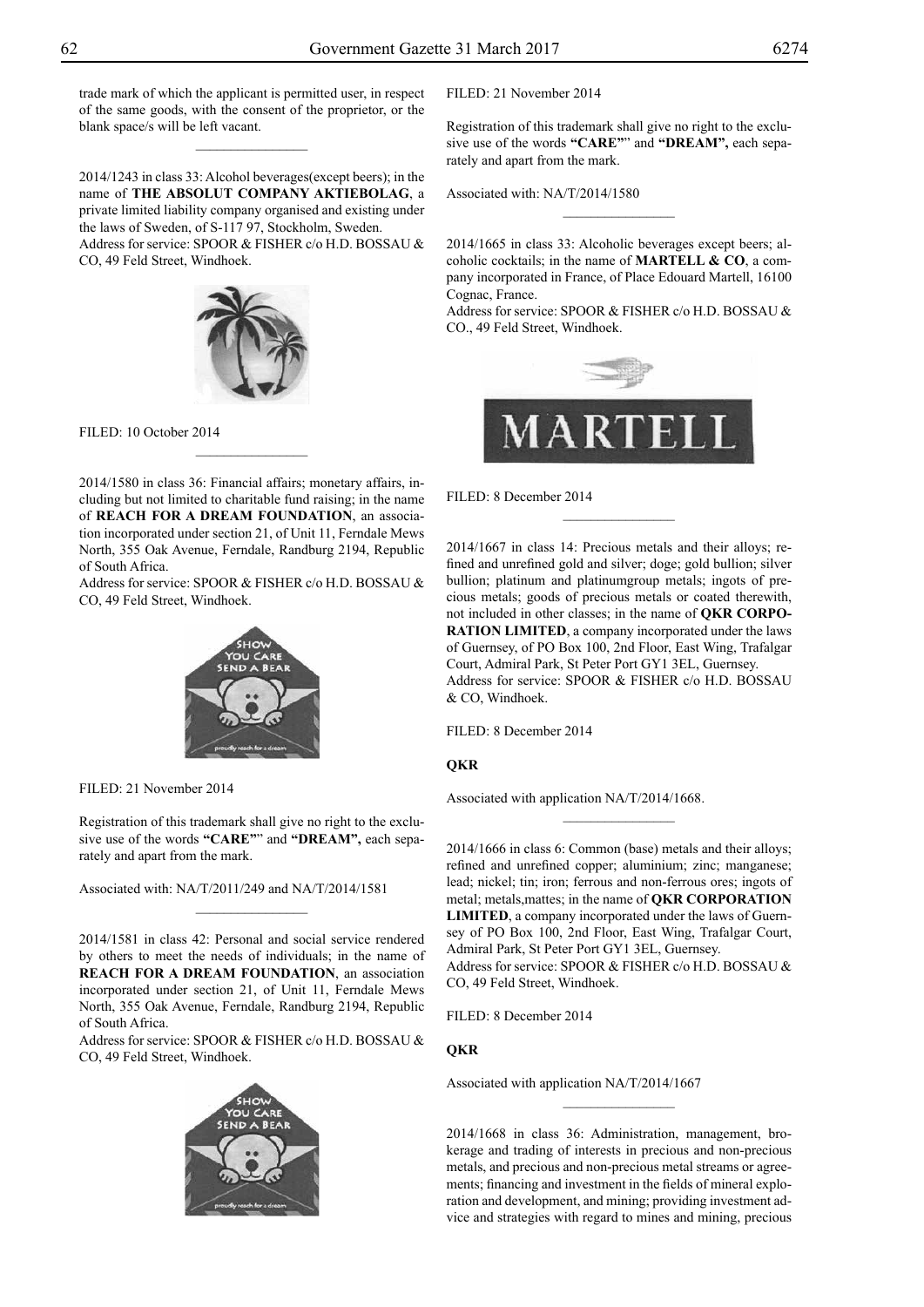and non-precious metals and minerals; loans; financial lending to owners of mineral exploration properties; the preparation of research reports and opinions to individual investors in connection with investment decision making, investment and exploration services relating to mining resources; private equity relating to resources; in the name of **QKR CORPORATION LIMITED**, a company incorporated under the laws of Guernsey of PO Box 100, 2nd Floor, East Wing, Trafalgar Court, Admiral Park, St Peter Port GY1 3EL, Guernsey. Address for service: SPOOR & FISHER c/o H.D. BOSSAU &

CO, 49 Feld Street, Windhoek.

 $\mathcal{L}=\mathcal{L}^{\text{max}}$ 

Filed: 8 December 2014

## **QKR**

Associated with application NA/T/2014/1669

2014/1669 in class 37: Mining services; mining extraction of refined or partially refined minerals and metals; acquisition of minerals, precious metals or precious metal streams (through mining); building, construction, repair and installation services all related to the reclamation of mining sites for alternative uses; construction of structures of the production of raw materials, particularly minerals; installation, assembly, maintenance and repair of apparatus, machines and tools for use in the treatment and transformation of raw materials, particularly minerals; in the name of **QKR CORPORATION LIMITED**, a company incorporated under the laws of Guernsey of PO Box 100, 2nd Floor, East Wing, Trafalgar Court, Admiral Park, St Peter Port GY1 3EL, Guernsey.

Address for service: SPOOR & FISHER c/o H.D. BOSSAU & Co, 49 Feld Street, Windhoek.

FILED: 8 December 2014

## **QKR**

Associated with application NA/T/2014/1666

2014/1697 in class 5: Ophthalmic preparations; in the name of **NOVARTIS AG**, a Swiss company, of CH-4002 Basel, Switzerland.

 $\overline{\phantom{a}}$  , where  $\overline{\phantom{a}}$ 

Address for service: SPOOR & FISHER c/o H.D. BOSSAU & Co, 49 Feld Street, Windhoek.

Filed: 11 December 2014

## **DUREZOL**

2014/1730 in class 29: Processed nuts, flavored nuts, seasoned nuts, roasted nuts, sliced nuts, snac uts; in the name of **BLUE DIAMOND GROWERS**, a non-profit cooperatice association without shares of capital stock pursuant to the provisions of capter 1, Division 20 of the California Food and Agricultural Code as such provisions now exist or may be superseded or amended, of 1802 C Street, Sacramento, California, United States of America.

 $\overline{\phantom{a}}$  , where  $\overline{\phantom{a}}$ 

Address for service: SPOOR & FISHER c/o H.D. BOSSAU & CO, 49 Feld Street, Windhoek.



Filed: 19 December 2014

Associated with: NA/T/2014/78

2015/740 in class 34: Cigarettes; tobacco; tobacco products; lighters; matches; smokers' articles; in the name of **ENSON & HEDGE (PRORIETARY) LIMITED**, a South African company, of 34 Alexander Street, Stellenbosch, 7600, Republic of South Africa.

 $\frac{1}{2}$ 

Address for service: SPOOR & FISHER c/o H.D. BOSSAU & Co., 49 Feld Street, Windhoek.

Filed: 15 May 2015

### **EXPECT THE UNEXPECTED**

2015/1088 in class 34: Cigarettes, cigars, cigarillos, roll your own tobacco, pipe tobacco; lighters; matches; smokers' articles; in the name of **AMERICAN-CIGARETTE COM-PANY (OVERSEAS) LIMITED**, a Swiss company, of Zaehlerweg 4, Zug 6300, Switzerland.

Address for service: SPOOR & FISHER c/o H.D. BOSSAU & Co, 49 Feld Street, Windhoek.



Filed: 25 June 2015

The combination of colours "ORANGE" and "BROWN" as depicted on the representation accompanying the application is an essential and distinctive feature of the mark.

Associated with: NA/T/1972/187

2015/1089 in class 34: Cigarettes, cigars, cigarillos, roll your own tobacco, pipe tobacco, lighters; matches; smokers' articles; in th name of **AMERICAN-CIGARETTE COMPANY (OVERSEAS) LIMITED**, a Swiss company, of Zaehlerweg 4, Zug 6300, Switzerland.

 $\overline{\phantom{a}}$  , where  $\overline{\phantom{a}}$ 

Address for service: SPOOR & FISHER c/o H.D. BOSSAU & Co, 49 Feld Street, Windhoek.

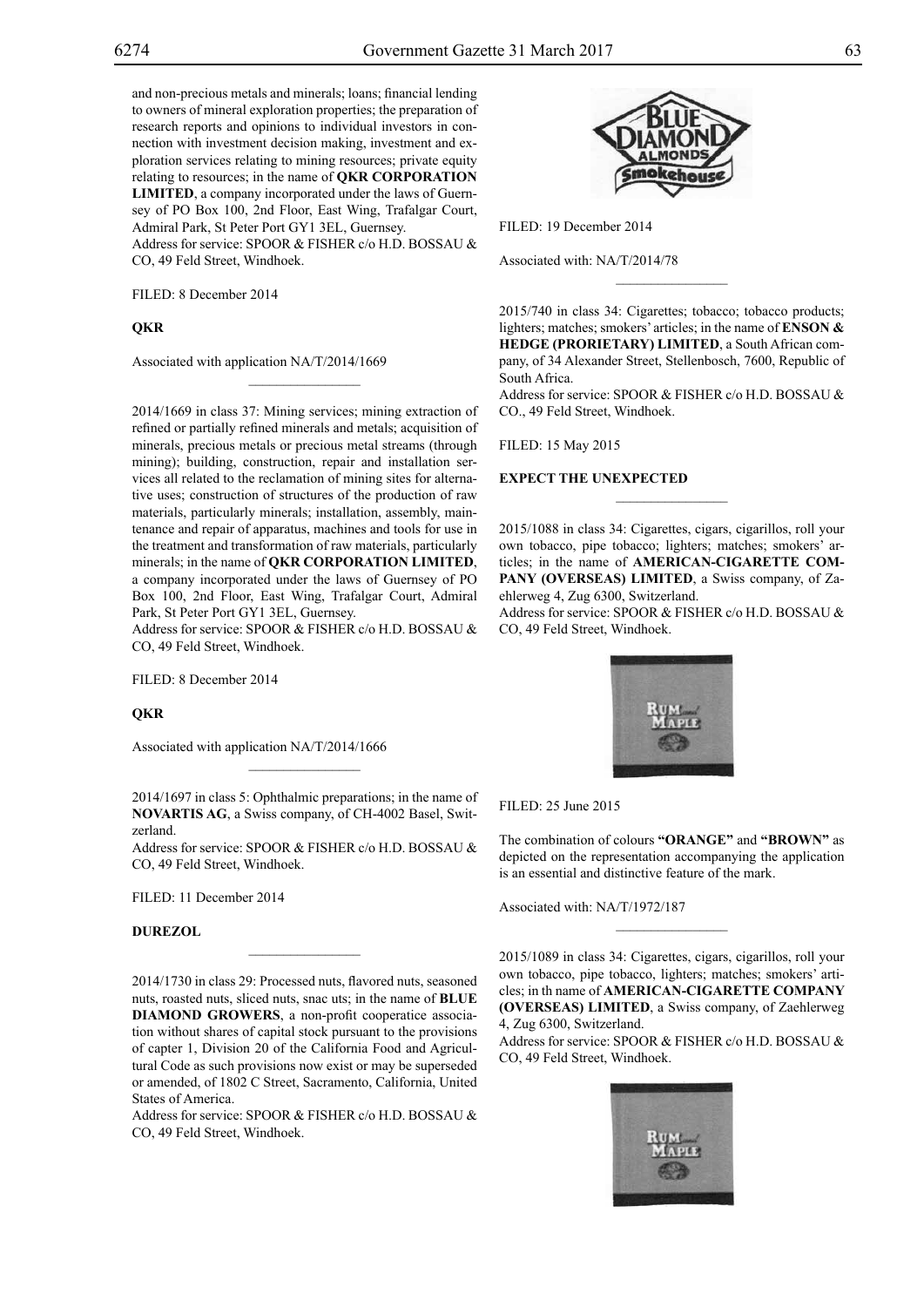Filed: 25 June 2015

Associated with: NA/T/1972/1088

2015/1903 in class 30: Coffee, tea, cocoa and artificial coffee; rice; tapioca and sago; flour and preparations made from cereals; breakfast cereals and porridges; bread, pastry and confectionery; ices; sugar, honey, treacle; yeast, baking-powder; salt; mustard; vinegar, sauces (condiments); spices; ice; in the name of **TIGER FOOD BRANDS INTELLECTUAL PROPERTY HOLDING COMPANY (PROPRIETARY) LIMITED**, a South African company, of 3010 William Nicol Drive, Bryanston, Johannesburg, Gauteng, Republic of South Africa.

 $\overline{\phantom{a}}$  , where  $\overline{\phantom{a}}$ 

Address for service: SPOOR & FISHER c/o H.D. Bossau & Co., 49 Feld Street, Windhoek.

Filed: 4 September 2015

## **THE ENERGY CHAMPION**

Registration of this trade mark shall give no right to the exclusive use of the word **"ENERGY"** or of the word **"CHAM-PION"**, each separately and apart from the mark.

 $\frac{1}{2}$ 

2015/1906 in class 30: Coffee, tea, cocoa and artificial coffee; rice; tapioca and sago; flour and preparations made from cereals; breakfast cereals and porridges; bread, pastry and confectionery; ices; sugar, honey, treacle; yeast, baking-powder; salt; mustard; vinegar, sauces (condiments); spices; ice; in the name of **TIGER FOOD BRANDS INTELLECTUAL PROPERTY HOLDING COMPANY (PROPRIETARY) LIMITED**, a South African company, of 3010 William Nicol Drive, Bryanston, Johannesburg, Gauteng, Republic of South Africa.

Address for service: SPOOR & FISHER c/o H.D. BOSSAU & Co, 49 Feld Street, Windhoek.

FILED: 4 September 2015

## **ENERGY CRUNCH**

Registration of this trade mark shall give no right to the exclusive use of the word **"ENERGY"** or the word **"CRUNCH"**  separately and apart from the mark.

 $\frac{1}{2}$ 

2015/1908 in clas 30: Coffee, tea, cocoa and artificial coffee; rice; tapioca and sago; flour and preparations made from cereals; breakfast cereals and porridges; bread, pastry and confectionery; ices; sugar, honey, treacle; yeast, baking-powder; salt; mustard; vinegar, sauces (condiments); spices; ice; in the name of **TIGER FOOD BRANDS INTELLECTUAL PROPERTY HOLDING COMPANY (PROPRIETARY) LIMITED**, a South African company, of 3010 William Nicol Drive, Bryanston, Johannesburg, Gauteng, Republic of South Africa.

Address for service: SPOOR & FISHER c/o H.D. BOSSAU & Co, 49 Feld Street, Windhoek.

FILED: 4 September 2015

**CRUNCHALOTS**

Registration of this mark shall give no right to the exclusive use of the word "**CRUNCH"**, separately and apart from the mark.

 $\overline{\phantom{a}}$  , where  $\overline{\phantom{a}}$ 

2015/1988 in class 25: Clothing, footwear, headgear; in the name of **TRUWORTHS LIMITED**, a South African company, of No. 1 Mostert Street, Cape Town, Wester Cape. Republic of South Africa.

Address for service: SPOOR & FISHER c/o H.D. BOSSAU & Co, 49 Feld Street, Windhoek.

FILED: 11 September 2015

## **NAARTJIE**

Associated with: NA/T/2015/1989

2015/2030 in lass 5: Dietary and nutritional supplements; in the name of **MANNATECH, INCORPORATED**, a corporation organised and existing under the laws of the State of Texas, of 600 South Royal Lane, Suite 200, Coppell, Texas, 75019, United States of America.

 $\frac{1}{2}$ 

Address for service: SPOOR & FISHER c/o H.D. BOSSAU & Co, 49 Feld Street, Windhoek.

FILED: 18 September 2015

#### **MANNABOOM**

2015/2543 in class32: Mineral water, aerated waters and other non-alcoholic drinks; fruit drinks and fruit juices; carbonated soft drinks; syrups and other preparations for making beverages; in the name of **PEPSICO, INC.**, a corporation organised and existing under the laws of the State of North Carolina, of 700 Anderson Hill Road, Purchase, New York, 10577, United States of America.

 $\overline{\phantom{a}}$  , where  $\overline{\phantom{a}}$ 

Address for service: SPOOR & FISHER c/o H.D. BOSSAU & Co, 49 Feld Street, Windhoek.

Filed: 2 November 2015

#### **SPARK THE UNEXPECTED**

Registration of this trade mark shall give no right to the exclusive use of the word **"SPARK"**, separately and apart from the mark.

 $\frac{1}{2}$ 

2015/2875 in class 1: Transmission fluids; hydraulic oils and fluids; in the name of **EXXON MOBIL CORPORATION**, a corporation organised and existing under the laws of the State of New Jersey (U.S.A.), of 5959 Las Colinas Boulevard, Irving, Texas, 75039-2298, United States of America.

Address for service: SPOOR & FISHER c/o H.D. BOSSAU & Co, 49 Feld Street, Windhoek.

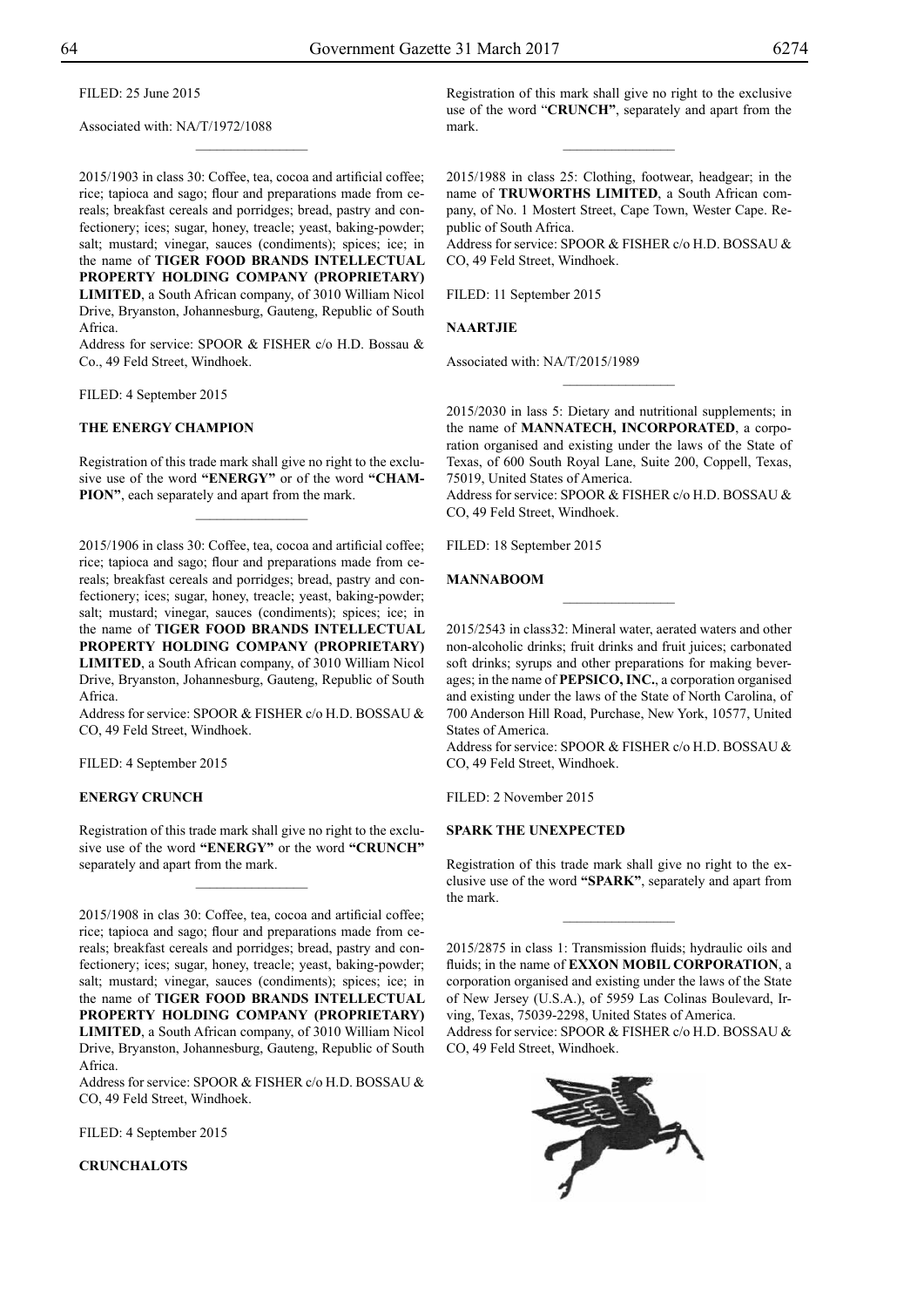FILED: 1 December 2015

Associated with: NA/T/2012/566 and NA/T/2015/2876

2015/2876 in class 37: Vehicle service stations; vehicle lubrication; vehicle washing; in the name of **EXXON MOBIL CORPORATION**, a corporation organised and existing under the laws of the State of New Jersey (U.S.A.), of 5959 Las Colinas Boulevard, Irving, Texas, 75039-2298, United States of America.

 $\overline{\phantom{a}}$  , where  $\overline{\phantom{a}}$ 

Address for service: SPOOR & FISHER c/o H.D. BOSSAU & CO, 49 Feld Street, Windhoek.



Filed: 1 December 2015

Associated with: NA/T/2015/2875

2015/2877 in class 1: Transmission fluids; hydraulic oils and fluids; in the name of **EXXON MOBIL CORPORATION**, a corporation organised and existing under the laws of the State of New Jersey (U.S.A.), of 5959 Las Colinas Boulevard, Irving, Texas, 75039-2298, United States of America. Address for service: SPOOR & FISHER c/o H.D. BOSSAU & Co, 49 Feld Street, Windhoek.

 $\mathcal{L}=\mathcal{L}^{\mathcal{L}}$ 



FILED: 1 December 2015

Associated with: NA/T/2015/2874, NA/T/2015/2878 and NA/T/2015/2879

2015/2878 in class 4: Motor oils; lubricating oils and greases; lubricants; synthetic; engine lubricants; in the name of **EXX-ON MOBIL CORPORATION**, a corporation organised and existing under the laws of the State of New Jersey (U.S.A.), of 5959 Las Colinas Boulevard, Irving, Taxes, 75039-2298, United States of America.

Address for service: SPOOR & FISHER c/o H.D. BOSSAU & CO, 49 Feld Street, Windhoek.



 $\mathcal{L}=\mathcal{L}^{\mathcal{L}}$ 

FILED: 1 December 2015

Associated with: NA/T/2015/2879

2015/2888 in class 1: Hydraulic fluids; transmission fluids; in the name of **EXXON MOBIL CORPORATION**, a corporation organised and existing under the laws of the State of New Jersey (U.S.A.), of 5959 Las Colinas Boulevard, Irving, Taxes, 75039-2298, United States of America. Address for service: SPOOR & FISHER c/o H.D. BOSSAU & Co, 49 Feld Street, Windhoek.

FILED: 1 December 2015

## **MOBIL ATF**

Associated with: NA/T/2015/2884

2015/2879 in class 37: Vehicle service stations; vehicle lubrication; vehicle washing; in the name of **EXXON MOBIL CORPORATION**, a corporation organised and existing under the laws of the State of New Jersey (U.S.A.), of 5959 Las Colinas Boulevard, Irving, Texas, 75039-2298, United States of America.

 $\overline{\phantom{a}}$  , where  $\overline{\phantom{a}}$ 

Address for service: SPOOR & FISHER H.D. BOSSAU & Co, 49 Feld Street, Windhoek.



Filed: 1 December 2015

Associated with: NA/T/2015/2877

2015/2882 in class 1: Hydraulic fluids; in the name of **EXX-ON MOBIL CORPORATION**, a corporation organised and existing under the laws of the State of New Jersey (U.S.A.), of 5959 Las Colinas Boulevard, Irving, Texas, 750392298, United States of America.

 $\overline{\phantom{a}}$  , where  $\overline{\phantom{a}}$ 

Address for service: SPOOR & FISHER c/o H.D. BOSSAU & CO, 49 Feld Street, Windhoek.

Filed: 1 December 2015

**PYROTEC**

Associated with: NA/T/2015/2883

2015/2883 in class 4: Industrial oils and greases; lubricants; fire resistant lubricants; in the name of **EXXON MOBIL CORPORATION**, a corporation organised and existing under the laws of the State of New Jersey (U.S.A.), of 5959 Las Colinas Boulevard, Irving, Texas, 750392298, United States of America.

 $\frac{1}{2}$ 

Address for service: SPOOR & FISHER c/o H.D. BOSSAU & CO, 49 Feld Street, Windhoek.

Filed: 1 December 2015

**PYROTEC**

Associated with: NA/T/2015/2882

2015/2884 in class 37: Vehicle service stations; vehicle lubrication; vehicle washing; in the name of **EXXON MOBIL**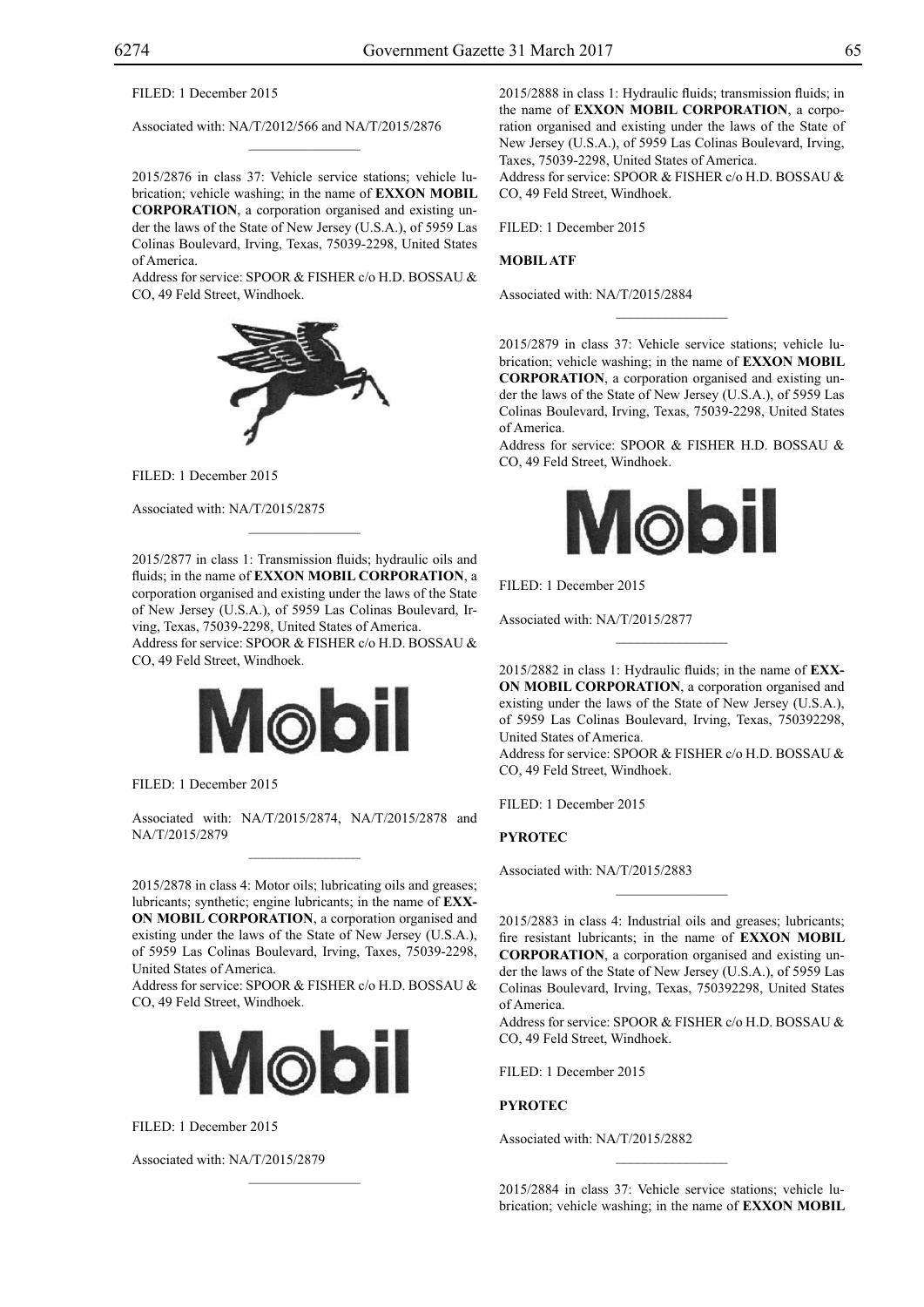**CORPORATION**, a corporation organised and existing under the laws of the State of New Jersey (U.S.A.), of 5959 Las Colinas Boulevard, Irving, Texas, 750392298, United States of America.

Address for service: SPOOR & FISHER c/o H.D. BOSSAU & Co, 49 Feld Street, Windhoek.

Filed: 1 December 2015

## **MOBIL**

Associated with: NA/T/2015/2879

2015/2889 in class 4: Lubricating oils and greases; lubricants; motor oils; in the name of **EXXON MOBIL CORPORA-TION**, a corporation organised and existing under the laws of the State of New Jersey (U.S.A.), of 5959 Las Colinas Boulevard, Irving, Texas, 75039-2298, United States of America. Address for service: SPOOR & FISHER c/o H.D. BOSSAU & CO, 49 Feld Street, Windhoek.

 $\frac{1}{2}$ 



FILED: 1 December 2015

Registration of this trade mark shall give no right to the exclusive use of the numeral **"1"**, other than as depicted in the specimen in the application, separately and apart from the mark.

 $\frac{1}{2}$ 

Associated with: NA/T/2015/2870

2015/2891 in class 1: Transmission fluids; hydraulic oils and fluids; in the name of **EXXON MOBIL CORPORATION**, a corporation organised and existing under the laws of the State of New Jersey (U.S.A.), of 5959 Las Colinas Boulevard, Irving, Texas, 75039-2298, United States of America. Address for service: SPOOR & FISHER c/o H.D. BOSSAU & Co, 49 Feld Street, Windhoek.



Filed: 1 December 2015

The combination of the colours **"RED"** and **"BLUE"** as depicted on the representation accompanying the application is a essential and distinctive feature of the mark.

 $\frac{1}{2}$ 

Associated with: NA/T/2015/2888 and NA/T/2015/2892

2015/2892 in class 4: Motor oils; lubricating oils and greases; lubricants; synthetic engine lubricants; in the name of **EXX-ON MOBIL CORPORATION**, a corporation organised and existing under the laws of the State of New Jersey (U.S.A.), of 5959 Las Colinas Boulevard, Irving, Texas, 75039-2298, United States of America.

Address for service: SPOOR & FISHER c/o H.D. BOSSAU & Co, 49 Feld Street, Windhoek.



FILED: 1 December 2015

The combination of the colours **"RED"** and **"BLUE"** as depicted on the representation accompanying the application is an essential and distinctive feature of the mark.

Associated with: NA/T/2015/02891 and NA/T/2015/02893  $\frac{1}{2}$ 

2015/2893 in class 37: Vehicle service stations; vehicle lubrication; vehicle washing; in the name of **EXXON MOBIL CORPORATION**, a corporation organised and existing under the laws of the State of New Jersey (U.S.A.), of 5959 Las Colinas Boulevard, Irving, Texas, 75039-2298, United States of America.

Address for service: SPOOR & FISHER H.D. BOSSAU & Co, 49 Feld Street, Windhoek.



Filed: 1 December 2015

The combination of the colours **"RED"** and **"BLUE"** as depicted on the representation accompanying the applicatic essential and distinctive feature of the mark.

Associated with: NA/T/2015/2891

2015/2897 in class 4: Engine oils; in the name of **EXXON MOBIL CORPORATION**, a corporation organised and existing under the laws of the State of New Jersey (U.S.A.), of 5959 Las Colinas Boulevard, Irving, Texas, 750392298, United States of America.

Address for service: SPOOR & FISHER c/o H.D. BOSSAU & CO, 49 Feld Street, Windhoek.



Filed: 1 December 2015

The combination of the colours **"RED"**, **"BLUE"** and **"BLACK"** as depicted on the representation accompanying the application is an essential and distinctive feature of the mark.

 $\frac{1}{2}$ 

Associated with: NA/T/2015/2894

2015/3008 in class 35: Retail, wholesale, marketing, distribution, franchising and general merchandising services; Retail, Wholesale, marketing, distribution, franchising and general merchandising services in respect of clothing, footwear, headgear, fashion accessories, cosmetics, perfumery and toiletries, jewellery and watches, leather and imitation leather articles, bags, handbags and luggage; loyalty, incentive, bonus and rewards schemes; customer and employee loyalty, incentive, bonus and rewards schemes; in the name of **TRUWORTHS**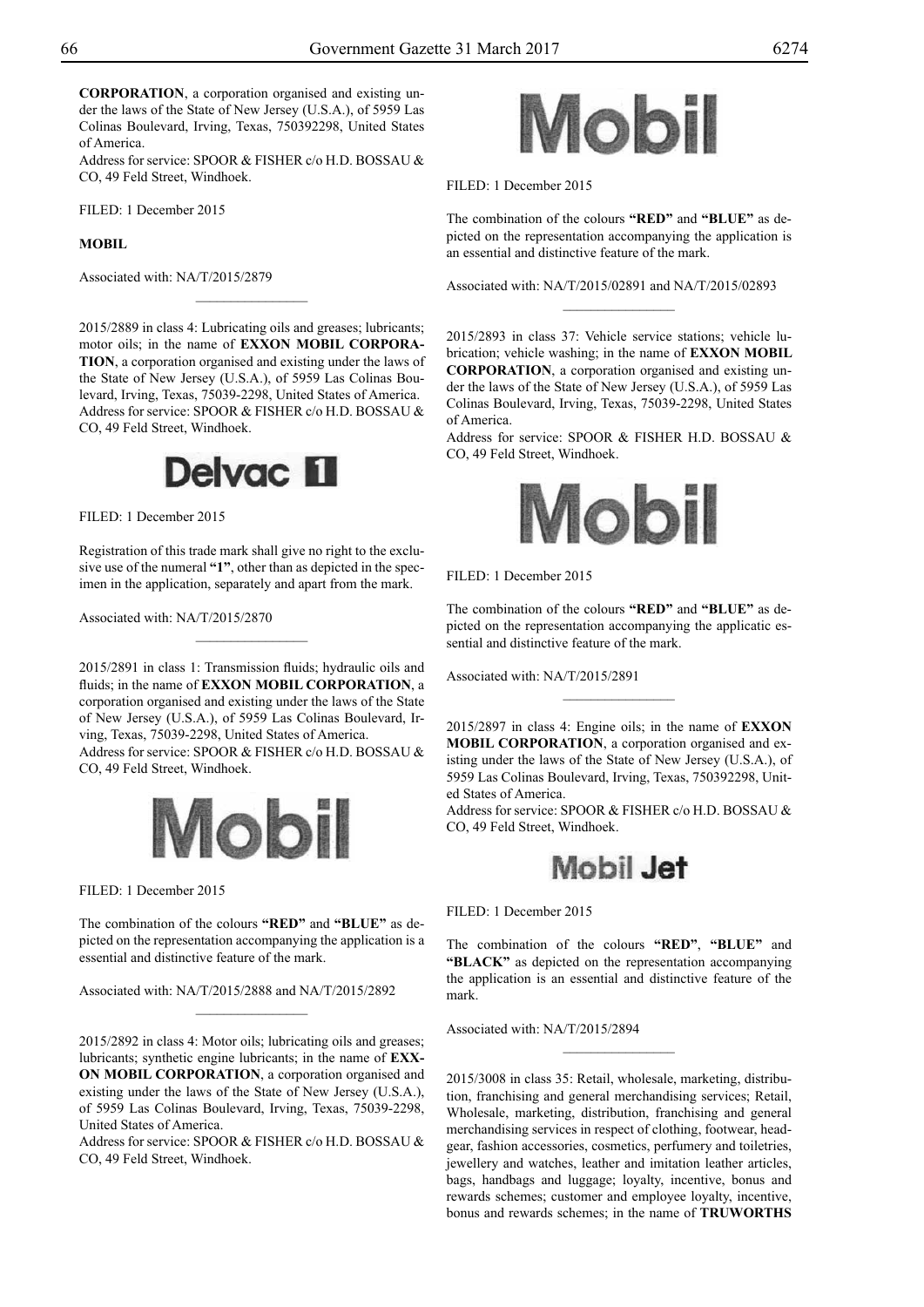**LIMITED**, a South African company, of No.1 Mostert Street, Cape Town, Western Cape, Republic of South Africa. Address for service: SPOOR & FISHER c/o H.D. BOSSAU & CO, 49 Feld Street, Windhoek.

Filed: 11 December 2015

## **TRUREWARDS**

Registration of this trade mark shall give no right to the exclusive use of the word **"REWARDS"** separately and apart from the mark.

Applicant admits that the registration of this trade mark shall not debar others from the *bona fide* descriptive use, in the ordinary course of trade, of the word **"TRUE"**.

 $\mathcal{L}=\mathcal{L}^{\mathcal{L}}$ 

Associated with: NA/T/2015/3009

2015/3009 in class 36 Insurance; financial affairs; monetary affairs; real estate affairs; debit and credit card services; issuing of tokens of value, payment cards and electronic payment mechanisms in connection with loyalty, incentive, bonus and rewards schemes; financial and monetary affairs relating to loyalty, incentive, bonus and rewards schemes; in the name of **TRUWORTHS LIMITED**, a South African company, of No.1 Mostert Street, Cape Town, Western Cape, Republic of South Africa.

Address for service: SPOOR & FISHER c/o H.D. BOSSAU & Co, 49 Feld Street, Windhoek.

Filed: 11 December 2015

## **TRUREWARDS**

Registration of this trade mark shall give no right to the exclusive use of the word **"REWARDS"** separately and apart from the mark.

Applicant admits that the registration of this trade mark shall not debar others from the *bona fide* descriptive use, in the ordinary course of trade, of the word **"TRUE"**.

 $\overline{\phantom{a}}$  , where  $\overline{\phantom{a}}$ 

Associated with: NA/T/2015/3008

2015/3078 in class 4. industrial oils; engine oils for gas heat pumps; car engine oils; gear oils; industrial greases; fuels; liquid fuels; non-chemic additives for engine oils; in the name of **AISIN SEIKI KABUSHIKI KAISHA (ALSO TRADING AS AISIN SEIKI CO., LTD.)**, a Japanese joint stock company, of 2-1 Asahi-machi, Kariya-shi, Aichi-ken, Japan. Address for service: SPOOR & FISHER c/o H.D. BOSSAU & Co, 49 Feld Street, Windhoek.



Filed: 18 December 2015

Associated with: NA/T/2015/3077

2015/3101 in class 5: Diagnostic preparations and reagents for medical purposes; in the name of **JOHNSON & JOHNSON**, a corporation ganized and existing under the laws of the State

 $\overline{\phantom{a}}$  , where  $\overline{\phantom{a}}$ 

of New Jersey, of One Johnson & Johnson Plaza, New Brunswick, New Jersey, 08933, United States of America. Address for service: SPOOR & FISHER c/o H.D. BOSSAU & Co, 49 Feld Street, Windhoek.

Filed: 21 December 2015

## **INTRAVIEW**

Associated with: NA/T/2015/3102

2015/3102 in class 10: Medical device or measuring levels of anti-psychotic pharmaceutical preparations in a patient's blood; in the name of **JOHNSON & JOHNSON**, a corporation organised and existing under the laws of the State of New Jersey, of One Johnson & Johnson Plaza, New Brunswick, New Jersey, 08933, United States of America. Address for service: SPOOR & FISHER c/o H.D. BOSSAU & Co, 49 Feld Street, Windhoek.

 $\frac{1}{2}$ 

Filed: 21 December 2015

#### **INTRAVIEW**

Associated with: NA/T/2015/3101

2015/3109 in class 5: Diagnostic preparations and reagents for medical purposes; in the name of **JOHNSON & JOHNSON**, a orporation organised and existing under the laws of the State of New Jersey, of One Johnson & Johnson Plaza, New Brunswick, New Jersey, 08933, United States of America. Address for service: SPOOR & FISHER c/o H.D. BOSSAU & Co, 49 Feld Street, Windhoek.

FILED: 21 December 2015

**ENVIEW**

Associated with: NA/T/2015/3110

2015/3110 in class s 10. Medical device for measuring levels of nti-psychotic pharmaceutical preparations in a patient's blood; in the name of **JOHNSON & JOHNSON**, a corporation rganized and existing under the laws of the State of New Jersey, of One Johnson & Johnson Plaza, New Brunswick, New Jersey, 08933, United States of America.

Address for service: SPOOR & FISHER c/o H.D. BOSSAU & Co, 49 Feld Street, Windhoek.

FILED: 21 December 2015

**ENVIEW**

Associated with: NAIT/2015/3109

2015/514 in class 5: Human pharmaceutical preparations; in the name of **JOHNSON & JOHNSON**, a corporation 'organised and existing under the laws of the State of New Jersey, of One Johnson & Johnson Plaza, New Brunswick, New Jersey, 08933, United States of America.

 $\frac{1}{2}$ 

Address for service: SPOOR & FISHER c/o H.D. BOSSAU & CO, 49 Feld Street, Windhoek.

Filed: 2 April 2015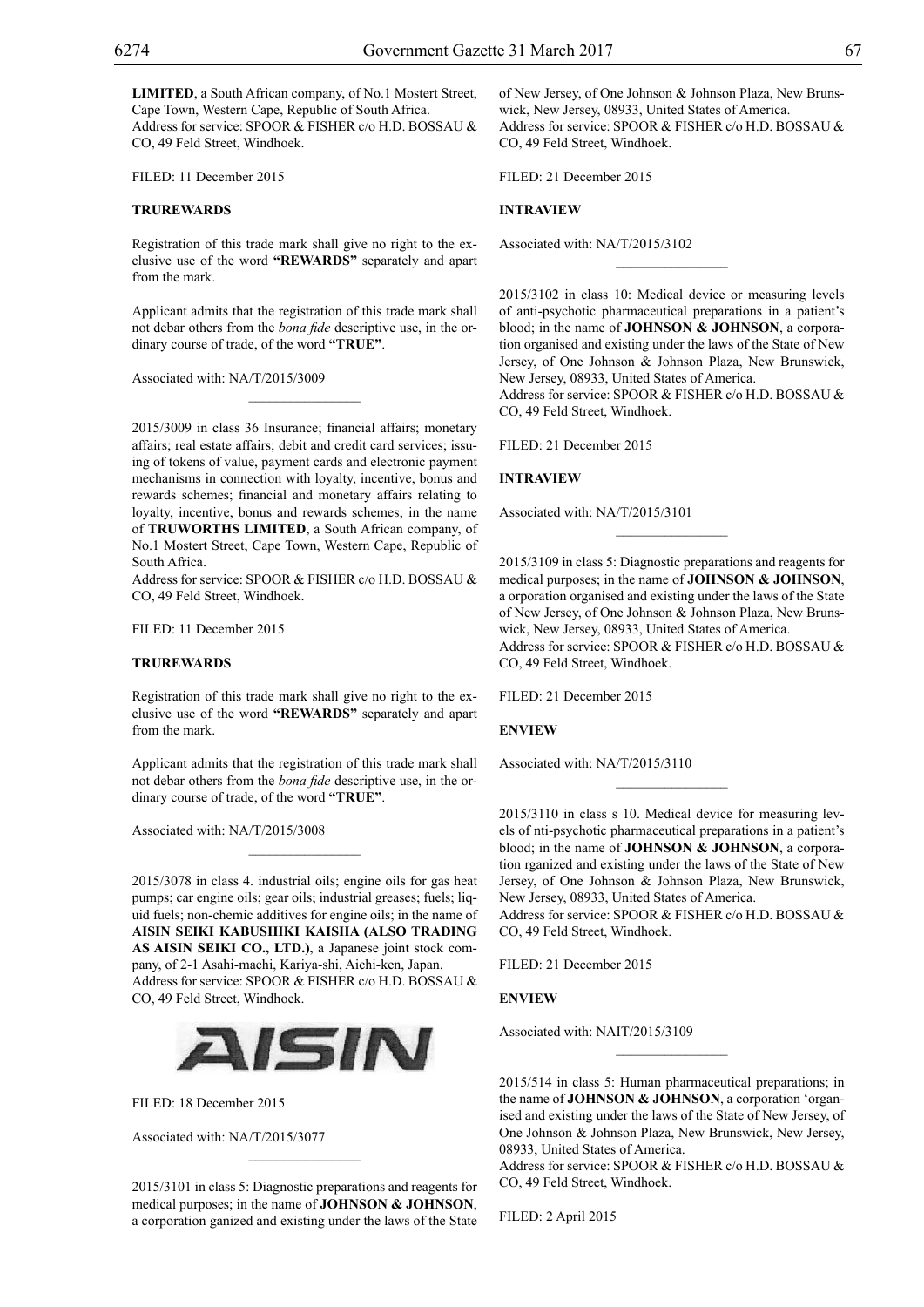## **XEPLION XEPTENA**

Associated with: NA/T/2015/512

2015/708 in class 34: Cigarettes; tobacco; tobacco products; lighters; matches; smokers' articles; pipe tobacco; rolling tobacco; cigars and cigarillos; in the name of **BUSINESS VENTURE INVESTMENTS NO. 216 (PROPRIETARY) LIMITED**, a South African company, of 34 Alexander Street, Stellenbosch 7600, Republic of South Africa. Address for service: SPOOR & FISHER c/o H.D. BOSSAU & Co, 49 Feld Street, Windhoek.

 $\frac{1}{2}$ 

Filed: 8 May 2015

#### **MZANSI BLEND**

Registration of this trade mark shall give no right to the exclusive use of the word **"BLEND"** separately and apart from the mark.

 $\frac{1}{2}$ 

2015/207 in class 36: Insurance services; financial services; project finance servicesin relation to energy stations, power plants, water servoirs and water desalination plants; real estate services; financial services, including providing financial advice in relation to the operation of energy, power plants, water reservoirs and water desalination plants; real estate services in relation to the acquisition or leasing of energy stations, power plants, water reservoirs and water desalination plants; advisory, information and consultancy services relating to any of the aforesaid services; in the name of **INTERNATIONAL COMPANY FOR WATER & POWER PROJECTS**, a Saudi Arabian company, of Business Gate, Eastern Ring, Exit 8, PO Box 22616, Riyadh 11416, Saudi Arabia.

Address for service: SPOOR & FISHER c/o H.D. Bossau& Co, 49 Feld Street, Windhoek.



FILED: 18 February 2015

Registration of this trade mark shall give no right to the exclusive use of the word **"POWER"**, separately and apart from the mark.

#### Associated with: NA/T/2015/206

The combination of the colours "RED" and "BLUE" as depicted on the representation accompanying the application is an essential and distinctive feature of the mark.

2015/208 in class 37: Building construction; repair; installation services; construction of power plants; maintenance services for industrial plants; maintenance and repair of steam generating installations, power plants, desalination plants, water reservoirs and energy stations; installation of apparatus for sanitation; installation, repair and maintenance of electrical appliances or instruments using electricity; installation, repair and maintenance of electricity or water meters; installation of electricity generators; advisory, information and consultancy services relating to any of the aforesaid services; in

the name of **INTERNATIONAL COMPANY FOR WATER & "POWER" PROJECTS**, a Saudi Arabian company, of Business Gate, Eastern Ring, Exit 8, PO Box 22616, Riyadh

Address for service: SPOOR & FISHER c/o H.D. BOSSAU & Co, 49 Feld Street, Windhoek.



FILED: 18 February 2015

11416, Saudi Arabia.

Registration of this trade mark shall give no right to the exclusive use of the word **"POWER"**, separately and apart from the mark.

The combination of the colours "RED" and "BLUE" as depicted on the representation accompanying the application is an essential and distinctive feature of the mark.

 $\overline{\phantom{a}}$  , where  $\overline{\phantom{a}}$ 

Associated with: NA/T/2015/207 and NA/T/2015/209

2015/209 in class 39: Transport; packaging and storage of goods; travel arrangement; storage, metering, distribution, transportation and delivery of electricity; supply of electricity; storage information; transportation information; advisory, information and consultancy services relating to any of the aforesaid services; in the name of **INTERNATIONAL COMPANY FOR WATER & "POWER" PROJECTS**, a Saudi Arabian company, of Business Gate, Eastern Ring, Exit 8, PO Box 22616, Riyadh 11416, Saudi Arabia.

Address for service: SPOOR & FISHER c/o H.D. BOSSAU & Co, 49 Feld Street, Windhoek.



#### FILED: 18 February 2015

Registration of this trade mark shall give no right to the exclusive use of the word **"POWER"**, separately and apart from the mark.

#### Associated with: NA/T/2015/208

The combination of the colours "RED" and "BLUE" as depicted on the representation accompanying the application is an essential and distinctive feature of the mark.

 $\frac{1}{2}$ 

2015/210 in class 42: Scientific and technological services and research and design relating thereto; research, design and developme t of environmental protection devices, including marine equipment, noise suppressors, desalination plants and air-cooled heat exchangers; industrial analysis and research services; design and development of computer hardware and software; auditing, assessing and advising on energy consumption and safety and efficiency electrical appliances; generating, transmitting and distributing electricity; advisory, information and consultancy services relating to any